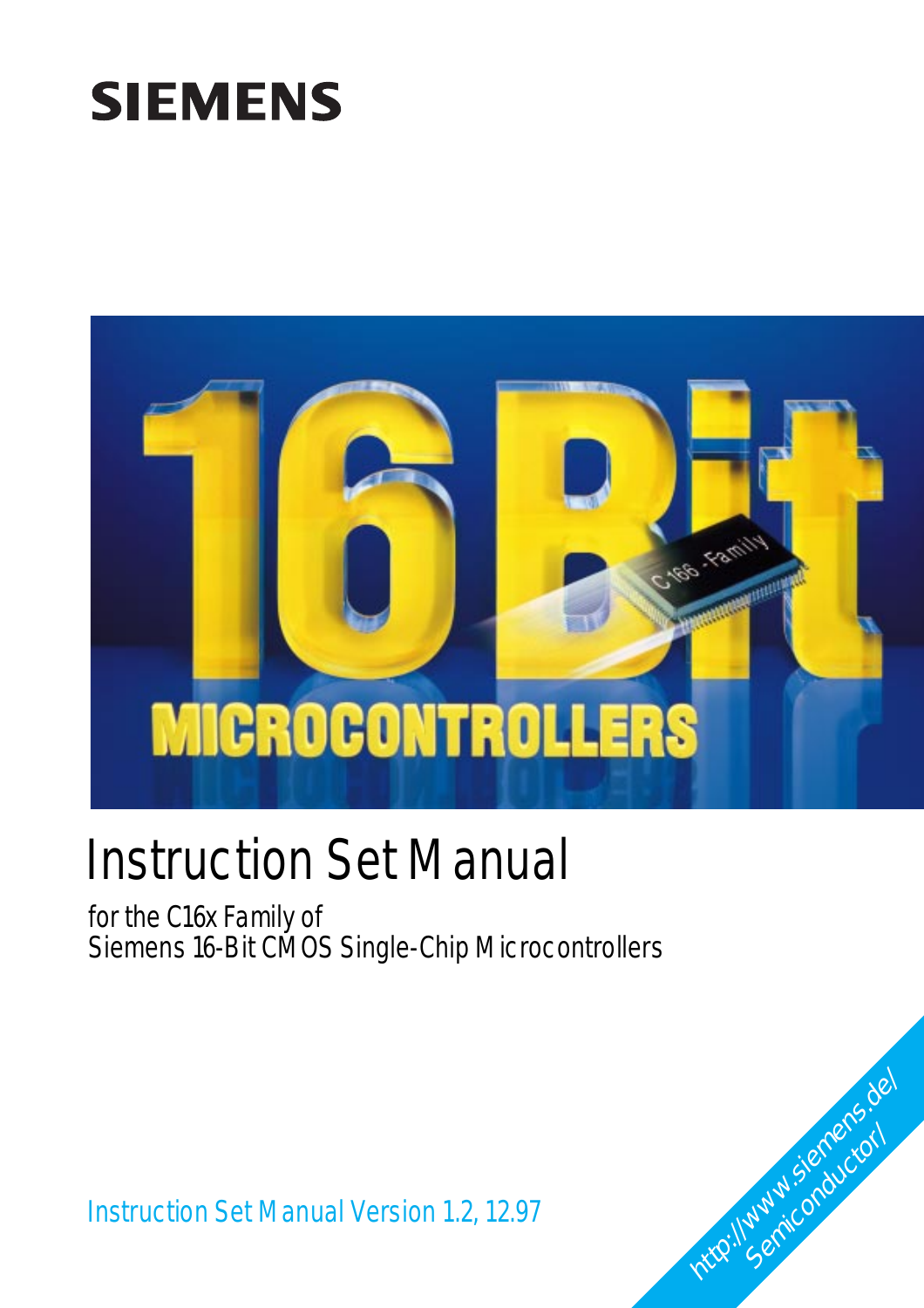#### **Version 1.2, 12.97 Published by Siemens AG, Bereich Halbleiter, Marketing-Kommunikation, Balanstraße 73, 81541 München**

© Siemens AG 1997. All Rights Reserved.

#### **Attention please!**

As far as patents or other rights of third parties are concerned, liability is only assumed for components, not for applications, processes and circuits implemented within components or assemblies.

The information describes the type of component and shall not be considered as assured characteristics.

Terms of delivery and rights to change design reserved.

For questions on technology, delivery and prices please contact the Semiconductor Group Offices in Germany or the Siemens Companies and Representatives worldwide (see address list).

Due to technical requirements components may contain dangerous substances. For information on the types in question please contact your nearest Siemens Office, Semiconductor Group.

Siemens AG is an approved CECC manufacturer.

#### **Packing**

Please use the recycling operators known to you. We can also help you – get in touch with your nearest sales office. By agreement we will take packing material back, if it is sorted. You must bear the costs of transport.

For packing material that is returned to us unsorted or which we are not obliged to accept, we shall have to invoice you for any costs incurred.

#### **Components used in life-support devices or systems must be expressly authorized for such purpose!**

Critical components<sup>1</sup> of the Semiconductor Group of Siemens AG, may only be used in life-support devices or systems<sup>2</sup> with the express written approval of the Semiconductor Group of Siemens AG.

- 1 A critical component is a component used in a life-support device or system whose failure can reasonably be expected to cause the failure of that life-support device or system, or to affect its safety or effectiveness of that device or system.
- 2 Life support devices or systems are intended (a) to be implanted in the human body, or (b) to support and/or maintain and sustain human life. If they fail, it is reasonable to assume that the health of the user may be endangered.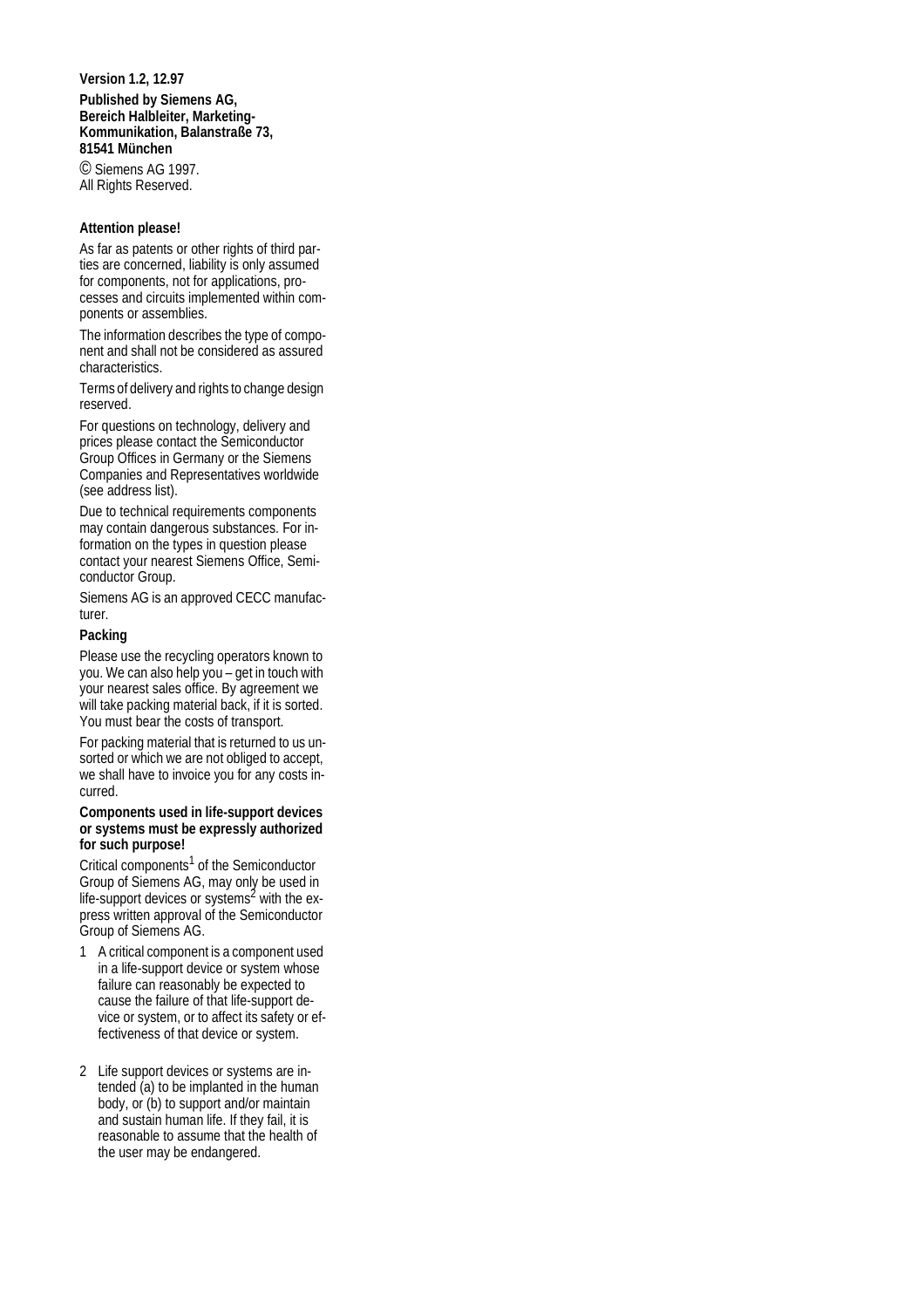| <b>Revision History:</b>  |                                       | <b>C166 Family Microcontroller Instruction Set Manual</b><br><b>Version 1.2, 12.97</b> |
|---------------------------|---------------------------------------|----------------------------------------------------------------------------------------|
| <b>Previous Releases:</b> |                                       | Version 1.1, 09.95<br>03.94                                                            |
| Page                      | <b>Subjects</b>                       |                                                                                        |
| 8                         | BFLD* code size corrected             |                                                                                        |
| 35                        | ADDCB: spelling corrected             |                                                                                        |
| 38                        | ASHR: "operation" corrected           |                                                                                        |
| 43, 44                    |                                       | BFLD*: Note improved, format corrected                                                 |
| 51                        | CALLI: "operation" corrected          |                                                                                        |
| 67                        | EINIT: Syntax corrected               |                                                                                        |
| 75                        | <b>JBC: Condition flags corrected</b> |                                                                                        |
| 77                        | JMPI: "operation" corrected           |                                                                                        |
| 81                        |                                       | <b>JNBS: Condition flags corrected</b>                                                 |
| 86, 87                    | MUL(U): Flag N corrected              |                                                                                        |
| 95                        | PRIOR: "Operation" corrected          |                                                                                        |
| 104                       | SCXT: Data Type added                 |                                                                                        |
| 108                       | SRVWDT: Syntax corrected              |                                                                                        |

#### **We Listen to Your Comments**

Any information within this document that you feel is wrong, unclear or missing at all? Your feedback will help us to continuously improve the quality of this document. Please send your proposal (including a reference to this document) to:

**mcdocu.comments@hl.siemens.de**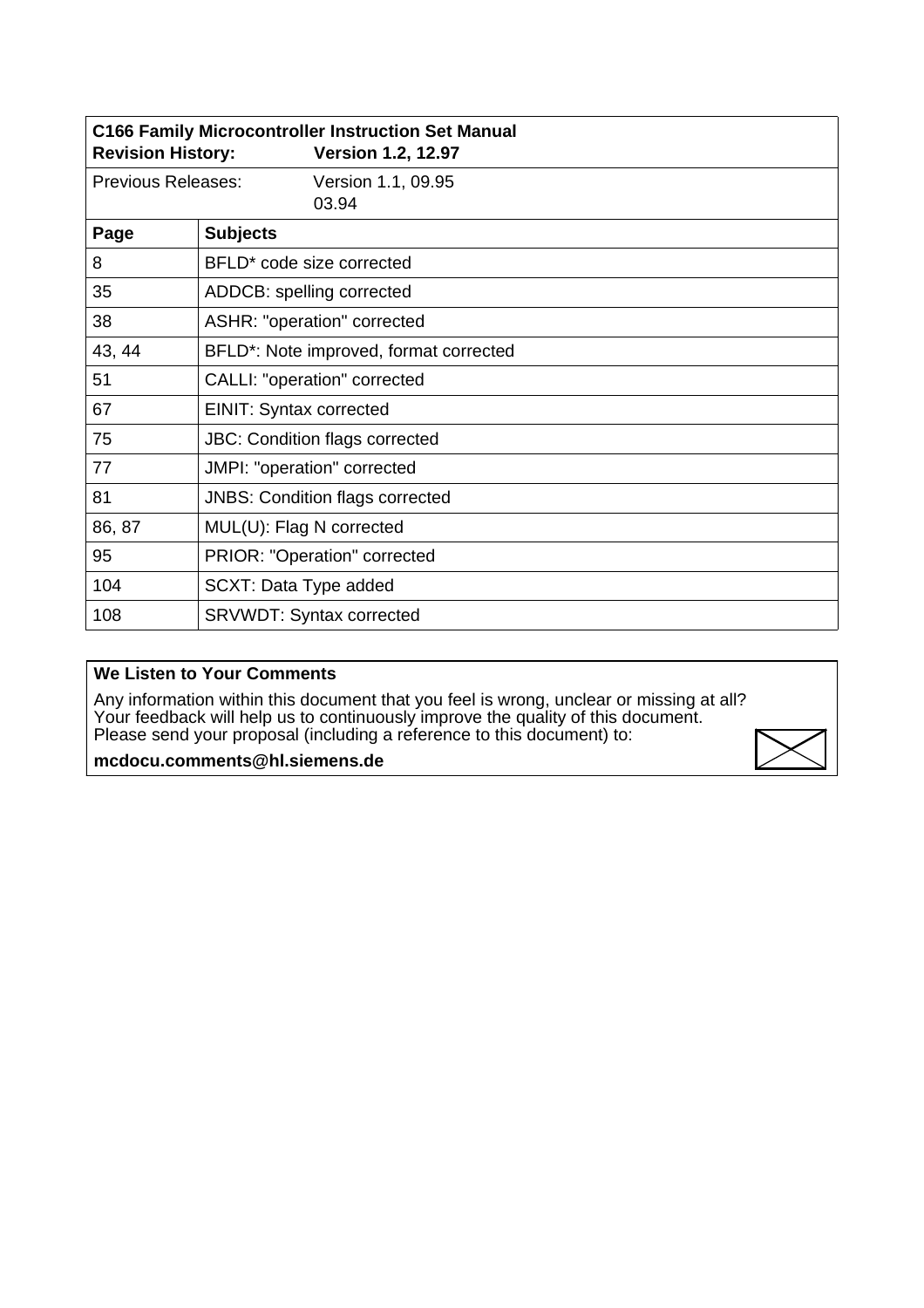|                | <b>Table of Contents</b> | Page |
|----------------|--------------------------|------|
|                |                          |      |
| 2 <sup>7</sup> |                          |      |
| 3 <sup>7</sup> |                          |      |
| $\overline{4}$ |                          |      |
| 5 <sub>5</sub> |                          |      |
| 6              |                          |      |
| $\overline{7}$ |                          |      |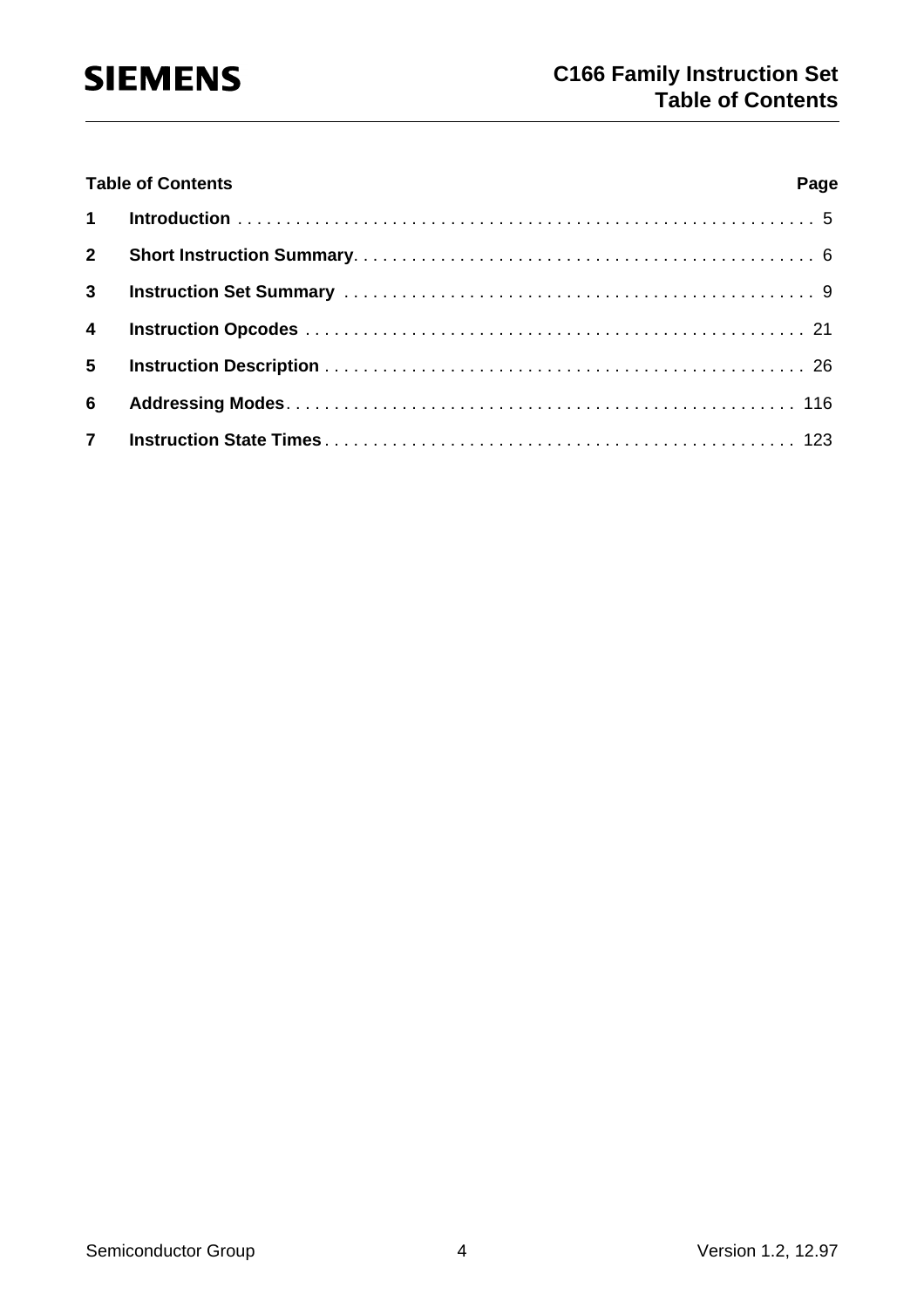#### **1 Introduction**

The Siemens family of 16-bit microcontrollers offers devices that provide various levels of peripheral performance and programmability. This allows to equip each specific application with the microcontroller that fits best to the required functionality and performance.

Still the Siemens family concept provides an easy path to upgrade existing applications or to climb the next level of performance in order to realize a subsequent more sophisticated design. Two major characteristics enable this upgrade path to save and reuse almost all of the engineering efforts that have been made for previous designs:

- All family members are based on the same basic architecture
- All family members execute the same instructions (except for upgrades for new members)

The fact that all members execute the same instructions (almost) saves knowhow with respect to the understanding of the controller itself and also with respect to the used tools (assembler, disassembler, compiler, etc.).

This instruction set manual provides an easy and direct access to the instructions of the Siemens 16-bit microcontrollers by listing them according to different criteria, and also unloads the technical manuals for the different devices from redundant information.

This manual also describes the different addressing mechanisms and the relation between the logical addresses used in a program and the resulting physical addresses.

There is also information provided to calculate the execution time for specific instructions depending on the used address locations and also specific exceptions to the standard rules.

#### **Description Levels**

In the following sections the instructions are compiled according to different criteria in order to provide different levels of precision:

- **Cross Reference Tables** summarize all instructions in condensed tables
- **The Instruction Set Summary** groups the individual instructions into functional groups
- **The Opcode Table** references the instructions by their hexadecimal opcode
- **The Instruction Description** describes each instruction in full detail

All instructions listed in this manual are executed by the following devices (new derivatives will be added to this list):

C161V, C161K, C161O, C161RI, C161SI, C161CI, C163, C163F, C164CI, C165, C167, C167CR, C167SR, C167S, C167CS.

A few instructions (ATOMIC and EXTended instructions) have been added for these devices and are not recognized by the following devices:

SAB 80C166, SAB 80C166W, SAB 83C166, SAB 83C166W, SAB 88C166, SAB 88C166W.

These differences are noted for each instruction, where applicable.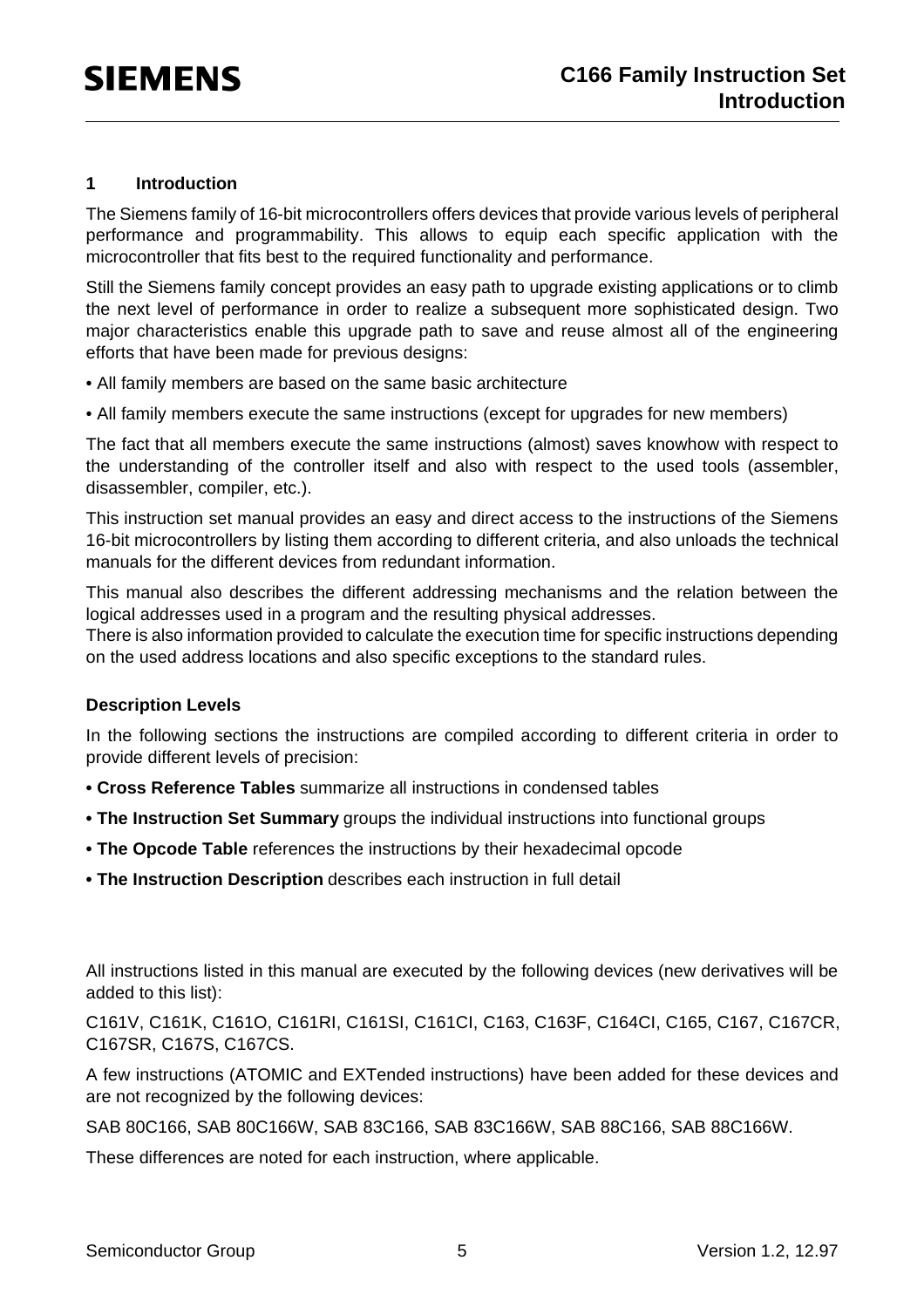#### **2 Short Instruction Summary**

The following compressed cross-reference tables quickly identify a specific instruction and provide basic information about it. Two ordering schemes are included:

The first table (two pages) is a compressed cross-reference table that quickly identifies a specific hexadecimal opcode with the respective mnemonic.

The second table lists the instructions by their mnemonic and identifies the addressing modes that may be used with a specific instruction and the instruction length depending on the selected addressing mode. This reference helps to optimize instruction sequences in terms of code size and/ or execution time.

| $\bullet$      | 0x           | 1x           | 2x           | 3x           | 4x             | 5x          | 6x          | <b>7x</b>       |
|----------------|--------------|--------------|--------------|--------------|----------------|-------------|-------------|-----------------|
| x0             | <b>ADD</b>   | <b>ADDC</b>  | <b>SUB</b>   | <b>SUBC</b>  | <b>CMP</b>     | <b>XOR</b>  | <b>AND</b>  | OR <sub>1</sub> |
| x1             | <b>ADDB</b>  | <b>ADDCB</b> | <b>SUBB</b>  | <b>SUBCB</b> | <b>CMPB</b>    | <b>XORB</b> | <b>ANDB</b> | <b>ORB</b>      |
| x2             | <b>ADD</b>   | <b>ADDC</b>  | <b>SUB</b>   | <b>SUBC</b>  | <b>CMP</b>     | <b>XOR</b>  | <b>AND</b>  | <b>OR</b>       |
| x3             | <b>ADDB</b>  | <b>ADDCB</b> | <b>SUBB</b>  | <b>SUBCB</b> | <b>CMPB</b>    | <b>XORB</b> | <b>ANDB</b> | <b>ORB</b>      |
| x4             | <b>ADD</b>   | <b>ADDC</b>  | <b>SUB</b>   | <b>SUBC</b>  |                | <b>XOR</b>  | <b>AND</b>  | <b>OR</b>       |
| x5             | <b>ADDB</b>  | <b>ADDCB</b> | <b>SUBB</b>  | <b>SUBCB</b> | $\blacksquare$ | <b>XORB</b> | <b>ANDB</b> | <b>ORB</b>      |
| x <sub>6</sub> | <b>ADD</b>   | <b>ADDC</b>  | <b>SUB</b>   | <b>SUBC</b>  | <b>CMP</b>     | <b>XOR</b>  | <b>AND</b>  | <b>OR</b>       |
| x7             | <b>ADDB</b>  | <b>ADDCB</b> | <b>SUBB</b>  | <b>SUBCB</b> | <b>CMPB</b>    | <b>XORB</b> | <b>ANDB</b> | <b>ORB</b>      |
| x8             | <b>ADD</b>   | <b>ADDC</b>  | <b>SUB</b>   | <b>SUBC</b>  | <b>CMP</b>     | <b>XOR</b>  | <b>AND</b>  | <b>OR</b>       |
| <b>x9</b>      | <b>ADDB</b>  | <b>ADDCB</b> | <b>SUBB</b>  | <b>SUBCB</b> | <b>CMPB</b>    | <b>XORB</b> | <b>ANDB</b> | <b>ORB</b>      |
| хA             | <b>BFLDL</b> | <b>BFLDH</b> | <b>BCMP</b>  | <b>BMOVN</b> | <b>BMOV</b>    | <b>BOR</b>  | <b>BAND</b> | <b>BXOR</b>     |
| xB             | <b>MUL</b>   | <b>MULU</b>  | <b>PRIOR</b> |              | <b>DIV</b>     | <b>DIVU</b> | <b>DIVL</b> | <b>DIVLU</b>    |
| хC             | <b>ROL</b>   | <b>ROL</b>   | <b>ROR</b>   | <b>ROR</b>   | <b>SHL</b>     | <b>SHL</b>  | <b>SHR</b>  | <b>SHR</b>      |
| хD             | <b>JMPR</b>  | <b>JMPR</b>  | <b>JMPR</b>  | <b>JMPR</b>  | <b>JMPR</b>    | <b>JMPR</b> | <b>JMPR</b> | <b>JMPR</b>     |
| <b>xE</b>      | <b>BCLR</b>  | <b>BCLR</b>  | <b>BCLR</b>  | <b>BCLR</b>  | <b>BCLR</b>    | <b>BCLR</b> | <b>BCLR</b> | <b>BCLR</b>     |
| xF             | <b>BSET</b>  | <b>BSET</b>  | <b>BSET</b>  | <b>BSET</b>  | <b>BSET</b>    | <b>BSET</b> | <b>BSET</b> | <b>BSET</b>     |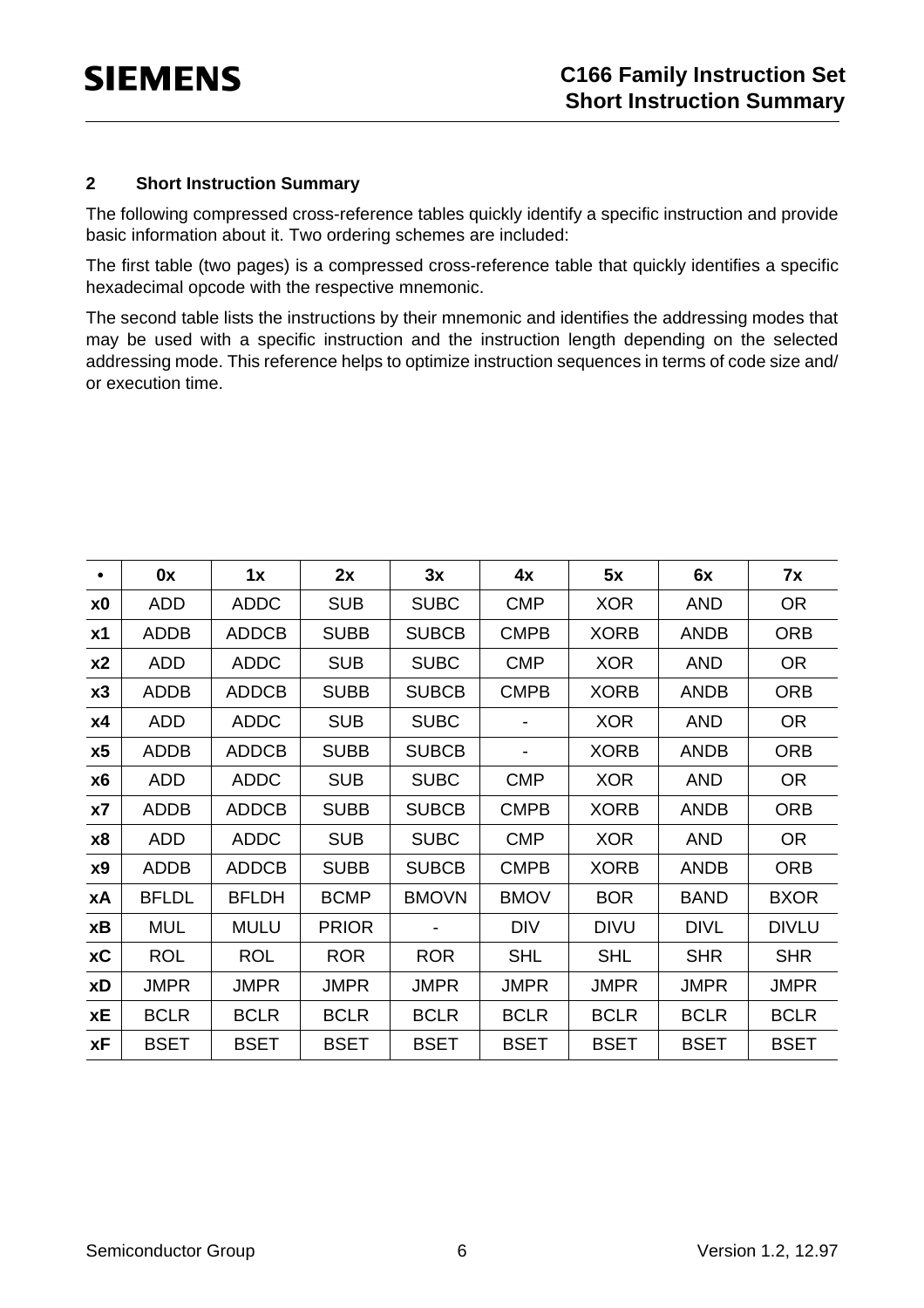- **Note:** Both ordering schemes (hexadecimal opcode and mnemonic) are provided in more detailled lists in the following sections of this manual.
- **Note:** The ATOMIC and EXTended instructions are not available in the SAB 8XC166(W) devices. They are **marked** in the cross-reference table.

|                | 8x                | 9x                | Ax            | Bx                | cx           | Dx              | Ex           | Fx          |
|----------------|-------------------|-------------------|---------------|-------------------|--------------|-----------------|--------------|-------------|
| x0             | CMP <sub>11</sub> | CMP <sub>12</sub> | CMPD1         | CMPD <sub>2</sub> | <b>MOVBZ</b> | <b>MOVBS</b>    | <b>MOV</b>   | <b>MOV</b>  |
| x <sub>1</sub> | <b>NEG</b>        | <b>CPL</b>        | <b>NEGB</b>   | <b>CPLB</b>       |              | <b>AT/EXTR</b>  | <b>MOVB</b>  | <b>MOVB</b> |
| x2             | CMP <sub>11</sub> | CMP <sub>12</sub> | CMPD1         | CMPD <sub>2</sub> | <b>MOVBZ</b> | <b>MOVBS</b>    | <b>PCALL</b> | <b>MOV</b>  |
| x3             |                   |                   |               |                   |              |                 |              | <b>MOVB</b> |
| x4             | <b>MOV</b>        | <b>MOV</b>        | <b>MOVB</b>   | <b>MOVB</b>       | <b>MOV</b>   | <b>MOV</b>      | <b>MOVB</b>  | <b>MOVB</b> |
| x5             |                   |                   | <b>DISWDT</b> | <b>EINIT</b>      | <b>MOVBZ</b> | <b>MOVBS</b>    |              |             |
| x <sub>6</sub> | CMP <sub>11</sub> | CMPI <sub>2</sub> | CMPD1         | CMPD <sub>2</sub> | <b>SCXT</b>  | <b>SCXT</b>     | <b>MOV</b>   | <b>MOV</b>  |
| x7             | <b>IDLE</b>       | <b>PWRDN</b>      | <b>SRVWDT</b> | <b>SRST</b>       |              | <b>EXTP/S/R</b> | <b>MOVB</b>  | <b>MOVB</b> |
| <b>x8</b>      | <b>MOV</b>        | <b>MOV</b>        | <b>MOV</b>    | <b>MOV</b>        | <b>MOV</b>   | <b>MOV</b>      | <b>MOV</b>   |             |
| <b>x9</b>      | <b>MOVB</b>       | <b>MOVB</b>       | <b>MOVB</b>   | <b>MOVB</b>       | <b>MOVB</b>  | <b>MOVB</b>     | <b>MOVB</b>  |             |
| хA             | JB                | <b>JNB</b>        | <b>JBC</b>    | <b>JNBS</b>       | <b>CALLA</b> | <b>CALLS</b>    | <b>JMPA</b>  | <b>JMPS</b> |
| хB             |                   | <b>TRAP</b>       | <b>CALLI</b>  | <b>CALLR</b>      | <b>RET</b>   | <b>RETS</b>     | <b>RETP</b>  | <b>RETI</b> |
| <b>xC</b>      |                   | <b>JMPI</b>       | <b>ASHR</b>   | <b>ASHR</b>       | <b>NOP</b>   | <b>EXTP/S/R</b> | <b>PUSH</b>  | <b>POP</b>  |
| хD             | <b>JMPR</b>       | <b>JMPR</b>       | <b>JMPR</b>   | <b>JMPR</b>       | <b>JMPR</b>  | <b>JMPR</b>     | <b>JMPR</b>  | <b>JMPR</b> |
| <b>xE</b>      | <b>BCLR</b>       | <b>BCLR</b>       | <b>BCLR</b>   | <b>BCLR</b>       | <b>BCLR</b>  | <b>BCLR</b>     | <b>BCLR</b>  | <b>BCLR</b> |
| хF             | <b>BSET</b>       | <b>BSET</b>       | <b>BSET</b>   | <b>BSET</b>       | <b>BSET</b>  | <b>BSET</b>     | <b>BSET</b>  | <b>BSET</b> |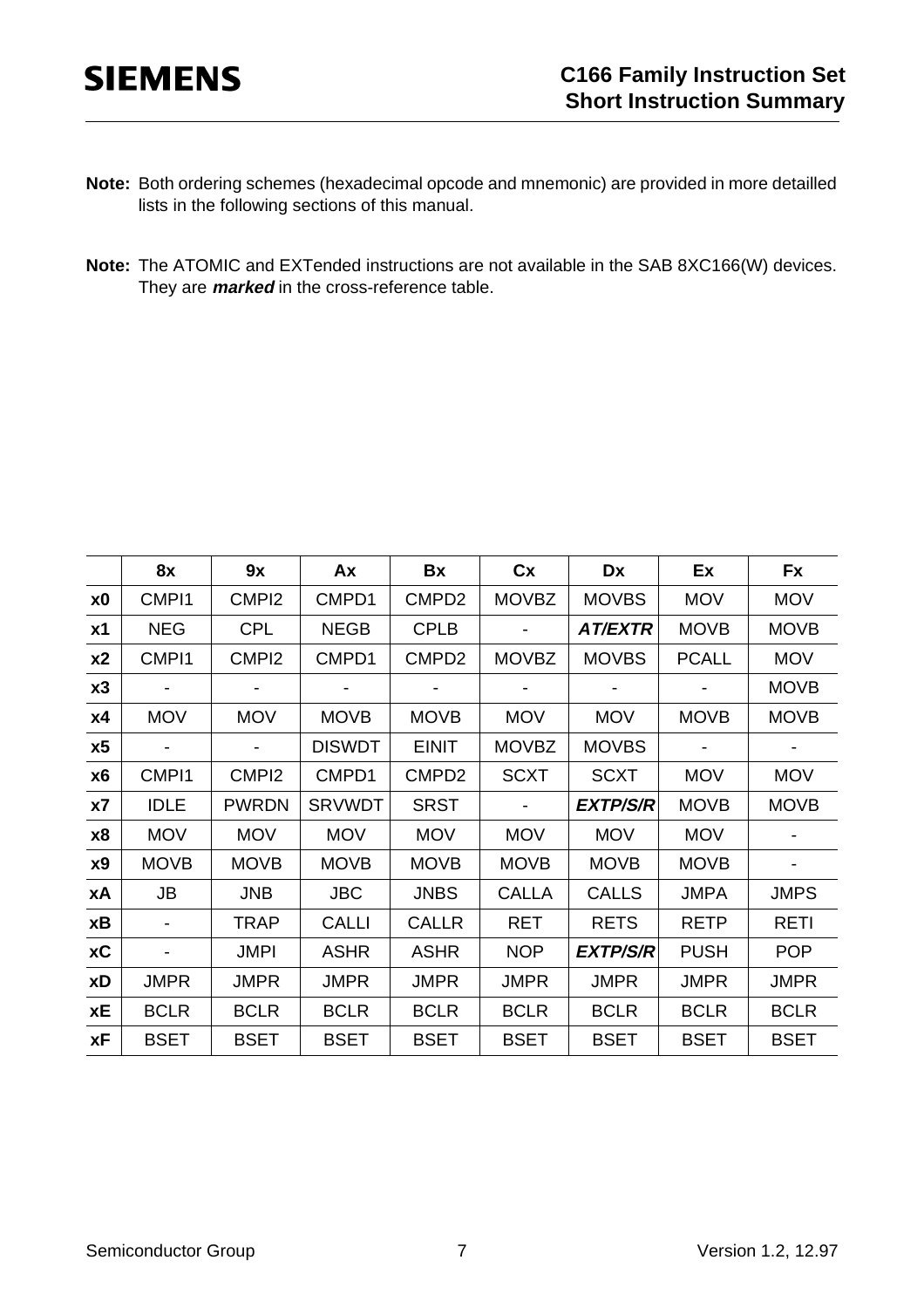| <b>Mnemonic</b>                                                                   |                                      | <b>Addressing ModesBytes</b>             |                                                                      | <b>Mnemonic</b>                                                                    |                                        | <b>Addressing ModesBytes</b>                         |                            |                                                |
|-----------------------------------------------------------------------------------|--------------------------------------|------------------------------------------|----------------------------------------------------------------------|------------------------------------------------------------------------------------|----------------------------------------|------------------------------------------------------|----------------------------|------------------------------------------------|
| ADD[B]<br>ADDC[B]<br>AND[B]                                                       | Rwn<br>Rwn<br>Rwn                    | 1)<br>Rwm<br>1)<br>[Rwi]<br>1)<br>[Rwi+] | $\overline{c}$<br>$\overline{2}$<br>$\overline{2}$                   | CPL[B]<br>NEG[B]<br><b>DIV</b>                                                     | Rwn<br>Rwn                             |                                                      | 1)                         | $\overline{2}$<br>2                            |
| OR[B]<br><b>SUB[B]</b><br>SUBC[B]                                                 | Rwn<br>reg                           | 1)<br>#data3<br>2)<br>#data16            | $\overline{2}$<br>4                                                  | <b>DIVL</b><br><b>DIVLU</b><br><b>DIVU</b>                                         |                                        |                                                      |                            |                                                |
| XOR[B]                                                                            | reg<br>mem                           | mem<br>reg                               | 4<br>4                                                               | <b>MUL</b><br><b>MULU</b>                                                          | Rwn                                    | Rwm                                                  |                            | $\overline{2}$                                 |
| <b>ASHR</b><br>ROL / ROR<br>SHL / SHR                                             | Rwn<br>Rwn                           | Rwm<br>#data4                            | $\overline{2}$<br>$\overline{2}$                                     | CMPD1/2<br><b>CMPI1/2</b>                                                          | Rwn<br>Rwn<br>Rwn                      | #data4<br>#data16<br>mem                             |                            | $\overline{2}$<br>4<br>$\overline{\mathbf{4}}$ |
| <b>BAND</b><br><b>BCMP</b><br><b>BMOV</b><br><b>BMOVN</b><br>BOR /<br><b>BXOR</b> | bitaddrZ.z                           | bitaddrQ.q                               | 4                                                                    | CMP[B]                                                                             | Rwn<br>Rwn<br>Rwn<br>Rwn<br>reg<br>reg | Rwm<br>[Rwi]<br>$[Rwi+]$<br>#data3<br>#data16<br>mem | 1)<br>1)<br>1)<br>1)<br>2) | $\frac{2}{2}$<br>$\frac{2}{4}$<br>4            |
| <b>BCLR</b><br><b>BSET</b>                                                        | bitaddrQ.q                           |                                          | $\overline{2}$                                                       | <b>CALLA</b><br><b>JMPA</b>                                                        | cc                                     | caddr                                                |                            | $\overline{4}$                                 |
| <b>BFLDH</b><br><b>BFLDL</b>                                                      | <b>bitoffQ</b>                       | #mask8 #data8                            | $\overline{4}$                                                       | <b>CALLI</b><br><b>JMPI</b>                                                        | cc                                     | [Rwn]                                                |                            | $\overline{2}$                                 |
| MOV[B]                                                                            | Rwn<br>Rwn                           | 1)<br>Rwm<br>1)<br>#data4                | $\mathbf{2}$<br>$\overline{2}$                                       | CALLS<br><b>JMPS</b>                                                               | seg                                    | caddr                                                |                            | $\overline{4}$                                 |
|                                                                                   | Rwn<br><b>Rwn</b>                    | 1)<br>[Rwm]<br>1)                        | $\overline{2}$<br>$\overline{2}$                                     | <b>CALLR</b>                                                                       | rel                                    |                                                      |                            | $\mathbf{2}$                                   |
|                                                                                   | [Rwm]                                | [Rwm+]<br>1)<br>Rwn                      | $\overline{2}$                                                       | <b>JMPR</b>                                                                        | cc                                     | rel                                                  |                            | $\overline{2}$                                 |
|                                                                                   | [-Rwm]<br>[Rwn]<br>$[Rwn+]$<br>[Rwn] | 1)<br>Rwn<br>[Rwm]<br>[Rwm]<br>[Rwm+]    | $\overline{2}$<br>$\overline{2}$<br>$\overline{2}$<br>$\overline{2}$ | <b>JB</b><br><b>JBC</b><br><b>JNB</b><br><b>JNBS</b>                               | bitaddrQ.q                             | rel                                                  |                            | $\overline{4}$                                 |
|                                                                                   |                                      | 2)                                       |                                                                      | <b>PCALL</b>                                                                       | reg                                    | caddr                                                |                            | 4                                              |
|                                                                                   | reg<br>Rwn<br>[Rwm+#d16] Rwn         | #data16<br>1)<br>[Rwm+#d16]<br>1)        | 4<br>$\overline{4}$<br>4                                             | <b>POP</b><br><b>PUSH</b><br><b>RETP</b>                                           | reg                                    |                                                      |                            | $\overline{2}$                                 |
|                                                                                   | [Rwn]<br>mem                         | mem<br>[Rwn]<br>mem                      | 4<br>4<br>4                                                          | <b>SCXT</b>                                                                        | reg<br>reg                             | #data16<br>mem                                       |                            | 4<br>$\overline{\mathbf{4}}$                   |
|                                                                                   | reg<br>mem                           | reg                                      | 4                                                                    | <b>PRIOR</b>                                                                       | Rwn                                    | Rwm                                                  |                            | $\overline{2}$                                 |
| <b>MOVBS</b>                                                                      | Rwn                                  | Rbm                                      | $\overline{2}$                                                       | <b>TRAP</b>                                                                        | #trap7                                 |                                                      |                            | $\overline{2}$                                 |
| <b>MOVBZ</b>                                                                      | reg<br>mem                           | mem<br>reg                               | 4<br>4                                                               | <b>ATOMIC</b><br><b>EXTR</b>                                                       | #irang2                                |                                                      | 3)                         | $\overline{2}$                                 |
| <b>EXTS</b><br><b>EXTSR</b>                                                       | Rwm<br>#seg                          | 3)<br>#irang2<br>#irang2                 | $\overline{2}$<br>4                                                  | <b>EXTP</b><br><b>EXTPR</b>                                                        | Rwm<br>$#$ pag                         | #irang2<br>#irang2                                   | 3)                         | $\overline{2}$<br>4                            |
| <b>NOP</b><br><b>RET</b><br><b>RETI</b><br><b>RETS</b>                            |                                      |                                          | $\overline{2}$                                                       | <b>SRST/IDLE</b><br><b>PWRDN</b><br><b>SRVWDT</b><br><b>DISWDT</b><br><b>EINIT</b> |                                        |                                                      |                            | $\overline{4}$                                 |

<sup>1)</sup> Byte oriented instructions (suffix 'B') use Rb instead of Rw (not with [Rwn]!).

<sup>2)</sup> Byte oriented instructions (suffix 'B') use #data8 instead of #data16.

 $3)$  The ATOMIC and EXTended instructions are not available in the SAB 8XC166(W) devices.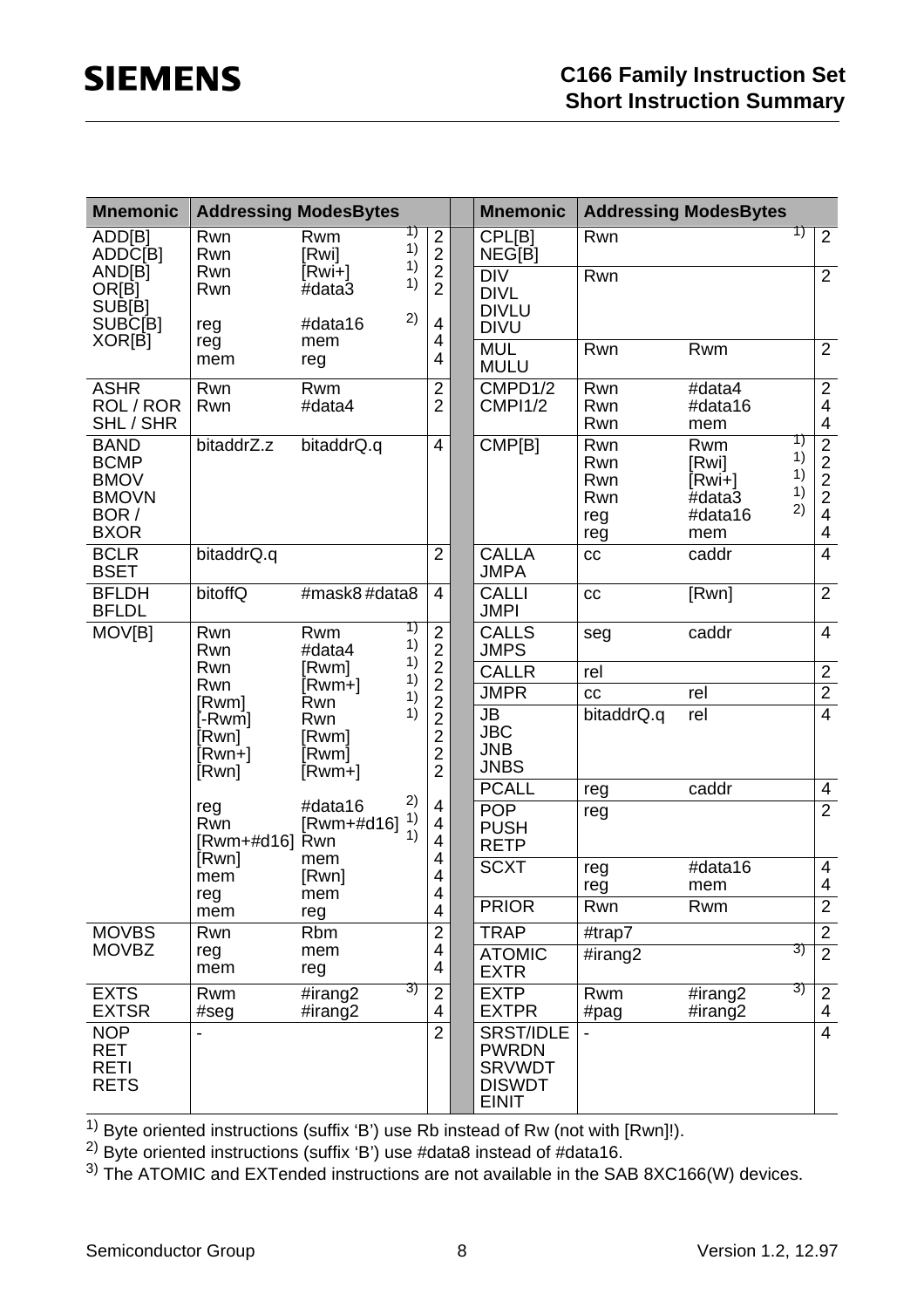#### **3 Instruction Set Summary**

This chapter summarizes the instructions by listing them according to their functional class. This allows to identify the right instruction(s) for a specific required function.

The following notes apply to this summary:

#### **Data Addressing Modes**

| Rw:      | $-$ Word GPR (R0, R1, , R15)                                                                                                                                                                       |
|----------|----------------------------------------------------------------------------------------------------------------------------------------------------------------------------------------------------|
| Rb:      | $-$ Byte GPR (RL0, RH0, , RL7, RH7)                                                                                                                                                                |
| reg:     | - SFR or GPR<br>(in case of a byte operation on an SFR, only the low byte can be accessed via 'reg')                                                                                               |
| mem:     | - Direct word or byte memory location                                                                                                                                                              |
| []       | - Indirect word or byte memory location<br>(Any word GPR can be used as indirect address pointer, except for the arithmetic,<br>logical and compare instructions, where only R0 to R3 are allowed) |
| bitaddr: | - Direct bit in the bit-addressable memory area                                                                                                                                                    |
| bitoff:  | - Direct word in the bit-addressable memory area                                                                                                                                                   |
| #data:   | - Immediate constant<br>(The number of significant bits which can be specified by the user is represented by<br>the respective appendix 'x')                                                       |
| #mask8:  | - Immediate 8-bit mask used for bit-field modifications                                                                                                                                            |

#### **Multiply and Divide Operations**

The MDL and MDH registers are implicit source and/or destination operands of the multiply and divide instructions.

#### **Branch Target Addressing Modes**

| caddr:          | - Direct 16-bit jump target address (Updates the Instruction Pointer)                                              |
|-----------------|--------------------------------------------------------------------------------------------------------------------|
| seg:            | - Direct 2-bit segment address<br>(Updates the Code Segment Pointer)                                               |
| rel:            | - Signed 8-bit jump target word offset address relative to the Instruction Pointer of the<br>following instruction |
| $H + r \sim 7.$ | $lmmod;$ d $\tau$ a 7 bit tran ar intarrunt number                                                                 |

#trap7: – Immediate 7-bit trap or interrupt number.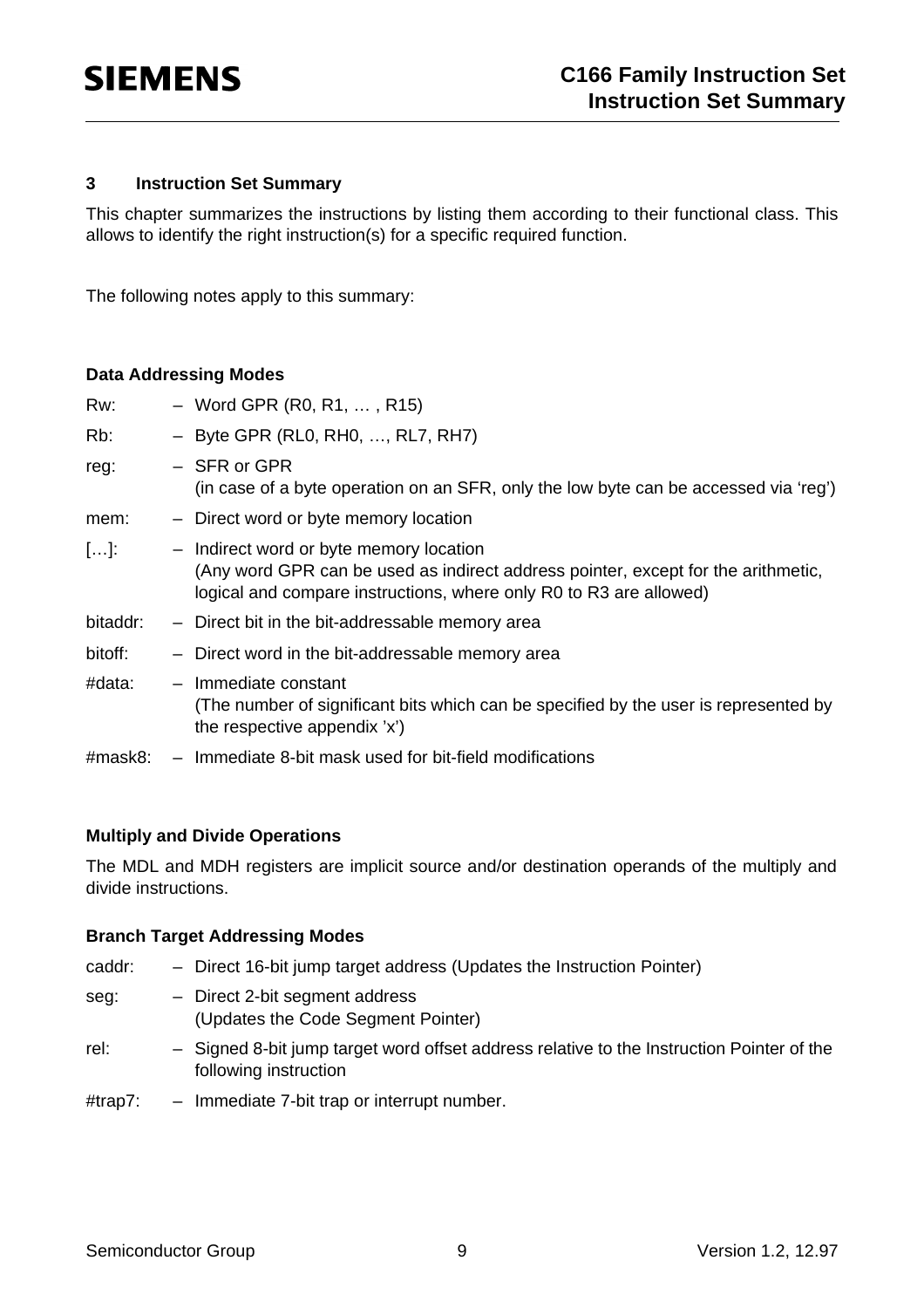#### **Extension Operations**

The EXT\* instructions override the standard DPP addressing scheme:

- #pag10: Immediate 10-bit page address.
- #seg8: Immediate 8-bit segment address.

**Note:** The EXTended instructions are not available in the SAB 8XC166(W) devices.

#### **Branch Condition Codes**

cc: Symbolically specifiable condition codes

| cc_UC                 | - Unconditional                  |
|-----------------------|----------------------------------|
| $cc_Z$                | - Zero                           |
| cc_NZ                 | - Not Zero                       |
| $cc_{V}$              | - Overflow                       |
| cc_NV                 | - No Overflow                    |
| $cc_N$                | - Negative                       |
| cc_NN                 | - Not Negative                   |
| $cc$ <sub>_</sub> $C$ | - Carry                          |
| cc_NC                 | - No Carry                       |
| $cc$ _EQ              | - Equal                          |
| cc NE                 | - Not Equal                      |
| cc_ULT                | - Unsigned Less Than             |
| cc_ULE                | - Unsigned Less Than or Equal    |
| cc_UGE                | - Unsigned Greater Than or Equal |
| cc_UGT                | - Unsigned Greater Than          |
| cc_SLE                | - Signed Less Than or Equal      |
| cc_SGE                | - Signed Greater Than or Equal   |
| cc_SGT                | - Signed Greater Than            |
| cc_NET                | Not Equal and Not End-of-Table   |
|                       |                                  |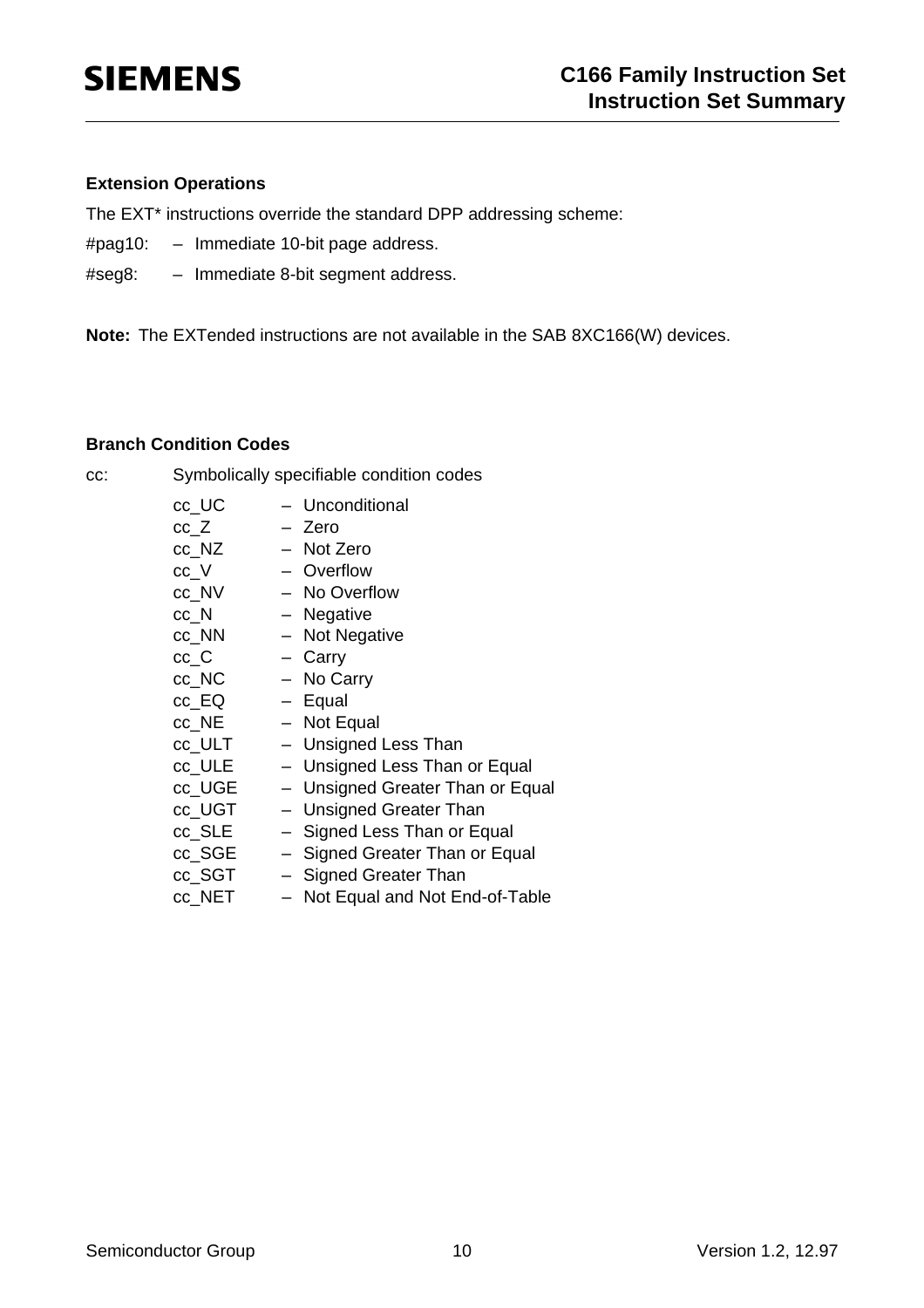### **Instruction Set Summary**

| <b>Mnemonic</b> | <b>Description</b> | <b>Bytes</b> |
|-----------------|--------------------|--------------|
|                 |                    |              |

#### **Arithmetic Operations**

| <b>ADD</b>   | Rw, Rw          | Add direct word GPR to direct GPR                                                           | $\overline{2}$ |
|--------------|-----------------|---------------------------------------------------------------------------------------------|----------------|
| <b>ADD</b>   | Rw, [Rw]        | Add indirect word memory to direct GPR                                                      | $\overline{2}$ |
| <b>ADD</b>   | $Rw$ , $[Rw +]$ | Add indirect word memory to direct GPR and post-<br>increment source pointer by 2           | $\overline{2}$ |
| <b>ADD</b>   | Rw, #data3      | Add immediate word data to direct GPR                                                       | $\overline{2}$ |
| <b>ADD</b>   | reg, #data16    | Add immediate word data to direct register                                                  | 4              |
| <b>ADD</b>   | reg, mem        | Add direct word memory to direct register                                                   | 4              |
| <b>ADD</b>   | mem, reg        | Add direct word register to direct memory                                                   | 4              |
| <b>ADDB</b>  | Rb, Rb          | Add direct byte GPR to direct GPR                                                           | $\overline{2}$ |
| <b>ADDB</b>  | Rb, [Rw]        | Add indirect byte memory to direct GPR                                                      | $\overline{2}$ |
| <b>ADDB</b>  | $Rb$ , $[Rw +]$ | Add indirect byte memory to direct GPR and<br>post-increment source pointer by 1            | $\overline{2}$ |
| <b>ADDB</b>  | Rb, #data3      | Add immediate byte data to direct GPR                                                       | $\overline{2}$ |
| <b>ADDB</b>  | reg, #data8     | Add immediate byte data to direct register                                                  | 4              |
| <b>ADDB</b>  | reg, mem        | Add direct byte memory to direct register                                                   | 4              |
| <b>ADDB</b>  | mem, reg        | Add direct byte register to direct memory                                                   | 4              |
| <b>ADDC</b>  | Rw, Rw          | Add direct word GPR to direct GPR with Carry                                                | 2              |
| <b>ADDC</b>  | Rw, [Rw]        | Add indirect word memory to direct GPR with Carry                                           | $\overline{2}$ |
| <b>ADDC</b>  | $Rw$ , $[Rw +]$ | Add indirect word memory to direct GPR with Carry and<br>post-increment source pointer by 2 | $\overline{2}$ |
| <b>ADDC</b>  | Rw, #data3      | Add immediate word data to direct GPR with Carry                                            | $\overline{2}$ |
| <b>ADDC</b>  | reg, #data16    | Add immediate word data to direct register with Carry                                       | 4              |
| <b>ADDC</b>  | reg, mem        | Add direct word memory to direct register with Carry                                        | 4              |
| <b>ADDC</b>  | mem, reg        | Add direct word register to direct memory with Carry                                        | 4              |
| <b>ADDCB</b> | Rb, Rb          | Add direct byte GPR to direct GPR with Carry                                                | $\overline{2}$ |
| <b>ADDCB</b> | Rb, [Rw]        | Add indirect byte memory to direct GPR with Carry                                           | 2              |
| <b>ADDCB</b> | $Rb$ , $[Rw +]$ | Add indirect byte memory to direct GPR with Carry and<br>post-increment source pointer by 1 | $\overline{2}$ |
| <b>ADDCB</b> | Rb, #data3      | Add immediate byte data to direct GPR with Carry                                            | $\overline{2}$ |
| <b>ADDCB</b> | reg, #data8     | Add immediate byte data to direct register with Carry                                       | 4              |
| <b>ADDCB</b> | reg, mem        | Add direct byte memory to direct register with Carry                                        | 4              |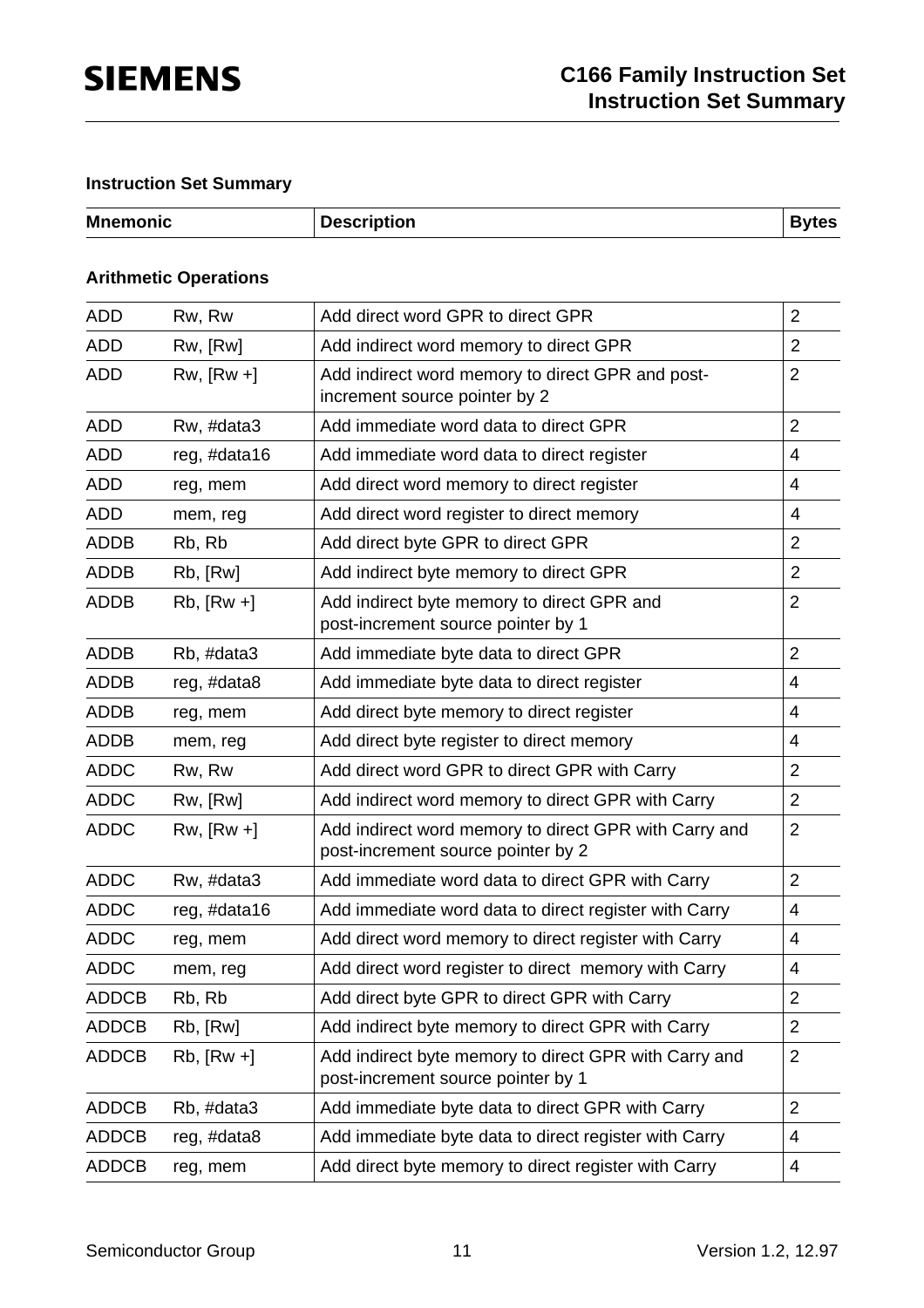| <b>Mnemonic</b> | <b>Description</b> | <b>Bytes</b> |
|-----------------|--------------------|--------------|
|                 |                    |              |

### **Arithmetic Operations** (cont'd)

| <b>ADDCB</b> | mem, reg        | Add direct byte register to direct memory with Carry                                               | 4                        |
|--------------|-----------------|----------------------------------------------------------------------------------------------------|--------------------------|
| <b>SUB</b>   | Rw, Rw          | Subtract direct word GPR from direct GPR                                                           | $\overline{2}$           |
| <b>SUB</b>   | Rw, [Rw]        | Subtract indirect word memory from direct GPR                                                      | $\overline{2}$           |
| <b>SUB</b>   | $Rw$ , $[Rw +]$ | Subtract indirect word memory from direct GPR and<br>post-increment source pointer by 2            | $\overline{2}$           |
| <b>SUB</b>   | Rw, #data3      | Subtract immediate word data from direct GPR                                                       | $\overline{2}$           |
| <b>SUB</b>   | reg, #data16    | Subtract immediate word data from direct register                                                  | 4                        |
| <b>SUB</b>   | reg, mem        | Subtract direct word memory from direct register                                                   | 4                        |
| <b>SUB</b>   | mem, reg        | Subtract direct word register from direct memory                                                   | 4                        |
| <b>SUBB</b>  | Rb, Rb          | Subtract direct byte GPR from direct GPR                                                           | $\overline{2}$           |
| <b>SUBB</b>  | Rb, [Rw]        | Subtract indirect byte memory from direct GPR                                                      | $\overline{2}$           |
| <b>SUBB</b>  | $Rb$ , $[Rw +]$ | Subtract indirect byte memory from direct GPR and<br>post-increment source pointer by 1            | $\overline{2}$           |
| <b>SUBB</b>  | Rb, #data3      | Subtract immediate byte data from direct GPR                                                       | $\overline{2}$           |
| <b>SUBB</b>  | reg, #data8     | Subtract immediate byte data from direct register                                                  | 4                        |
| <b>SUBB</b>  | reg, mem        | Subtract direct byte memory from direct register                                                   | $\overline{4}$           |
| <b>SUBB</b>  | mem, reg        | Subtract direct byte register from direct memory                                                   | 4                        |
| <b>SUBC</b>  | Rw, Rw          | Subtract direct word GPR from direct GPR with Carry                                                | $\overline{2}$           |
| <b>SUBC</b>  | Rw, [Rw]        | Subtract indirect word memory from direct GPR with Carry                                           | $\overline{2}$           |
| <b>SUBC</b>  | $Rw$ , $[Rw +]$ | Subtract indirect word memory from direct GPR with<br>Carry and post-increment source pointer by 2 | $\overline{2}$           |
| <b>SUBC</b>  | Rw, #data3      | Subtract immediate word data from direct GPR with Carry                                            | $\overline{2}$           |
| <b>SUBC</b>  | reg, #data16    | Subtract immediate word data from direct register with<br>Carry                                    | 4                        |
| <b>SUBC</b>  | reg, mem        | Subtract direct word memory from direct register with Carry                                        | 4                        |
| <b>SUBC</b>  | mem, reg        | Subtract direct word register from direct memory with Carry                                        | 4                        |
| <b>SUBCB</b> | Rb, Rb          | Subtract direct byte GPR from direct GPR with Carry                                                | $\overline{2}$           |
| <b>SUBCB</b> | Rb, [Rw]        | Subtract indirect byte memory from direct GPR with Carry                                           | $\overline{2}$           |
| <b>SUBCB</b> | $Rb$ , $[Rw +]$ | Subtract indirect byte memory from direct GPR with Carry<br>and post-increment source pointer by 1 | $\overline{2}$           |
| <b>SUBCB</b> | Rb, #data3      | Subtract immediate byte data from direct GPR with Carry                                            | $\overline{2}$           |
| <b>SUBCB</b> | reg, #data8     | Subtract immediate byte data from direct register with Carry                                       | $\overline{\mathcal{A}}$ |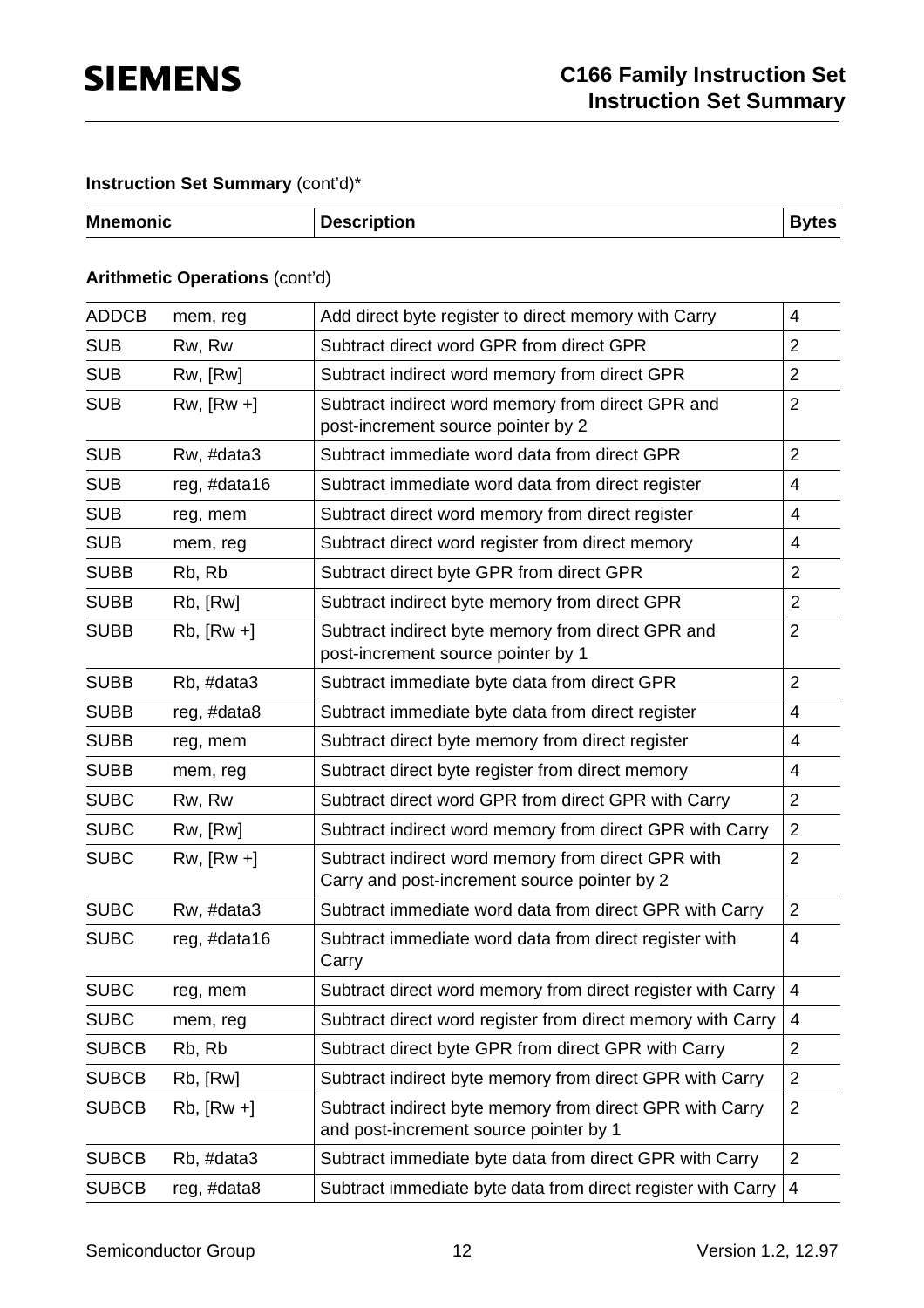| <b>Mnemonic</b> | <b>Description</b> | <b>Bytes</b> |
|-----------------|--------------------|--------------|
|                 |                    |              |

#### **Arithmetic Operations** (cont'd)

| <b>SUBCB</b> | reg, mem  | Subtract direct byte memory from direct register with Carry      | 4              |
|--------------|-----------|------------------------------------------------------------------|----------------|
| <b>SUBCB</b> | mem, reg  | Subtract direct byte register from direct memory with Carry      | 4              |
| <b>MUL</b>   | Rw, Rw    | Signed multiply direct GPR by direct GPR (16-16-bit)             | 2              |
| <b>MULU</b>  | Rw, Rw    | Unsigned multiply direct GPR by direct GPR (16-16-bit)           | $\overline{2}$ |
| <b>DIV</b>   | Rw        | Signed divide register MDL by direct GPR (16-/16-bit)            | $\overline{2}$ |
| <b>DIVL</b>  | Rw        | Signed long divide register MD by direct GPR (32-/16-bit)        | $\overline{2}$ |
| <b>DIVLU</b> | Rw        | Unsigned long divide register MD by direct GPR<br>$(32-/16-bit)$ | $\overline{2}$ |
| <b>DIVU</b>  | <b>Rw</b> | Unsigned divide register MDL by direct GPR (16-/16-bit)          | $\overline{2}$ |
| <b>CPL</b>   | Rw        | Complement direct word GPR                                       | 2              |
| <b>CPLB</b>  | <b>Rb</b> | Complement direct byte GPR                                       | 2              |
| <b>NEG</b>   | <b>Rw</b> | Negate direct word GPR                                           | 2              |
| <b>NEGB</b>  | <b>Rb</b> | Negate direct byte GPR                                           | $\overline{2}$ |
|              |           |                                                                  |                |

### **Logical Instructions**

| <b>AND</b>  | Rw, Rw          | Bitwise AND direct word GPR with direct GPR                                                | $\overline{2}$ |
|-------------|-----------------|--------------------------------------------------------------------------------------------|----------------|
| <b>AND</b>  | Rw, [Rw]        | Bitwise AND indirect word memory with direct GPR                                           | $\overline{2}$ |
| <b>AND</b>  | $Rw$ , $[Rw +]$ | Bitwise AND indirect word memory with direct GPR and<br>post-increment source pointer by 2 | 2              |
| <b>AND</b>  | Rw, #data3      | Bitwise AND immediate word data with direct GPR                                            | $\overline{2}$ |
| <b>AND</b>  | reg, #data16    | Bitwise AND immediate word data with direct register                                       | 4              |
| <b>AND</b>  | reg, mem        | Bitwise AND direct word memory with direct register                                        | 4              |
| <b>AND</b>  | mem, reg        | Bitwise AND direct word register with direct memory                                        | 4              |
| <b>ANDB</b> | Rb, Rb          | Bitwise AND direct byte GPR with direct GPR                                                | $\overline{2}$ |
| <b>ANDB</b> | Rb, [Rw]        | Bitwise AND indirect byte memory with direct GPR                                           | $\overline{2}$ |
| <b>ANDB</b> | $Rb$ , $[Rw +]$ | Bitwise AND indirect byte memory with direct GPR<br>and post-increment source pointer by 1 | $\overline{2}$ |
| <b>ANDB</b> | Rb, #data3      | Bitwise AND immediate byte data with direct GPR                                            | 2              |
| <b>ANDB</b> | reg, #data8     | Bitwise AND immediate byte data with direct register                                       | 4              |
| <b>ANDB</b> | reg, mem        | Bitwise AND direct byte memory with direct register                                        | 4              |
| <b>ANDB</b> | mem, reg        | Bitwise AND direct byte register with direct memory                                        | 4              |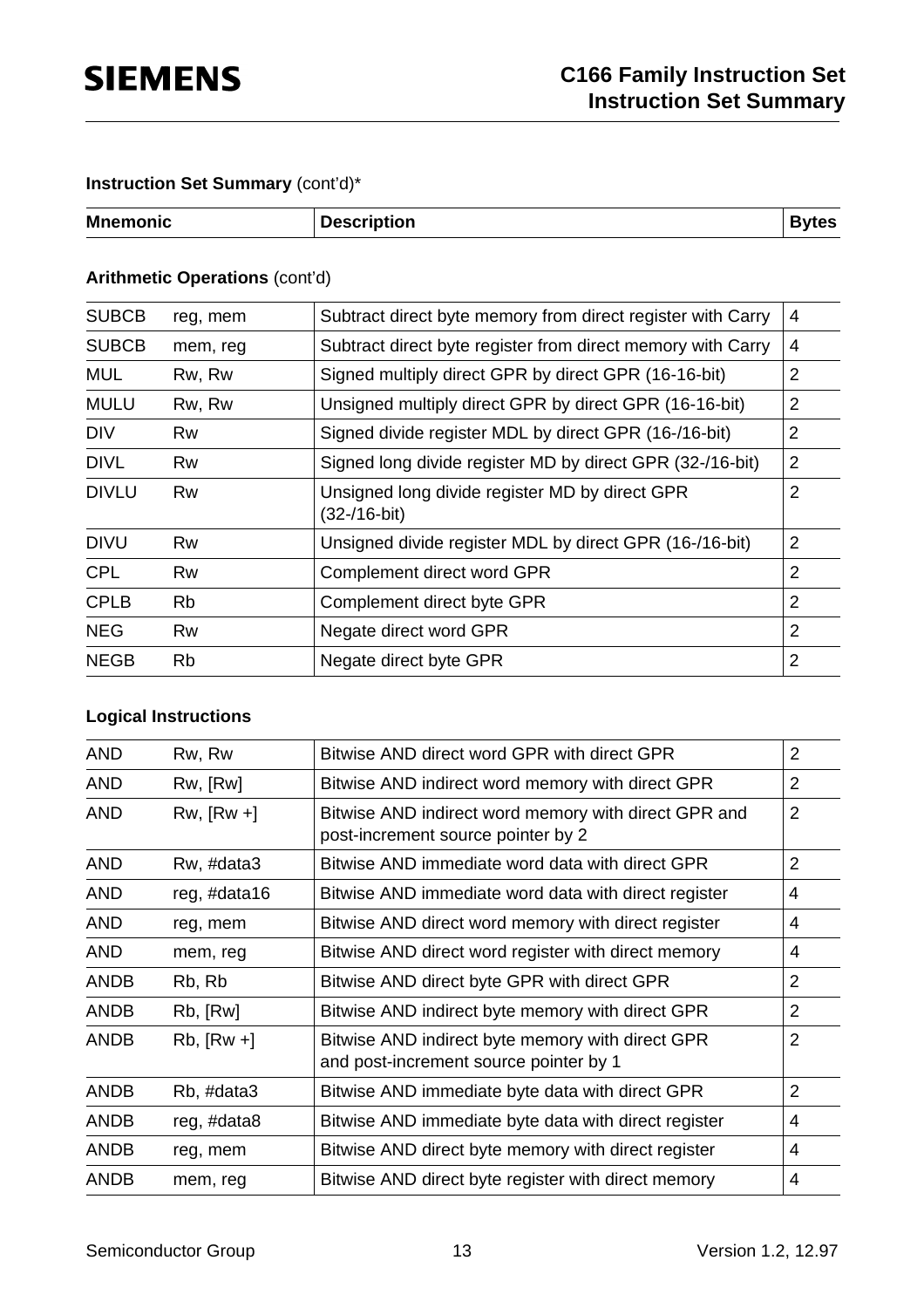| <b>Mnemonic</b> | <b>Description</b> | <b>Bytes</b> |
|-----------------|--------------------|--------------|
|                 |                    |              |

#### **Logical Instructions** (cont'd)

| <b>OR</b>   | Rw, Rw          | Bitwise OR direct word GPR with direct GPR                                                 | $\overline{2}$ |
|-------------|-----------------|--------------------------------------------------------------------------------------------|----------------|
| <b>OR</b>   | Rw, [Rw]        | Bitwise OR indirect word memory with direct GPR                                            | $\overline{2}$ |
| <b>OR</b>   | $Rw$ , $[Rw +]$ | Bitwise OR indirect word memory with direct GPR<br>and post-increment source pointer by 2  | $\overline{2}$ |
| <b>OR</b>   | Rw, #data3      | Bitwise OR immediate word data with direct GPR                                             | $\overline{2}$ |
| <b>OR</b>   | reg, #data16    | Bitwise OR immediate word data with direct register                                        | 4              |
| <b>OR</b>   | reg, mem        | Bitwise OR direct word memory with direct register                                         | 4              |
| <b>OR</b>   | mem, reg        | Bitwise OR direct word register with direct memory                                         | 4              |
| <b>ORB</b>  | Rb, Rb          | Bitwise OR direct byte GPR with direct GPR                                                 | $\overline{2}$ |
| <b>ORB</b>  | Rb, [Rw]        | Bitwise OR indirect byte memory with direct GPR                                            | $\overline{2}$ |
| <b>ORB</b>  | $Rb$ , $[Rw +]$ | Bitwise OR indirect byte memory with direct GPR and<br>post-increment source pointer by 1  | $\overline{2}$ |
| <b>ORB</b>  | Rb, #data3      | Bitwise OR immediate byte data with direct GPR                                             | $\overline{2}$ |
| <b>ORB</b>  | reg, #data8     | Bitwise OR immediate byte data with direct register                                        | $\overline{4}$ |
| <b>ORB</b>  | reg, mem        | Bitwise OR direct byte memory with direct register                                         | 4              |
| <b>ORB</b>  | mem, reg        | Bitwise OR direct byte register with direct memory                                         | 4              |
| <b>XOR</b>  | Rw, Rw          | Bitwise XOR direct word GPR with direct GPR                                                | $\overline{2}$ |
| <b>XOR</b>  | Rw, [Rw]        | Bitwise XOR indirect word memory with direct GPR                                           | $\overline{2}$ |
| <b>XOR</b>  | $Rw$ , $[Rw +]$ | Bitwise XOR indirect word memory with direct GPR and<br>post-increment source pointer by 2 | $\overline{2}$ |
| <b>XOR</b>  | Rw, #data3      | Bitwise XOR immediate word data with direct GPR                                            | $\overline{2}$ |
| <b>XOR</b>  | reg, #data16    | Bitwise XOR immediate word data with direct register                                       | 4              |
| <b>XOR</b>  | reg, mem        | Bitwise XOR direct word memory with direct register                                        | 4              |
| <b>XOR</b>  | mem, reg        | Bitwise XOR direct word register with direct memory                                        | 4              |
| <b>XORB</b> | Rb, Rb          | Bitwise XOR direct byte GPR with direct GPR                                                | $\overline{2}$ |
| <b>XORB</b> | Rb, [Rw]        | Bitwise XOR indirect byte memory with direct GPR                                           | $\overline{2}$ |
| <b>XORB</b> | $Rb$ , $[Rw +]$ | Bitwise XOR indirect byte memory with direct GPR and<br>post-increment source pointer by 1 | $\overline{2}$ |
| <b>XORB</b> | Rb, #data3      | Bitwise XOR immediate byte data with direct GPR                                            | $\overline{2}$ |
| <b>XORB</b> | reg, #data8     | Bitwise XOR immediate byte data with direct register                                       | 4              |
| <b>XORB</b> | reg, mem        | Bitwise XOR direct byte memory with direct register                                        | 4              |
| <b>XORB</b> | mem, reg        | Bitwise XOR direct byte register with direct memory                                        | 4              |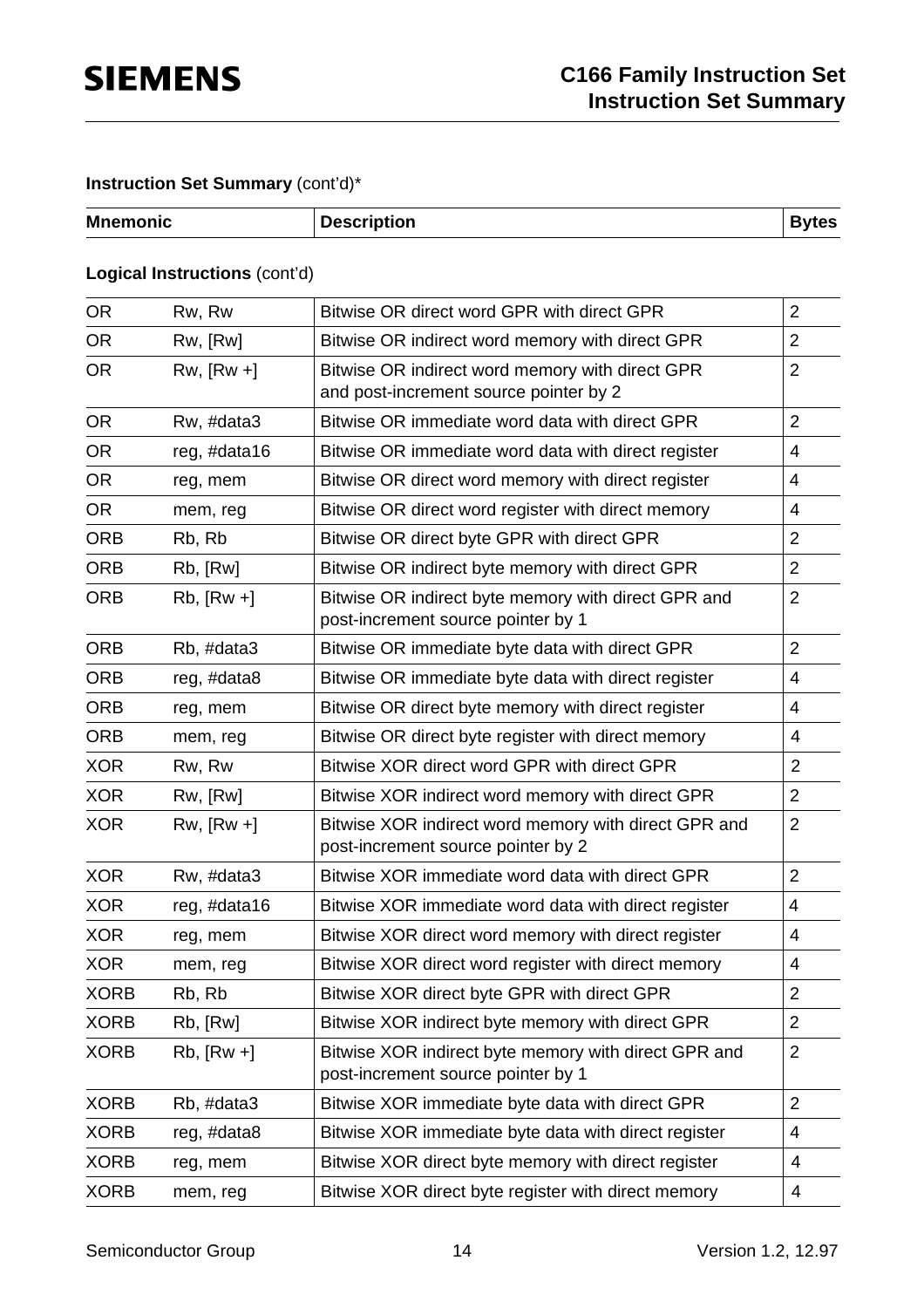| <b>Mnemonic</b> | <b>Description</b> | <b>B</b> vtes |
|-----------------|--------------------|---------------|
|                 |                    |               |

#### **Boolean Bit Manipulation Operations**

| <b>BCLR</b>  | bitaddr                   | Clear direct bit                                                                             | $\overline{2}$          |
|--------------|---------------------------|----------------------------------------------------------------------------------------------|-------------------------|
| <b>BSET</b>  | bitaddr                   | Set direct bit                                                                               | $\overline{2}$          |
| <b>BMOV</b>  | bitaddr, bitaddr          | Move direct bit to direct bit                                                                | $\overline{4}$          |
| <b>BMOVN</b> | bitaddr, bitaddr          | Move negated direct bit to direct bit                                                        | $\overline{4}$          |
| <b>BAND</b>  | bitaddr, bitaddr          | AND direct bit with direct bit                                                               | $\overline{4}$          |
| <b>BOR</b>   | bitaddr, bitaddr          | OR direct bit with direct bit                                                                | 4                       |
| <b>BXOR</b>  | bitaddr, bitaddr          | XOR direct bit with direct bit                                                               | $\overline{\mathbf{4}}$ |
| <b>BCMP</b>  | bitaddr, bitaddr          | Compare direct bit to direct bit                                                             | 4                       |
| <b>BFLDH</b> | bitoff, #mask8,<br>#data8 | Bitwise modify masked high byte of bit-addressable<br>direct word memory with immediate data | $\overline{4}$          |
| <b>BFLDL</b> | bitoff, #mask8,<br>#data8 | Bitwise modify masked low byte of bit-addressable<br>direct word memory with immediate data  | $\overline{4}$          |
| <b>CMP</b>   | Rw, Rw                    | Compare direct word GPR to direct GPR                                                        | $\overline{2}$          |
| <b>CMP</b>   | Rw, [Rw]                  | Compare indirect word memory to direct GPR                                                   | $\overline{2}$          |
| <b>CMP</b>   | $Rw$ , $[Rw +]$           | Compare indirect word memory to direct GPR and<br>post-increment source pointer by 2         | $\overline{2}$          |
| <b>CMP</b>   | Rw, #data3                | Compare immediate word data to direct GPR                                                    | $\overline{2}$          |
| <b>CMP</b>   | reg, #data16              | Compare immediate word data to direct register                                               | $\overline{4}$          |
| <b>CMP</b>   | reg, mem                  | Compare direct word memory to direct register                                                | 4                       |
| <b>CMPB</b>  | Rb, Rb                    | Compare direct byte GPR to direct GPR                                                        | $\overline{2}$          |
| <b>CMPB</b>  | Rb, [Rw]                  | Compare indirect byte memory to direct GPR                                                   | $\overline{2}$          |
| <b>CMPB</b>  | $Rb$ , $[Rw +]$           | Compare indirect byte memory to direct GPR and<br>post-increment source pointer by 1         | $\overline{2}$          |
| <b>CMPB</b>  | Rb, #data3                | Compare immediate byte data to direct GPR                                                    | $\overline{2}$          |
| <b>CMPB</b>  | reg, #data8               | Compare immediate byte data to direct register                                               | $\overline{4}$          |
| <b>CMPB</b>  | reg, mem                  | Compare direct byte memory to direct register                                                | 4                       |

### **Compare and Loop Control Instructions**

| CMPD1 | Rw, #data4  | Compare immediate word data to direct GPR and<br>decrement GPR by 1 |   |
|-------|-------------|---------------------------------------------------------------------|---|
| CMPD1 | Rw, #data16 | Compare immediate word data to direct GPR and<br>decrement GPR by 1 | 4 |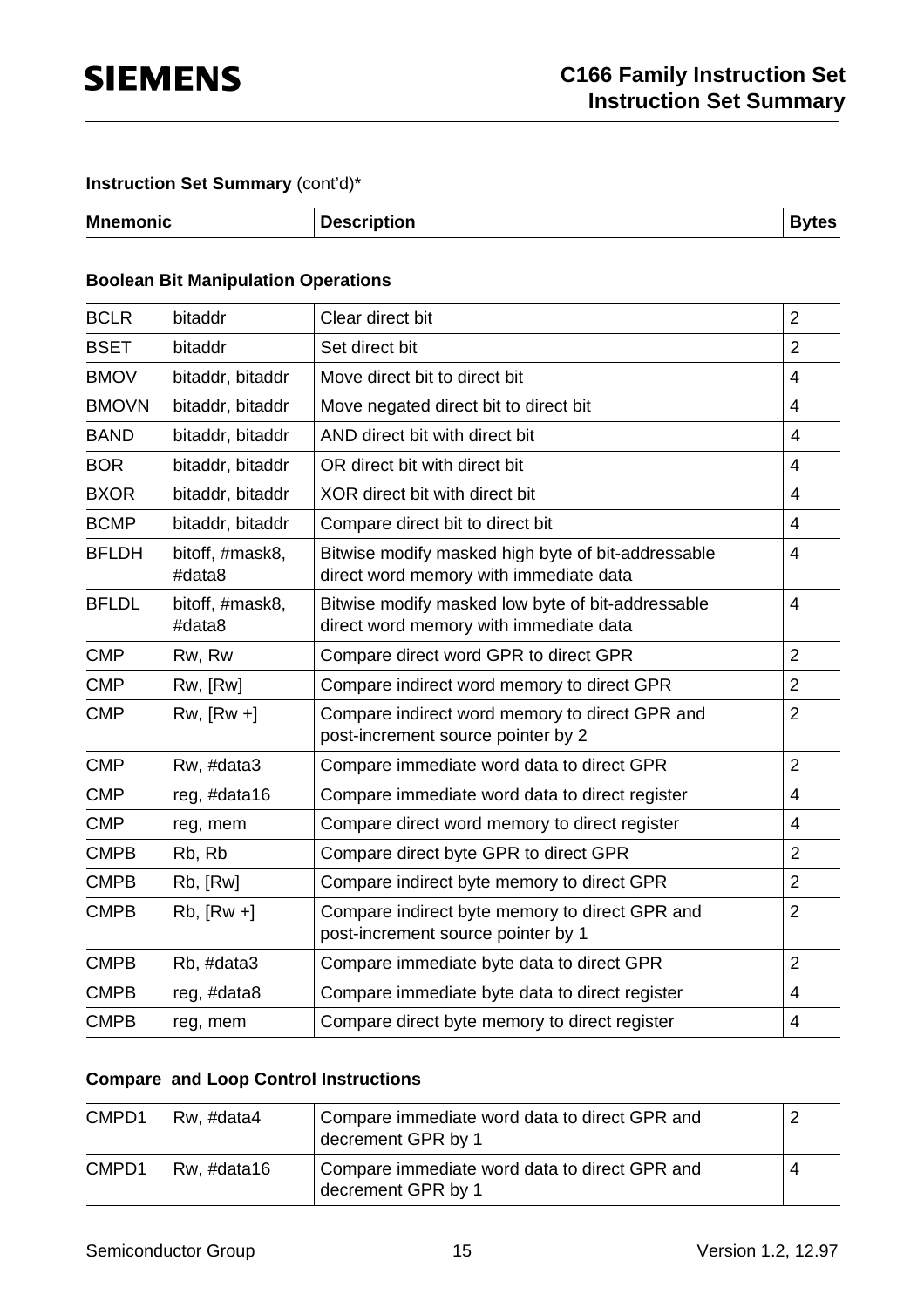| <b>Mnemonic</b> | <b>Description</b> | <b>Bytes</b> |
|-----------------|--------------------|--------------|
|                 |                    |              |

### **Compare and Loop Control Instructions** (cont'd)

| CMPD1             | Rw, mem     | Compare direct word memory to direct GPR and<br>decrement GPR by 1  | 4              |
|-------------------|-------------|---------------------------------------------------------------------|----------------|
| CMPD <sub>2</sub> | Rw, #data4  | Compare immediate word data to direct GPR and<br>decrement GPR by 2 | $\overline{2}$ |
| CMPD <sub>2</sub> | Rw, #data16 | Compare immediate word data to direct GPR and<br>decrement GPR by 2 | 4              |
| CMPD <sub>2</sub> | Rw, mem     | Compare direct word memory to direct GPR and<br>decrement GPR by 2  | 4              |
| CMP <sub>11</sub> | Rw, #data4  | Compare immediate word data to direct GPR and<br>increment GPR by 1 | $\overline{2}$ |
| CMP <sub>11</sub> | Rw, #data16 | Compare immediate word data to direct GPR and<br>increment GPR by 1 | 4              |
| CMP <sub>11</sub> | Rw, mem     | Compare direct word memory to direct GPR and<br>increment GPR by 1  | $\overline{4}$ |
| CMP <sub>12</sub> | Rw, #data4  | Compare immediate word data to direct GPR and<br>increment GPR by 2 | $\overline{2}$ |
| CMP <sub>12</sub> | Rw, #data16 | Compare immediate word data to direct GPR and<br>increment GPR by 2 | 4              |
| CMP <sub>12</sub> | Rw, mem     | Compare direct word memory to direct GPR and<br>increment GPR by 2  | 4              |

#### **Prioritize Instruction**

| <b>PRIOR</b> | Rw. Rw | Determine number of shift cycles to normalize direct |  |
|--------------|--------|------------------------------------------------------|--|
|              |        | word GPR and store result in direct word GPR         |  |

#### **Shift and Rotate Instructions**

| <b>SHL</b> | Rw, Rw     | Shift left direct word GPR;<br>number of shift cycles specified by direct GPR     |  |
|------------|------------|-----------------------------------------------------------------------------------|--|
| <b>SHL</b> | Rw, #data4 | Shift left direct word GPR;<br>number of shift cycles specified by immediate data |  |
| <b>SHR</b> | Rw, Rw     | Shift right direct word GPR;<br>number of shift cycles specified by direct GPR    |  |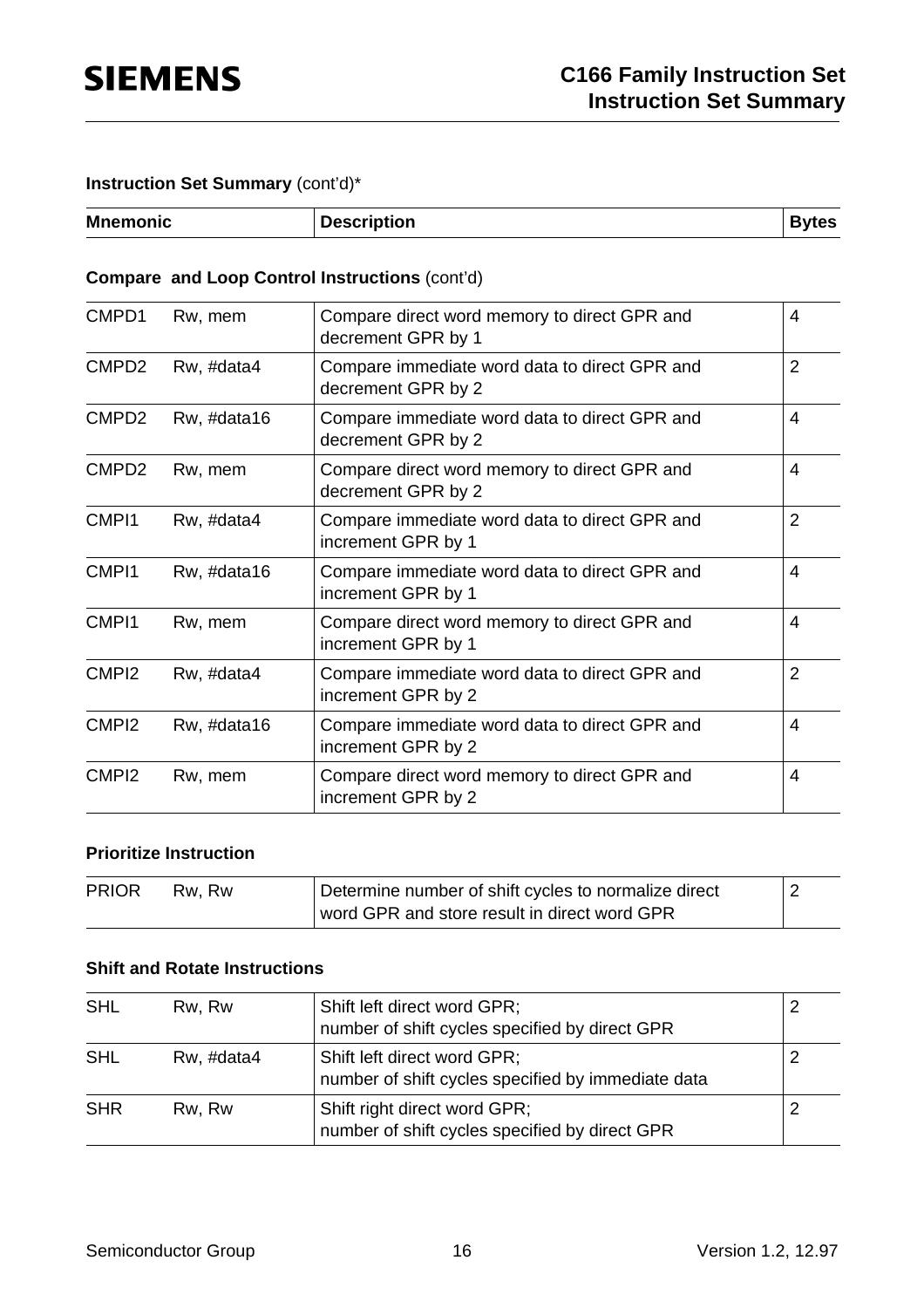| <b>Mnemonic</b> | <b>Description</b> | <b>Bytes</b> |
|-----------------|--------------------|--------------|
|                 |                    |              |

#### **Shift and Rotate Instructions (cont'd)**

| <b>SHR</b>  | Rw, #data4 | Shift right direct word GPR;<br>number of shift cycles specified by immediate data                       | $\overline{2}$ |
|-------------|------------|----------------------------------------------------------------------------------------------------------|----------------|
| <b>ROL</b>  | Rw, Rw     | Rotate left direct word GPR;<br>number of shift cycles specified by direct GPR                           | $\overline{2}$ |
| <b>ROL</b>  | Rw, #data4 | Rotate left direct word GPR;<br>number of shift cycles specified by immediate data                       | 2              |
| <b>ROR</b>  | Rw, Rw     | Rotate right direct word GPR;<br>number of shift cycles specified by direct GPR                          | $\overline{2}$ |
| <b>ROR</b>  | Rw, #data4 | Rotate right direct word GPR;<br>number of shift cycles specified by immediate data                      | $\overline{2}$ |
| <b>ASHR</b> | Rw, Rw     | Arithmetic (sign bit) shift right direct word GPR;<br>number of shift cycles specified by direct GPR     | $\overline{2}$ |
| <b>ASHR</b> | Rw, #data4 | Arithmetic (sign bit) shift right direct word GPR;<br>number of shift cycles specified by immediate data | 2              |

#### **Data Movement**

| <b>MOV</b> | Rw, Rw                  | Move direct word GPR to direct GPR                                                          | $\overline{2}$ |
|------------|-------------------------|---------------------------------------------------------------------------------------------|----------------|
| <b>MOV</b> | Rw, #data4              | Move immediate word data to direct GPR                                                      | $\overline{2}$ |
| <b>MOV</b> | reg, #data16            | Move immediate word data to direct register                                                 | 4              |
| <b>MOV</b> | Rw, [Rw]                | Move indirect word memory to direct GPR                                                     | $\overline{2}$ |
| <b>MOV</b> | $Rw$ , $[Rw +]$         | Move indirect word memory to direct GPR and<br>post-increment source pointer by 2           | $\overline{2}$ |
| <b>MOV</b> | [Rw], Rw                | Move direct word GPR to indirect memory                                                     | 2              |
| <b>MOV</b> | $[-Rw]$ , $Rw$          | Pre-decrement destination pointer by 2 and move direct<br>word GPR to indirect memory       | $\overline{2}$ |
| <b>MOV</b> | [Rw], [Rw]              | Move indirect word memory to indirect memory                                                | $\overline{2}$ |
| <b>MOV</b> | $[Rw+]$ , $[Rw]$        | Move indirect word memory to indirect memory and<br>post-increment destination pointer by 2 | $\overline{2}$ |
| <b>MOV</b> | $[Rw], [Rw +]$          | Move indirect word memory to indirect memory and<br>post-increment source pointer by 2      | $\overline{2}$ |
| <b>MOV</b> | Rw,<br>$[Rw + #data16]$ | Move indirect word memory by base plus constant to<br>direct GPR                            | 4              |
| <b>MOV</b> | $[Rw + #data16],$<br>Rw | Move direct word GPR to indirect memory by base plus<br>constant                            | 4              |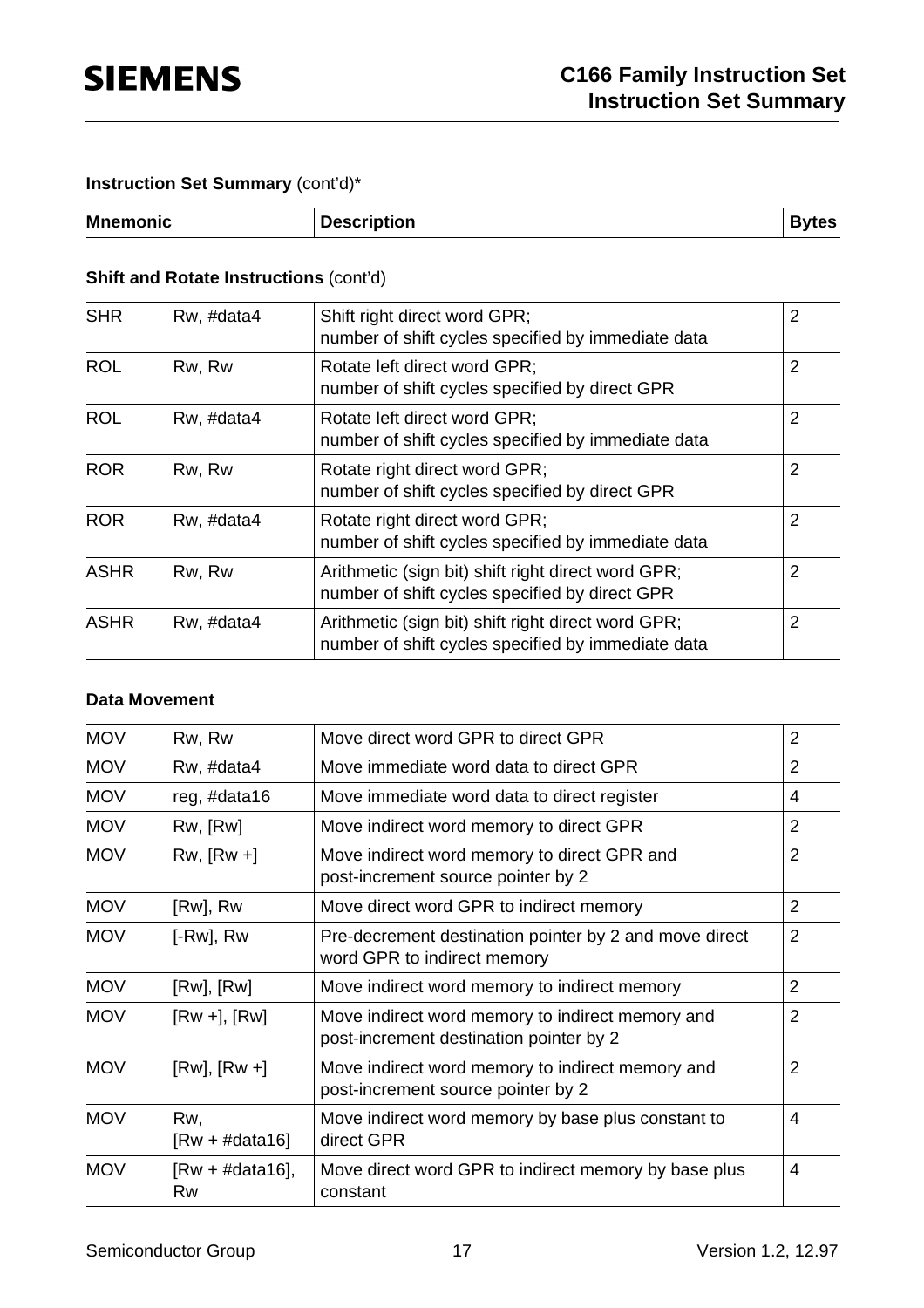| <b>Mnemonic</b> | <b>Description</b> |  |
|-----------------|--------------------|--|

### **Data Movement** (cont'd)

| <b>MOV</b>   | [Rw], mem                      | Move direct word memory to indirect memory                                                  | 4              |
|--------------|--------------------------------|---------------------------------------------------------------------------------------------|----------------|
| <b>MOV</b>   | mem, [Rw]                      | Move indirect word memory to direct memory                                                  | 4              |
| <b>MOV</b>   | reg, mem                       | Move direct word memory to direct register                                                  | 4              |
| <b>MOV</b>   | mem, reg                       | Move direct word register to direct memory                                                  | 4              |
| <b>MOVB</b>  | Rb, Rb                         | Move direct byte GPR to direct GPR                                                          | $\overline{2}$ |
| <b>MOVB</b>  | Rb, #data4                     | Move immediate byte data to direct GPR                                                      | $\overline{2}$ |
| <b>MOVB</b>  | reg, #data8                    | Move immediate byte data to direct register                                                 | 4              |
| <b>MOVB</b>  | Rb, [Rw]                       | Move indirect byte memory to direct GPR                                                     | $\overline{2}$ |
| <b>MOVB</b>  | $Rb$ , $[Rw +]$                | Move indirect byte memory to direct GPR and<br>post-increment source pointer by 1           | $\overline{2}$ |
| <b>MOVB</b>  | [Rw], Rb                       | Move direct byte GPR to indirect memory                                                     | $\overline{2}$ |
| <b>MOVB</b>  | $[-Rw]$ , $Rb$                 | Pre-decrement destination pointer by 1 and move<br>direct byte GPR to indirect memory       | 2              |
| <b>MOVB</b>  | [Rw], [Rw]                     | Move indirect byte memory to indirect memory                                                | $\overline{2}$ |
| <b>MOVB</b>  | $[Rw +]$ , $[Rw]$              | Move indirect byte memory to indirect memory and<br>post-increment destination pointer by 1 | $\overline{2}$ |
| <b>MOVB</b>  | $[Rw], [Rw +]$                 | Move indirect byte memory to indirect memory and<br>post-increment source pointer by 1      | $\overline{2}$ |
| <b>MOVB</b>  | Rb,<br>$[Rw + #data16]$        | Move indirect byte memory by base plus constant to<br>direct GPR                            | 4              |
| <b>MOVB</b>  | $[Rw + #data16],$<br><b>Rb</b> | Move direct byte GPR to indirect memory by base plus<br>constant                            | $\overline{4}$ |
| <b>MOVB</b>  | [Rw], mem                      | Move direct byte memory to indirect memory                                                  | 4              |
| <b>MOVB</b>  | mem, [Rw]                      | Move indirect byte memory to direct memory                                                  | 4              |
| <b>MOVB</b>  | reg, mem                       | Move direct byte memory to direct register                                                  | 4              |
| <b>MOVB</b>  | mem, reg                       | Move direct byte register to direct memory                                                  | 4              |
| <b>MOVBS</b> | Rw, Rb                         | Move direct byte GPR with sign extension to direct<br>word GPR                              | $\overline{2}$ |
| <b>MOVBS</b> | reg, mem                       | Move direct byte memory with sign extension to direct<br>word register                      | 4              |
| <b>MOVBS</b> | mem, reg                       | Move direct byte register with sign extension to direct<br>word memory                      | $\overline{4}$ |
|              |                                |                                                                                             |                |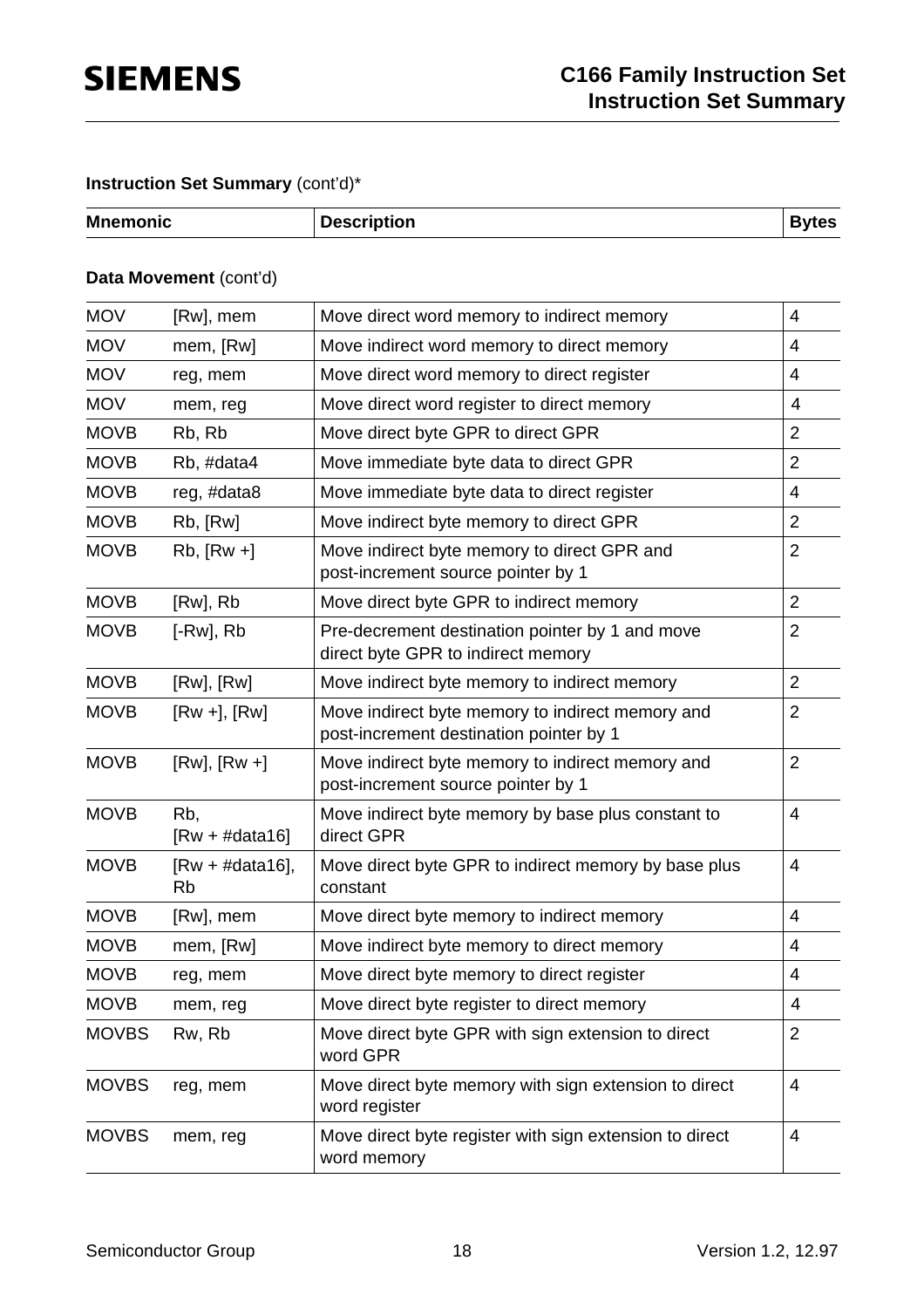| <b>Mnemonic</b> | <b>Description</b> | <b>Bytes</b> |
|-----------------|--------------------|--------------|
|-----------------|--------------------|--------------|

#### **Data Movement** (cont'd)

| <b>MOVBZ</b> | Rw, Rb   | Move direct byte GPR with zero extension to direct<br>word GPR         |   |
|--------------|----------|------------------------------------------------------------------------|---|
| <b>MOVBZ</b> | reg, mem | Move direct byte memory with zero extension to direct<br>word register | 4 |
| <b>MOVBZ</b> | mem, reg | Move direct byte register with zero extension to direct<br>word memory | 4 |

### **Jump and Call Operations**

| <b>JMPA</b>  | cc, caddr    | Jump absolute if condition is met                                           | 4              |
|--------------|--------------|-----------------------------------------------------------------------------|----------------|
| <b>JMPI</b>  | cc, [Rw]     | Jump indirect if condition is met                                           | $\overline{2}$ |
| <b>JMPR</b>  | cc, rel      | Jump relative if condition is met                                           | $\overline{2}$ |
| <b>JMPS</b>  | seg, caddr   | Jump absolute to a code segment                                             | 4              |
| JB           | bitaddr, rel | Jump relative if direct bit is set                                          | 4              |
| <b>JBC</b>   | bitaddr, rel | Jump relative and clear bit if direct bit is set                            | 4              |
| <b>JNB</b>   | bitaddr, rel | Jump relative if direct bit is not set                                      | 4              |
| <b>JNBS</b>  | bitaddr, rel | Jump relative and set bit if direct bit is not set                          | 4              |
| <b>CALLA</b> | cc, caddr    | Call absolute subroutine if condition is met                                | 4              |
| <b>CALLI</b> | cc, [Rw]     | Call indirect subroutine if condition is met                                | $\overline{2}$ |
| <b>CALLR</b> | rel          | Call relative subroutine                                                    | 2              |
| <b>CALLS</b> | seg, caddr   | Call absolute subroutine in any code segment                                | 4              |
| <b>PCALL</b> | reg, caddr   | Push direct word register onto system stack and call<br>absolute subroutine | 4              |
| <b>TRAP</b>  | #trap7       | Call interrupt service routine via immediate trap number                    | $\overline{2}$ |

#### **System Stack Operations**

| <b>POP</b>  | reg          | Pop direct word register from system stack                                             |   |
|-------------|--------------|----------------------------------------------------------------------------------------|---|
| <b>PUSH</b> | reg          | Push direct word register onto system stack                                            |   |
| <b>SCXT</b> | reg, #data16 | Push direct word register onto system stack und update<br>register with immediate data | 4 |
| <b>SCXT</b> | reg, mem     | Push direct word register onto system stack und update<br>register with direct memory  | 4 |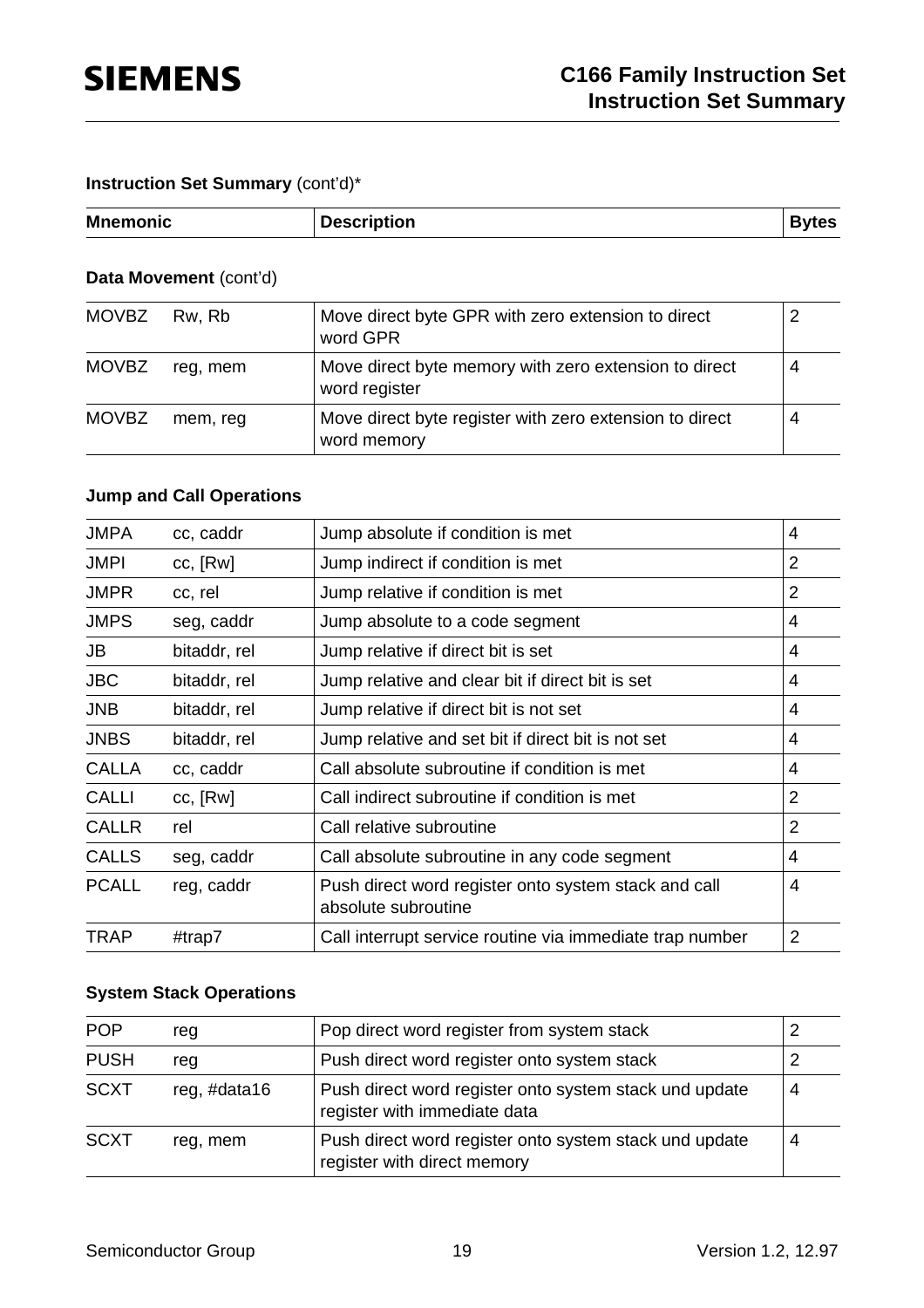| <b>Mnemonic</b> | <b>Description</b> | <b>Bytes</b> |
|-----------------|--------------------|--------------|
|                 |                    |              |

#### **Return Operations**

| <b>RET</b>         | Return from intra-segment subroutine                                                   |  |
|--------------------|----------------------------------------------------------------------------------------|--|
| <b>RETS</b>        | Return from inter-segment subroutine                                                   |  |
| <b>RETP</b><br>reg | Return from intra-segment subroutine and pop direct<br>word register from system stack |  |
| <b>RFTI</b>        | Return from interrupt service subroutine                                               |  |

#### **System Control**

| <b>SRST</b>   |                 | <b>Software Reset</b>                                          | 4              |
|---------------|-----------------|----------------------------------------------------------------|----------------|
| <b>IDLE</b>   |                 | Enter Idle Mode                                                | 4              |
| <b>PWRDN</b>  |                 | <b>Enter Power Down Mode</b><br>(supposes NMI-pin being low)   | 4              |
| <b>SRVWDT</b> |                 | Service Watchdog Timer                                         | 4              |
| <b>DISWDT</b> |                 | Disable Watchdog Timer                                         | 4              |
| <b>EINIT</b>  |                 | Signify End-of-Initialization on RSTOUT-pin                    | 4              |
| <b>ATOMIC</b> | #irang2         | $\boldsymbol{r})$<br>Begin ATOMIC sequence                     | $\overline{2}$ |
| <b>EXTR</b>   | #irang2         | $\boldsymbol{^{*}})$<br>Begin EXTended Register sequence       | $\overline{2}$ |
| <b>EXTP</b>   | Rw, #irang2     | *)<br>Begin EXTended Page sequence                             | $\overline{2}$ |
| <b>EXTP</b>   | #pag10, #irang2 | *)<br>Begin EXTended Page sequence                             | $\overline{4}$ |
| <b>EXTPR</b>  | Rw, #irang2     | $\boldsymbol{r})$<br>Begin EXTended Page and Register sequence | $\overline{2}$ |
| <b>EXTPR</b>  | #pag10, #irang2 | *)<br>Begin EXTended Page and Register sequence                | 4              |
| <b>EXTS</b>   | Rw, #irang2     | *)<br>Begin EXTended Segment sequence                          | $\overline{2}$ |
| <b>EXTS</b>   | #seg8, #irang2  | *)<br>Begin EXTended Segment sequence                          | 4              |
| <b>EXTSR</b>  | Rw, #irang2     | *)<br>Begin EXTended Segment and Register sequence             | $\overline{2}$ |
| <b>EXTSR</b>  | #seg8, #irang2  | *)<br>Begin EXTended Segment and Register sequence             | 4              |

#### **Miscellaneous**

| <b>NOP</b> | ____ | <u>—</u> |
|------------|------|----------|
|            |      |          |

\*) The EXTended instructions are not available in the SAB 8XC166(W) devices.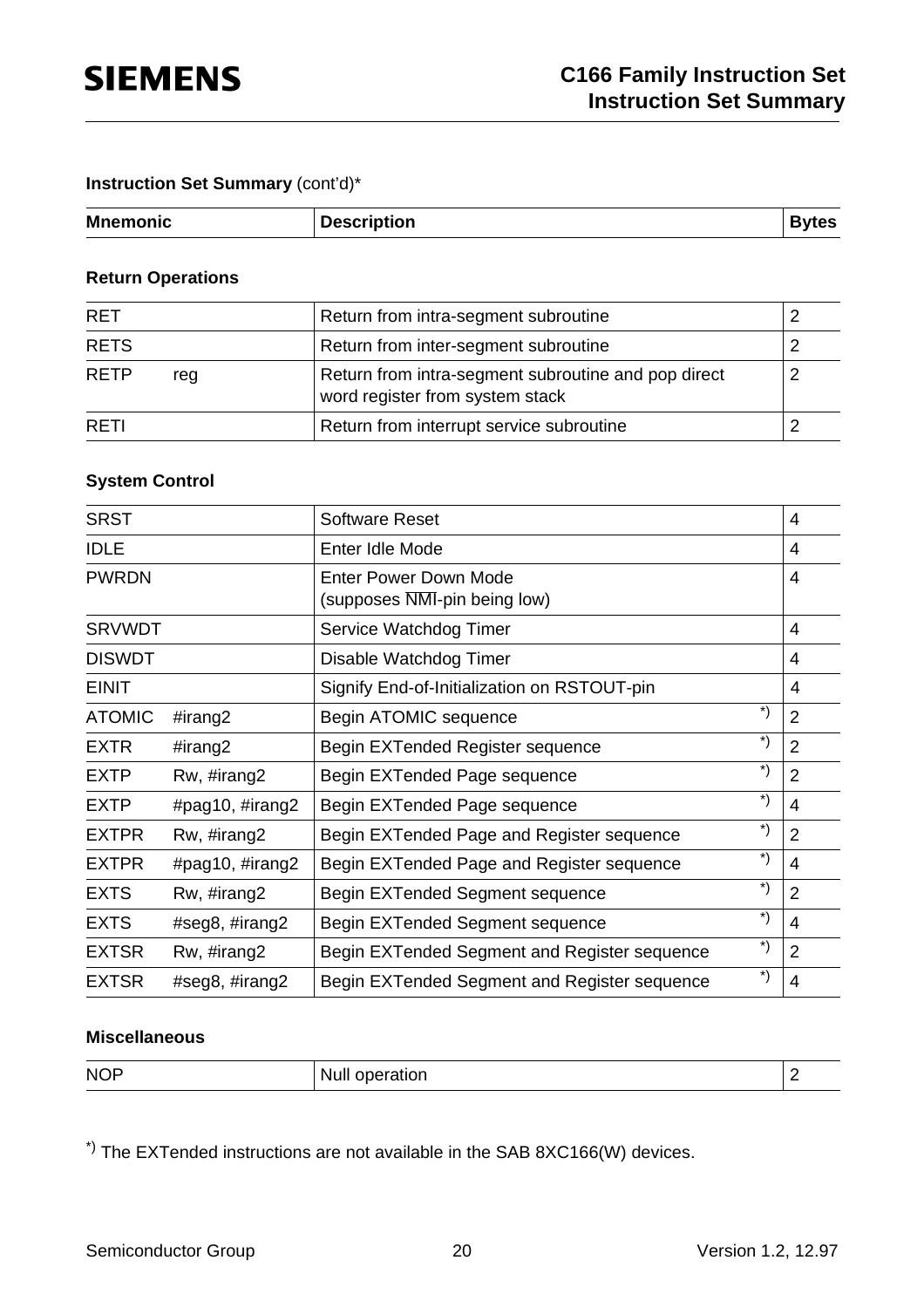#### **4 Instruction Opcodes**

The following pages list the instructions of the 16-bit microcontrollers ordered by their hexadecimal opcodes. This helps to identify specific instructions when reading executable code, ie. during the debugging phase.

#### **Notes for Opcode Lists**

1) These instructions are encoded by means of additional bits in the operand field of the instruction

| х0 <sub>н</sub> – х7 <sub>н</sub> : | Rw, #data3      | or | Rb, #data3   |
|-------------------------------------|-----------------|----|--------------|
| х8 <sub>н</sub> – хВ <sub>н</sub> : | Rw, [Rw]        | or | Rb, [Rw]     |
| хС <sub>н</sub> – хF <sub>н</sub> : | $Rw$ , $[Rw +]$ | or | $Rb, [Rw +]$ |

For these instructions only the lowest four GPRs, R0 to R3, can be used as indirect address pointers.

2) These instructions are encoded by means of additional bits in the operand field of the **instruction** 

| <b>EXTS</b>  | or | <b>ATOMIC</b> |
|--------------|----|---------------|
| <b>EXTP</b>  |    |               |
| <b>EXTSR</b> | or | <b>FXTR</b>   |
| <b>EXTPR</b> |    |               |
|              |    |               |

The ATOMIC and EXTended instructions are not available in the SAB 8XC166(W) devices.

#### **Notes on the JMPR Instructions**

The condition code to be tested for the JMPR instructions is specified by the opcode. Two mnemonic representation alternatives exist for some of the condition codes.

#### **Notes on the BCLR and BSET Instructions**

The position of the bit to be set or to be cleared is specified by the opcode. The operand 'bitoff.n'  $(n = 0$  to 15) refers to a particular bit within a bit-addressable word.

#### **Notes on the Undefined Opcodes**

A hardware trap occurs when one of the undefined opcodes signified by '----' is decoded by the CPU.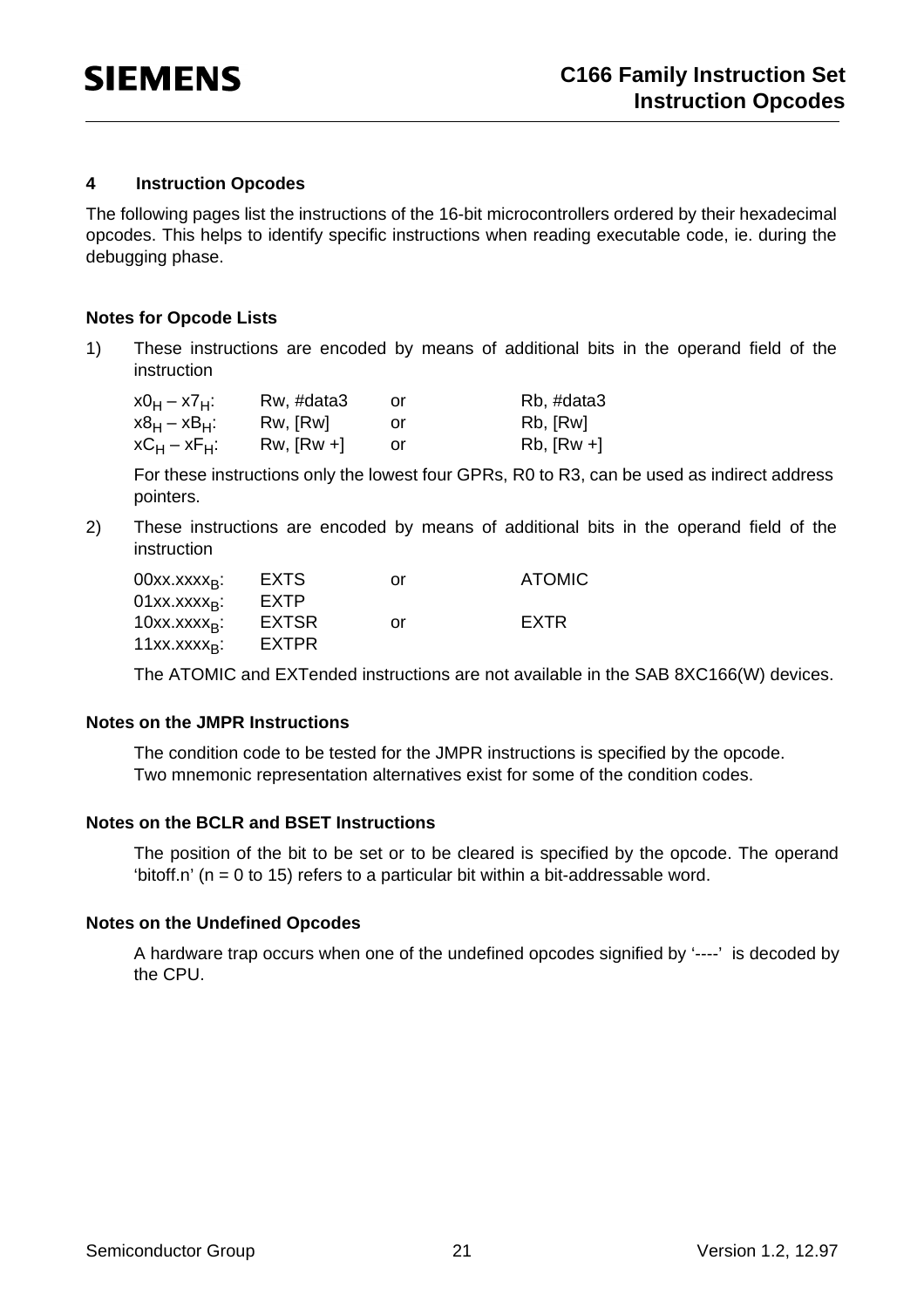| Hex-<br>code    | Num-<br>ber of<br><b>Bytes</b> | <b>Mnemonic</b> | <b>Operands</b>                                                 | Hex-<br>code | Num-<br>ber of<br><b>Bytes</b> | <b>Mnemonic</b> | <b>Operands</b>                                     |
|-----------------|--------------------------------|-----------------|-----------------------------------------------------------------|--------------|--------------------------------|-----------------|-----------------------------------------------------|
| 00              | $\overline{2}$                 | <b>ADD</b>      | Rw, Rw                                                          | 20           | 2                              | <b>SUB</b>      | Rw, Rw                                              |
| 01              | $\overline{2}$                 | <b>ADDB</b>     | Rb, Rb                                                          | 21           | $\overline{2}$                 | <b>SUBB</b>     | Rb, Rb                                              |
| 02              | $\overline{\mathbf{4}}$        | <b>ADD</b>      | reg, mem                                                        | 22           | 4                              | <b>SUB</b>      | reg, mem                                            |
| 03              | 4                              | <b>ADDB</b>     | reg, mem                                                        | 23           | 4                              | <b>SUBB</b>     | reg, mem                                            |
| 04              | 4                              | <b>ADD</b>      | mem, reg                                                        | 24           | 4                              | <b>SUB</b>      | mem, reg                                            |
| 05              | 4                              | <b>ADDB</b>     | mem, reg                                                        | 25           | 4                              | <b>SUBB</b>     | mem, reg                                            |
| 06              | 4                              | <b>ADD</b>      | reg, #data16                                                    | 26           | 4                              | <b>SUB</b>      | reg, #data16                                        |
| 07              | 4                              | <b>ADDB</b>     | reg, #data8                                                     | 27           | 4                              | <b>SUBB</b>     | reg, #data8                                         |
| $\overline{08}$ | $\overline{2}$                 | <b>ADD</b>      | $Rw$ , $[Rw +]$ or<br>Rw, [Rw] or<br>Rw, #data $31$             | 28           | $\overline{2}$                 | <b>SUB</b>      | $Rw$ , $[Rw +]$ or<br>Rw, [Rw] or<br>Rw, #data $31$ |
| 09              | $\overline{2}$                 | <b>ADDB</b>     | $Rb$ , $[Rw +]$ or<br>Rb, [Rw] or<br>Rb, $#data3$ <sup>1)</sup> | 29           | $\overline{2}$                 | <b>SUBB</b>     | $Rb$ , $[Rw +]$ or<br>Rb, [Rw] or<br>Rb, #data $31$ |
| 0A              | 4                              | <b>BFLDL</b>    | bitoff, #mask8,<br>#data8                                       | 2A           | 4                              | <b>BCMP</b>     | bitaddr, bitaddr                                    |
| 0B              | $\overline{\mathbf{c}}$        | <b>MUL</b>      | Rw, Rw                                                          | 2B           | $\overline{2}$                 | <b>PRIOR</b>    | Rw, Rw                                              |
| OC              | $\overline{2}$                 | <b>ROL</b>      | Rw, Rw                                                          | 2C           | $\overline{2}$                 | <b>ROR</b>      | Rw, Rw                                              |
| 0D              | $\overline{2}$                 | <b>JMPR</b>     | cc_UC, rel                                                      | 2D           | $\overline{2}$                 | <b>JMPR</b>     | cc_EQ, rel or<br>$cc_Z$ , rel                       |
| 0E              | $\overline{2}$                 | <b>BCLR</b>     | bitoff.0                                                        | 2E           | $\overline{c}$                 | <b>BCLR</b>     | bitoff.2                                            |
| 0F              | $\overline{2}$                 | <b>BSET</b>     | bitoff.0                                                        | 2F           | $\overline{2}$                 | <b>BSET</b>     | bitoff.2                                            |
| $\overline{10}$ | $\overline{2}$                 | <b>ADDC</b>     | Rw, Rw                                                          | 30           | $\overline{2}$                 | <b>SUBC</b>     | Rw, Rw                                              |
| 11              | $\overline{2}$                 | <b>ADDCB</b>    | Rb, Rb                                                          | 31           | $\overline{2}$                 | <b>SUBCB</b>    | Rb, Rb                                              |
| 12              | 4                              | <b>ADDC</b>     | reg, mem                                                        | 32           | 4                              | <b>SUBC</b>     | reg, mem                                            |
| 13              | 4                              | <b>ADDCB</b>    | reg, mem                                                        | 33           | 4                              | <b>SUBCB</b>    | reg, mem                                            |
| 14              | 4                              | <b>ADDC</b>     | mem, reg                                                        | 34           | 4                              | <b>SUBC</b>     | mem, reg                                            |
| 15              | 4                              | <b>ADDCB</b>    | mem, reg                                                        | 35           | 4                              | <b>SUBCB</b>    | mem, reg                                            |
| 16              | 4                              | <b>ADDC</b>     | reg, #data16                                                    | 36           | 4                              | <b>SUBC</b>     | reg, #data16                                        |
| 17              | 4                              | <b>ADDCB</b>    | reg, #data8                                                     | 37           | 4                              | <b>SUBCB</b>    | reg, #data8                                         |
| 18              | $\overline{2}$                 | <b>ADDC</b>     | $Rw$ , $[Rw +]$ or<br>Rw, [Rw] or<br>Rw, #data $31$             | 38           | $\overline{2}$                 | <b>SUBC</b>     | $Rw$ , $[Rw +]$ or<br>Rw, [Rw] or<br>Rw, #data $31$ |
| 19              | $\overline{2}$                 | <b>ADDCB</b>    | $Rb$ , $[Rw +]$ or<br>Rb, [Rw] or<br>Rb, #data $31$             | 39           | $\overline{2}$                 | <b>SUBCB</b>    | $Rb$ , $[Rw +]$ or<br>Rb, [Rw] or<br>Rb, #data $31$ |
| 1A              | 4                              | <b>BFLDH</b>    | bitoff, #mask8,<br>#data8                                       | 3A           | 4                              | <b>BMOVN</b>    | bitaddr, bitaddr                                    |
| 1B              | 2                              | <b>MULU</b>     | Rw, Rw                                                          | 3B           |                                |                 |                                                     |
| 1 <sup>C</sup>  | $\overline{2}$                 | <b>ROL</b>      | Rw, #data4                                                      | 3C           | $\overline{2}$                 | <b>ROR</b>      | Rw, #data4                                          |
| 1D              | $\overline{2}$                 | <b>JMPR</b>     | cc_NET, rel                                                     | 3D           | $\overline{2}$                 | <b>JMPR</b>     | cc_NE, rel or<br>cc_NZ, rel                         |
| 1E              | $\overline{c}$                 | <b>BCLR</b>     | bitoff.1                                                        | 3E           | $\overline{c}$                 | <b>BCLR</b>     | bitoff.3                                            |
| 1F              | $\overline{2}$                 | <b>BSET</b>     | bitoff.1                                                        | 3F           | $\overline{c}$                 | <b>BSET</b>     | bitoff.3                                            |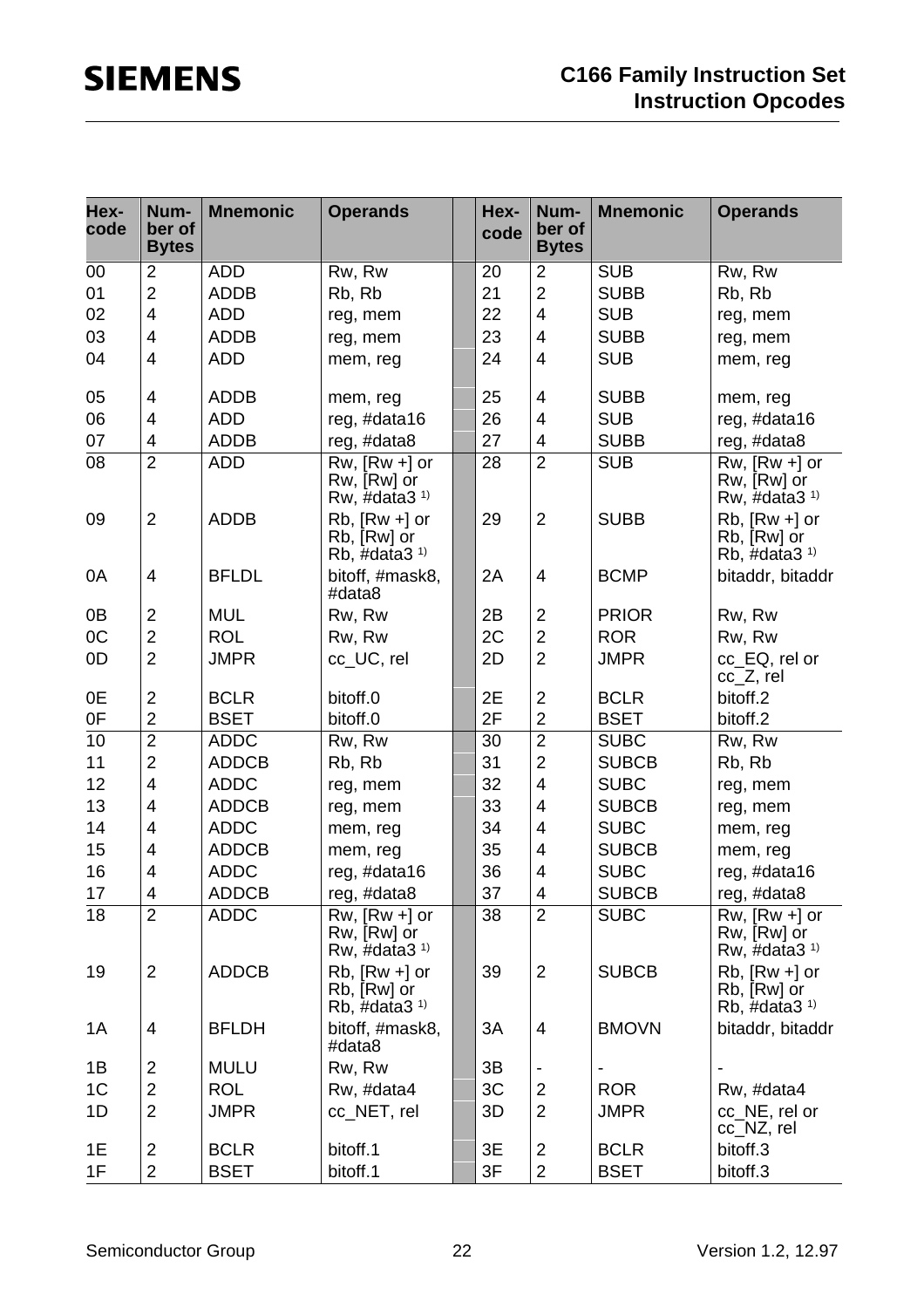| Hex-<br>code    | Num-<br>ber of<br><b>Bytes</b>   | <b>Mnemonic</b>            | <b>Operands</b>                                                 |    | Hex-<br>code   | Num-<br>ber of<br><b>Bytes</b> | <b>Mnemonic</b>            | <b>Operands</b>                                               |
|-----------------|----------------------------------|----------------------------|-----------------------------------------------------------------|----|----------------|--------------------------------|----------------------------|---------------------------------------------------------------|
| 40              | $\overline{2}$                   | <b>CMP</b>                 | Rw, Rw                                                          |    | 60             | 2                              | <b>AND</b>                 | Rw, Rw                                                        |
| 41              | $\overline{2}$                   | <b>CMPB</b>                | Rb, Rb                                                          |    | 61             | $\overline{2}$                 | <b>ANDB</b>                | Rb, Rb                                                        |
| 42              | $\overline{4}$                   | <b>CMP</b>                 | reg, mem                                                        |    | 62             | 4                              | <b>AND</b>                 | reg, mem                                                      |
| 43              | $\overline{4}$                   | <b>CMPB</b>                | reg, mem                                                        |    | 63             | 4                              | <b>ANDB</b>                | reg, mem                                                      |
| 44              |                                  |                            |                                                                 |    | 64             | 4                              | <b>AND</b>                 | mem, reg                                                      |
|                 |                                  |                            |                                                                 |    |                |                                |                            |                                                               |
| 45              |                                  |                            |                                                                 |    | 65             | 4                              | <b>ANDB</b>                | mem, reg                                                      |
| 46              | 4                                | <b>CMP</b>                 | reg, #data16                                                    |    | 66             | 4                              | <b>AND</b>                 | reg, #data16                                                  |
| 47              | 4                                | <b>CMPB</b>                | reg, #data8                                                     |    | 67             | 4                              | <b>ANDB</b>                | reg, #data8                                                   |
| $\overline{48}$ | $\overline{2}$                   | <b>CMP</b>                 | $Rw$ , $[Rw +]$ or<br>Rw, [Rw] or<br>Rw, #data $31$             |    | 68             | $\overline{2}$                 | <b>AND</b>                 | $Rw$ , $[Rw +]$ or<br>$Rw$ , $[Rw]$ or<br>Rw, #data $31$      |
| 49              | $\overline{2}$                   | <b>CMPB</b>                | $Rb$ , $[Rw +]$ or<br>Rb, [Rw] or<br>Rb, $#data3$ <sup>1)</sup> |    | 69             | $\overline{2}$                 | <b>ANDB</b>                | $Rb$ , $[Rw +]$ or<br>Rb, [Rw] or<br>Rb, #data $31$           |
| 4A              | $\overline{4}$                   | <b>BMOV</b>                | bitaddr, bitaddr                                                |    | 6A             | 4                              | <b>BAND</b>                | bitaddr, bitaddr                                              |
| 4B              | $\overline{2}$                   | <b>DIV</b>                 | Rw                                                              |    | 6B             | $\overline{c}$                 | <b>DIVL</b>                | <b>Rw</b>                                                     |
| 4C              | $\overline{2}$                   | <b>SHL</b>                 | Rw, Rw                                                          |    | 6C             | $\overline{2}$                 | <b>SHR</b>                 | Rw, Rw                                                        |
| 4D              | $\overline{2}$                   | <b>JMPR</b>                | cc_V, rel                                                       | 6D | $\overline{2}$ | <b>JMPR</b>                    | cc_N, rel                  |                                                               |
| 4E              | $\overline{2}$                   | <b>BCLR</b>                | bitoff.4                                                        |    | 6E             | $\overline{2}$                 | <b>BCLR</b>                | bitoff.6                                                      |
| 4F              | $\overline{2}$                   | <b>BSET</b>                | bitoff.4                                                        |    | 6F             | $\overline{2}$                 | <b>BSET</b>                | bitoff.6                                                      |
| $\overline{50}$ | $\overline{2}$                   | <b>XOR</b>                 | Rw, Rw                                                          |    | 70             | $\overline{2}$                 | <b>OR</b>                  | Rw, Rw                                                        |
| 51              | $\overline{2}$                   | <b>XORB</b>                | Rb, Rb                                                          |    | 71             | $\overline{2}$                 | <b>ORB</b>                 | Rb, Rb                                                        |
| 52              | 4                                | <b>XOR</b>                 | reg, mem                                                        |    | 72             | 4                              | <b>OR</b>                  | reg, mem                                                      |
| 53              | 4                                | <b>XORB</b>                | reg, mem                                                        |    | 73             | 4                              | <b>ORB</b>                 | reg, mem                                                      |
| 54              | 4                                | <b>XOR</b>                 | mem, reg                                                        |    | 74             | 4                              | <b>OR</b>                  | mem, reg                                                      |
| 55              | 4                                | <b>XORB</b>                | mem, reg                                                        |    | 75             | 4                              | <b>ORB</b>                 | mem, reg                                                      |
| 56              | $\overline{4}$                   | <b>XOR</b>                 | reg, #data16                                                    |    | 76             | 4                              | <b>OR</b>                  | reg, #data16                                                  |
| 57              | 4                                | <b>XORB</b>                | reg, #data8                                                     |    | $77 \,$        | 4                              | ORB                        | reg, #data8                                                   |
| 58              | $\overline{2}$                   | <b>XOR</b>                 | $Rw$ , $[Rw +]$ or<br>Rw, [Rw] or<br>Rw, #data $31$             |    | 78             | $\overline{2}$                 | OR.                        | $Rw$ , $[Rw +]$ or<br>Rw, [Rw] or<br>Rw, #data3 <sup>1)</sup> |
| 59              | $\overline{2}$                   | <b>XORB</b>                | $Rb$ , $[Rw +]$ or<br>Rb, [Rw] or<br>Rb, #data $31$             |    | 79             | $\overline{2}$                 | <b>ORB</b>                 | $Rb$ , $[Rw +]$ or<br>Rb, [Rw] or<br>Rb, #data3 <sup>1)</sup> |
| 5A              | 4                                | <b>BOR</b>                 | bitaddr, bitaddr                                                |    | 7A             | 4                              | <b>BXOR</b>                | bitaddr, bitaddr                                              |
| 5B              | $\overline{2}$                   | <b>DIVU</b>                | Rw                                                              |    | 7B             | 2                              | <b>DIVLU</b>               | Rw                                                            |
| 5C              | $\overline{2}$                   | <b>SHL</b>                 | Rw, #data4                                                      |    | 7C             | $\overline{2}$                 | <b>SHR</b>                 | Rw, #data4                                                    |
| 5D              | $\overline{2}$                   | <b>JMPR</b>                | cc_NV, rel                                                      |    | 7D             | $\overline{2}$                 | <b>JMPR</b>                | cc_NN, rel                                                    |
| 5E<br>5F        | $\overline{2}$<br>$\overline{2}$ | <b>BCLR</b><br><b>BSET</b> | bitoff.5<br>bitoff.5                                            |    | 7E<br>7F       | 2<br>$\overline{2}$            | <b>BCLR</b><br><b>BSET</b> | bitoff.7<br>bitoff.7                                          |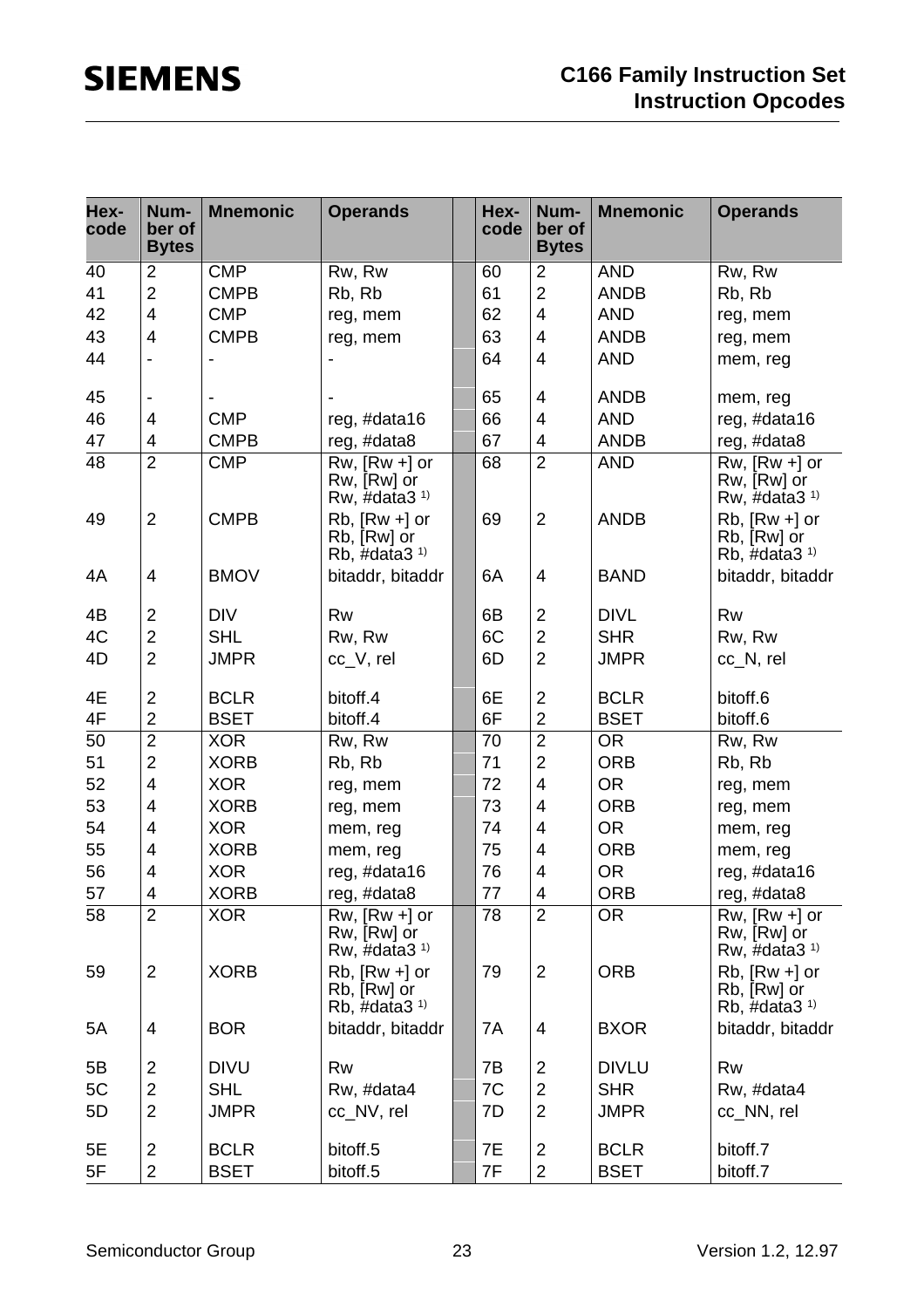| Hex-<br>code | Num-<br>ber of<br><b>Bytes</b> | <b>Mnemonic</b>   | <b>Operands</b>              |  | Hex-<br>code   | Num-<br>ber of<br><b>Bytes</b> | <b>Mnemonic</b>   | <b>Operands</b> |
|--------------|--------------------------------|-------------------|------------------------------|--|----------------|--------------------------------|-------------------|-----------------|
| 80           | 2                              | CMP <sub>11</sub> | Rw, #data4                   |  | A <sub>0</sub> | $\overline{2}$                 | CMPD1             | Rw, #data4      |
| 81           | $\overline{2}$                 | <b>NEG</b>        | <b>Rw</b>                    |  | A <sub>1</sub> | $\overline{2}$                 | <b>NEGB</b>       | <b>Rb</b>       |
| 82           | $\overline{\mathbf{4}}$        | CMPI1             | Rw, mem                      |  | A2             | $\overline{4}$                 | CMPD1             | Rw, mem         |
| 83           |                                |                   |                              |  | A <sub>3</sub> |                                |                   |                 |
| 84           | 4                              | <b>MOV</b>        | [Rw], mem                    |  | A4             | $\overline{4}$                 | <b>MOVB</b>       | [Rw], mem       |
| 85           |                                |                   |                              |  | A <sub>5</sub> | $\overline{4}$                 | <b>DISWDT</b>     |                 |
| 86           | 4                              | CMP <sub>11</sub> | Rw, #data16                  |  | A <sub>6</sub> | $\overline{4}$                 | CMPD1             | Rw, #data16     |
| 87           | 4                              | <b>IDLE</b>       |                              |  | A7             | 4                              | <b>SRVWDT</b>     |                 |
| 88           | $\overline{2}$                 | <b>MOV</b>        | $[-Rw]$ , $Rw$               |  | A <sub>8</sub> | $\overline{2}$                 | <b>MOV</b>        | Rw, [Rw]        |
| 89           | $\overline{2}$                 | <b>MOVB</b>       | $[-Rw]$ , $Rb$               |  | A <sub>9</sub> | $\overline{2}$                 | <b>MOVB</b>       | Rb, [Rw]        |
| 8A           | 4                              | <b>JB</b>         | bitaddr, rel                 |  | AA             | $\overline{4}$                 | <b>JBC</b>        | bitaddr, rel    |
| 8B           |                                |                   |                              |  | AB             | $\overline{2}$                 | <b>CALLI</b>      | cc, [Rw]        |
| 8C           |                                |                   |                              |  | AC             | $\overline{2}$                 | <b>ASHR</b>       | Rw, Rw          |
| 8D           | $\overline{2}$                 | <b>JMPR</b>       | cc_C, rel or                 |  | AD             | $\overline{2}$                 | <b>JMPR</b>       | cc_SGT, rel     |
| 8E           | $\overline{2}$                 | <b>BCLR</b>       | cc_ULT, rel<br>bitoff.8      |  | AE             | $\overline{2}$                 | <b>BCLR</b>       | bitoff.10       |
| 8F           | $\overline{2}$                 | <b>BSET</b>       | bitoff.8                     |  | AF             | $\overline{2}$                 | <b>BSET</b>       | bitoff.10       |
| 90           | $\overline{2}$                 | CMPI <sub>2</sub> | Rw, #data4                   |  | B <sub>0</sub> | $\overline{2}$                 | CMPD <sub>2</sub> | Rw, #data4      |
| 91           | $\overline{2}$                 | <b>CPL</b>        | <b>Rw</b>                    |  | <b>B1</b>      | $\overline{2}$                 | <b>CPLB</b>       | <b>Rb</b>       |
|              |                                |                   |                              |  |                |                                |                   |                 |
| 92           | 4                              | CMPI <sub>2</sub> | Rw, mem                      |  | <b>B2</b>      | $\overline{4}$                 | CMPD <sub>2</sub> | Rw, mem         |
| 93           |                                |                   |                              |  | B <sub>3</sub> |                                |                   |                 |
| 94           | 4                              | <b>MOV</b>        | mem, [Rw]                    |  | B4             | $\overline{4}$                 | <b>MOVB</b>       | mem, [Rw]       |
|              |                                |                   |                              |  |                |                                |                   |                 |
| 95           | $\qquad \qquad \blacksquare$   |                   |                              |  | B <sub>5</sub> | $\overline{4}$                 | <b>EINIT</b>      |                 |
| 96           | 4                              | CMPI <sub>2</sub> | Rw, #data16                  |  | B <sub>6</sub> | $\overline{\mathbf{4}}$        | CMPD <sub>2</sub> | Rw, #data16     |
| 97           | 4                              | <b>PWRDN</b>      |                              |  | B7             | 4                              | <b>SRST</b>       |                 |
| 98           | $\overline{2}$                 | <b>MOV</b>        | $Rw$ , $[Rw+]$               |  | B <sub>8</sub> | $\overline{2}$                 | <b>MOV</b>        | [Rw], Rw        |
| 99           | $\overline{2}$                 | <b>MOVB</b>       | $Rb, [Rw+]$                  |  | B <sub>9</sub> | $\overline{2}$                 | <b>MOVB</b>       | [Rw], Rb        |
| <b>9A</b>    | 4                              | <b>JNB</b>        | bitaddr, rel                 |  | <b>BA</b>      | $\overline{4}$                 | <b>JNBS</b>       | bitaddr, rel    |
| 9B           | $\overline{2}$                 | <b>TRAP</b>       | #trap7                       |  | <b>BB</b>      | $\overline{2}$                 | <b>CALLR</b>      | rel             |
| 9C           | $\overline{2}$                 | <b>JMPI</b>       | cc, [Rw]                     |  | <b>BC</b>      | $\overline{2}$                 | <b>ASHR</b>       | Rw, #data4      |
| 9D           | $\overline{2}$                 | <b>JMPR</b>       | cc_NC, rel or<br>cc_UGE, rel |  | <b>BD</b>      | $\overline{2}$                 | <b>JMPR</b>       | cc_SLE, rel     |
| 9E           | $\overline{2}$                 | <b>BCLR</b>       | bitoff.9                     |  | <b>BE</b>      | $\overline{2}$                 | <b>BCLR</b>       | bitoff.11       |
| 9F           | $\overline{2}$                 | <b>BSET</b>       | bitoff.9                     |  | <b>BF</b>      | $\mathbf{2}$                   | <b>BSET</b>       | bitoff.11       |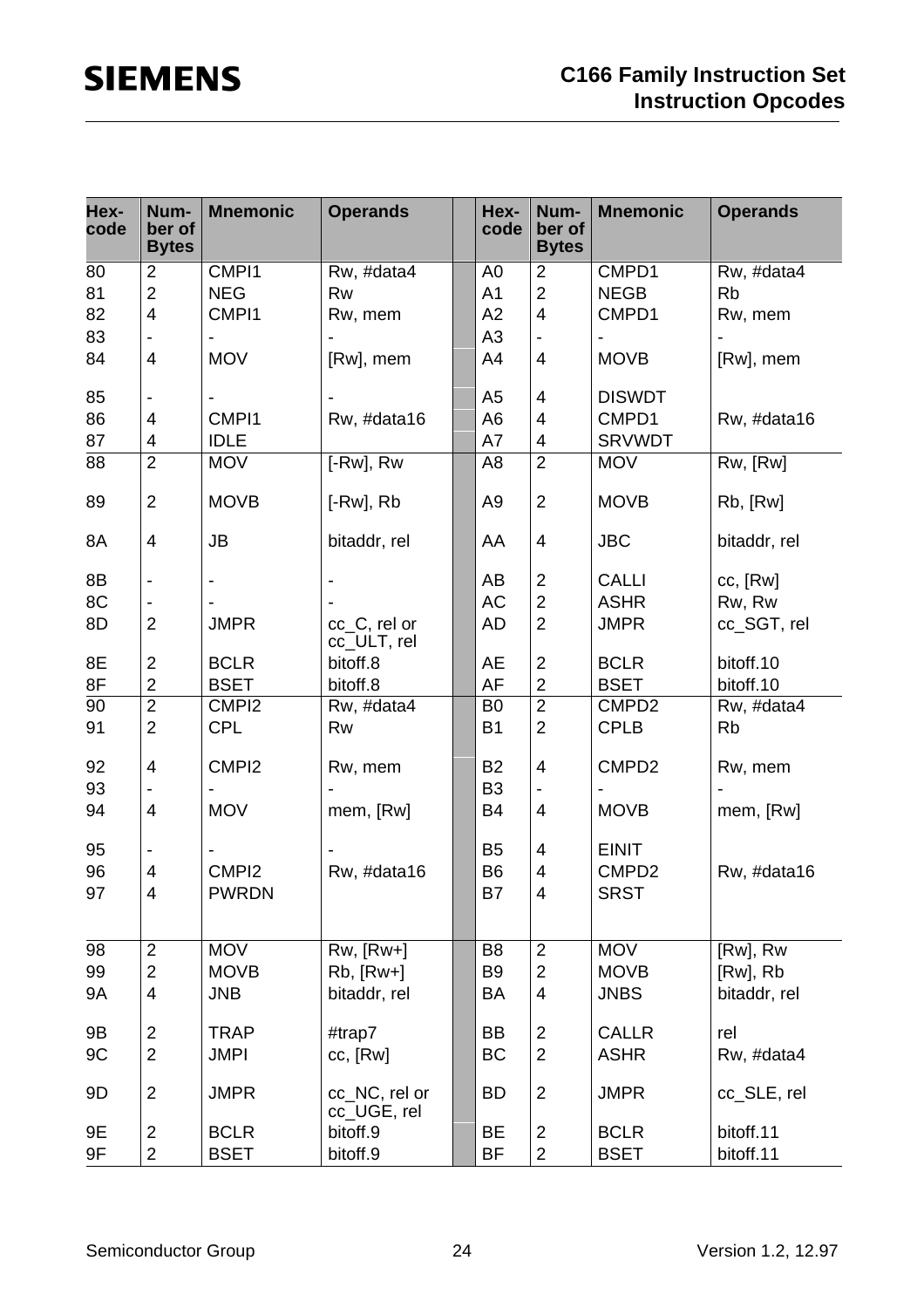| Hex-<br>code           | Num-<br>ber of<br><b>Bytes</b> | <b>Mnemonic</b>                 | <b>Operands</b>                  |  | Hex-<br>code   | Num-<br>ber of<br><b>Bytes</b> | <b>Mnemonic</b> | <b>Operands</b>         |
|------------------------|--------------------------------|---------------------------------|----------------------------------|--|----------------|--------------------------------|-----------------|-------------------------|
| CO                     | $\overline{2}$                 | <b>MOVBZ</b>                    | Rw, Rb                           |  | E <sub>0</sub> | $\overline{2}$                 | <b>MOV</b>      | Rw, #data4              |
| C <sub>1</sub>         | $\overline{\phantom{a}}$       |                                 |                                  |  | E1             | $\overline{2}$                 | <b>MOVB</b>     | Rb, #data4              |
| C <sub>2</sub>         | $\overline{4}$                 | <b>MOVBZ</b>                    | reg, mem                         |  | E2             | $\overline{4}$                 | <b>PCALL</b>    | reg, caddr              |
| C <sub>3</sub>         |                                |                                 |                                  |  | E <sub>3</sub> |                                |                 |                         |
| C <sub>4</sub>         | 4                              | <b>MOV</b>                      | [Rw+#data16],<br><b>Rw</b>       |  | E4             | $\overline{4}$                 | <b>MOVB</b>     | [Rw+#data16],<br>Rb     |
| C <sub>5</sub>         | 4                              | <b>MOVBZ</b>                    | mem, reg                         |  | E <sub>5</sub> |                                |                 |                         |
| C6                     | $\overline{4}$                 | <b>SCXT</b>                     | reg, #data16                     |  | E <sub>6</sub> | $\overline{4}$                 | <b>MOV</b>      | reg, #data16            |
| C7                     |                                |                                 |                                  |  | E7             | 4                              | <b>MOVB</b>     | reg, #data8             |
| $\overline{C8}$        | $\overline{2}$                 | <b>MOV</b>                      | [Rw], [Rw]                       |  | E <sub>8</sub> | $\overline{2}$                 | <b>MOV</b>      | $[Rw], [Rw+]$           |
| C <sub>9</sub>         | $\overline{2}$                 | <b>MOVB</b>                     | $[Rw]$ , $[Rw]$                  |  | E <sub>9</sub> | $\overline{2}$                 | <b>MOVB</b>     | $[Rw], [Rw+]$           |
| CA                     | 4                              | <b>CALLA</b>                    | cc, addr                         |  | EA             | $\overline{4}$                 | <b>JMPA</b>     | cc, caddr               |
| CB                     | $\overline{2}$                 | <b>RET</b>                      |                                  |  | EB             | $\overline{2}$                 | <b>RETP</b>     | reg                     |
| CC                     | $\overline{2}$                 | <b>NOP</b>                      |                                  |  | EC             | $\overline{2}$                 | <b>PUSH</b>     | reg                     |
| CD                     | $\overline{2}$                 | <b>JMPR</b>                     | cc_SLT, rel                      |  | ED             | $\overline{2}$                 | <b>JMPR</b>     | cc_UGT, rel             |
| <b>CE</b>              | $\overline{2}$                 | <b>BCLR</b>                     | bitoff.12                        |  | EE             | $\overline{2}$                 | <b>BCLR</b>     | bitoff.14               |
| $\mathsf{C}\mathsf{F}$ | $\overline{2}$                 | <b>BSET</b>                     | bitoff.12                        |  | EF             | $\overline{2}$                 | <b>BSET</b>     | bitoff.14               |
| $\overline{D0}$        | $\overline{2}$                 | <b>MOVBS</b>                    | Rw, Rb                           |  | F <sub>0</sub> | $\overline{2}$                 | <b>MOV</b>      | Rw, Rw                  |
| D <sub>1</sub>         | $\overline{2}$                 | <b>ATOMIC or</b><br><b>EXTR</b> | #irang2 $2$                      |  | F <sub>1</sub> | $\overline{2}$                 | <b>MOVB</b>     | Rb, Rb                  |
| D <sub>2</sub>         | 4                              | <b>MOVBS</b>                    | reg, mem                         |  | F <sub>2</sub> | $\overline{4}$                 | <b>MOV</b>      | reg, mem                |
| D <sub>3</sub>         |                                |                                 |                                  |  | F <sub>3</sub> | 4                              | <b>MOVB</b>     | reg, mem                |
| D <sub>4</sub>         | 4                              | <b>MOV</b>                      | Rw,<br>$[Rw + #data16]$          |  | F4             | $\overline{4}$                 | <b>MOVB</b>     | Rb,<br>$[Rw + #data16]$ |
| D <sub>5</sub>         | 4                              | <b>MOVBS</b>                    | mem, reg                         |  | F <sub>5</sub> | $\blacksquare$                 |                 |                         |
| D <sub>6</sub>         | 4                              | <b>SCXT</b>                     | reg, mem                         |  | F <sub>6</sub> | 4                              | <b>MOV</b>      | mem, reg                |
| D7                     | 4                              | EXTP(R),<br>EXTS(R)             | #pag10,#irang2<br>#seg8, #irang2 |  | F7             | 4                              | <b>MOVB</b>     | mem, reg                |
| D <sub>8</sub>         | $\overline{2}$                 | <b>MOV</b>                      | $[Rw+]$ , $[Rw]$                 |  | F <sub>8</sub> | $\overline{\phantom{a}}$       | $\blacksquare$  | $\blacksquare$          |
| D <sub>9</sub>         | $\overline{2}$                 | <b>MOVB</b>                     | $[Rw+]$ , $[Rw]$                 |  | F <sub>9</sub> | $\overline{\phantom{a}}$       |                 |                         |
| DA                     | 4                              | <b>CALLS</b>                    | seg, caddr                       |  | <b>FA</b>      | $\overline{4}$                 | <b>JMPS</b>     | seg, caddr              |
| DB                     | $\overline{2}$                 | <b>RETS</b>                     |                                  |  | <b>FB</b>      | $\overline{2}$                 | <b>RETI</b>     |                         |
| DC                     | $\overline{2}$                 | EXTP(R),<br>EXTS(R)             | Rw, #irang2 $2$                  |  | <b>FC</b>      | $\overline{2}$                 | <b>POP</b>      | reg                     |
| DD                     | $\overline{2}$                 | <b>JMPR</b>                     | cc_SGE, rel                      |  | <b>FD</b>      | $\overline{2}$                 | <b>JMPR</b>     | cc_ULE, rel             |
| DE                     | $\overline{2}$                 | <b>BCLR</b>                     | bitoff.13                        |  | <b>FE</b>      | $\overline{2}$                 | <b>BCLR</b>     | bitoff.15               |
| DF                     | $\overline{c}$                 | <b>BSET</b>                     | bitoff.13                        |  | FF             | $\overline{2}$                 | <b>BSET</b>     | bitoff.15               |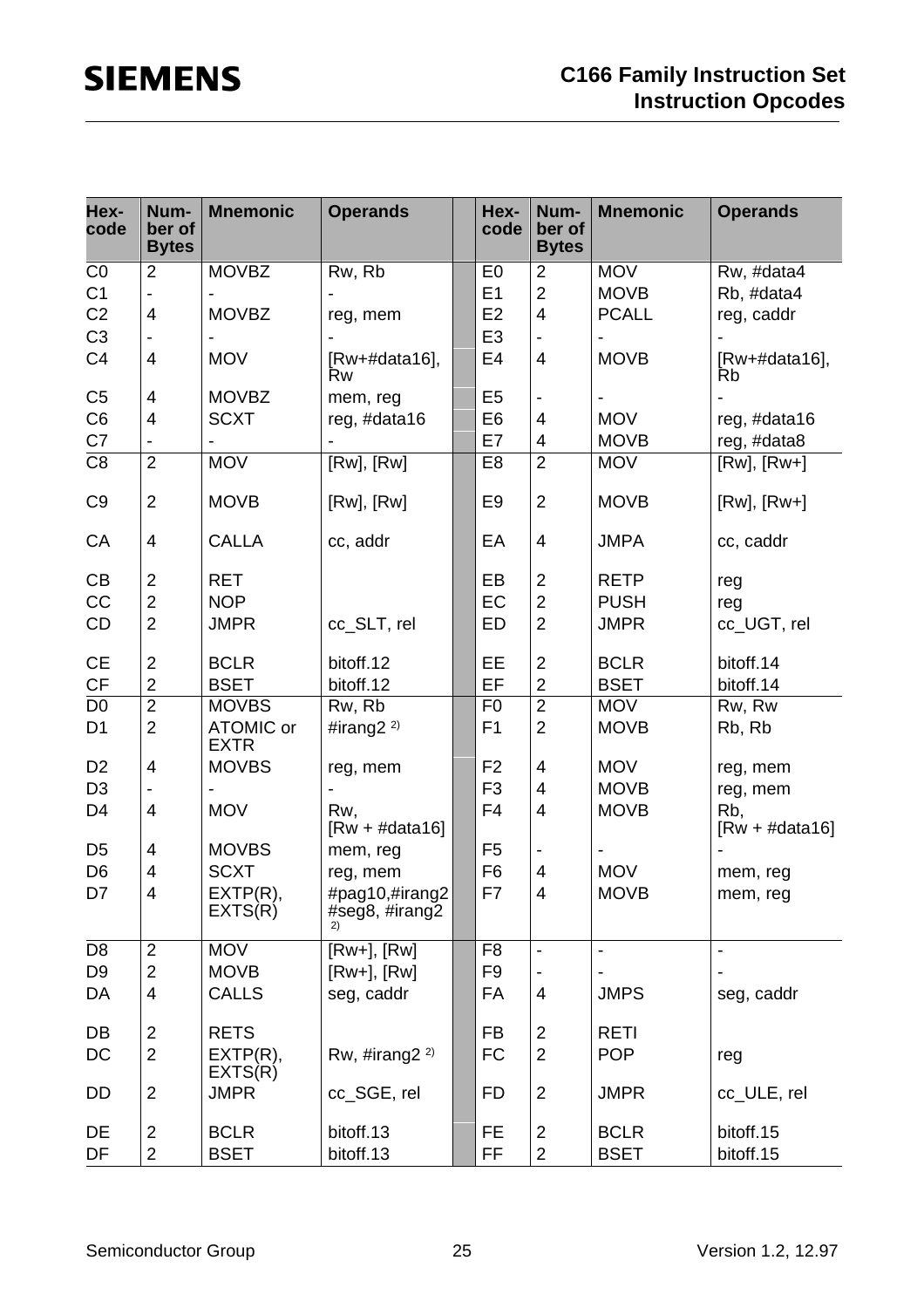#### **5 Instruction Description**

This chapter describes each instruction in detail. The instructions are ordered alphabetically, and the description contains the following elements:

**•Instruction Name•** Specifies the mnemonic opcode of the instruction in oversized bold lettering for easy reference. The mnemonics have been chosen with regard to the particular operation which is performed by the specified instruction.

**•Syntax•** Specifies the mnemonic opcode and the required formal operands of the instruction as used in the following subsection 'Operation'. There are instructions with either none, one, two or three operands, which must be separated from each other by commas:

MNEMONIC {op1 {,op2 {,op3 } } }

The syntax for the actual operands of an instruction depends on the selected addressing mode. All of the addressing modes available are summarized at the end of each single instruction description. In contrast to the syntax for the instructions described in the following, the assembler provides much more flexibility in writing C166 Family programs (e.g. by generic instructions and by automatically selecting appropriate addressing modes whenever possible), and thus it eases the use of the instruction set. For more information about this item please refer to the Assembler manual.

**•Operation•** This part presents a logical description of the operation performed by an instruction by means of a symbolic formula or a high level language construct.

The following symbols are used to represent data movement, arithmetic or logical operators.

| Diadic operations: (opX) |       |    | operator (opY)                               |
|--------------------------|-------|----|----------------------------------------------|
| $\leftarrow$             | (opY) | is | <b>MOVED</b> into (opX)                      |
| ٠                        | (opX) | is | <b>ADDED</b> to (opY)                        |
| ٠                        | (opY) | is | <b>SUBTRACTED from (opX)</b>                 |
| $\star$                  | (opX) | is | <b>MULTIPLIED</b> by (opY)                   |
| 7                        | (opX) | is | <b>DIVIDED</b> by (opY)                      |
| $\wedge$                 | (opX) | is | logically <b>ANDed</b> with (opY)            |
| $\vee$                   | (opX) | is | logically ORed with (opY)                    |
| $\oplus$                 | (opX) | is | logically <b>EXCLUSIVELY ORed with (opY)</b> |
| $\Leftrightarrow$        | (opX) | is | <b>COMPARED</b> against (opY)                |
| mod                      | (opX) | is | divided <b>MODULO</b> (opY)                  |
|                          |       |    |                                              |

| <b>Monadic operations:</b> |       | operator (opX)                |
|----------------------------|-------|-------------------------------|
|                            | (opX) | logically <b>COMPLEMENTED</b> |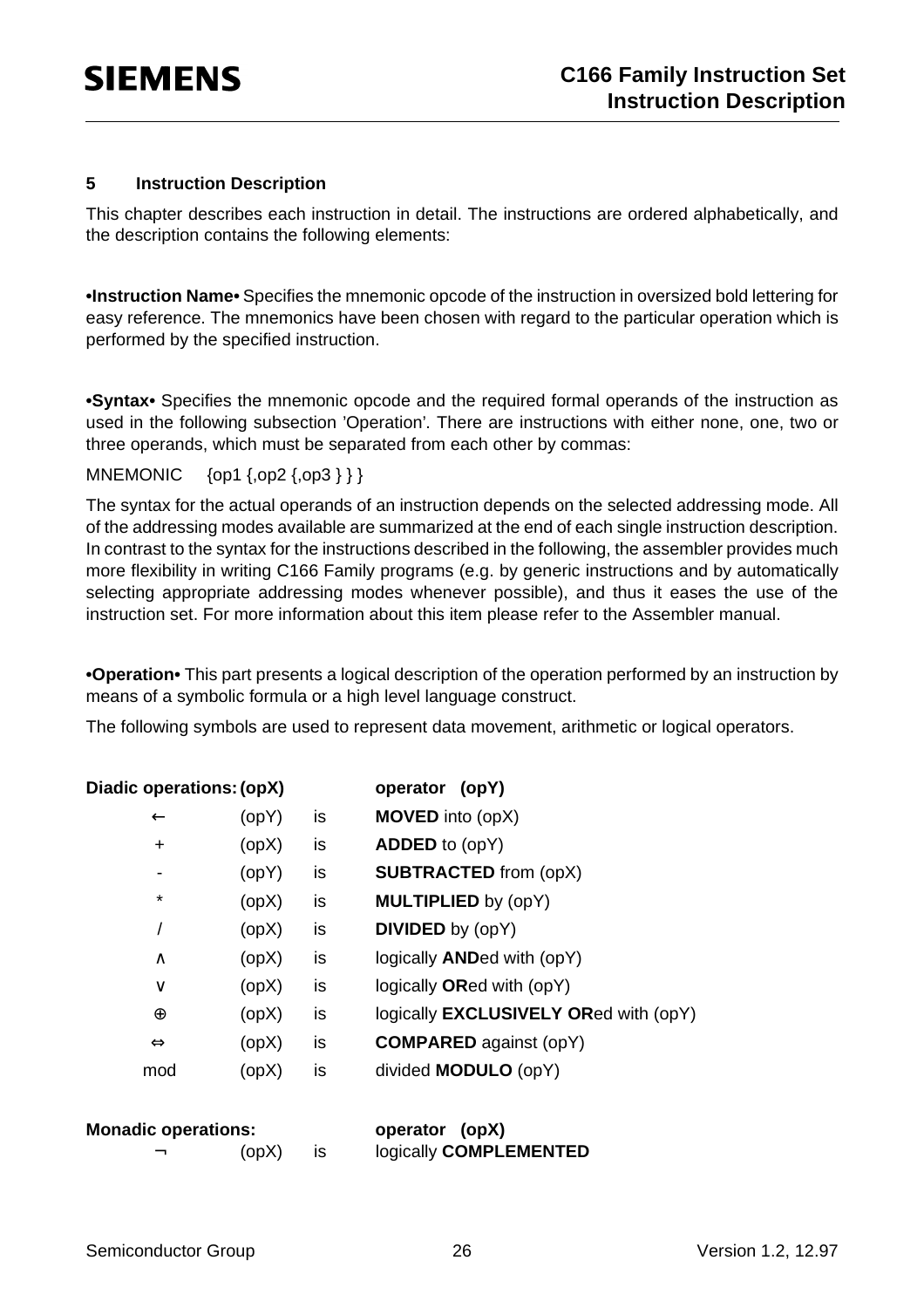Missing or existing parentheses signify whether the used operand specifies an immediate constant value, an address or a pointer to an address as follows:

| opX       | Specifies the immediate constant value of opX                                                       |
|-----------|-----------------------------------------------------------------------------------------------------|
| (opX)     | Specifies the contents of opX                                                                       |
| $(opX_n)$ | Specifies the contents of bit n of opX                                                              |
| ((opX))   | Specifies the contents of the contents of opX<br>(ie. opX is used as pointer to the actual operand) |

The following operands will also be used in the operational description:

| <b>CP</b>     | <b>Context Pointer register</b>                                                                                                                     |
|---------------|-----------------------------------------------------------------------------------------------------------------------------------------------------|
| <b>CSP</b>    | Code Segment Pointer register                                                                                                                       |
| IP            | <b>Instruction Pointer</b>                                                                                                                          |
| MD            | Multiply/Divide register<br>(32 bits wide, consists of MDH and MDL)                                                                                 |
| MDL, MDH      | Multiply/Divide Low and High registers (each 16 bit wide)                                                                                           |
| <b>PSW</b>    | Program Status Word register                                                                                                                        |
| <b>SP</b>     | System Stack Pointer register                                                                                                                       |
| <b>SYSCON</b> | <b>System Configuration register</b>                                                                                                                |
| C             | Carry condition flag in the PSW register                                                                                                            |
| V             | Overflow condition flag in the PSW register                                                                                                         |
| <b>SGTDIS</b> | Segmentation Disable bit in the SYSCON register                                                                                                     |
| count         | Temporary variable for an intermediate storage of<br>the number of shift or rotate cycles which remain<br>to complete the shift or rotate operation |
| tmp           | Temporary variable for an intermediate result                                                                                                       |
| 0, 1, 2,      | Constant values due to the data format<br>of the specified operation                                                                                |

**•Data Types•** This part specifies the particular data type according to the instruction. Basically, the following data types are possible:

#### BIT, BYTE, WORD, DOUBLEWORD

Except for those instructions which extend byte data to word data, all instructions have only one particular data type. Note that the data types mentioned in this subsection do not consider accesses to indirect address pointers or to the system stack which are always performed with word data. Moreover, no data type is specified for System Control Instructions and for those of the branch instructions which do not access any explicitly addressed data.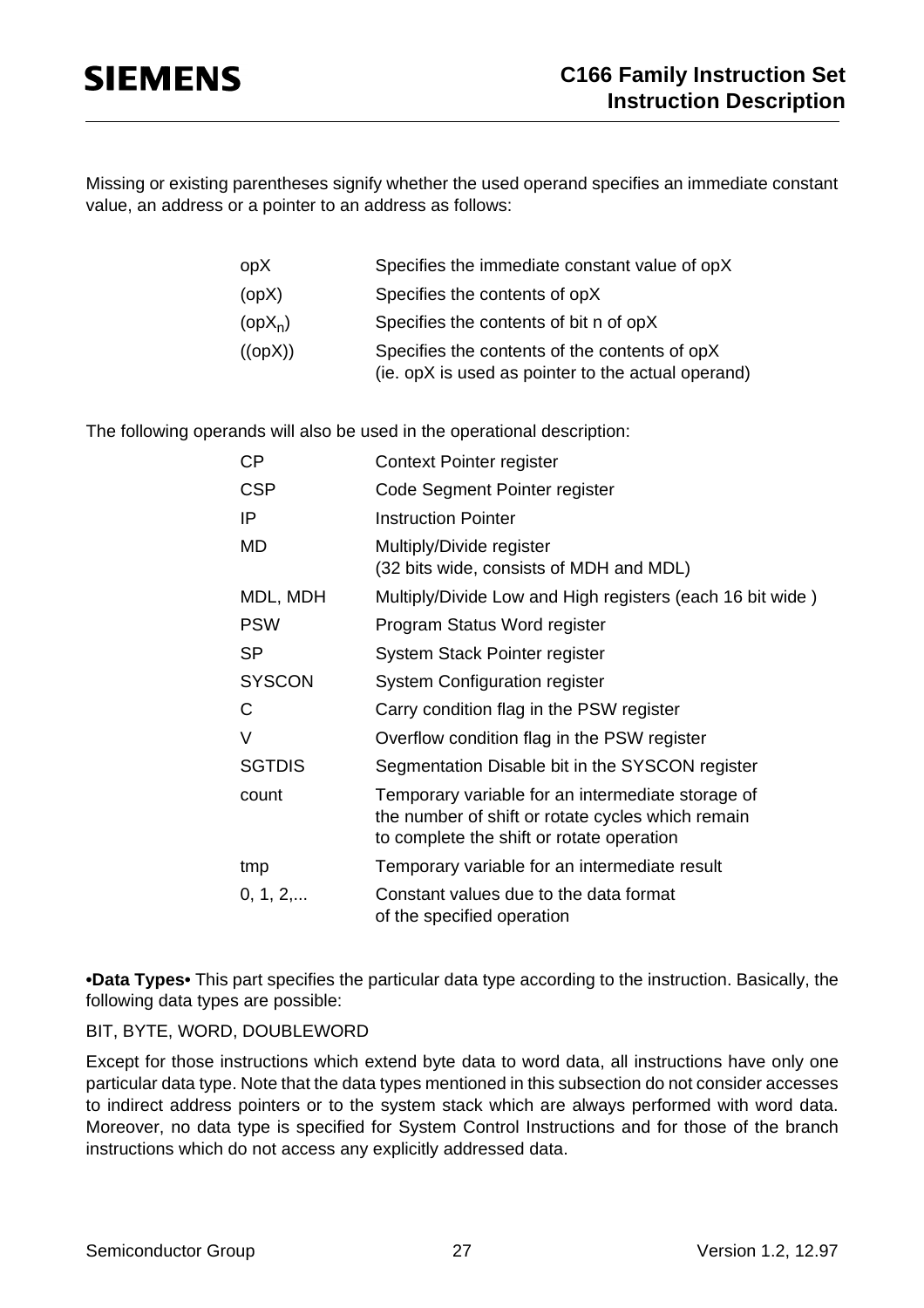**•Description•** This part provides a brief verbal description of the action that is executed by the respective instruction.

**•Condition Code•** This notifies that the respective instruction contains a condition code, so it is executed, if the specified condition is true, and is skipped, if it is false. The table below summarizes the 16 possible condition codes that can be used within Call and Branch instructions. The table shows the mnemonic abbreviations, the test that is executed for a specific condition and the internal representation by a 4-bit number.

| <b>Condition Code</b><br><b>Mnemonic cc</b> | <b>Test</b>                 | <b>Description</b>             | <b>Condition Code</b><br>Number c |
|---------------------------------------------|-----------------------------|--------------------------------|-----------------------------------|
| cc_UC                                       | $1 = 1$                     | Unconditional                  | 0 <sub>H</sub>                    |
| cc Z                                        | $Z = 1$                     | Zero                           | 2 <sub>H</sub>                    |
| cc_NZ                                       | $Z = 0$                     | Not zero                       | 3 <sub>H</sub>                    |
| $cc_{V}$                                    | $V = 1$                     | Overflow                       | 4 <sub>H</sub>                    |
| cc_NV                                       | $V = 0$                     | No overflow                    | 5 <sub>H</sub>                    |
| $cc_N$                                      | $N = 1$                     | Negative                       | 6 <sub>H</sub>                    |
| cc_NN                                       | $N = 0$                     | Not negative                   | 7 <sub>H</sub>                    |
| $cc$ <sub><math>C</math></sub> $C$          | $C = 1$                     | Carry                          | 8 <sub>H</sub>                    |
| cc_NC                                       | $C = 0$                     | No carry                       | 9 <sub>H</sub>                    |
| cc_EQ                                       | $Z = 1$                     | Equal                          | 2 <sub>H</sub>                    |
| cc_NE                                       | $Z = 0$                     | Not equal                      | 3 <sub>H</sub>                    |
| cc_ULT                                      | $C = 1$                     | Unsigned less than             | 8 <sub>H</sub>                    |
| cc_ULE                                      | $(Z \vee C) = 1$            | Unsigned less than or equal    | $F_H$                             |
| cc_UGE                                      | $C = 0$                     | Unsigned greater than or equal | 9 <sub>H</sub>                    |
| cc_UGT                                      | $(Z \vee C) = 0$            | Unsigned greater than          | $E_{H}$                           |
| cc_SLT                                      | $(N \oplus V) = 1$          | Signed less than               | $C_H$                             |
| cc_SLE                                      | $(Z \vee (N \oplus V)) = 1$ | Signed less than or equal      | $B_{H}$                           |
| cc_SGE                                      | $(N \oplus V) = 0$          | Signed greater than or equal   | $D_H$                             |
| cc_SGT                                      | $(Z\vee(N\oplus V))=0$      | Signed greater than            | $A_H$                             |
| cc_NET                                      | $(Z \vee E) = 0$            | Not equal AND not end of table | $1_H$                             |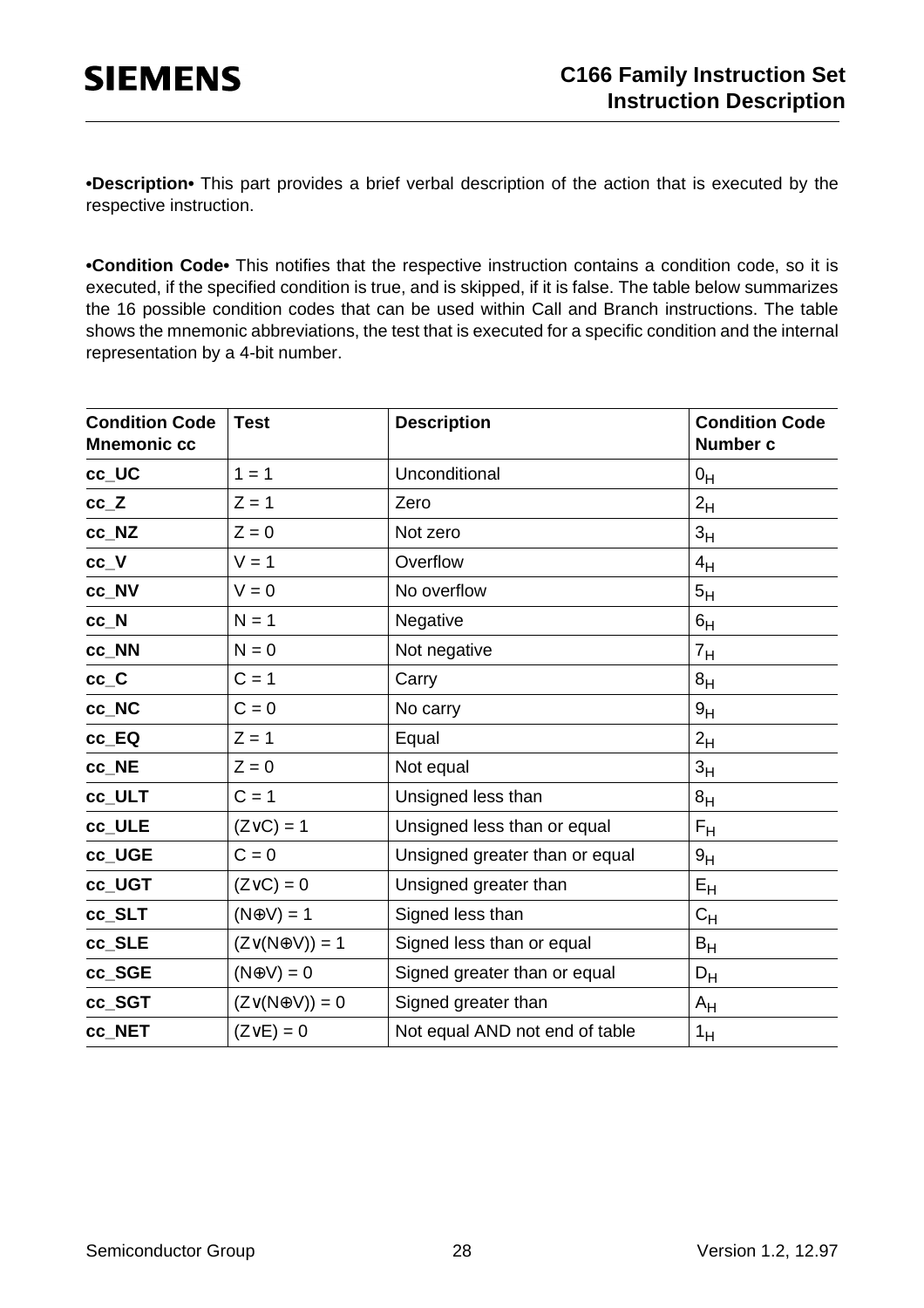**•Condition Flags•** This part reflects the state of the N, C, V, Z and E flags in the PSW register which is the state after execution of the corresponding instruction, except if the PSW register itself was specified as the destination operand of that instruction (see Note).

The resulting state of the flags is represented by symbols as follows:

'\*' The flag is set due to the following standard rules for the corresponding flag:

- $N = 1$ : MSB of the result is set
- $N = 0$ : MSB of the result is not set
- $C = 1$  : Carry occured during operation
- $C = 0$ : No Carry occured during operation
- $V = 1$ : Arithmetic Overflow occured during operation
- $V = 0$ : No Arithmetic Overflow occured during operation
- $Z = 1$ : Result equals zero
- $Z = 0$  : Result does not equal zero
- $E = 1$  : Source operand represents the lowest negative number (either 8000h for word data or 80h for byte data)
- $E = 0$ : Source operand does not represent the lowest negative number for the specified data type
- 'S' The flag is set due to rules which deviate from the described standard. For more details see instruction pages (below) or the ALU status flags description.
- '-' The flag is not affected by the operation.
- '0' The flag is cleared by the operation.
- 'NOR' The flag contains the logical NORing of the two specified bit operands.
- 'AND' The flag contains the logical ANDing of the two specified bit operands.
- 'OR' The flag contains the logical ORing of the two specified bit operands.
- 'XOR' The flag contains the logical XORing of the two specified bit operands.
- 'B' The flag contains the original value of the specified bit operand.
- $\overline{B}$  The flag contains the complemented value of the specified bit operand.

**Note:** If the PSW register was specified as the destination operand of an instruction, the condition flags can not be interpreted as just described, because the PSW register is modified depending on the data format of the instruction as follows:

For word operations, the PSW register is overwritten with the word result. For byte operations, the non-addressed byte is cleared and the addressed byte is overwritten. For bit or bit-field operations on the PSW register, only the specified bits are modified. Supposed that the condition flags were not selected as destination bits, they stay unchanged. This means that they keep the state after execution of the previous instruction.

In any case, if the PSW was the destination operand of an instruction, the PSW flags do NOT represent the condition flags of this instruction as usual.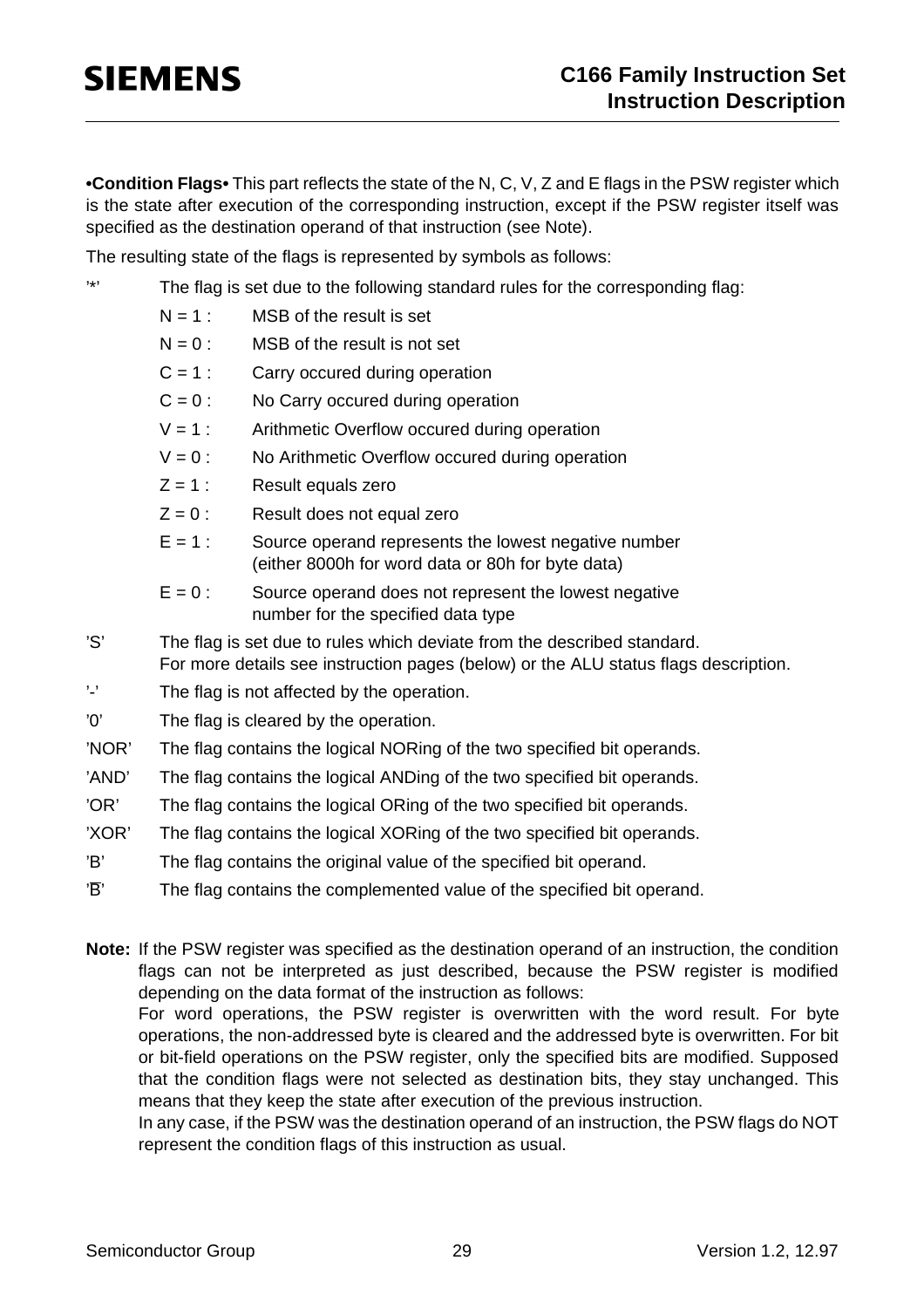**•Addressing Modes•** This part specifies which combinations of different addressing modes are available for the required operands. Mostly, the selected addressing mode combination is specified by the opcode of the corresponding instruction. However, there are some arithmetic and logical instructions where the addressing mode combination is not specified by the (identical) opcodes but by particular bits within the operand field.

The addressing mode entries are made up of three elements:

**Mnemonic** Shows an example of what operands the respective instruction will accept.

**Format** This part specifies the format of the instructions as it is represented in the assembler listing. The figure below shows the reference between the instruction format representation of the assembler and the corresponding internal organization of such an instruction format ( $N = n$ ibble = 4 bits).

The following symbols are used to describe the instruction formats:

|             | $00_H$ through FF $_H$ : Instruction Opcodes                                     |
|-------------|----------------------------------------------------------------------------------|
| 0, 1        | : Constant Values                                                                |
| $1,\ldots$  | : Each of the 4 characters immediately following a colon represents a single bit |
| $:.$ ii     | : 2-bit short GPR address (Rwi)                                                  |
| SS          | : Code segment number (seg). 8-bit for C165/7, 2-bit (:ss) for SAB8xC166         |
| $\ldots$ ## | : 2-bit immediate constant (#irang2)                                             |
| : ###       | : 3-bit immediate constant (#data3)                                              |
| C           | : 4-bit condition code specification (cc)                                        |
| n           | : 4-bit short GPR address (Rwn or Rbn)                                           |
| m           | : 4-bit short GPR address (Rwm or Rbm)                                           |
| q           | : 4-bit position of the source bit within the word specified by QQ               |
| Z           | : 4-bit position of the destination bit within the word specified by ZZ          |
| #           | : 4-bit immediate constant (#data4)                                              |
| t:ttt0      | : 7-bit trap number (#trap7)                                                     |
| QQ          | : 8-bit word address of the source bit (bitoff)                                  |
| rr          | : 8-bit relative target address word offset (rel)                                |
| <b>RR</b>   | : 8-bit word address reg                                                         |
| ZZ          | : 8-bit word address of the destination bit (bitoff)                             |
| ##          | : 8-bit immediate constant (#data8)                                              |
| ## xx       | : 8-bit immediate constant (represented by #data16, byte xx is not significant)  |
| @@          | : 8-bit immediate constant (#mask8)                                              |
| MM MM       | : 16-bit address (mem or caddr; low byte, high byte)                             |
| ## ##       | : 16-bit immediate constant (#data16; low byte, high byte)                       |
|             |                                                                                  |

**Number of Bytes** Specifies the size of an instruction in bytes. All C166 Family instructions consist of either 2 or 4 bytes. Regarding the instruction size, all instructions can be classified as either single word or double word instructions.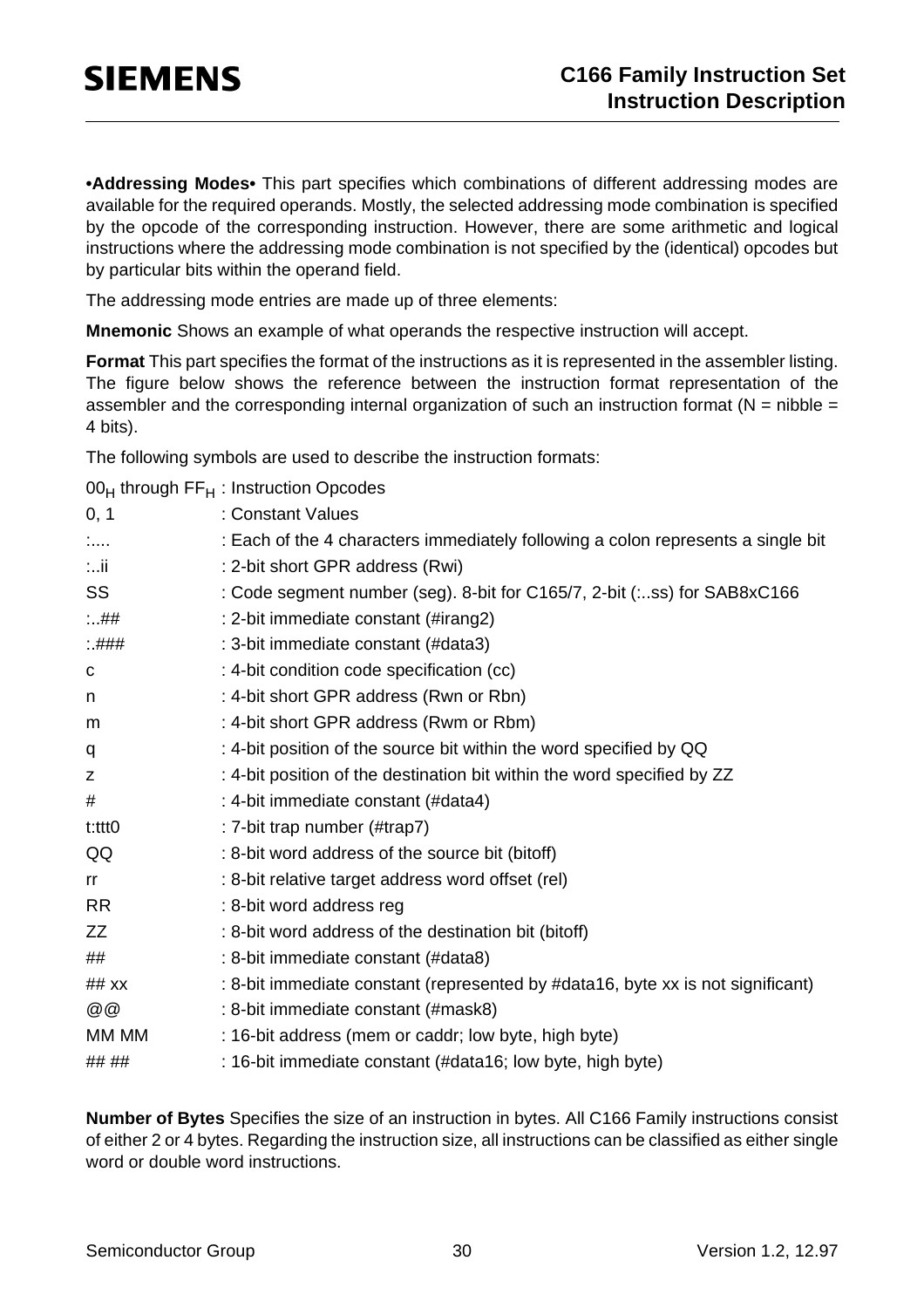

**Figure 5-1:** Instruction Format Representation

#### **Notes on the ATOMIC and EXTended Instructions**

These instructions (ATOMIC, EXTR, EXTP, EXTS, EXTPR, EXTSR) disable standard and PEC interrupts and class A traps during a sequence of the following 1...4 instructions. The length of the sequence is determined by an operand (op1 or op2, depending on the instruction). The EXTended instruction additionally change the addressing mechanism during this sequence (see detailled instruction description).

The ATOMIC and EXTended instructions become active immediately, so no additional NOPs are required. All instructions requiring multiple cycles or hold states to be executed are regarded as one instruction in this sense. Any instruction type can be used with the ATOMIC and EXTended instructions.

**CAUTION:** When a Class B trap interupts an ATOMIC or EXTended sequence, this sequence is terminated, the interrupt lock is removed and the standard condition is restored, before the trap routine is executed! The remaining instructions of the terminated sequence that are executed after returning from the trap routine will run under standard conditions!

**CAUTION:** Be careful, when using the ATOMIC and EXTended instructions with other system control or branch instructions.

**CAUTION:** Be careful, when using nested ATOMIC and EXTended instructions. There is ONE counter to control the length of such a sequence, ie. issuing an ATOMIC or EXTended instruction within a sequence will reload the counter with value of the new instruction.

**Note:** The ATOMIC and EXTended instructions are not available in the SAB 8XC166(W) devices.

The following pages of this section contain a detailled description of each instruction of the C166 Family in alphabetical order.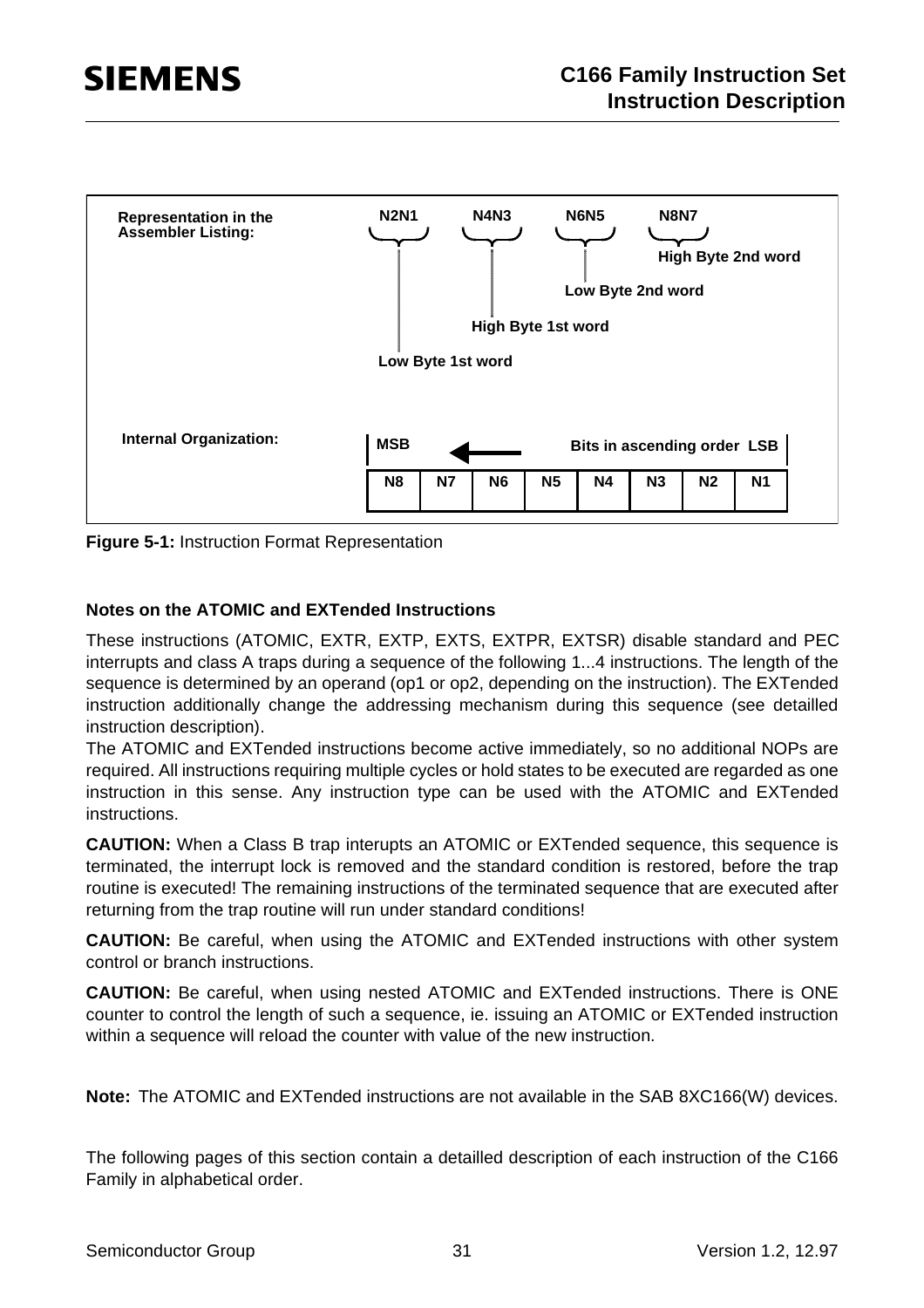| <b>ADD</b>              |                                                                                                                                                                                                                                                                                                                                                                                                                                              | <b>Integer Addition</b> |         |         |           |             |                |  |  |  |
|-------------------------|----------------------------------------------------------------------------------------------------------------------------------------------------------------------------------------------------------------------------------------------------------------------------------------------------------------------------------------------------------------------------------------------------------------------------------------------|-------------------------|---------|---------|-----------|-------------|----------------|--|--|--|
| <b>Syntax</b>           | <b>ADD</b>                                                                                                                                                                                                                                                                                                                                                                                                                                   | op1, op2                |         |         |           |             |                |  |  |  |
| <b>Operation</b>        | $(op1) \leftarrow (op1) + (op2)$                                                                                                                                                                                                                                                                                                                                                                                                             |                         |         |         |           |             |                |  |  |  |
| <b>Data Types</b>       | <b>WORD</b>                                                                                                                                                                                                                                                                                                                                                                                                                                  |                         |         |         |           |             |                |  |  |  |
| <b>Description</b>      | Performs a 2's complement binary addition of the source operand speci-<br>fied by op2 and the destination operand specified by op1. The sum is then<br>stored in op1.                                                                                                                                                                                                                                                                        |                         |         |         |           |             |                |  |  |  |
| <b>Condition Flags</b>  | Е                                                                                                                                                                                                                                                                                                                                                                                                                                            | Z                       | V       | C       | N         |             |                |  |  |  |
|                         | $\star$                                                                                                                                                                                                                                                                                                                                                                                                                                      | $^\star$                | $\star$ | $\star$ | *         |             |                |  |  |  |
|                         | E Set if the value of op2 represents the lowest possible negative number.<br>Cleared otherwise. Used to signal the end of a table.<br>Z Set if result equals zero. Cleared otherwise.<br>V Set if an arithmetic overflow occurred, ie. the result cannot be repre-<br>sented in the specified data type. Cleared otherwise.<br>C Set if a carry is generated from the most significant bit of the specified<br>data type. Cleared otherwise. |                         |         |         |           |             |                |  |  |  |
|                         | N Set if the most significant bit of the result is set. Cleared otherwise.                                                                                                                                                                                                                                                                                                                                                                   |                         |         |         |           |             |                |  |  |  |
| <b>Addressing Modes</b> | Mnemonic                                                                                                                                                                                                                                                                                                                                                                                                                                     |                         |         |         | Format    |             | <b>Bytes</b>   |  |  |  |
|                         | <b>ADD</b>                                                                                                                                                                                                                                                                                                                                                                                                                                   | $Rw_n$ , $Rw_m$         |         |         | 00 nm     |             | $\overline{2}$ |  |  |  |
|                         | <b>ADD</b>                                                                                                                                                                                                                                                                                                                                                                                                                                   | $Rw_n$ , $[Rw_i]$       |         |         | 08 n:10ii |             | $\overline{c}$ |  |  |  |
|                         | <b>ADD</b>                                                                                                                                                                                                                                                                                                                                                                                                                                   | $Rw_n$ , $[Rw_i+]$      |         |         | 08 n:11ii |             | $\overline{2}$ |  |  |  |
|                         | <b>ADD</b>                                                                                                                                                                                                                                                                                                                                                                                                                                   | $Rw_n$ , #data3         |         |         |           | 08 n:0###   | $\overline{c}$ |  |  |  |
|                         | <b>ADD</b>                                                                                                                                                                                                                                                                                                                                                                                                                                   | reg, #data16            |         |         |           | 06 RR ## ## | 4              |  |  |  |
|                         | <b>ADD</b>                                                                                                                                                                                                                                                                                                                                                                                                                                   | reg, mem                |         |         |           | 02 RR MM MM | 4              |  |  |  |
|                         | <b>ADD</b>                                                                                                                                                                                                                                                                                                                                                                                                                                   | mem, reg                |         |         |           | 04 RR MM MM | 4              |  |  |  |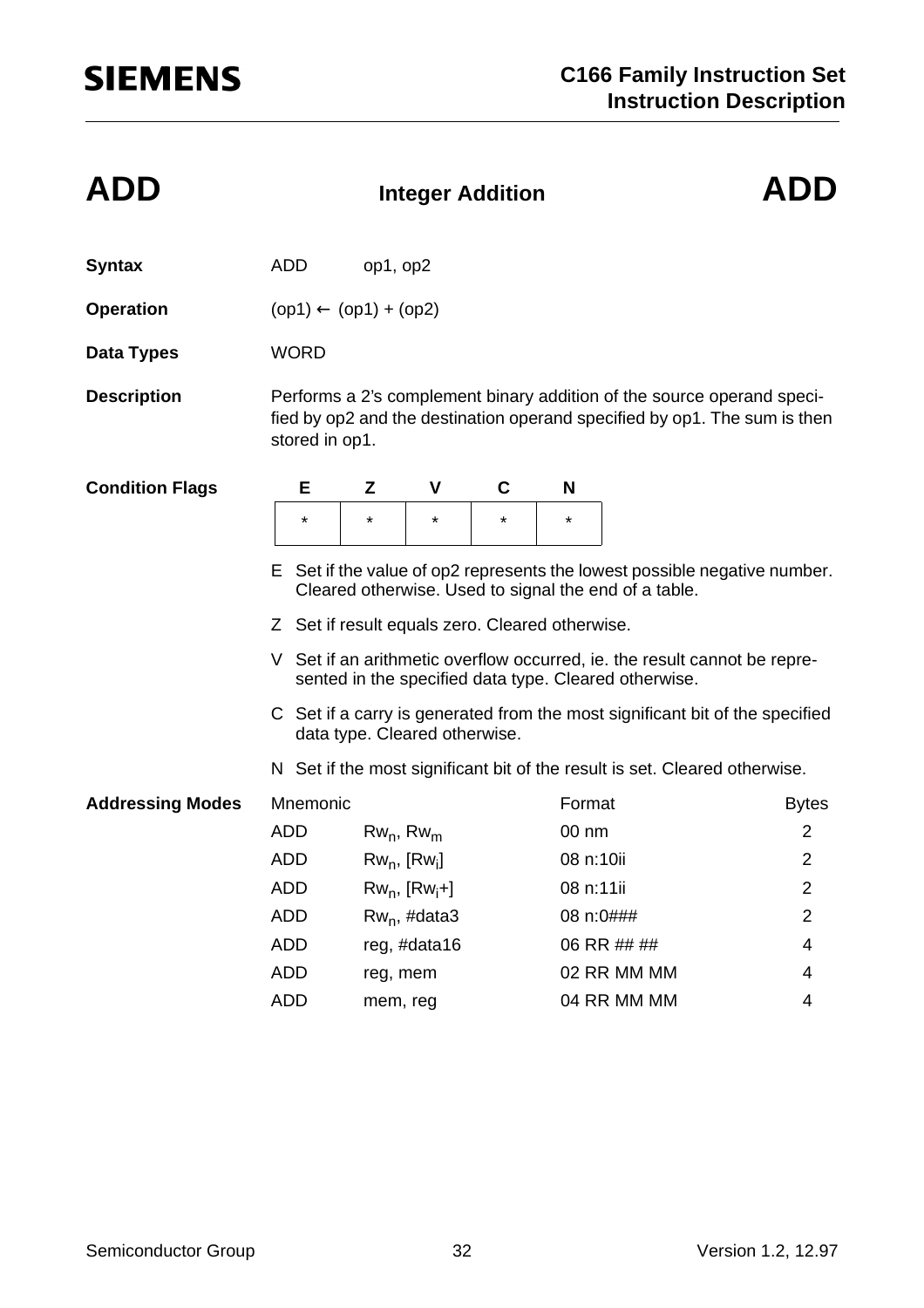| <b>ADDB</b>             | <b>Integer Addition</b>                                                                                                                                               |                                                                                                                                                                                                                                                                                                                                                                                                             |                 |         |           |             | <b>ADDB</b>    |  |  |  |
|-------------------------|-----------------------------------------------------------------------------------------------------------------------------------------------------------------------|-------------------------------------------------------------------------------------------------------------------------------------------------------------------------------------------------------------------------------------------------------------------------------------------------------------------------------------------------------------------------------------------------------------|-----------------|---------|-----------|-------------|----------------|--|--|--|
| <b>Syntax</b>           | ADDB                                                                                                                                                                  | op1, op2                                                                                                                                                                                                                                                                                                                                                                                                    |                 |         |           |             |                |  |  |  |
| <b>Operation</b>        | $(op1) \leftarrow (op1) + (op2)$                                                                                                                                      |                                                                                                                                                                                                                                                                                                                                                                                                             |                 |         |           |             |                |  |  |  |
| Data Types              | <b>BYTE</b>                                                                                                                                                           |                                                                                                                                                                                                                                                                                                                                                                                                             |                 |         |           |             |                |  |  |  |
| <b>Description</b>      | Performs a 2's complement binary addition of the source operand speci-<br>fied by op2 and the destination operand specified by op1. The sum is then<br>stored in op1. |                                                                                                                                                                                                                                                                                                                                                                                                             |                 |         |           |             |                |  |  |  |
| <b>Condition Flags</b>  | Е                                                                                                                                                                     | Z                                                                                                                                                                                                                                                                                                                                                                                                           | V               | C       | N         |             |                |  |  |  |
|                         | $\star$                                                                                                                                                               | $\star$                                                                                                                                                                                                                                                                                                                                                                                                     | $\star$         | $\star$ | $^\star$  |             |                |  |  |  |
|                         |                                                                                                                                                                       | E Set if the value of op2 represents the lowest possible negative number.<br>Cleared otherwise. Used to signal the end of a table.<br>Z Set if result equals zero. Cleared otherwise.<br>V Set if an arithmetic overflow occurred, ie. the result cannot be repre-<br>sented in the specified data type. Cleared otherwise.<br>C Set if a carry is generated from the most significant bit of the specified |                 |         |           |             |                |  |  |  |
|                         | data type. Cleared otherwise.<br>N Set if the most significant bit of the result is set. Cleared otherwise.                                                           |                                                                                                                                                                                                                                                                                                                                                                                                             |                 |         |           |             |                |  |  |  |
| <b>Addressing Modes</b> | Mnemonic                                                                                                                                                              |                                                                                                                                                                                                                                                                                                                                                                                                             |                 |         | Format    |             | <b>Bytes</b>   |  |  |  |
|                         | <b>ADDB</b>                                                                                                                                                           |                                                                                                                                                                                                                                                                                                                                                                                                             | $Rb_n$ , $Rb_m$ |         |           | $01$ nm     | $\overline{2}$ |  |  |  |
|                         | <b>ADDB</b>                                                                                                                                                           | $Rb_n$ , $[Rw_i]$                                                                                                                                                                                                                                                                                                                                                                                           |                 |         | 09 n:10ii |             | $\overline{c}$ |  |  |  |
|                         | ADDB                                                                                                                                                                  | $Rb_n$ , $[Rw_i+]$                                                                                                                                                                                                                                                                                                                                                                                          |                 |         | 09 n:11ii |             | 2              |  |  |  |
|                         | <b>ADDB</b>                                                                                                                                                           | $Rb_n$ , #data3                                                                                                                                                                                                                                                                                                                                                                                             |                 |         |           | 09 n:0###   | 2              |  |  |  |
|                         | ADDB                                                                                                                                                                  | reg, #data16                                                                                                                                                                                                                                                                                                                                                                                                |                 |         |           | 07 RR ## xx | 4              |  |  |  |
|                         | <b>ADDB</b>                                                                                                                                                           | reg, mem                                                                                                                                                                                                                                                                                                                                                                                                    |                 |         |           | 03 RR MM MM | 4              |  |  |  |
|                         | <b>ADDB</b>                                                                                                                                                           | mem, reg                                                                                                                                                                                                                                                                                                                                                                                                    |                 |         |           | 05 RR MM MM | 4              |  |  |  |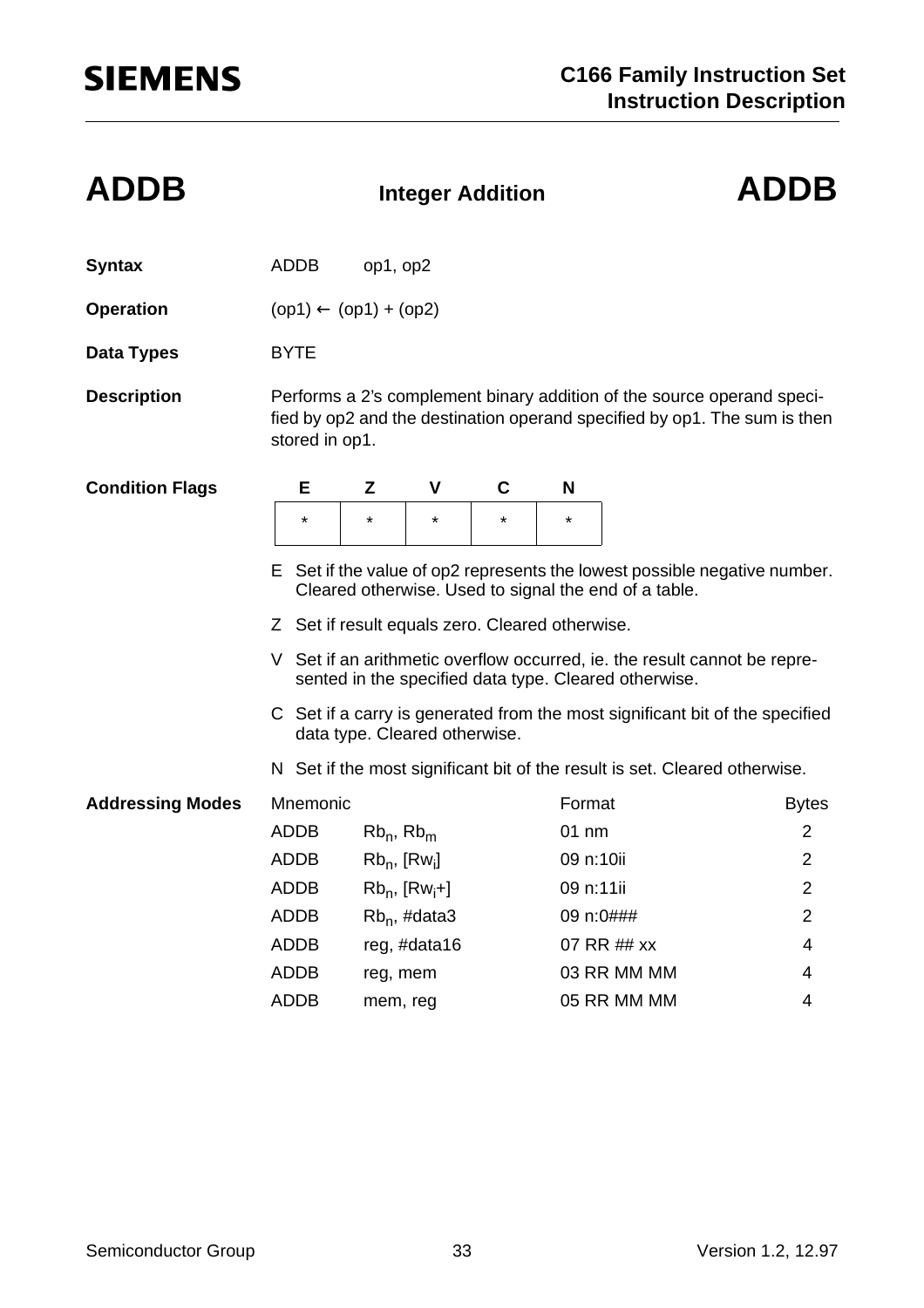| <b>ADDC</b>             | <b>Integer Addition with Carry</b>                                                                                                                                                                                                                                                  |                    |         |           |                 |                                                                            | <b>ADDC</b>    |  |  |  |
|-------------------------|-------------------------------------------------------------------------------------------------------------------------------------------------------------------------------------------------------------------------------------------------------------------------------------|--------------------|---------|-----------|-----------------|----------------------------------------------------------------------------|----------------|--|--|--|
| <b>Syntax</b>           | <b>ADDC</b>                                                                                                                                                                                                                                                                         | op1, op2           |         |           |                 |                                                                            |                |  |  |  |
| <b>Operation</b>        | $(op1) \leftarrow (op1) + (op2) + (C)$                                                                                                                                                                                                                                              |                    |         |           |                 |                                                                            |                |  |  |  |
| <b>Data Types</b>       | <b>WORD</b>                                                                                                                                                                                                                                                                         |                    |         |           |                 |                                                                            |                |  |  |  |
| <b>Description</b>      | Performs a 2's complement binary addition of the source operand speci-<br>fied by op2, the destination operand specified by op1 and the previously<br>generated carry bit. The sum is then stored in op1. This instruction can be<br>used to perform multiple precision arithmetic. |                    |         |           |                 |                                                                            |                |  |  |  |
| <b>Condition Flags</b>  | Е                                                                                                                                                                                                                                                                                   | Z                  | V       | C         | N               |                                                                            |                |  |  |  |
|                         | $^\star$                                                                                                                                                                                                                                                                            | S                  | $\star$ | $\star$   | $\star$         |                                                                            |                |  |  |  |
|                         | E Set if the value of op2 represents the lowest possible negative number.<br>Cleared otherwise. Used to signal the end of a table.<br>Z Set if result equals zero and previous Z flag was set. Cleared other-<br>wise.                                                              |                    |         |           |                 |                                                                            |                |  |  |  |
|                         | V Set if an arithmetic overflow occurred, ie. the result cannot be repre-<br>sented in the specified data type. Cleared otherwise.                                                                                                                                                  |                    |         |           |                 |                                                                            |                |  |  |  |
|                         | C Set if a carry is generated from the most significant bit of the specified<br>data type. Cleared otherwise.                                                                                                                                                                       |                    |         |           |                 |                                                                            |                |  |  |  |
|                         |                                                                                                                                                                                                                                                                                     |                    |         |           |                 | N Set if the most significant bit of the result is set. Cleared otherwise. |                |  |  |  |
| <b>Addressing Modes</b> |                                                                                                                                                                                                                                                                                     | Mnemonic           |         |           |                 | Format                                                                     | <b>Bytes</b>   |  |  |  |
|                         |                                                                                                                                                                                                                                                                                     | ADDC $Rw_n, Rw_m$  |         |           | $10 \text{ nm}$ |                                                                            | 2              |  |  |  |
|                         | <b>ADDC</b>                                                                                                                                                                                                                                                                         | $Rw_n$ , $[Rw_i]$  |         | 18 n:10ii |                 | $\overline{2}$                                                             |                |  |  |  |
|                         | <b>ADDC</b>                                                                                                                                                                                                                                                                         | $Rw_n$ , $[Rw_i+]$ |         | 18 n:11ii |                 | $\overline{2}$                                                             |                |  |  |  |
|                         | <b>ADDC</b>                                                                                                                                                                                                                                                                         | $Rw_n$ , #data3    |         |           | 18 n:0###       |                                                                            | $\overline{2}$ |  |  |  |
|                         | <b>ADDC</b>                                                                                                                                                                                                                                                                         | reg, #data16       |         |           | 16 RR ## ##     | 4                                                                          |                |  |  |  |
|                         | <b>ADDC</b>                                                                                                                                                                                                                                                                         | reg, mem           |         |           |                 | 12 RR MM MM                                                                | 4              |  |  |  |
|                         | <b>ADDC</b>                                                                                                                                                                                                                                                                         | mem, reg           |         |           |                 | 14 RR MM MM                                                                | 4              |  |  |  |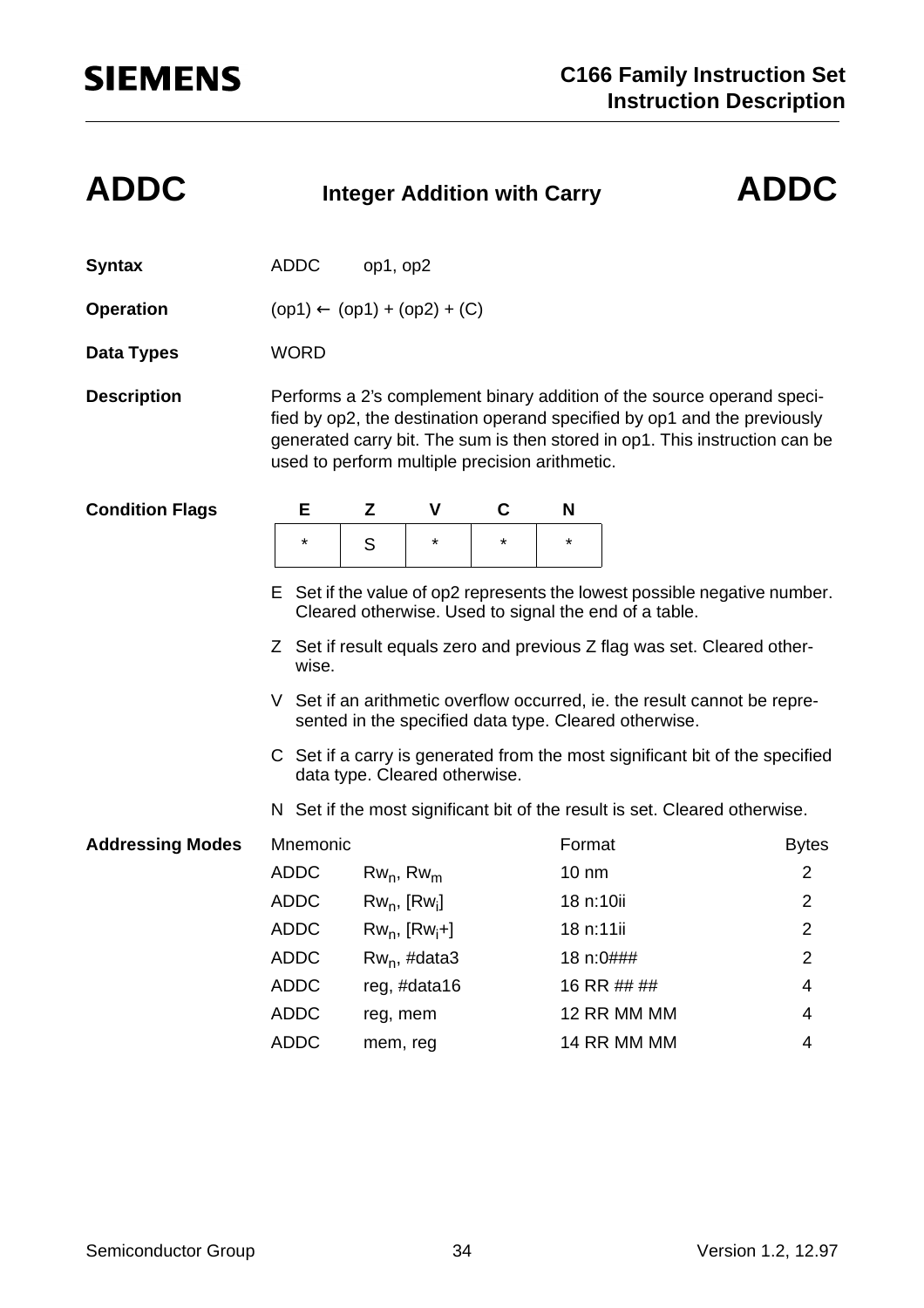| <b>ADDCB</b>            |                                                                                                                                       |                                        | <b>Integer Addition with Carry</b> |         |                 |                                                                                                                                                                                                                                   | <b>ADDCB</b>   |  |  |  |  |
|-------------------------|---------------------------------------------------------------------------------------------------------------------------------------|----------------------------------------|------------------------------------|---------|-----------------|-----------------------------------------------------------------------------------------------------------------------------------------------------------------------------------------------------------------------------------|----------------|--|--|--|--|
| <b>Syntax</b>           | <b>ADDCB</b>                                                                                                                          | op1, op2                               |                                    |         |                 |                                                                                                                                                                                                                                   |                |  |  |  |  |
| <b>Operation</b>        |                                                                                                                                       | $(op1) \leftarrow (op1) + (op2) + (C)$ |                                    |         |                 |                                                                                                                                                                                                                                   |                |  |  |  |  |
| Data Types              | <b>BYTE</b>                                                                                                                           |                                        |                                    |         |                 |                                                                                                                                                                                                                                   |                |  |  |  |  |
| <b>Description</b>      | used to perform multiple precision arithmetic.                                                                                        |                                        |                                    |         |                 | Performs a 2's complement binary addition of the source operand speci-<br>fied by op2, the destination operand specified by op1 and the previously<br>generated carry bit. The sum is then stored in op1. This instruction can be |                |  |  |  |  |
| <b>Condition Flags</b>  | Е                                                                                                                                     | Z                                      | V                                  | С       | N               |                                                                                                                                                                                                                                   |                |  |  |  |  |
|                         | $\star$                                                                                                                               | S                                      | $^\star$                           | $\star$ | $\star$         |                                                                                                                                                                                                                                   |                |  |  |  |  |
|                         | Set if the value of op2 represents the lowest possible negative number.<br>Е<br>Cleared otherwise. Used to signal the end of a table. |                                        |                                    |         |                 |                                                                                                                                                                                                                                   |                |  |  |  |  |
|                         | Z Set if result equals zero and previous Z flag was set Cleared other-<br>wise.                                                       |                                        |                                    |         |                 |                                                                                                                                                                                                                                   |                |  |  |  |  |
|                         | V Set if an arithmetic overflow occurred, ie. the result cannot be repre-<br>sented in the specified data type. Cleared otherwise.    |                                        |                                    |         |                 |                                                                                                                                                                                                                                   |                |  |  |  |  |
|                         | C Set if a carry is generated from the most significant bit of the specified<br>data type. Cleared otherwise.                         |                                        |                                    |         |                 |                                                                                                                                                                                                                                   |                |  |  |  |  |
|                         |                                                                                                                                       |                                        |                                    |         |                 | N Set if the most significant bit of the result is set. Cleared otherwise.                                                                                                                                                        |                |  |  |  |  |
| <b>Addressing Modes</b> | Mnemonic                                                                                                                              |                                        |                                    |         | Format          |                                                                                                                                                                                                                                   | <b>Bytes</b>   |  |  |  |  |
|                         | <b>ADDCB</b>                                                                                                                          | $Rb_n$ , $Rb_m$                        |                                    |         | $11 \text{ nm}$ |                                                                                                                                                                                                                                   | $\overline{c}$ |  |  |  |  |
|                         | <b>ADDCB</b>                                                                                                                          |                                        | $Rb_n$ , $[Rw_i]$                  |         |                 | 19 n:10ii                                                                                                                                                                                                                         | $\overline{2}$ |  |  |  |  |
|                         | <b>ADDCB</b>                                                                                                                          |                                        | $Rb_n$ , $[Rw_i+]$                 |         |                 | 19 n:11ii                                                                                                                                                                                                                         | 2              |  |  |  |  |
|                         | <b>ADDCB</b>                                                                                                                          |                                        | $Rb_n$ , #data3                    |         |                 | 19 n:0###                                                                                                                                                                                                                         | 2              |  |  |  |  |
|                         | <b>ADDCB</b>                                                                                                                          | reg, #data16                           |                                    |         |                 | 17 RR ## xx                                                                                                                                                                                                                       | 4              |  |  |  |  |
|                         | <b>ADDCB</b>                                                                                                                          | reg, mem                               |                                    |         |                 | 13 RR MM MM                                                                                                                                                                                                                       | 4              |  |  |  |  |
|                         | <b>ADDCB</b>                                                                                                                          | mem, reg                               |                                    |         |                 | 15 RR MM MM                                                                                                                                                                                                                       | 4              |  |  |  |  |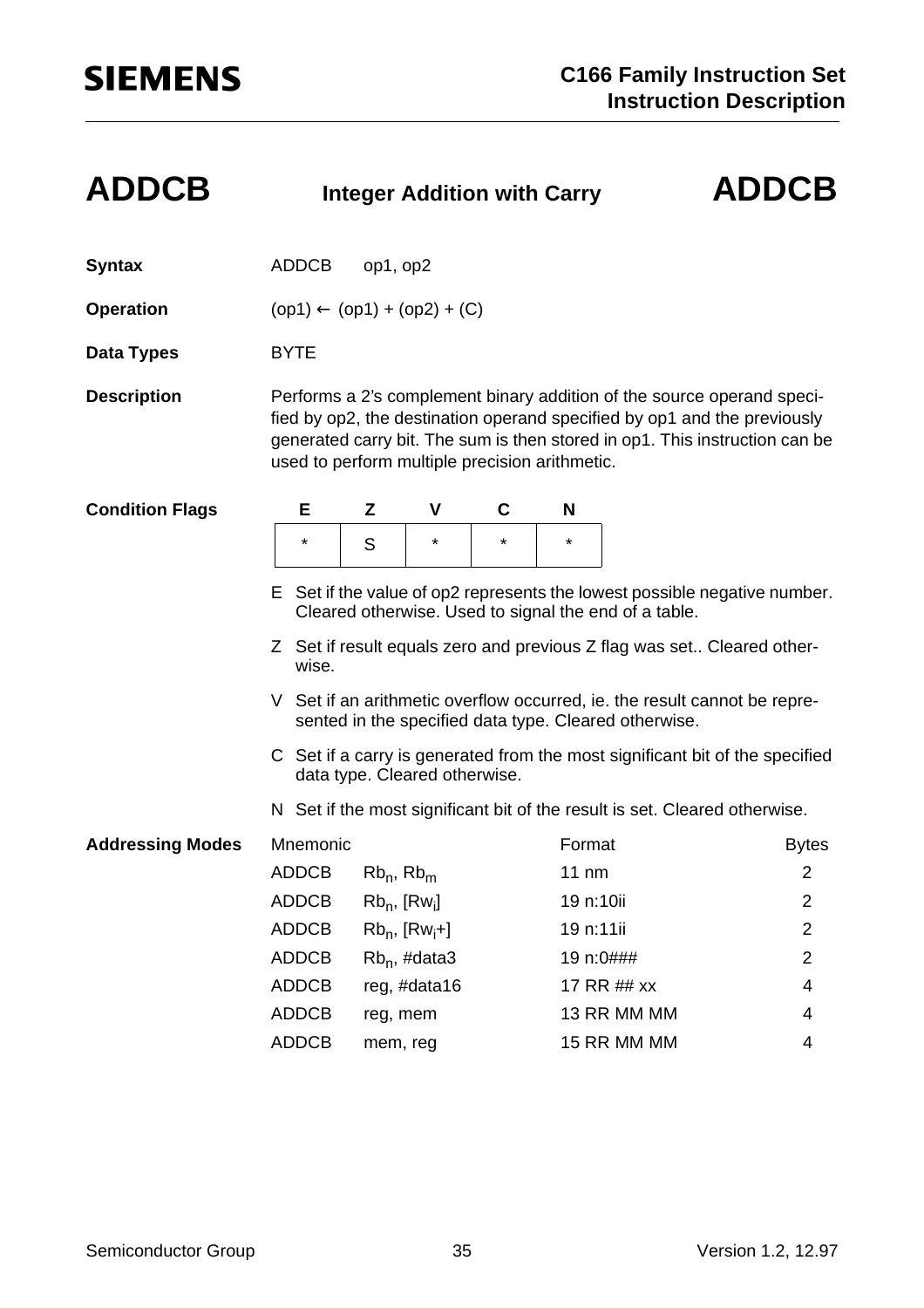| <b>AND</b>              |                                                                                                                                                             |                    | <b>AND</b>        |             |           |                                                                            |                |  |  |  |
|-------------------------|-------------------------------------------------------------------------------------------------------------------------------------------------------------|--------------------|-------------------|-------------|-----------|----------------------------------------------------------------------------|----------------|--|--|--|
| <b>Syntax</b>           | <b>AND</b>                                                                                                                                                  | op1, op2           |                   |             |           |                                                                            |                |  |  |  |
| <b>Operation</b>        | $(op1) \leftarrow (op1) \wedge (op2)$                                                                                                                       |                    |                   |             |           |                                                                            |                |  |  |  |
| <b>Data Types</b>       | <b>WORD</b>                                                                                                                                                 |                    |                   |             |           |                                                                            |                |  |  |  |
| <b>Description</b>      | Performs a bitwise logical AND of the source operand specified by op2<br>and the destination operand specified by op1. The result is then stored in<br>op1. |                    |                   |             |           |                                                                            |                |  |  |  |
| <b>Condition Flags</b>  | Е                                                                                                                                                           | Z                  | $\mathbf v$       | $\mathbf C$ | N         |                                                                            |                |  |  |  |
|                         | $^\star$                                                                                                                                                    | $\star$            | 0                 | $\mathbf 0$ | $\star$   |                                                                            |                |  |  |  |
|                         | E Set if the value of op2 represents the lowest possible negative number.<br>Cleared otherwise. Used to signal the end of a table.                          |                    |                   |             |           |                                                                            |                |  |  |  |
|                         | Z Set if result equals zero. Cleared otherwise.                                                                                                             |                    |                   |             |           |                                                                            |                |  |  |  |
|                         | V Always cleared.                                                                                                                                           |                    |                   |             |           |                                                                            |                |  |  |  |
|                         | C Always cleared.                                                                                                                                           |                    |                   |             |           |                                                                            |                |  |  |  |
|                         |                                                                                                                                                             |                    |                   |             |           | N Set if the most significant bit of the result is set. Cleared otherwise. |                |  |  |  |
| <b>Addressing Modes</b> | Mnemonic                                                                                                                                                    |                    |                   |             |           | Format                                                                     | <b>Bytes</b>   |  |  |  |
|                         | <b>AND</b>                                                                                                                                                  |                    | $Rw_n$ , $Rw_m$   |             |           | 60 nm                                                                      | $\overline{2}$ |  |  |  |
|                         | <b>AND</b>                                                                                                                                                  |                    | $Rw_n$ , $[Rw_i]$ |             |           | 68 n:10ii                                                                  | $\overline{2}$ |  |  |  |
|                         | <b>AND</b>                                                                                                                                                  | $Rw_n$ , $[Rw_i+]$ |                   |             | 68 n:11ii |                                                                            | $\overline{2}$ |  |  |  |
|                         | <b>AND</b>                                                                                                                                                  |                    | $Rw_n$ , #data3   |             |           | 68 n:0###                                                                  | $\overline{2}$ |  |  |  |
|                         | <b>AND</b>                                                                                                                                                  |                    | reg, #data16      |             |           | 66 RR ## ##                                                                | 4              |  |  |  |
|                         | <b>AND</b>                                                                                                                                                  | reg, mem           |                   |             |           | 62 RR MM MM                                                                | 4              |  |  |  |
|                         | <b>AND</b>                                                                                                                                                  | mem, reg           |                   |             |           | 64 RR MM MM                                                                | 4              |  |  |  |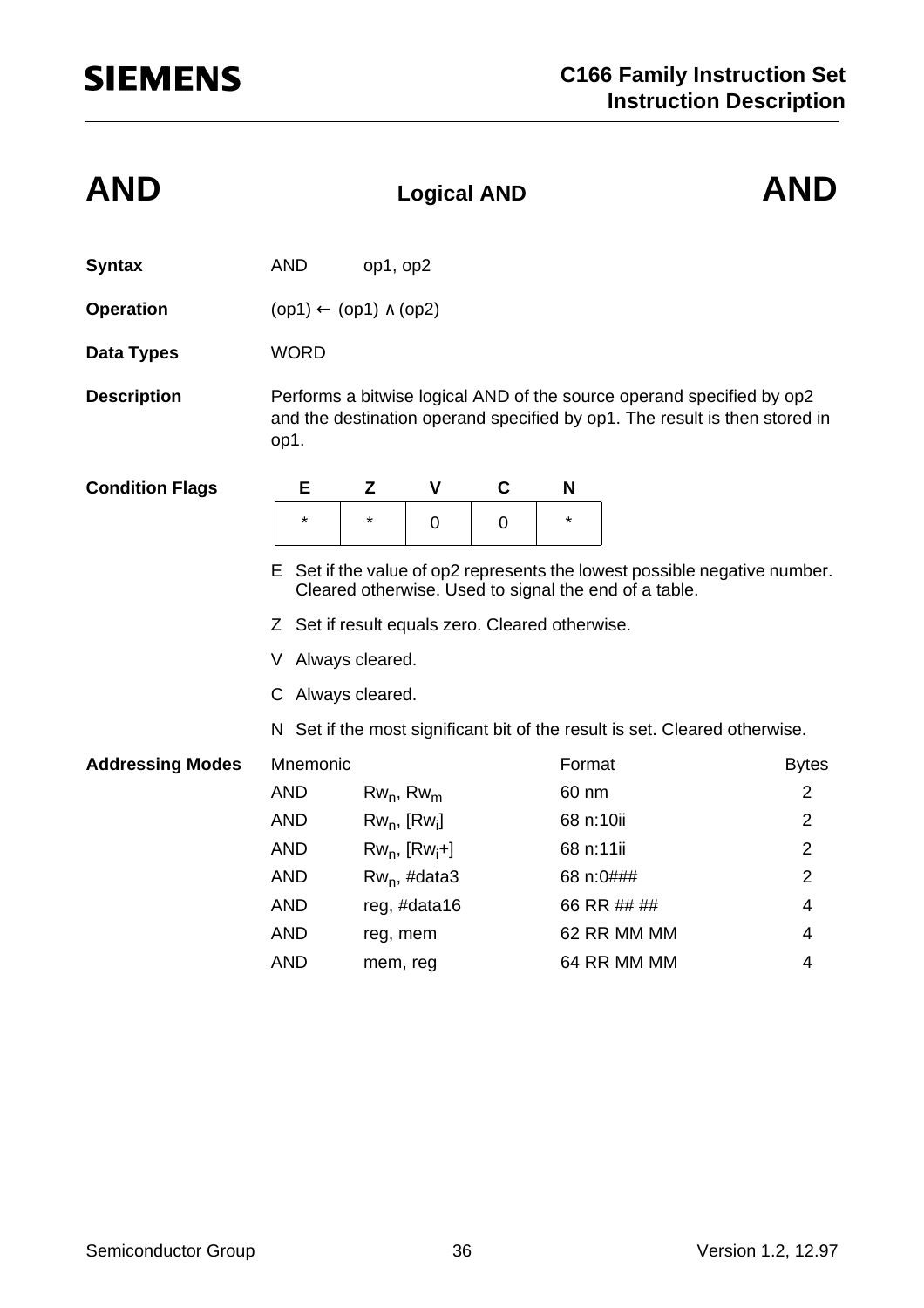| <b>ANDB</b>             |                                                                                                                                    |                   | <b>Logical AND</b> |                |           |                                                                                                                                                     | <b>ANDB</b>    |  |  |  |
|-------------------------|------------------------------------------------------------------------------------------------------------------------------------|-------------------|--------------------|----------------|-----------|-----------------------------------------------------------------------------------------------------------------------------------------------------|----------------|--|--|--|
| <b>Syntax</b>           | <b>ANDB</b>                                                                                                                        | op1, op2          |                    |                |           |                                                                                                                                                     |                |  |  |  |
| <b>Operation</b>        | $(op1) \leftarrow (op1) \wedge (op2)$                                                                                              |                   |                    |                |           |                                                                                                                                                     |                |  |  |  |
| <b>Data Types</b>       | <b>BYTE</b>                                                                                                                        |                   |                    |                |           |                                                                                                                                                     |                |  |  |  |
| <b>Description</b>      | op1.                                                                                                                               |                   |                    |                |           | Performs a bitwise logical AND of the source operand specified by op2<br>and the destination operand specified by op1. The result is then stored in |                |  |  |  |
| <b>Condition Flags</b>  | Е                                                                                                                                  | Z                 | V                  | $\mathbf c$    | N         |                                                                                                                                                     |                |  |  |  |
|                         | $\star$                                                                                                                            | $^\star$          | $\overline{0}$     | $\overline{0}$ | $\star$   |                                                                                                                                                     |                |  |  |  |
|                         | E Set if the value of op2 represents the lowest possible negative number.<br>Cleared otherwise. Used to signal the end of a table. |                   |                    |                |           |                                                                                                                                                     |                |  |  |  |
|                         | Z Set if result equals zero. Cleared otherwise.                                                                                    |                   |                    |                |           |                                                                                                                                                     |                |  |  |  |
|                         | V Always cleared.                                                                                                                  |                   |                    |                |           |                                                                                                                                                     |                |  |  |  |
|                         | C Always cleared.                                                                                                                  |                   |                    |                |           |                                                                                                                                                     |                |  |  |  |
|                         | N Set if the most significant bit of the result is set. Cleared otherwise.                                                         |                   |                    |                |           |                                                                                                                                                     |                |  |  |  |
| <b>Addressing Modes</b> | Mnemonic                                                                                                                           |                   |                    |                | Format    |                                                                                                                                                     | <b>Bytes</b>   |  |  |  |
|                         | <b>ANDB</b>                                                                                                                        | $Rb_n$ , $Rb_m$   |                    |                | 61 nm     |                                                                                                                                                     | $\overline{2}$ |  |  |  |
|                         | <b>ANDB</b>                                                                                                                        | $Rb_n$ , $[Rw_i]$ |                    |                | 69 n:10ii |                                                                                                                                                     | $\overline{2}$ |  |  |  |
|                         | <b>ANDB</b>                                                                                                                        |                   | $Rb_n$ , $[Rw_i+]$ |                | 69 n:11ii |                                                                                                                                                     | $\overline{2}$ |  |  |  |
|                         | <b>ANDB</b>                                                                                                                        |                   | $Rb_n$ , #data3    |                | 69 n:0### |                                                                                                                                                     | $\overline{2}$ |  |  |  |
|                         | <b>ANDB</b>                                                                                                                        |                   | reg, #data16       |                |           | 67 RR ## xx                                                                                                                                         | 4              |  |  |  |
|                         | <b>ANDB</b>                                                                                                                        | reg, mem          |                    |                |           | 63 RR MM MM                                                                                                                                         | 4              |  |  |  |
|                         | <b>ANDB</b>                                                                                                                        | mem, reg          |                    |                |           | 65 RR MM MM                                                                                                                                         | 4              |  |  |  |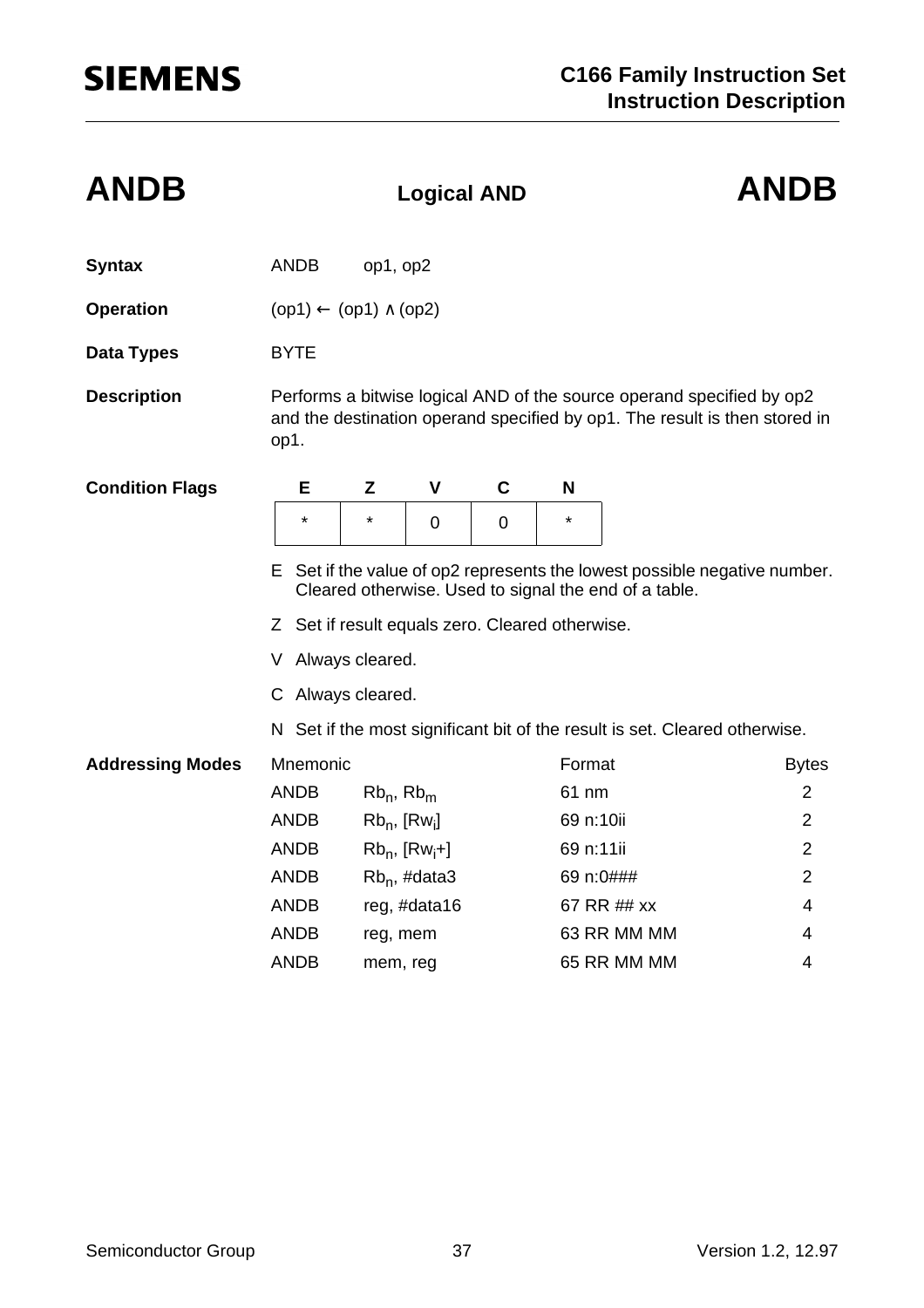### **ASHR Arithmetic Shift Right ASHR**

| <b>Syntax</b>           | <b>ASHR</b>                                                                                                                                                                                                                                                                                                                                                                                                                                                                                                                                       | op1, op2        |                                          |   |        |                                                                            |  |  |  |
|-------------------------|---------------------------------------------------------------------------------------------------------------------------------------------------------------------------------------------------------------------------------------------------------------------------------------------------------------------------------------------------------------------------------------------------------------------------------------------------------------------------------------------------------------------------------------------------|-----------------|------------------------------------------|---|--------|----------------------------------------------------------------------------|--|--|--|
| <b>Operation</b>        | $(count) \leftarrow (op2)$<br>$(V) \leftarrow 0$<br>$(C) \leftarrow 0$<br>DO WHILE (count) $\neq$ 0<br>$(V) \leftarrow (C) \vee (V)$<br>$(C) \leftarrow (op10)$<br>$(op1_n) \leftarrow (op1_{n+1})$ [n=014]<br>$(count) \leftarrow (count) - 1$<br><b>END WHILE</b>                                                                                                                                                                                                                                                                               |                 |                                          |   |        |                                                                            |  |  |  |
| <b>Data Types</b>       | <b>WORD</b>                                                                                                                                                                                                                                                                                                                                                                                                                                                                                                                                       |                 |                                          |   |        |                                                                            |  |  |  |
| <b>Description</b>      | Arithmetically shifts the destination word operand op1 right by as many<br>times as specified in the source operand op2. To preserve the sign of the<br>original operand op1, the most significant bits of the result are filled with<br>zeros if the original MSB was a 0 or with ones if the original MSB was a 1.<br>The Overflow flag is used as a Rounding flag. The LSB is shifted into the<br>Carry. Only shift values between 0 and 15 are allowed. When using a<br>GPR as the count control, only the least significant 4 bits are used. |                 |                                          |   |        |                                                                            |  |  |  |
| <b>Condition Flags</b>  | Е                                                                                                                                                                                                                                                                                                                                                                                                                                                                                                                                                 | Z               | V                                        | C | N      |                                                                            |  |  |  |
|                         | 0                                                                                                                                                                                                                                                                                                                                                                                                                                                                                                                                                 | *               | S                                        | S | *      |                                                                            |  |  |  |
|                         | Always cleared.<br>E.                                                                                                                                                                                                                                                                                                                                                                                                                                                                                                                             |                 |                                          |   |        |                                                                            |  |  |  |
|                         | Z Set if result equals zero. Cleared otherwise.                                                                                                                                                                                                                                                                                                                                                                                                                                                                                                   |                 |                                          |   |        |                                                                            |  |  |  |
|                         | V.                                                                                                                                                                                                                                                                                                                                                                                                                                                                                                                                                |                 | flag. Cleared for a shift count of zero. |   |        | Set if in any cycle of the shift operation a 1 is shifted out of the carry |  |  |  |
|                         |                                                                                                                                                                                                                                                                                                                                                                                                                                                                                                                                                   |                 | Cleared for a shift count of zero.       |   |        | C The carry flag is set according to the last LSB shifted out of op1.      |  |  |  |
|                         |                                                                                                                                                                                                                                                                                                                                                                                                                                                                                                                                                   |                 |                                          |   |        | N Set if the most significant bit of the result is set. Cleared otherwise. |  |  |  |
| <b>Addressing Modes</b> | Mnemonic                                                                                                                                                                                                                                                                                                                                                                                                                                                                                                                                          |                 |                                          |   | Format | <b>Bytes</b>                                                               |  |  |  |
|                         | <b>ASHR</b>                                                                                                                                                                                                                                                                                                                                                                                                                                                                                                                                       | $Rw_n$ , $Rw_m$ |                                          |   | AC nm  | 2                                                                          |  |  |  |
|                         | <b>ASHR</b>                                                                                                                                                                                                                                                                                                                                                                                                                                                                                                                                       |                 | $Rw_n$ , #data4                          |   | BC #n  | 2                                                                          |  |  |  |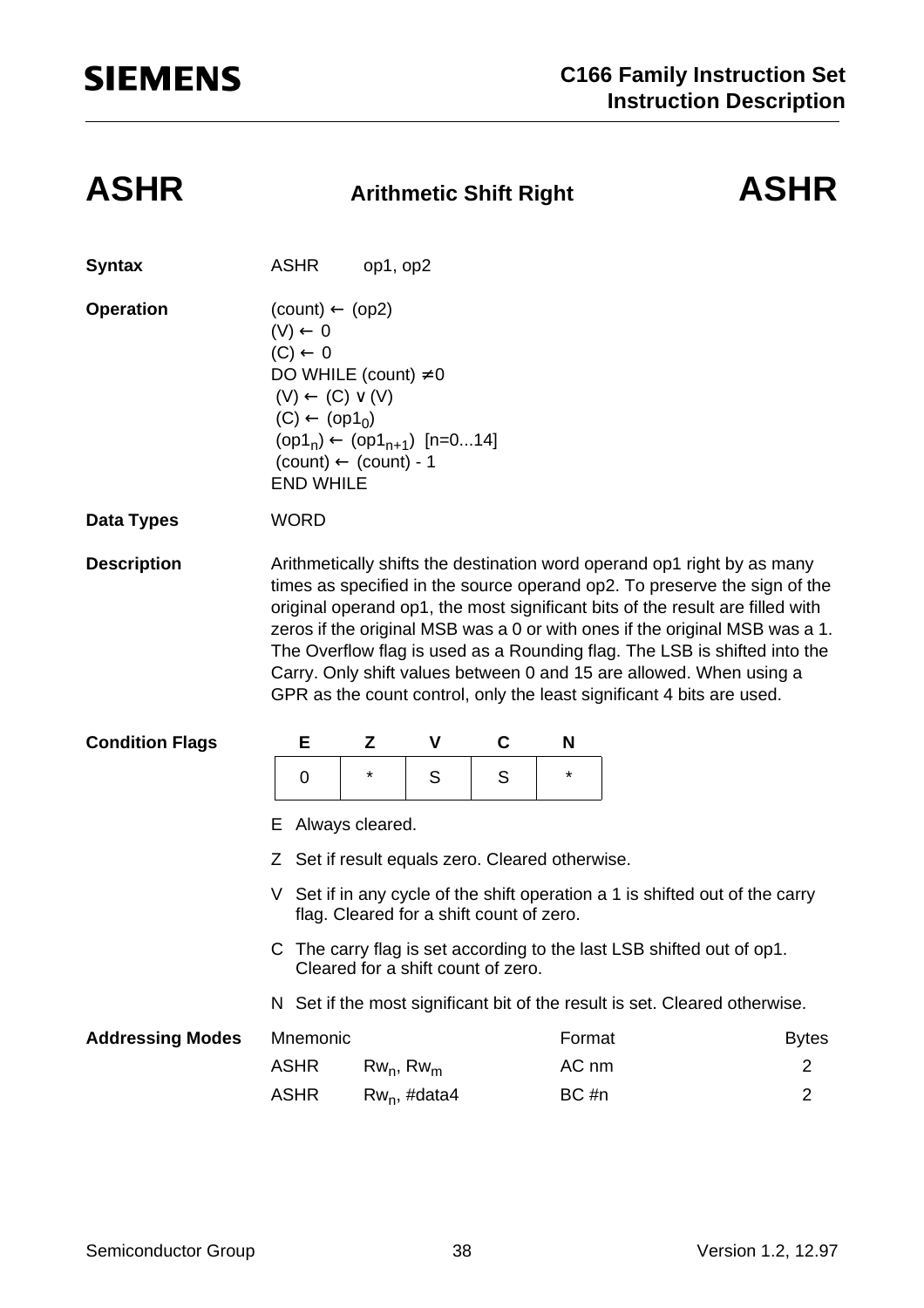### **ATOMIC Begin ATOMIC Sequence ATOMIC**

| <b>Syntax</b>           | <b>ATOMIC</b>                                                                                                                                                                                                                                                                                                                                                                                                                                                                                                                                                                                                    | op1     |             |             |        |                                                                                                                                                 |                |  |  |
|-------------------------|------------------------------------------------------------------------------------------------------------------------------------------------------------------------------------------------------------------------------------------------------------------------------------------------------------------------------------------------------------------------------------------------------------------------------------------------------------------------------------------------------------------------------------------------------------------------------------------------------------------|---------|-------------|-------------|--------|-------------------------------------------------------------------------------------------------------------------------------------------------|----------------|--|--|
| <b>Operation</b>        | $\text{(count)} \leftarrow \text{(op1)} [1 \le \text{op1} \le 4]$<br>Disable interrupts and Class A traps<br><b>Next Instruction</b><br>$(count) \leftarrow (count) - 1$<br><b>END WHILE</b><br>$\text{(count)} = 0$<br>Enable interrupts and traps                                                                                                                                                                                                                                                                                                                                                              |         |             |             |        | DO WHILE ((count) $\neq$ 0 AND Class_B_trap_condition $\neq$ TRUE)                                                                              |                |  |  |
| <b>Description</b>      | Causes standard and PEC interrupts and class A hardware traps to be<br>disabled for a specified number of instructions. The ATOMIC instruction<br>becomes immediately active such that no additional NOPs are required.<br>Depending on the value of op1, the period of validity of the ATOMIC<br>sequence extends over the sequence of the next 1 to 4 instructions being<br>executed after the ATOMIC instruction. All instructions requiring multiple<br>cycles or hold states to be executed are regarded as one instruction in this<br>sense. Any instruction type can be used with the ATOMIC instruction. |         |             |             |        |                                                                                                                                                 |                |  |  |
| <b>Note</b>             |                                                                                                                                                                                                                                                                                                                                                                                                                                                                                                                                                                                                                  |         |             |             |        | The ATOMIC instruction must be used carefully (see introductory note).<br>The ATOMIC instruction is not available in the SAB 8XC166(W) devices. |                |  |  |
| <b>Condition Flags</b>  | Е                                                                                                                                                                                                                                                                                                                                                                                                                                                                                                                                                                                                                | Z       | $\mathbf v$ | $\mathbf C$ | N      |                                                                                                                                                 |                |  |  |
|                         |                                                                                                                                                                                                                                                                                                                                                                                                                                                                                                                                                                                                                  |         |             |             |        |                                                                                                                                                 |                |  |  |
|                         | Not affected.<br>F                                                                                                                                                                                                                                                                                                                                                                                                                                                                                                                                                                                               |         |             |             |        |                                                                                                                                                 |                |  |  |
|                         | Z Not affected.                                                                                                                                                                                                                                                                                                                                                                                                                                                                                                                                                                                                  |         |             |             |        |                                                                                                                                                 |                |  |  |
|                         | Not affected.<br>V                                                                                                                                                                                                                                                                                                                                                                                                                                                                                                                                                                                               |         |             |             |        |                                                                                                                                                 |                |  |  |
|                         | C Not affected.                                                                                                                                                                                                                                                                                                                                                                                                                                                                                                                                                                                                  |         |             |             |        |                                                                                                                                                 |                |  |  |
|                         | N Not affected.                                                                                                                                                                                                                                                                                                                                                                                                                                                                                                                                                                                                  |         |             |             |        |                                                                                                                                                 |                |  |  |
| <b>Addressing Modes</b> | Mnemonic                                                                                                                                                                                                                                                                                                                                                                                                                                                                                                                                                                                                         |         |             |             | Format |                                                                                                                                                 | <b>Bytes</b>   |  |  |
|                         | <b>ATOMIC</b>                                                                                                                                                                                                                                                                                                                                                                                                                                                                                                                                                                                                    | #irang2 |             |             |        | D1:00##-0                                                                                                                                       | $\overline{2}$ |  |  |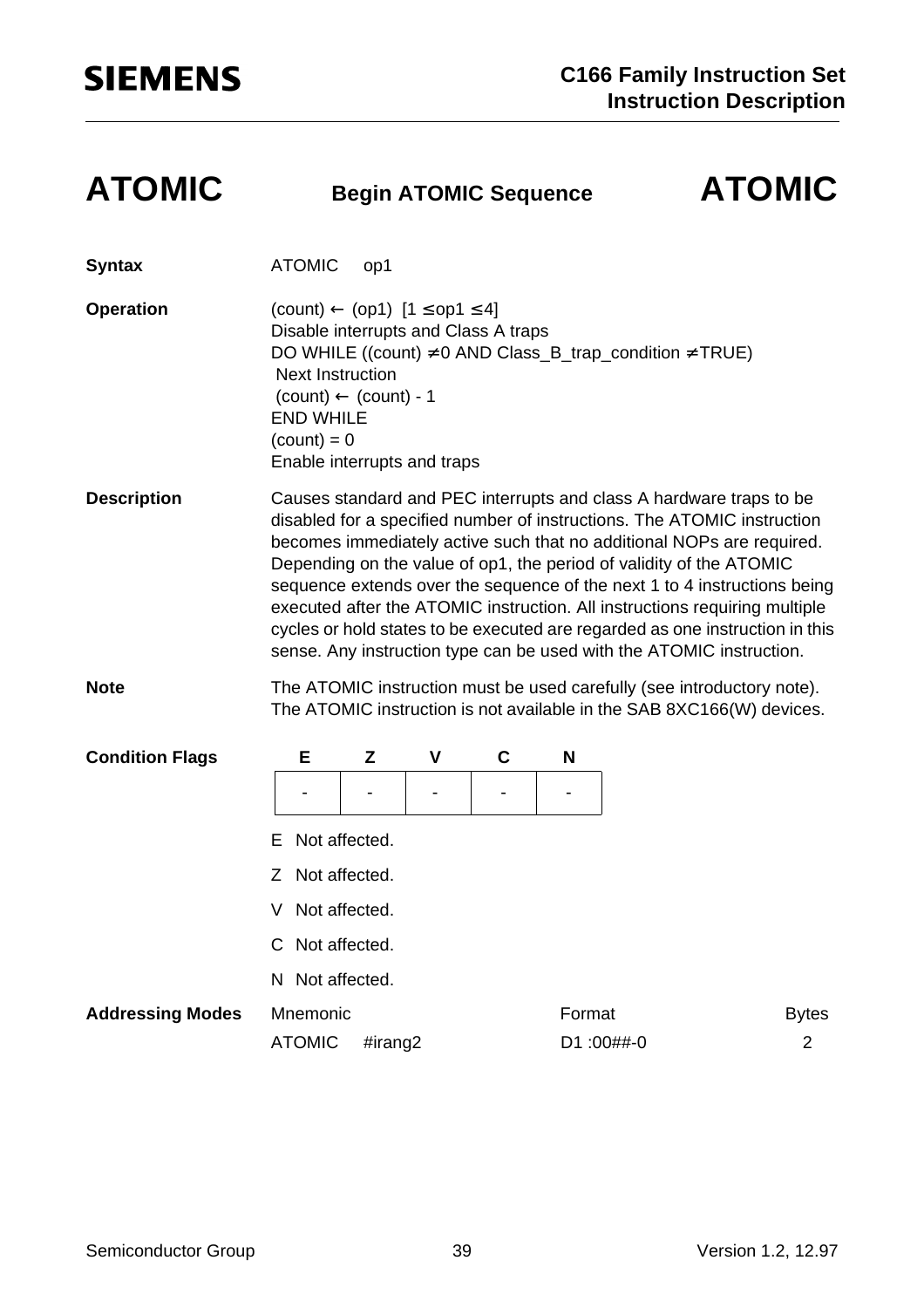| <b>BAND</b>             |                                                                                                                                                     | <b>Bit Logical AND</b> |                                                 | <b>BAND</b> |                  |                                                       |              |  |  |  |
|-------------------------|-----------------------------------------------------------------------------------------------------------------------------------------------------|------------------------|-------------------------------------------------|-------------|------------------|-------------------------------------------------------|--------------|--|--|--|
| <b>Syntax</b>           | <b>BAND</b>                                                                                                                                         | op1, op2               |                                                 |             |                  |                                                       |              |  |  |  |
| <b>Operation</b>        | $(op1) \leftarrow (op1) \wedge (op2)$                                                                                                               |                        |                                                 |             |                  |                                                       |              |  |  |  |
| Data Types              | <b>BIT</b>                                                                                                                                          |                        |                                                 |             |                  |                                                       |              |  |  |  |
| <b>Description</b>      | Performs a single bit logical AND of the source bit specified by op2 and<br>the destination bit specified by op1. The result is then stored in op1. |                        |                                                 |             |                  |                                                       |              |  |  |  |
| <b>Condition Flags</b>  | Е                                                                                                                                                   | Z                      | V                                               | C           | N                |                                                       |              |  |  |  |
|                         | 0                                                                                                                                                   | <b>NOR</b>             | <b>OR</b>                                       | <b>AND</b>  | <b>XOR</b>       |                                                       |              |  |  |  |
|                         | Always cleared.<br>E.                                                                                                                               |                        |                                                 |             |                  |                                                       |              |  |  |  |
|                         | Contains the logical NOR of the two specified bits.<br>Z.                                                                                           |                        |                                                 |             |                  |                                                       |              |  |  |  |
|                         | Contains the logical OR of the two specified bits.<br>V                                                                                             |                        |                                                 |             |                  |                                                       |              |  |  |  |
|                         | C Contains the logical AND of the two specified bits.                                                                                               |                        |                                                 |             |                  |                                                       |              |  |  |  |
|                         |                                                                                                                                                     |                        |                                                 |             |                  | N Contains the logical XOR of the two specified bits. |              |  |  |  |
| <b>Addressing Modes</b> | Mnemonic                                                                                                                                            |                        |                                                 |             | Format           |                                                       | <b>Bytes</b> |  |  |  |
|                         | <b>BAND</b>                                                                                                                                         |                        | bitaddr <sub>Z.z</sub> , bitaddr <sub>Q.g</sub> |             | 6A QQ ZZ qz<br>4 |                                                       |              |  |  |  |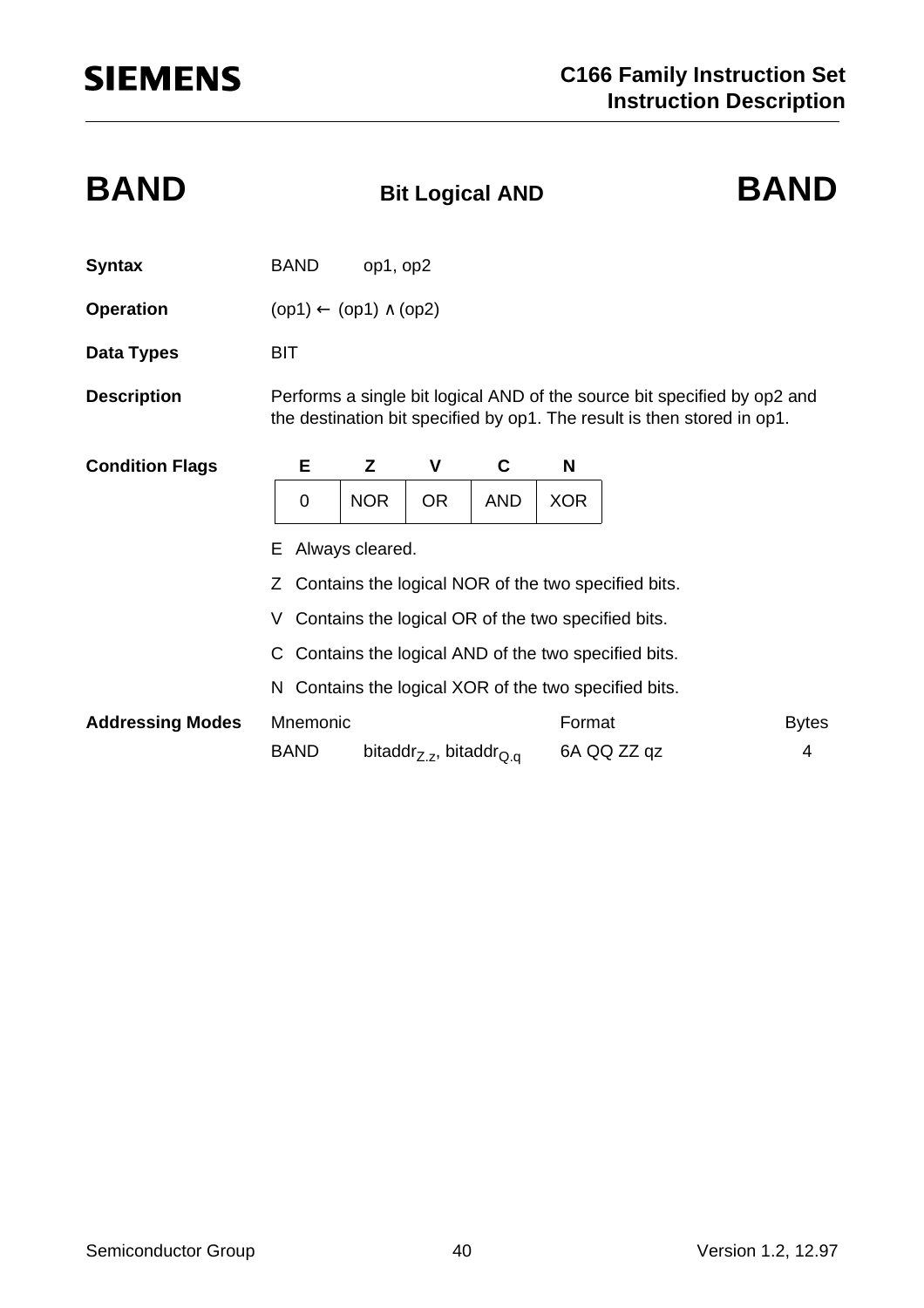| <b>BCLR</b>             |                                                                                                           |                         | <b>BCLR</b> |   |        |                |  |  |  |  |
|-------------------------|-----------------------------------------------------------------------------------------------------------|-------------------------|-------------|---|--------|----------------|--|--|--|--|
| <b>Syntax</b>           | <b>BCLR</b>                                                                                               | op1                     |             |   |        |                |  |  |  |  |
| <b>Operation</b>        | $(op1) \leftarrow 0$                                                                                      |                         |             |   |        |                |  |  |  |  |
| <b>Data Types</b>       | <b>BIT</b>                                                                                                |                         |             |   |        |                |  |  |  |  |
| <b>Description</b>      | CLears the bit specified by op1. This instruction is primarily used for<br>peripheral and system control. |                         |             |   |        |                |  |  |  |  |
| <b>Condition Flags</b>  | Е                                                                                                         | Z                       | V           | C | N      |                |  |  |  |  |
|                         | 0                                                                                                         | $\overline{\mathsf{B}}$ | 0           | 0 | B      |                |  |  |  |  |
|                         | Always cleared.<br>E.                                                                                     |                         |             |   |        |                |  |  |  |  |
|                         | Contains the logical negation of the previous state of the specified bit.<br>Z.                           |                         |             |   |        |                |  |  |  |  |
|                         |                                                                                                           | V Always cleared.       |             |   |        |                |  |  |  |  |
|                         | C Always cleared.                                                                                         |                         |             |   |        |                |  |  |  |  |
|                         | N Contains the previous state of the specified bit.                                                       |                         |             |   |        |                |  |  |  |  |
| <b>Addressing Modes</b> | Mnemonic                                                                                                  |                         |             |   | Format | <b>Bytes</b>   |  |  |  |  |
|                         | <b>BCLR</b>                                                                                               | bitaddr <sub>Q.q</sub>  |             |   | qE QQ  | $\overline{2}$ |  |  |  |  |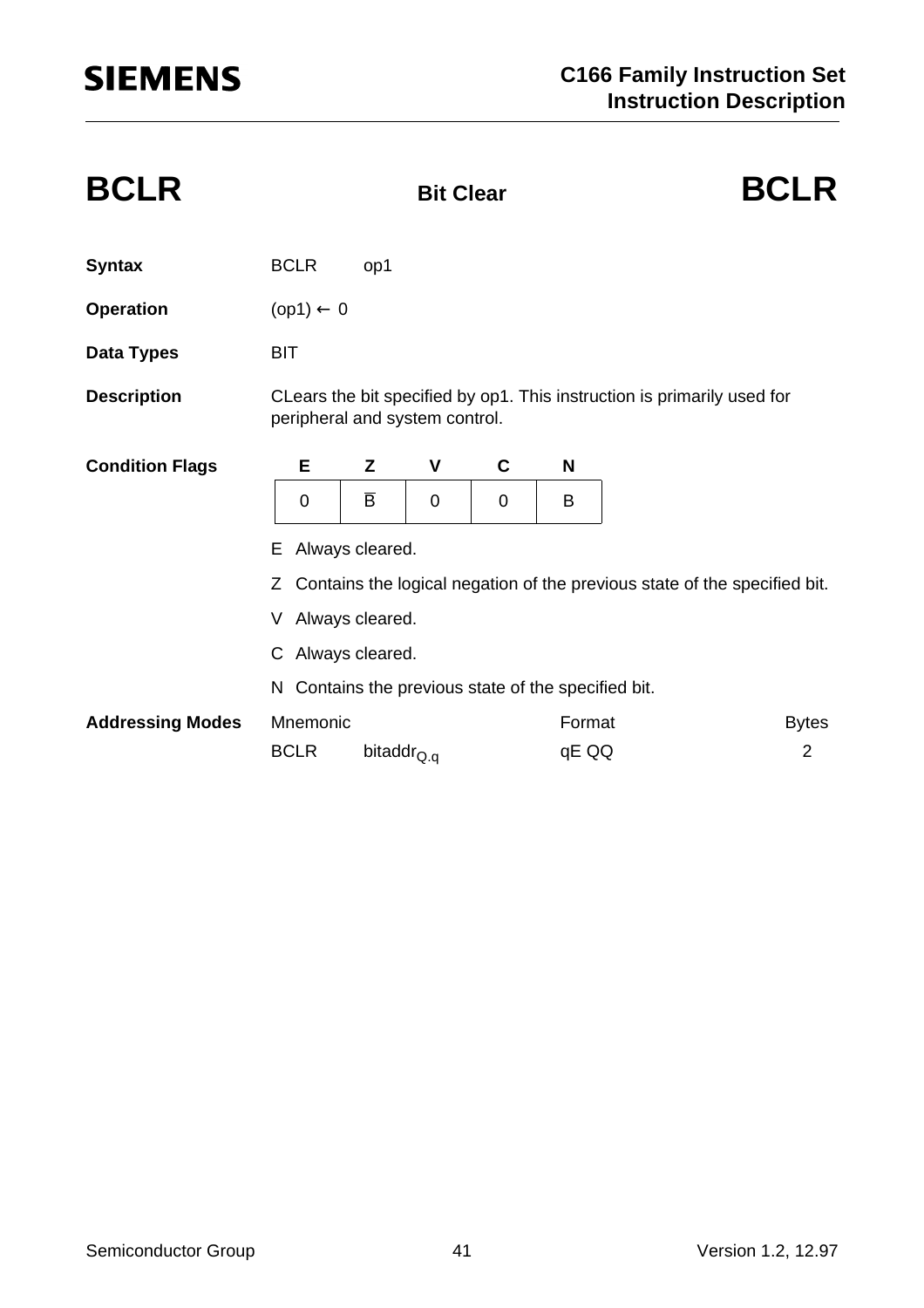| <b>BCMP</b>             |                                                                                                                                               |                                                                                                                                                                                                               |                                                 | <b>Bit to Bit Compare</b> |            | <b>BCMP</b>                                           |                   |  |  |  |
|-------------------------|-----------------------------------------------------------------------------------------------------------------------------------------------|---------------------------------------------------------------------------------------------------------------------------------------------------------------------------------------------------------------|-------------------------------------------------|---------------------------|------------|-------------------------------------------------------|-------------------|--|--|--|
| <b>Syntax</b>           | <b>BCMP</b>                                                                                                                                   | op1, op2                                                                                                                                                                                                      |                                                 |                           |            |                                                       |                   |  |  |  |
| <b>Operation</b>        |                                                                                                                                               | $(op1) \Leftrightarrow (op2)$                                                                                                                                                                                 |                                                 |                           |            |                                                       |                   |  |  |  |
| <b>Data Types</b>       | <b>BIT</b>                                                                                                                                    |                                                                                                                                                                                                               |                                                 |                           |            |                                                       |                   |  |  |  |
| <b>Description</b>      |                                                                                                                                               | Performs a single bit comparison of the source bit specified by operand<br>op1 to the source bit specified by operand op2. No result is written by this<br>instruction. Only the condition codes are updated. |                                                 |                           |            |                                                       |                   |  |  |  |
| Note:                   | The meaning of the condition flags for the BCMP instruction is different<br>from the meaning of the flags for the other compare instructions. |                                                                                                                                                                                                               |                                                 |                           |            |                                                       |                   |  |  |  |
| <b>Condition Flags</b>  | Е                                                                                                                                             | Z                                                                                                                                                                                                             | V                                               | C                         | N          |                                                       |                   |  |  |  |
|                         | 0                                                                                                                                             | <b>NOR</b>                                                                                                                                                                                                    | <b>OR</b>                                       | <b>AND</b>                | <b>XOR</b> |                                                       |                   |  |  |  |
|                         | Е                                                                                                                                             | Always cleared.                                                                                                                                                                                               |                                                 |                           |            |                                                       |                   |  |  |  |
|                         | Z                                                                                                                                             |                                                                                                                                                                                                               |                                                 |                           |            | Contains the logical NOR of the two specified bits.   |                   |  |  |  |
|                         | V                                                                                                                                             | Contains the logical OR of the two specified bits.                                                                                                                                                            |                                                 |                           |            |                                                       |                   |  |  |  |
|                         |                                                                                                                                               |                                                                                                                                                                                                               |                                                 |                           |            | C Contains the logical AND of the two specified bits. |                   |  |  |  |
|                         | N.                                                                                                                                            |                                                                                                                                                                                                               |                                                 |                           |            | Contains the logical XOR of the two specified bits.   |                   |  |  |  |
| <b>Addressing Modes</b> | Mnemonic<br><b>BCMP</b>                                                                                                                       |                                                                                                                                                                                                               | bitaddr <sub>Z.z</sub> , bitaddr <sub>Q.g</sub> |                           | Format     | 2A QQ ZZ qz                                           | <b>Bytes</b><br>4 |  |  |  |
|                         |                                                                                                                                               |                                                                                                                                                                                                               |                                                 |                           |            |                                                       |                   |  |  |  |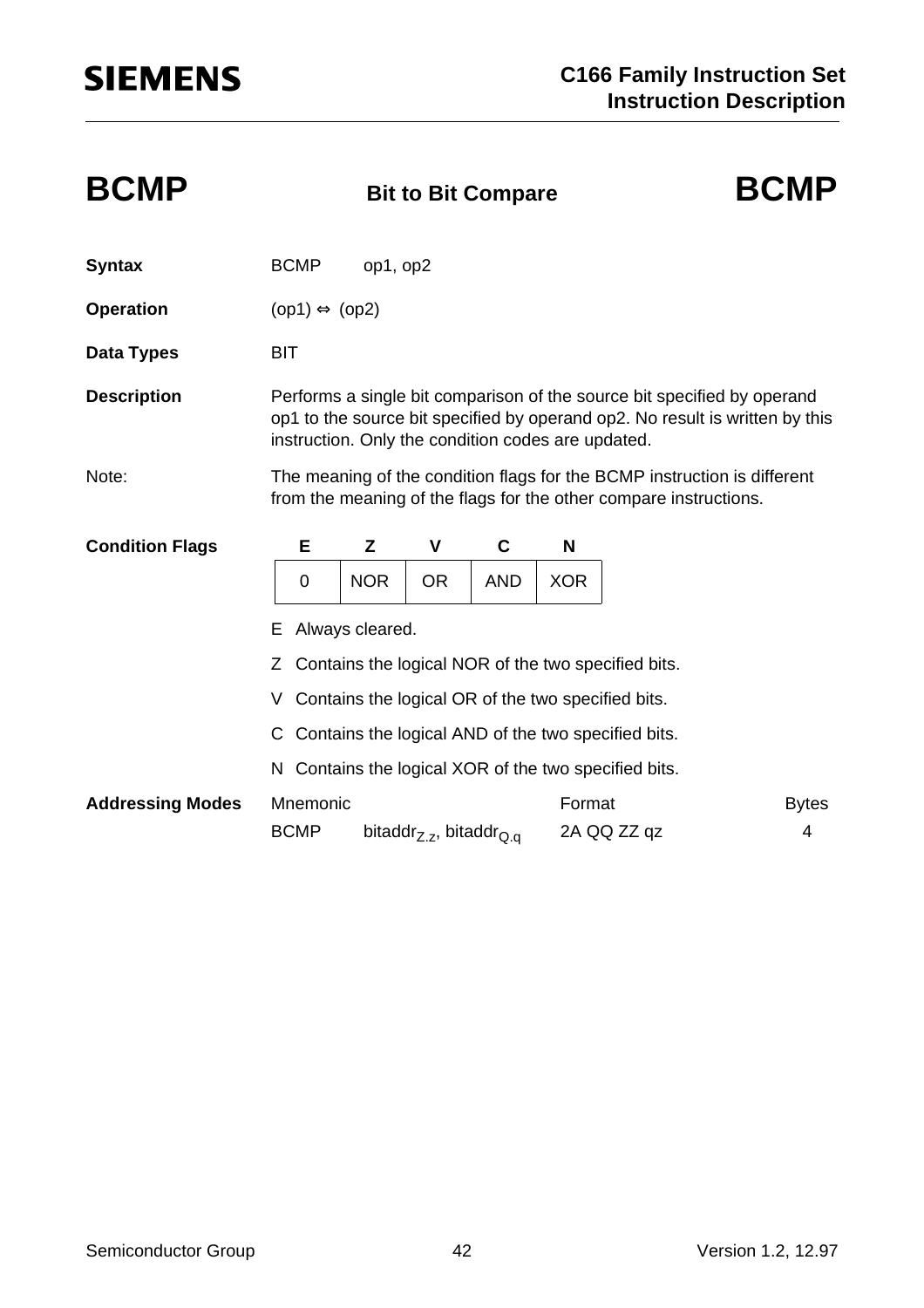| <b>BFLDH</b>            |                                                                                                                                                                                                                | <b>Bit Field High Byte</b> |                | <b>BFLDH</b>                                      |         |              |                                                                             |  |  |  |
|-------------------------|----------------------------------------------------------------------------------------------------------------------------------------------------------------------------------------------------------------|----------------------------|----------------|---------------------------------------------------|---------|--------------|-----------------------------------------------------------------------------|--|--|--|
| <b>Syntax</b>           | <b>BFLDH</b>                                                                                                                                                                                                   |                            | op1, op2, op3  |                                                   |         |              |                                                                             |  |  |  |
| <b>Operation</b>        | $(tmp) \leftarrow (op1)$<br>(high byte (tmp)) $\leftarrow$ ((high byte (tmp) $\land \neg op2$ ) $\lor op3$ )<br>$(op1) \leftarrow (tmp)$                                                                       |                            |                |                                                   |         |              |                                                                             |  |  |  |
| Data Types              | <b>WORD</b>                                                                                                                                                                                                    |                            |                |                                                   |         |              |                                                                             |  |  |  |
| <b>Description</b>      | Replaces those bits in the high byte of the destination word operand op1<br>which are selected by a '1' in the AND mask op2 with the bits at the corre-<br>sponding positions in the OR mask specified by op3. |                            |                |                                                   |         |              |                                                                             |  |  |  |
| Note:                   | op1 bits which shall remain unchanged must have a '0' in the respective<br>bit of both the AND mask op2 and the OR mask op3.<br>Otherwise a '1' in op3 will set the corresponding op1 bit (see "Operation").   |                            |                |                                                   |         |              |                                                                             |  |  |  |
| <b>Condition Flags</b>  | Е                                                                                                                                                                                                              | Z                          | $\mathbf v$    | $\mathbf C$                                       | N       |              |                                                                             |  |  |  |
|                         | $\overline{0}$                                                                                                                                                                                                 | $\star$                    | $\overline{0}$ | $\overline{0}$                                    | $\star$ |              |                                                                             |  |  |  |
|                         | E Always cleared.                                                                                                                                                                                              |                            |                |                                                   |         |              |                                                                             |  |  |  |
|                         | Z Set if the word result equals zero. Cleared otherwise.                                                                                                                                                       |                            |                |                                                   |         |              |                                                                             |  |  |  |
|                         |                                                                                                                                                                                                                | V Always cleared.          |                |                                                   |         |              |                                                                             |  |  |  |
|                         | C Always cleared.                                                                                                                                                                                              |                            |                |                                                   |         |              |                                                                             |  |  |  |
|                         | wise.                                                                                                                                                                                                          |                            |                |                                                   |         |              | N Set if the most significant bit of the word result is set. Cleared other- |  |  |  |
| <b>Addressing Modes</b> | Mnemonic                                                                                                                                                                                                       |                            |                |                                                   | Format  |              | <b>Bytes</b>                                                                |  |  |  |
|                         | <b>BFLDH</b>                                                                                                                                                                                                   |                            |                | bitoff <sub>Q</sub> , #mask <sub>8</sub> , #data8 |         | 1A QQ ## @ @ | 4                                                                           |  |  |  |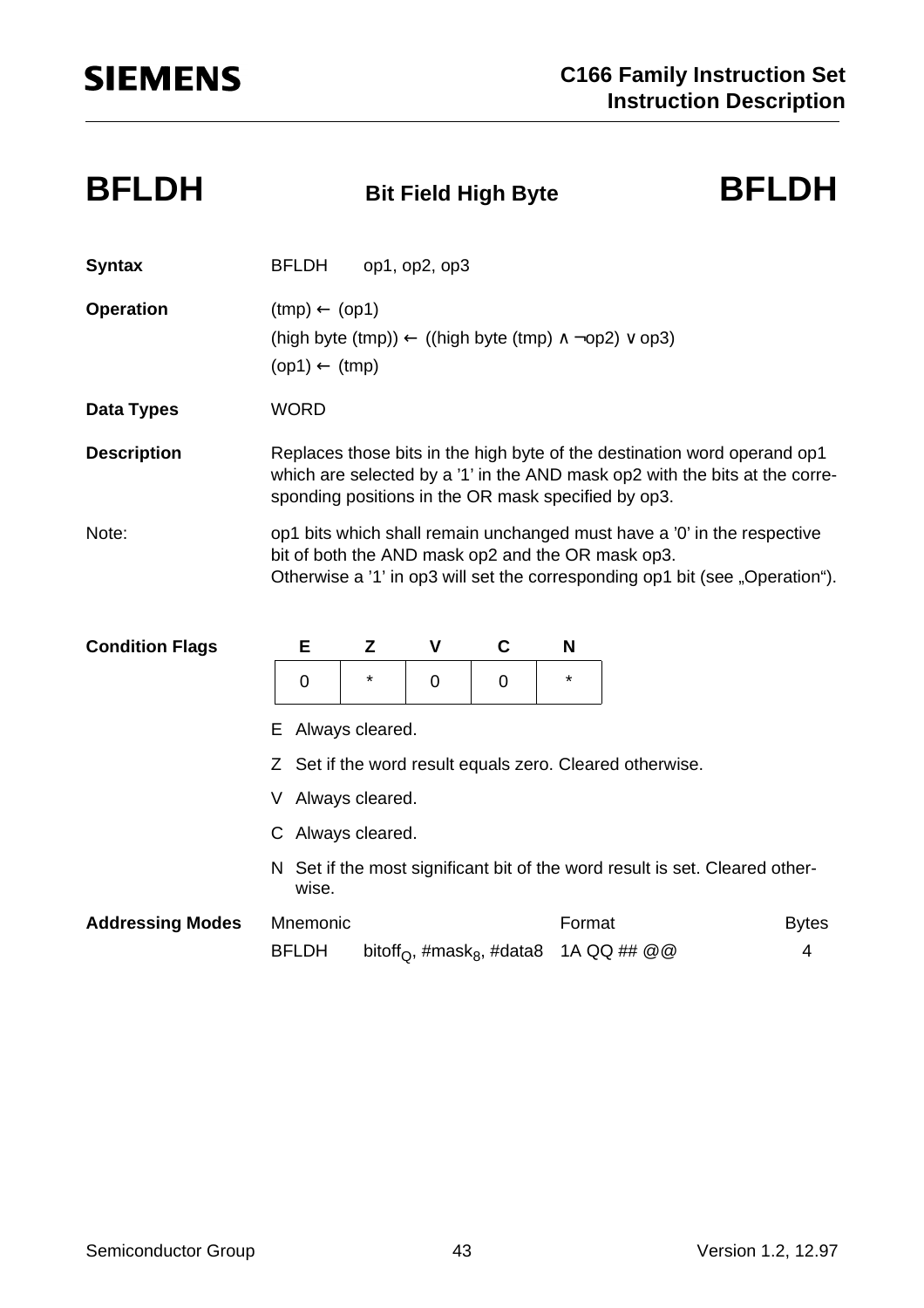| <b>BFLDL</b>            |                                                                                                                                                                                                               |                               |         | <b>BFLDL</b><br><b>Bit Field Low Byte</b> |                                                   |        |              |                                                                             |  |  |  |
|-------------------------|---------------------------------------------------------------------------------------------------------------------------------------------------------------------------------------------------------------|-------------------------------|---------|-------------------------------------------|---------------------------------------------------|--------|--------------|-----------------------------------------------------------------------------|--|--|--|
| <b>Syntax</b>           |                                                                                                                                                                                                               | <b>BFLDL</b><br>op1, op2, op3 |         |                                           |                                                   |        |              |                                                                             |  |  |  |
| <b>Operation</b>        | $(tmp) \leftarrow (op1)$<br>(low byte (tmp)) $\leftarrow$ ((low byte (tmp) $\land \neg op2$ ) $\lor op3$ )<br>$(op1) \leftarrow (tmp)$                                                                        |                               |         |                                           |                                                   |        |              |                                                                             |  |  |  |
| <b>Data Types</b>       | <b>WORD</b>                                                                                                                                                                                                   |                               |         |                                           |                                                   |        |              |                                                                             |  |  |  |
| <b>Description</b>      | Replaces those bits in the low byte of the destination word operand op1<br>which are selected by a '1' in the AND mask op2 with the bits at the corre-<br>sponding positions in the OR mask specified by op3. |                               |         |                                           |                                                   |        |              |                                                                             |  |  |  |
| Note:                   | op1 bits which shall remain unchanged must have a '0' in the respective<br>bit of both the AND mask op2 and the OR mask op3.<br>Otherwise a '1' in op3 will set the corresponding op1 bit (see "Operation").  |                               |         |                                           |                                                   |        |              |                                                                             |  |  |  |
| <b>Condition Flags</b>  |                                                                                                                                                                                                               | Е                             | Z       | V                                         | C                                                 | N      |              |                                                                             |  |  |  |
|                         |                                                                                                                                                                                                               | 0                             | $\star$ | $\mathbf 0$                               | 0                                                 | *      |              |                                                                             |  |  |  |
|                         | E Always cleared.                                                                                                                                                                                             |                               |         |                                           |                                                   |        |              |                                                                             |  |  |  |
|                         | Z Set if the word result equals zero. Cleared otherwise.                                                                                                                                                      |                               |         |                                           |                                                   |        |              |                                                                             |  |  |  |
|                         | V Always cleared.                                                                                                                                                                                             |                               |         |                                           |                                                   |        |              |                                                                             |  |  |  |
|                         | C Always cleared.                                                                                                                                                                                             |                               |         |                                           |                                                   |        |              |                                                                             |  |  |  |
|                         |                                                                                                                                                                                                               | wise.                         |         |                                           |                                                   |        |              | N Set if the most significant bit of the word result is set. Cleared other- |  |  |  |
| <b>Addressing Modes</b> |                                                                                                                                                                                                               | Mnemonic                      |         |                                           |                                                   | Format |              | <b>Bytes</b>                                                                |  |  |  |
|                         |                                                                                                                                                                                                               | <b>BFLDL</b>                  |         |                                           | bitoff <sub>Q</sub> , #mask <sub>8</sub> , #data8 |        | 0A QQ @ @ ## | 4                                                                           |  |  |  |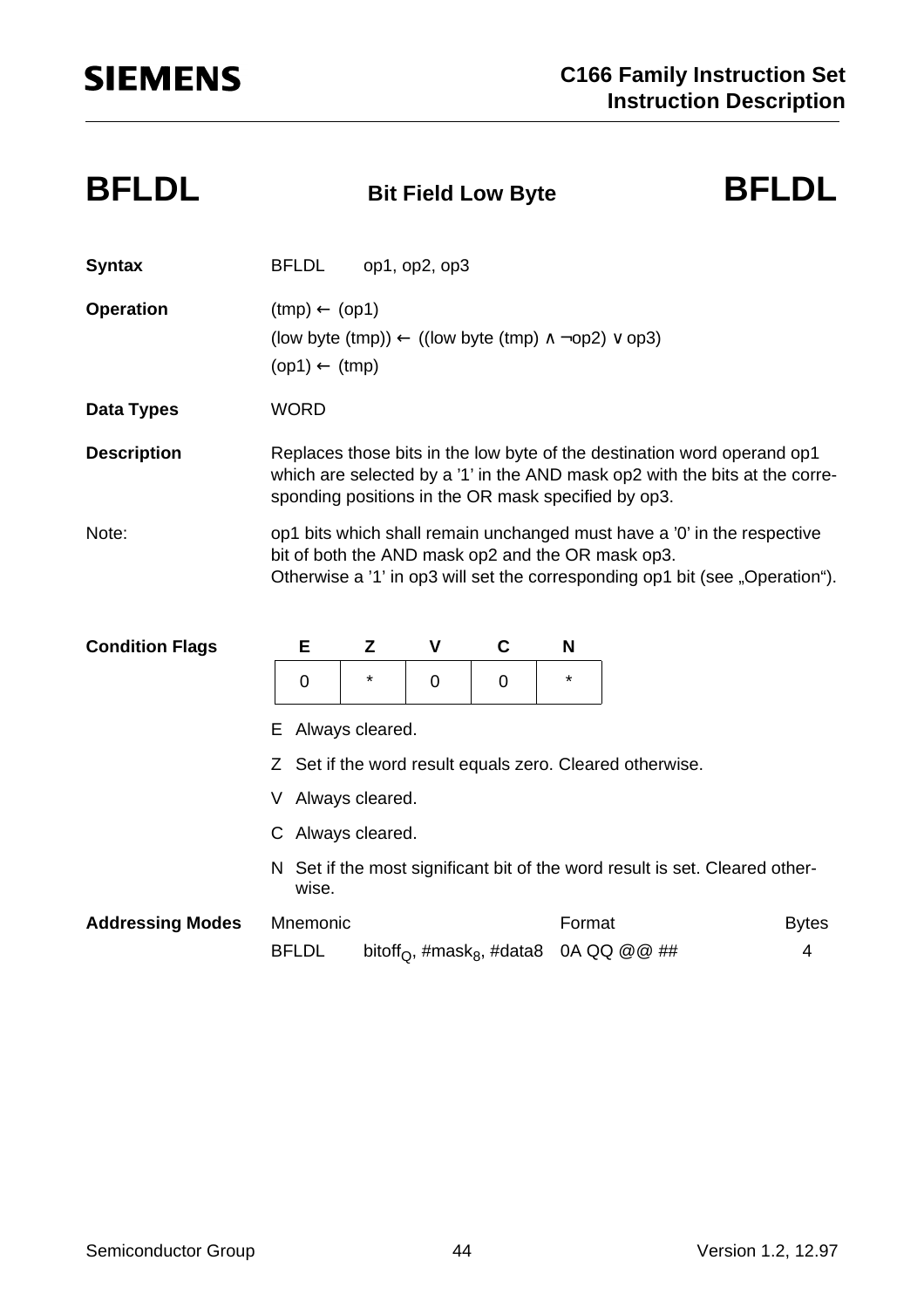| <b>BMOV</b>             |                                                                                                                                                                                      |                                                             | <b>Bit to Bit Move</b> |   |   | <b>BMOV</b>           |                                                                          |  |  |
|-------------------------|--------------------------------------------------------------------------------------------------------------------------------------------------------------------------------------|-------------------------------------------------------------|------------------------|---|---|-----------------------|--------------------------------------------------------------------------|--|--|
| <b>Syntax</b>           | <b>BMOV</b><br>op1, op2                                                                                                                                                              |                                                             |                        |   |   |                       |                                                                          |  |  |
| <b>Operation</b>        | $(op1) \leftarrow (op2)$                                                                                                                                                             |                                                             |                        |   |   |                       |                                                                          |  |  |
| <b>Data Types</b>       | <b>BIT</b>                                                                                                                                                                           |                                                             |                        |   |   |                       |                                                                          |  |  |
| <b>Description</b>      | Moves a single bit from the source operand specified by op2 into the des-<br>tination operand specified by op1. The source bit is examined and the<br>flags are updated accordingly. |                                                             |                        |   |   |                       |                                                                          |  |  |
| <b>Condition Flags</b>  | Е                                                                                                                                                                                    | Z                                                           | V                      | C | N |                       |                                                                          |  |  |
|                         | 0                                                                                                                                                                                    | $\overline{B}$                                              | 0                      | 0 | B |                       |                                                                          |  |  |
|                         | Always cleared.<br>E.                                                                                                                                                                |                                                             |                        |   |   |                       |                                                                          |  |  |
|                         |                                                                                                                                                                                      |                                                             |                        |   |   |                       | Z Contains the logical negation of the previous state of the source bit. |  |  |
|                         | V Always cleared.                                                                                                                                                                    |                                                             |                        |   |   |                       |                                                                          |  |  |
|                         | C Always cleared.                                                                                                                                                                    |                                                             |                        |   |   |                       |                                                                          |  |  |
|                         | N Contains the previous state of the source bit.                                                                                                                                     |                                                             |                        |   |   |                       |                                                                          |  |  |
| <b>Addressing Modes</b> | <b>BMOV</b>                                                                                                                                                                          | Mnemonic<br>bitaddr <sub>Z.z</sub> , bitaddr <sub>Q.g</sub> |                        |   |   | Format<br>4A QQ ZZ qz | <b>Bytes</b><br>4                                                        |  |  |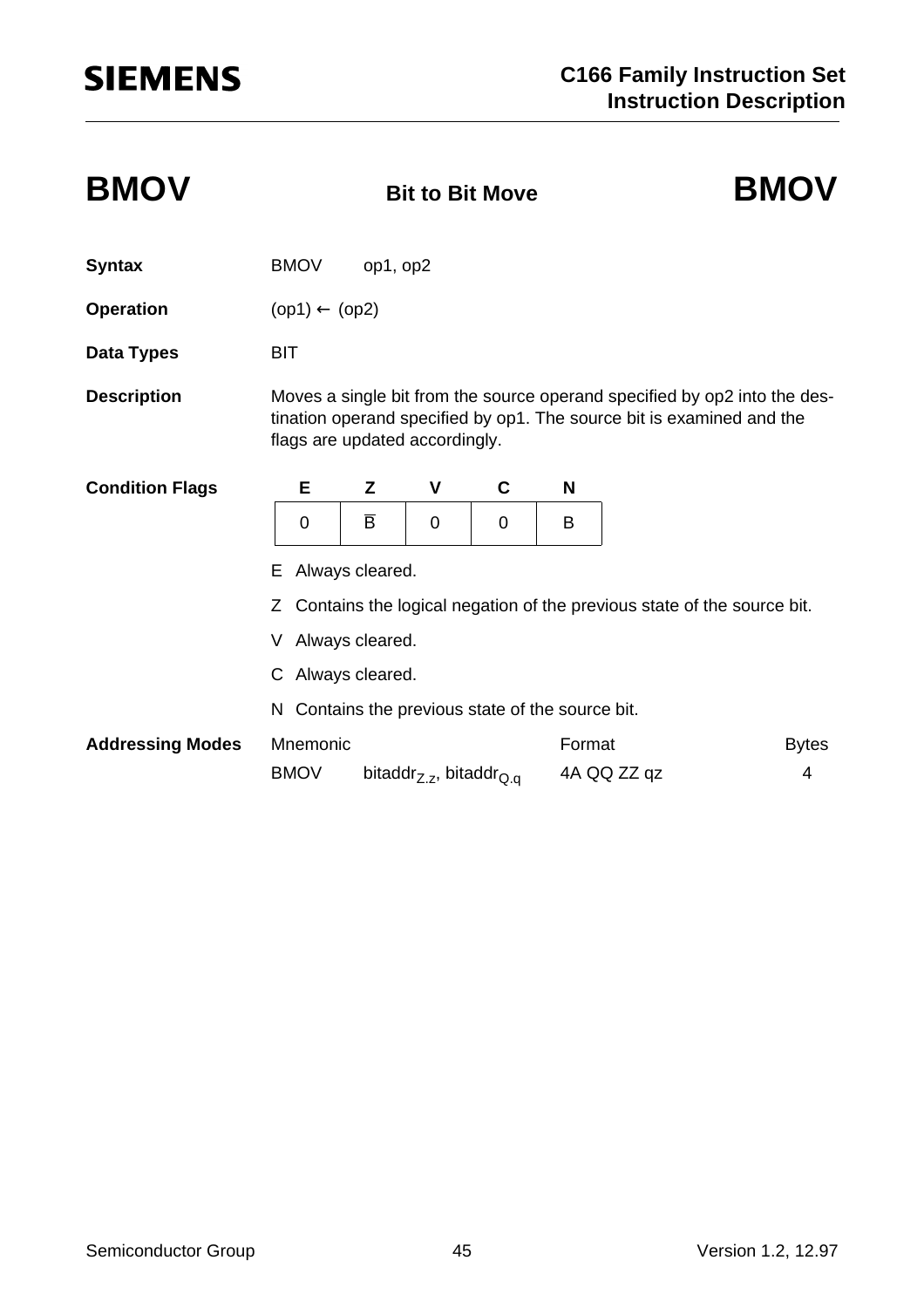### **BMOVN Bit to Bit Move and Negate BMOVN**

### **Syntax** BMOVN op1, op2 **Operation** (op1)  $\leftarrow \neg (op2)$ **Data Types** BIT **Description** Moves the complement of a single bit from the source operand specified by op2 into the destination operand specified by op1. The source bit is examined and the flags are updated accordingly. E Always cleared. Z Contains the logical negation of the previous state of the source bit. V Always cleared. C Always cleared. N Contains the previous state of the source bit. Addressing Modes Mnemonic **Format** Format Bytes  $BMOVN$  bitaddr<sub>Z.z</sub>, bitaddr<sub>Q.q</sub> 3A QQ ZZ qz 4 **Condition Flags E Z V C N** 0 | **B** | 0 | 0 | B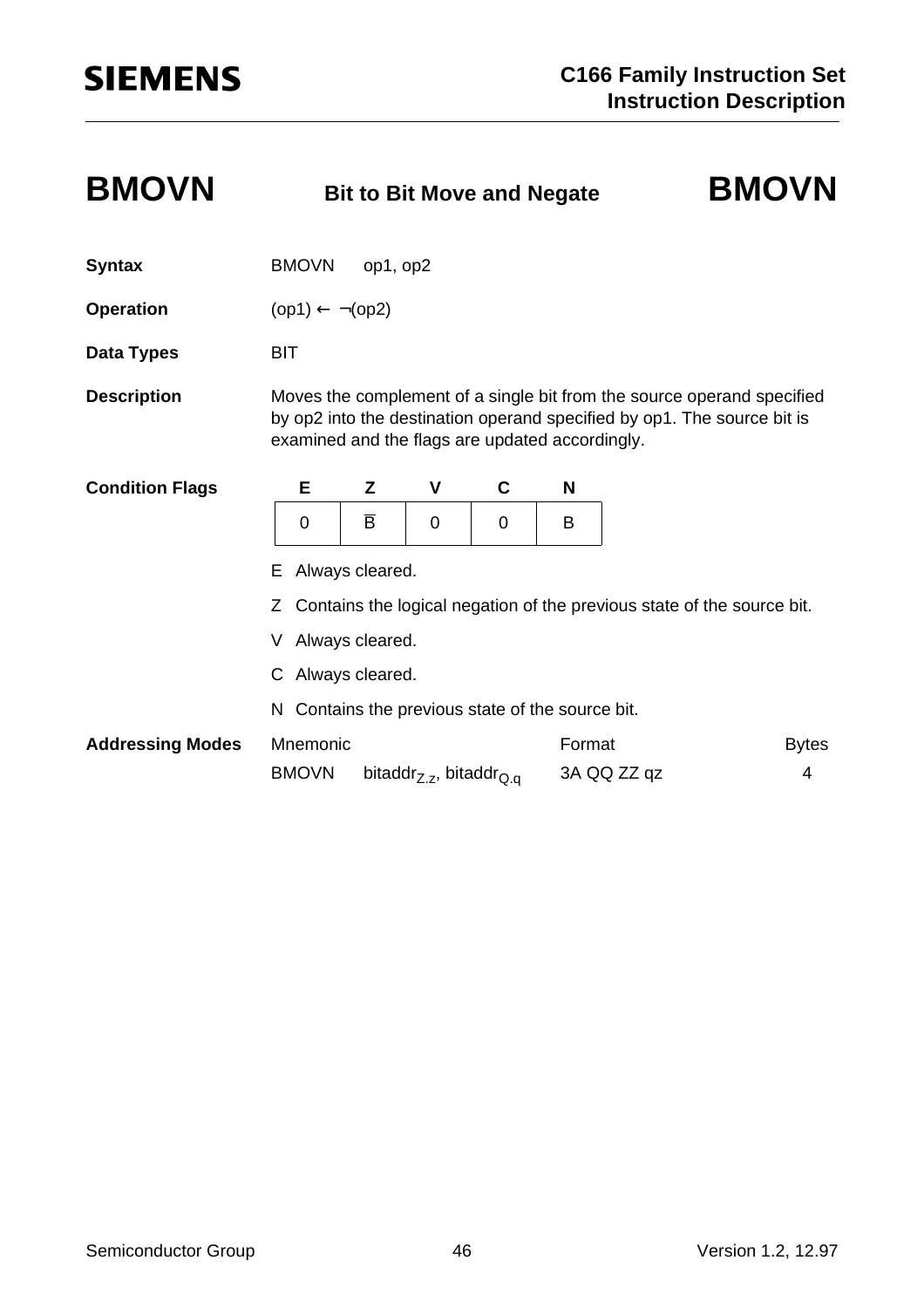| <b>BOR</b>              |                                                       | <b>BOR</b><br><b>Bit Logical OR</b>                                                                                                                                         |                                                 |            |            |                                                       |              |  |  |
|-------------------------|-------------------------------------------------------|-----------------------------------------------------------------------------------------------------------------------------------------------------------------------------|-------------------------------------------------|------------|------------|-------------------------------------------------------|--------------|--|--|
| <b>Syntax</b>           | <b>BOR</b>                                            | op1, op2                                                                                                                                                                    |                                                 |            |            |                                                       |              |  |  |
| <b>Operation</b>        |                                                       | $(op1) \leftarrow (op1) \vee (op2)$                                                                                                                                         |                                                 |            |            |                                                       |              |  |  |
| Data Types              | <b>BIT</b>                                            |                                                                                                                                                                             |                                                 |            |            |                                                       |              |  |  |
| <b>Description</b>      |                                                       | Performs a single bit logical OR of the source bit specified by operand op2<br>with the destination bit specified by operand op1. The ORed result is then<br>stored in op1. |                                                 |            |            |                                                       |              |  |  |
| <b>Condition Flags</b>  | Е                                                     | Z                                                                                                                                                                           | V                                               | C          | N          |                                                       |              |  |  |
|                         | $\mathbf 0$                                           | <b>NOR</b>                                                                                                                                                                  | <b>OR</b>                                       | <b>AND</b> | <b>XOR</b> |                                                       |              |  |  |
|                         | Always cleared.<br>Е                                  |                                                                                                                                                                             |                                                 |            |            |                                                       |              |  |  |
|                         |                                                       | Contains the logical NOR of the two specified bits.                                                                                                                         |                                                 |            |            |                                                       |              |  |  |
|                         | V.                                                    |                                                                                                                                                                             |                                                 |            |            | Contains the logical OR of the two specified bits.    |              |  |  |
|                         | C Contains the logical AND of the two specified bits. |                                                                                                                                                                             |                                                 |            |            |                                                       |              |  |  |
|                         |                                                       |                                                                                                                                                                             |                                                 |            |            | N Contains the logical XOR of the two specified bits. |              |  |  |
| <b>Addressing Modes</b> | Mnemonic                                              |                                                                                                                                                                             |                                                 |            | Format     |                                                       | <b>Bytes</b> |  |  |
|                         | <b>BOR</b>                                            |                                                                                                                                                                             | bitaddr <sub>Z.z</sub> , bitaddr <sub>Q.g</sub> |            |            | 5A QQ ZZ qz                                           | 4            |  |  |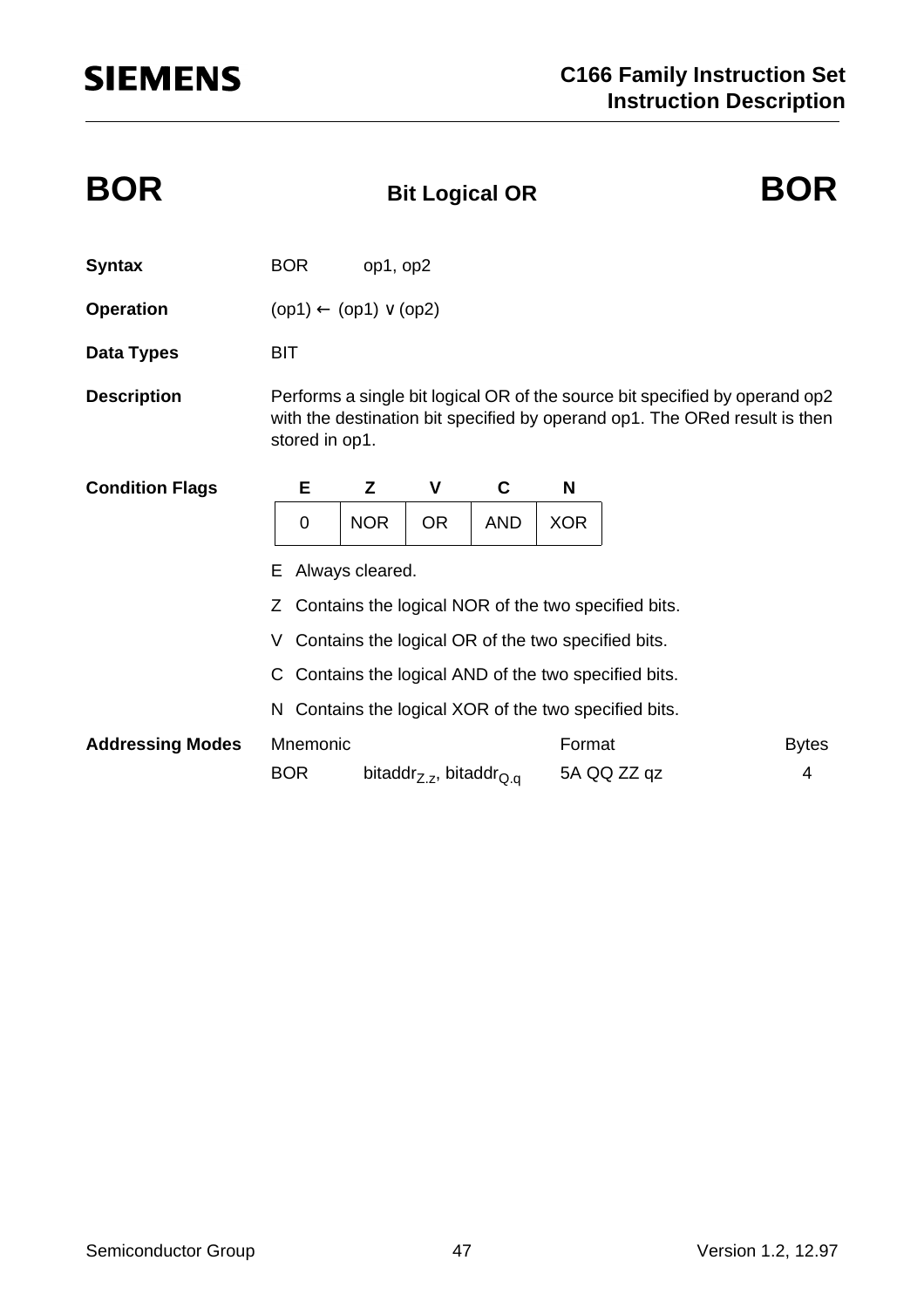| <b>BSET</b>             |                                                                                                           | <b>BSET</b>                                       |             |             |        |                                                                             |  |  |  |  |
|-------------------------|-----------------------------------------------------------------------------------------------------------|---------------------------------------------------|-------------|-------------|--------|-----------------------------------------------------------------------------|--|--|--|--|
| <b>Syntax</b>           | <b>BSET</b>                                                                                               | op1                                               |             |             |        |                                                                             |  |  |  |  |
| <b>Operation</b>        |                                                                                                           | $(op1) \leftarrow 1$                              |             |             |        |                                                                             |  |  |  |  |
| <b>Data Types</b>       | <b>BIT</b>                                                                                                |                                                   |             |             |        |                                                                             |  |  |  |  |
| <b>Description</b>      | Sets the bit specified by op1. This instruction is primarily used for periph-<br>eral and system control. |                                                   |             |             |        |                                                                             |  |  |  |  |
| <b>Condition Flags</b>  | E                                                                                                         | Z                                                 | V           | C           | N      |                                                                             |  |  |  |  |
|                         | $\mathbf 0$                                                                                               | B                                                 | $\mathbf 0$ | $\mathbf 0$ | B      |                                                                             |  |  |  |  |
|                         | Always cleared.<br>Е                                                                                      |                                                   |             |             |        |                                                                             |  |  |  |  |
|                         |                                                                                                           |                                                   |             |             |        | Z Contains the logical negation of the previous state of the specified bit. |  |  |  |  |
|                         |                                                                                                           | V Always cleared.                                 |             |             |        |                                                                             |  |  |  |  |
|                         | C Always cleared.                                                                                         |                                                   |             |             |        |                                                                             |  |  |  |  |
|                         | N.                                                                                                        | Contains the previous state of the specified bit. |             |             |        |                                                                             |  |  |  |  |
| <b>Addressing Modes</b> | Mnemonic                                                                                                  |                                                   |             |             | Format | <b>Bytes</b>                                                                |  |  |  |  |
|                         | <b>BSET</b>                                                                                               | bitaddr <sub>Q.q</sub>                            |             |             | qF QQ  | $\overline{2}$                                                              |  |  |  |  |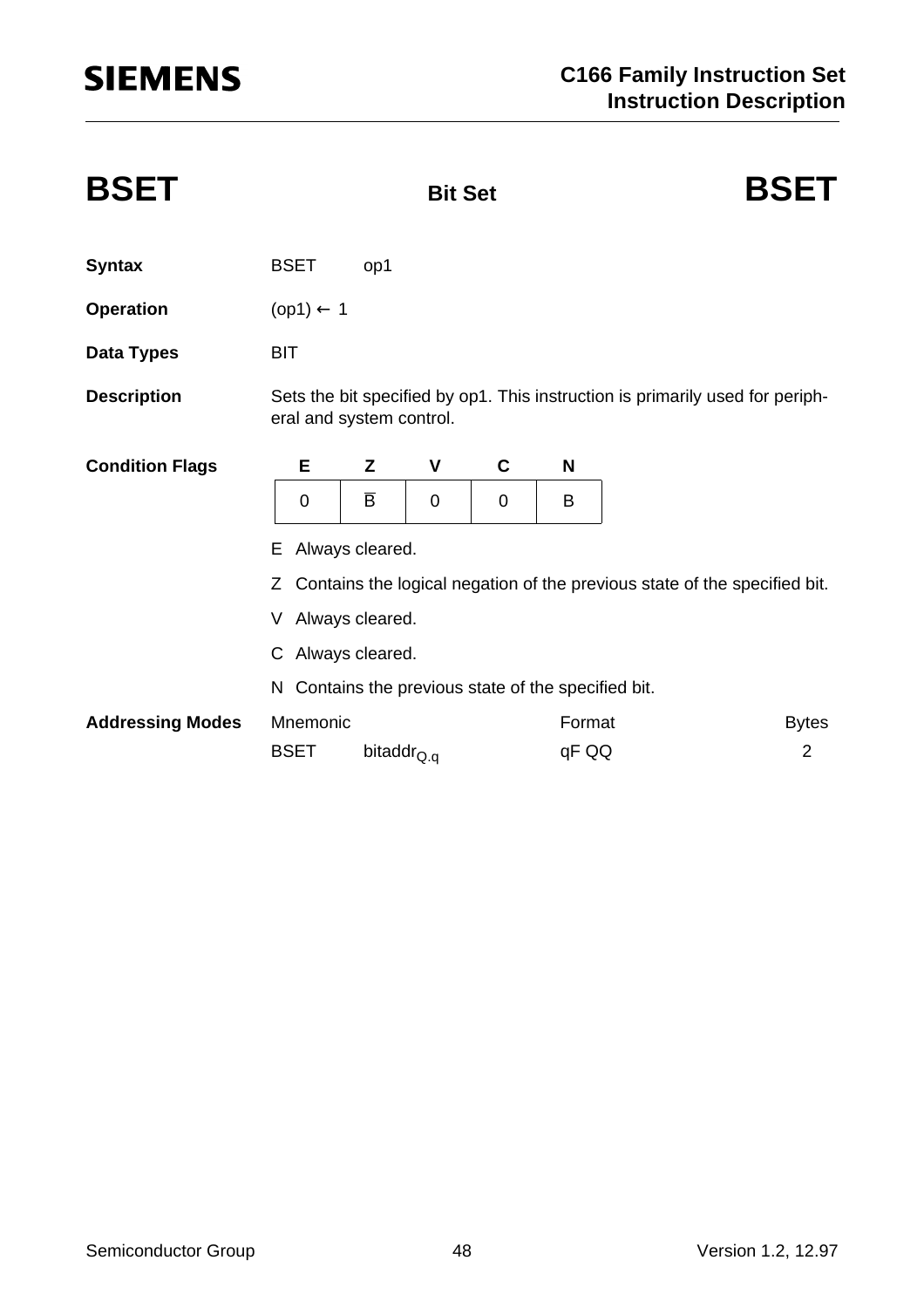| <b>BXOR</b>             |                                                           |                                                                                                                                                                                        | <b>BXOR</b>                                     |            |            |             |                   |  |  |  |
|-------------------------|-----------------------------------------------------------|----------------------------------------------------------------------------------------------------------------------------------------------------------------------------------------|-------------------------------------------------|------------|------------|-------------|-------------------|--|--|--|
| <b>Syntax</b>           | <b>BXOR</b>                                               | op1, op2                                                                                                                                                                               |                                                 |            |            |             |                   |  |  |  |
| <b>Operation</b>        | $(op1) \leftarrow (op1) \oplus (op2)$                     |                                                                                                                                                                                        |                                                 |            |            |             |                   |  |  |  |
| Data Types              | <b>BIT</b>                                                |                                                                                                                                                                                        |                                                 |            |            |             |                   |  |  |  |
| <b>Description</b>      |                                                           | Performs a single bit logical EXCLUSIVE OR of the source bit specified by<br>operand op2 with the destination bit specified by operand op1. The<br>XORed result is then stored in op1. |                                                 |            |            |             |                   |  |  |  |
| <b>Condition Flags</b>  | Е                                                         | Z                                                                                                                                                                                      | V                                               | C          | N          |             |                   |  |  |  |
|                         | $\mathbf 0$                                               | <b>NOR</b>                                                                                                                                                                             | <b>OR</b>                                       | <b>AND</b> | <b>XOR</b> |             |                   |  |  |  |
|                         | Always cleared.<br>E.                                     |                                                                                                                                                                                        |                                                 |            |            |             |                   |  |  |  |
|                         | Contains the logical NOR of the two specified bits.<br>Z. |                                                                                                                                                                                        |                                                 |            |            |             |                   |  |  |  |
|                         | V Contains the logical OR of the two specified bits.      |                                                                                                                                                                                        |                                                 |            |            |             |                   |  |  |  |
|                         | C Contains the logical AND of the two specified bits.     |                                                                                                                                                                                        |                                                 |            |            |             |                   |  |  |  |
|                         | N Contains the logical XOR of the two specified bits.     |                                                                                                                                                                                        |                                                 |            |            |             |                   |  |  |  |
| <b>Addressing Modes</b> | Mnemonic<br><b>BXOR</b>                                   |                                                                                                                                                                                        | bitaddr <sub>Z.z</sub> , bitaddr <sub>Q.g</sub> |            | Format     | 7A QQ ZZ qz | <b>Bytes</b><br>4 |  |  |  |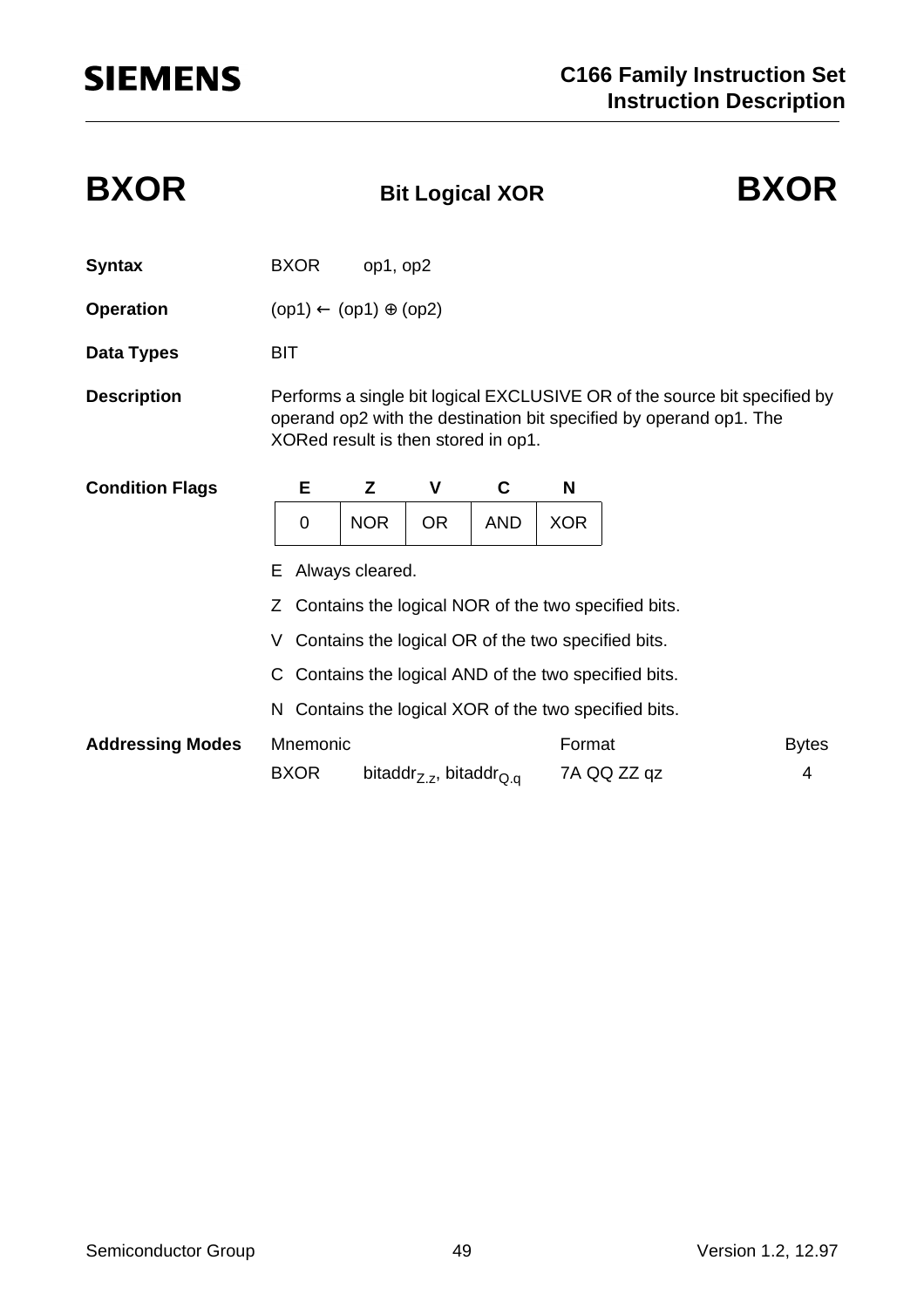| <b>Syntax</b>           | <b>CALLA</b>                                                                                                                                                                                                                                                                                                                                                                                                                                                                                                | op1, op2      |                          |                              |                |  |  |
|-------------------------|-------------------------------------------------------------------------------------------------------------------------------------------------------------------------------------------------------------------------------------------------------------------------------------------------------------------------------------------------------------------------------------------------------------------------------------------------------------------------------------------------------------|---------------|--------------------------|------------------------------|----------------|--|--|
| <b>Operation</b>        | IF (op1) THEN<br>$(SP) \leftarrow (SP) - 2$<br>$((SP)) \leftarrow (IP)$<br>$(IP) \leftarrow op2$<br><b>ELSE</b><br>next instruction<br><b>END IF</b>                                                                                                                                                                                                                                                                                                                                                        |               |                          |                              |                |  |  |
| <b>Description</b>      | If the condition specified by op1 is met, a branch to the absolute memory<br>location specified by the second operand op2 is taken. The value of the<br>instruction pointer, IP, is placed onto the system stack. Because the IP<br>always points to the instruction following the branch instruction, the value<br>stored on the system stack represents the return address of the calling<br>routine. If the condition is not met, no action is taken and the next instruc-<br>tion is executed normally. |               |                          |                              |                |  |  |
| <b>Condition Codes</b>  | See condition code table.                                                                                                                                                                                                                                                                                                                                                                                                                                                                                   |               |                          |                              |                |  |  |
| <b>Condition Flags</b>  | Е                                                                                                                                                                                                                                                                                                                                                                                                                                                                                                           | Z             | V                        | C                            | N              |  |  |
|                         |                                                                                                                                                                                                                                                                                                                                                                                                                                                                                                             | -             | $\overline{\phantom{0}}$ | $\qquad \qquad \blacksquare$ | $\blacksquare$ |  |  |
|                         | E                                                                                                                                                                                                                                                                                                                                                                                                                                                                                                           | Not affected. |                          |                              |                |  |  |
|                         | Ζ                                                                                                                                                                                                                                                                                                                                                                                                                                                                                                           | Not affected. |                          |                              |                |  |  |
|                         | Not affected.<br>V                                                                                                                                                                                                                                                                                                                                                                                                                                                                                          |               |                          |                              |                |  |  |
|                         | C Not affected.                                                                                                                                                                                                                                                                                                                                                                                                                                                                                             |               |                          |                              |                |  |  |
|                         | N Not affected.                                                                                                                                                                                                                                                                                                                                                                                                                                                                                             |               |                          |                              |                |  |  |
| <b>Addressing Modes</b> | Mnemonic                                                                                                                                                                                                                                                                                                                                                                                                                                                                                                    |               |                          |                              | Format         |  |  |
|                         | <b>CALLA</b>                                                                                                                                                                                                                                                                                                                                                                                                                                                                                                | cc, caddr     |                          |                              | CA c0 MM MM    |  |  |

**CALLA Call Subroutine Absolute CALLA**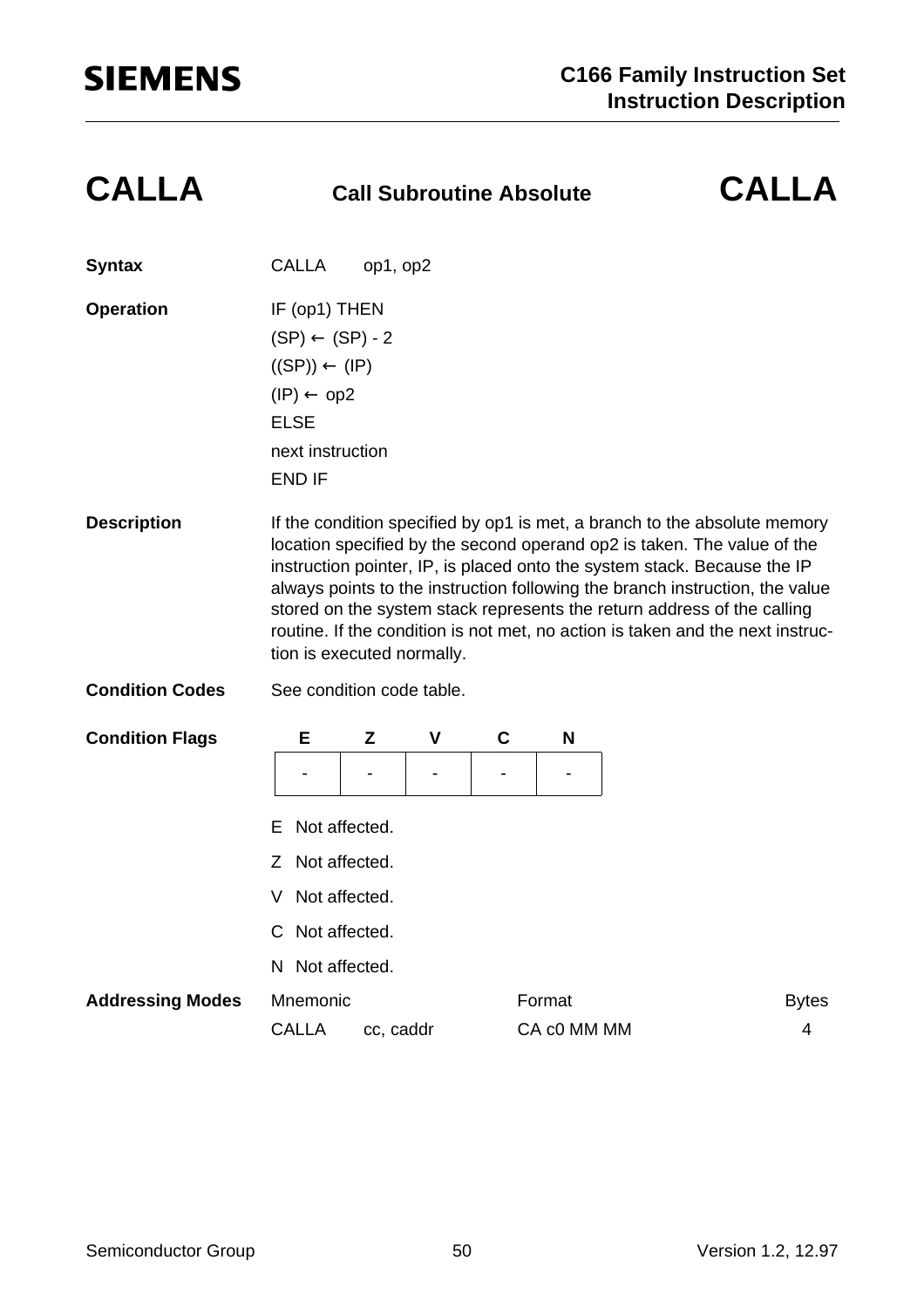| <b>Syntax</b>           | <b>CALLI</b>                                                                                                                                                                                                                                                                                                                                                                                                                                                                                         | op1, op2     |   |             |        |  |  |  |
|-------------------------|------------------------------------------------------------------------------------------------------------------------------------------------------------------------------------------------------------------------------------------------------------------------------------------------------------------------------------------------------------------------------------------------------------------------------------------------------------------------------------------------------|--------------|---|-------------|--------|--|--|--|
| <b>Operation</b>        | IF (op1) THEN<br>$(SP) \leftarrow (SP) - 2$<br>$((SP)) \leftarrow (IP)$<br>$(IP) \leftarrow op2$<br><b>ELSE</b><br>next instruction<br><b>END IF</b>                                                                                                                                                                                                                                                                                                                                                 |              |   |             |        |  |  |  |
| <b>Description</b>      | If the condition specified by op1 is met, a branch to the location specified<br>indirectly by the second operand op2 is taken. The value of the instruction<br>pointer, IP, is placed onto the system stack. Because the IP always points<br>to the instruction following the branch instruction, the value stored on the<br>system stack represents the return address of the calling routine. If the<br>condition is not met, no action is taken and the next instruction is executed<br>normally. |              |   |             |        |  |  |  |
| <b>Condition Codes</b>  | See condition code table.                                                                                                                                                                                                                                                                                                                                                                                                                                                                            |              |   |             |        |  |  |  |
| <b>Condition Flags</b>  | E                                                                                                                                                                                                                                                                                                                                                                                                                                                                                                    | Z            | V | $\mathbf C$ | N      |  |  |  |
|                         | Not affected.<br>F                                                                                                                                                                                                                                                                                                                                                                                                                                                                                   |              |   |             |        |  |  |  |
|                         | Not affected.<br>Z                                                                                                                                                                                                                                                                                                                                                                                                                                                                                   |              |   |             |        |  |  |  |
|                         | Not affected.<br>V                                                                                                                                                                                                                                                                                                                                                                                                                                                                                   |              |   |             |        |  |  |  |
|                         | C Not affected.                                                                                                                                                                                                                                                                                                                                                                                                                                                                                      |              |   |             |        |  |  |  |
|                         | N Not affected.                                                                                                                                                                                                                                                                                                                                                                                                                                                                                      |              |   |             |        |  |  |  |
| <b>Addressing Modes</b> | Mnemonic                                                                                                                                                                                                                                                                                                                                                                                                                                                                                             |              |   |             | Format |  |  |  |
|                         | <b>CALLI</b>                                                                                                                                                                                                                                                                                                                                                                                                                                                                                         | $cc, [Rw_n]$ |   |             | AB cn  |  |  |  |

**CALLI Call Subroutine Indirect CALLI**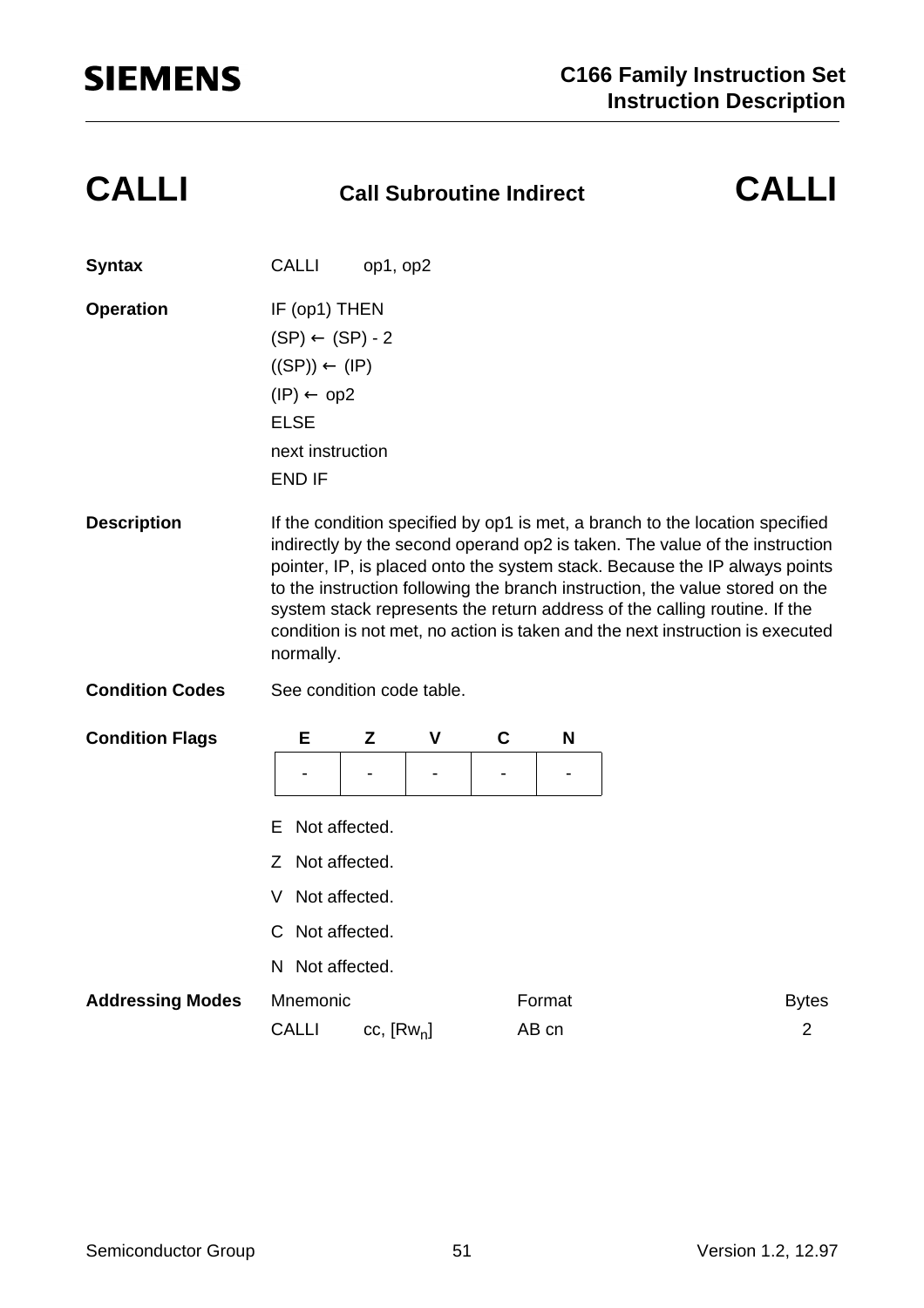### **CALLR Call Subroutine Relative CALLR**

| <b>Syntax</b>          | <b>CALLR</b>                                                                                                                                                                                                                                                                                                                                                                                                                                                                                                                                                                                                                                     | op1 |   |   |   |  |  |  |
|------------------------|--------------------------------------------------------------------------------------------------------------------------------------------------------------------------------------------------------------------------------------------------------------------------------------------------------------------------------------------------------------------------------------------------------------------------------------------------------------------------------------------------------------------------------------------------------------------------------------------------------------------------------------------------|-----|---|---|---|--|--|--|
| <b>Operation</b>       | $(SP) \leftarrow (SP) - 2$<br>$((SP)) \leftarrow (IP)$<br>$(IP) \leftarrow (IP) + sign\_extend (op1)$                                                                                                                                                                                                                                                                                                                                                                                                                                                                                                                                            |     |   |   |   |  |  |  |
| <b>Description</b>     | A branch is taken to the location specified by the instruction pointer, IP,<br>plus the relative displacement, op1. The displacement is a two's comple-<br>ment number which is sign extended and counts the relative distance in<br>words. The value of the instruction pointer (IP) is placed onto the system<br>stack. Because the IP always points to the instruction following the branch<br>instruction, the value stored on the system stack represents the return<br>address of the calling routine. The value of the IP used in the target<br>address calculation is the address of the instruction following the CALLR<br>instruction. |     |   |   |   |  |  |  |
| <b>Condition Codes</b> | See condition code table.                                                                                                                                                                                                                                                                                                                                                                                                                                                                                                                                                                                                                        |     |   |   |   |  |  |  |
| <b>Condition Flags</b> | Е                                                                                                                                                                                                                                                                                                                                                                                                                                                                                                                                                                                                                                                | Z   | V | C | N |  |  |  |
|                        |                                                                                                                                                                                                                                                                                                                                                                                                                                                                                                                                                                                                                                                  |     |   |   |   |  |  |  |
|                        | Not affected.<br>E.                                                                                                                                                                                                                                                                                                                                                                                                                                                                                                                                                                                                                              |     |   |   |   |  |  |  |
|                        | Z Not affected.                                                                                                                                                                                                                                                                                                                                                                                                                                                                                                                                                                                                                                  |     |   |   |   |  |  |  |

V Not affected.

C Not affected.

N Not affected.

Addressing Modes Mnemonic **Format** Format **Bytes** 

CALLR rel BB rr 2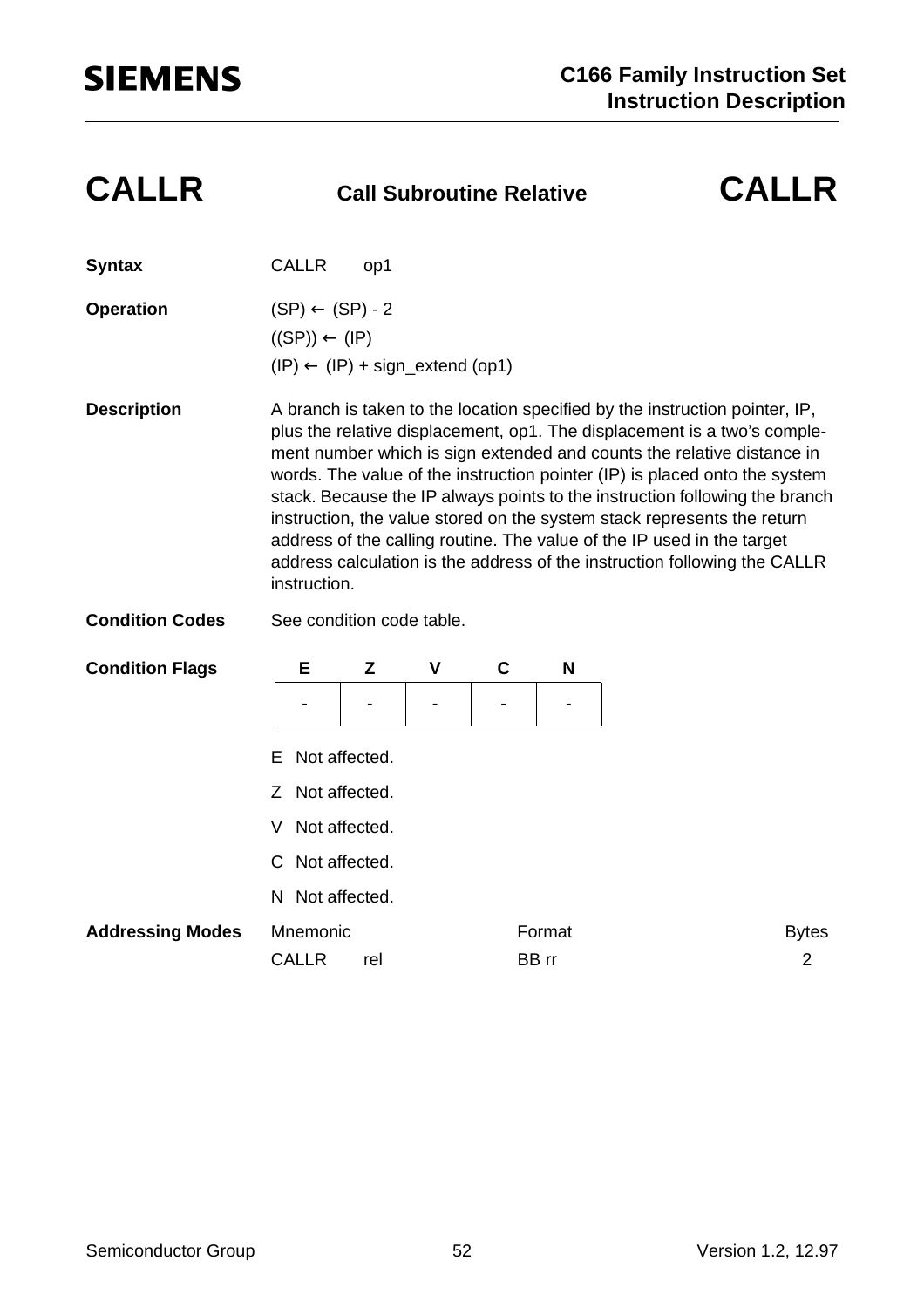| <b>CALLS</b> | Call |
|--------------|------|
|              |      |

### **CALLS Call Inter-Segment Subroutine CALLS**

| <b>Syntax</b>    | <b>CALLS</b>               | op1, op2                   |  |  |  |  |  |
|------------------|----------------------------|----------------------------|--|--|--|--|--|
| <b>Operation</b> | $(SP) \leftarrow (SP) - 2$ |                            |  |  |  |  |  |
|                  | $((SP)) \leftarrow (CSP)$  |                            |  |  |  |  |  |
|                  |                            | $(SP) \leftarrow (SP) - 2$ |  |  |  |  |  |
|                  | $((SP)) \leftarrow (IP)$   |                            |  |  |  |  |  |
|                  | $(CSP) \leftarrow op1$     |                            |  |  |  |  |  |
|                  | $(IP) \leftarrow op1$      |                            |  |  |  |  |  |
|                  |                            |                            |  |  |  |  |  |

- **Description** A branch is taken to the absolute location specified by op2 within the segment specified by op1. The value of the instruction pointer (IP) is placed onto the system stack. Because the IP always points to the instruction following the branch instruction, the value stored on the system stack represents the return address to the calling routine. The previous value of the CSP is also placed on the system stack to insure correct return to the calling segment.
- **Condition Codes** See condition code table.

| <b>Condition Flags</b>  | Е                        | Z                        | $\mathbf v$ | C | N                     |  |                   |  |  |  |  |  |
|-------------------------|--------------------------|--------------------------|-------------|---|-----------------------|--|-------------------|--|--|--|--|--|
|                         |                          | $\overline{\phantom{0}}$ | ۰           |   | ۰                     |  |                   |  |  |  |  |  |
|                         | E Not affected.          |                          |             |   |                       |  |                   |  |  |  |  |  |
|                         | Z Not affected.          |                          |             |   |                       |  |                   |  |  |  |  |  |
|                         | Not affected.<br>V       |                          |             |   |                       |  |                   |  |  |  |  |  |
|                         | C Not affected.          |                          |             |   |                       |  |                   |  |  |  |  |  |
|                         | N Not affected.          |                          |             |   |                       |  |                   |  |  |  |  |  |
| <b>Addressing Modes</b> | Mnemonic<br><b>CALLS</b> | seg, caddr               |             |   | Format<br>DA SS MM MM |  | <b>Bytes</b><br>4 |  |  |  |  |  |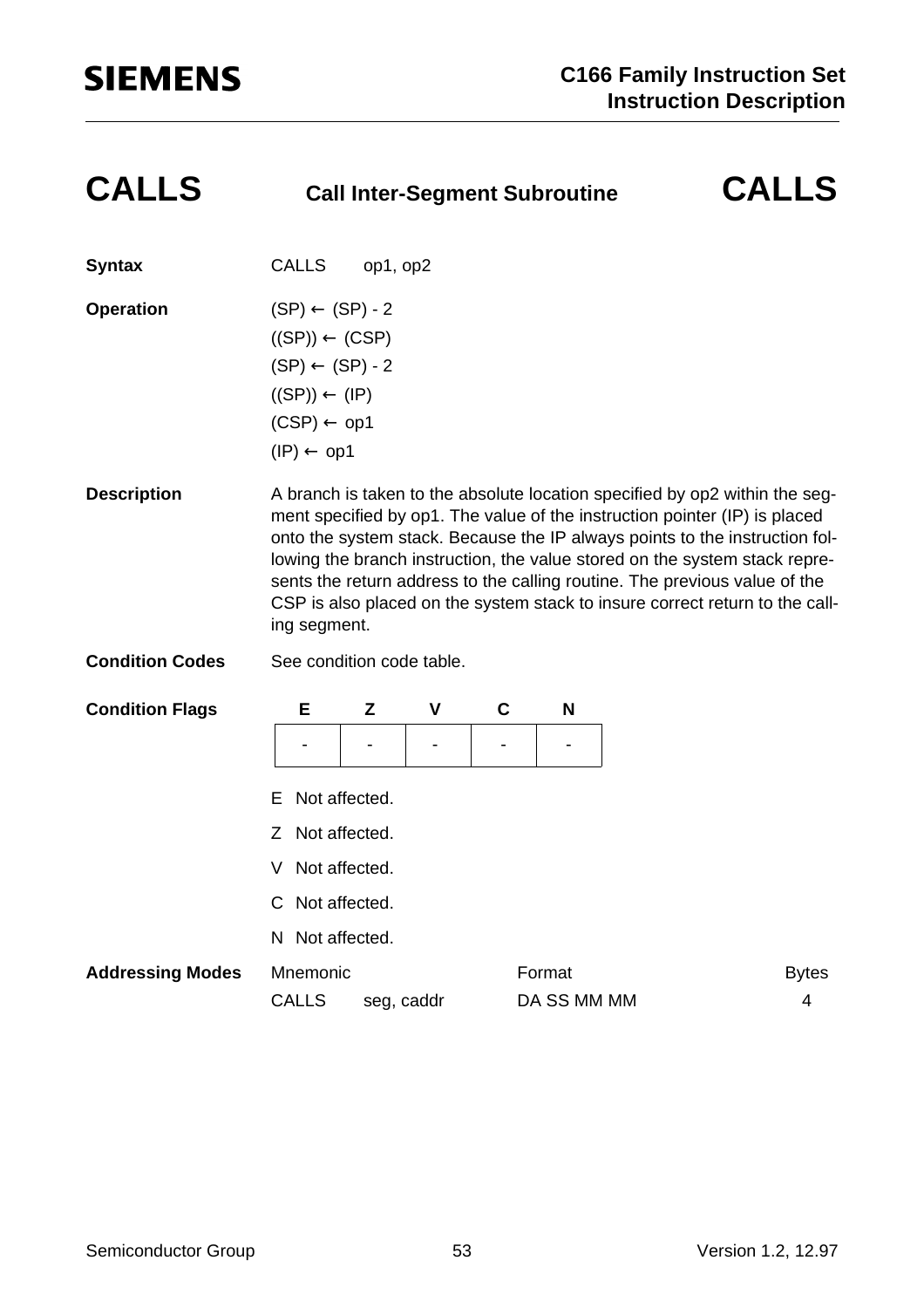| <b>CMP</b>              |                                                                                                                                     |                 | <b>CMP</b>         |             |           |                                                                       |                                                                                                                                                     |  |  |  |
|-------------------------|-------------------------------------------------------------------------------------------------------------------------------------|-----------------|--------------------|-------------|-----------|-----------------------------------------------------------------------|-----------------------------------------------------------------------------------------------------------------------------------------------------|--|--|--|
| <b>Syntax</b>           | <b>CMP</b>                                                                                                                          | op1, op2        |                    |             |           |                                                                       |                                                                                                                                                     |  |  |  |
| <b>Operation</b>        | $(op1) \Leftrightarrow (op2)$                                                                                                       |                 |                    |             |           |                                                                       |                                                                                                                                                     |  |  |  |
| <b>Data Types</b>       | <b>WORD</b>                                                                                                                         |                 |                    |             |           |                                                                       |                                                                                                                                                     |  |  |  |
| <b>Description</b>      | operands remain unchanged.                                                                                                          |                 |                    |             |           | specified by op2 by performing a 2's complement binary subtraction of | The source operand specified by op1 is compared to the source operand<br>op2 from op1. The flags are set according to the rules of subtraction. The |  |  |  |
| <b>Condition Flags</b>  | Е                                                                                                                                   | Z               | V                  | $\mathbf c$ | N         |                                                                       |                                                                                                                                                     |  |  |  |
|                         | $\star$                                                                                                                             | $\star$         | $\star$            | S           | $\star$   |                                                                       |                                                                                                                                                     |  |  |  |
|                         | E Set if the value of op2 represents the lowest possible negative number.<br>Cleared otherwise. Used to signal the end of a table.  |                 |                    |             |           |                                                                       |                                                                                                                                                     |  |  |  |
|                         | Z Set if result equals zero. Cleared otherwise.                                                                                     |                 |                    |             |           |                                                                       |                                                                                                                                                     |  |  |  |
|                         | V Set if an arithmetic underflow occurred, ie. the result cannot be repre-<br>sented in the specified data type. Cleared otherwise. |                 |                    |             |           |                                                                       |                                                                                                                                                     |  |  |  |
|                         | C Set if a borrow is generated. Cleared otherwise.                                                                                  |                 |                    |             |           |                                                                       |                                                                                                                                                     |  |  |  |
|                         | N Set if the most significant bit of the result is set. Cleared otherwise.                                                          |                 |                    |             |           |                                                                       |                                                                                                                                                     |  |  |  |
| <b>Addressing Modes</b> | Mnemonic                                                                                                                            |                 |                    |             | Format    |                                                                       | <b>Bytes</b>                                                                                                                                        |  |  |  |
|                         | <b>CMP</b>                                                                                                                          | $Rw_n$ , $Rw_m$ |                    |             | 40 nm     |                                                                       | $\overline{2}$                                                                                                                                      |  |  |  |
|                         | <b>CMP</b>                                                                                                                          |                 | $Rw_n$ , $[Rw_i]$  |             | 48 n:10ii |                                                                       | $\overline{2}$                                                                                                                                      |  |  |  |
|                         | <b>CMP</b>                                                                                                                          |                 | $Rw_n$ , $[Rw_i+]$ |             | 48 n:11ii |                                                                       | $\overline{2}$                                                                                                                                      |  |  |  |
|                         | <b>CMP</b>                                                                                                                          |                 | $Rw_n$ , #data3    |             | 48 n:0### |                                                                       | $\overline{2}$                                                                                                                                      |  |  |  |
|                         | <b>CMP</b>                                                                                                                          |                 | reg, #data16       |             |           | 46 RR ## ##                                                           | 4                                                                                                                                                   |  |  |  |
|                         | <b>CMP</b>                                                                                                                          |                 | reg, mem           |             |           | 42 RR MM MM                                                           | 4                                                                                                                                                   |  |  |  |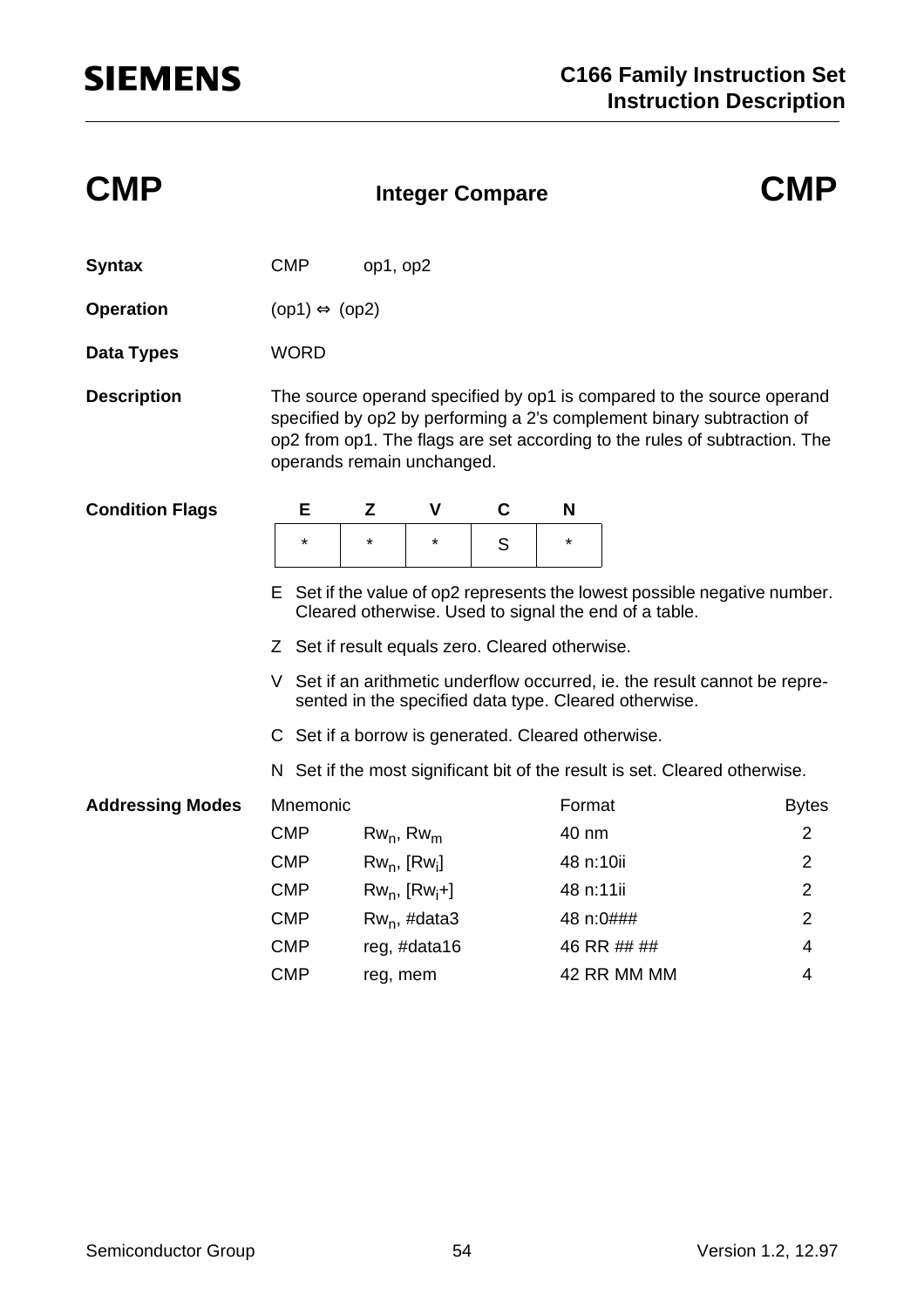| <b>CMPB</b>             |                                                                                                                                     |                   | <b>CMPB</b>        |             |           |                                                                       |                                                                                                                                                     |  |  |  |
|-------------------------|-------------------------------------------------------------------------------------------------------------------------------------|-------------------|--------------------|-------------|-----------|-----------------------------------------------------------------------|-----------------------------------------------------------------------------------------------------------------------------------------------------|--|--|--|
| <b>Syntax</b>           | <b>CMPB</b>                                                                                                                         | op1, op2          |                    |             |           |                                                                       |                                                                                                                                                     |  |  |  |
| <b>Operation</b>        | $(op1) \Leftrightarrow (op2)$                                                                                                       |                   |                    |             |           |                                                                       |                                                                                                                                                     |  |  |  |
| <b>Data Types</b>       | <b>BYTE</b>                                                                                                                         |                   |                    |             |           |                                                                       |                                                                                                                                                     |  |  |  |
| <b>Description</b>      | operands remain unchanged.                                                                                                          |                   |                    |             |           | specified by op2 by performing a 2's complement binary subtraction of | The source operand specified by op1 is compared to the source operand<br>op2 from op1. The flags are set according to the rules of subtraction. The |  |  |  |
| <b>Condition Flags</b>  | Е                                                                                                                                   | Z                 | V                  | $\mathbf c$ | N         |                                                                       |                                                                                                                                                     |  |  |  |
|                         | $\star$                                                                                                                             | $\star$           | $\star$            | S           | $\star$   |                                                                       |                                                                                                                                                     |  |  |  |
|                         | E Set if the value of op2 represents the lowest possible negative number.<br>Cleared otherwise. Used to signal the end of a table.  |                   |                    |             |           |                                                                       |                                                                                                                                                     |  |  |  |
|                         | Z Set if result equals zero. Cleared otherwise.                                                                                     |                   |                    |             |           |                                                                       |                                                                                                                                                     |  |  |  |
|                         | V Set if an arithmetic underflow occurred, ie. the result cannot be repre-<br>sented in the specified data type. Cleared otherwise. |                   |                    |             |           |                                                                       |                                                                                                                                                     |  |  |  |
|                         | C Set if a borrow is generated. Cleared otherwise.                                                                                  |                   |                    |             |           |                                                                       |                                                                                                                                                     |  |  |  |
|                         | N Set if the most significant bit of the result is set. Cleared otherwise.                                                          |                   |                    |             |           |                                                                       |                                                                                                                                                     |  |  |  |
| <b>Addressing Modes</b> | Mnemonic                                                                                                                            |                   |                    |             | Format    |                                                                       | <b>Bytes</b>                                                                                                                                        |  |  |  |
|                         | <b>CMPB</b>                                                                                                                         | $Rb_n$ , $Rb_m$   |                    |             | 41 nm     |                                                                       | $\overline{2}$                                                                                                                                      |  |  |  |
|                         | <b>CMPB</b>                                                                                                                         | $Rb_n$ , $[Rw_i]$ |                    |             | 49 n:10ii |                                                                       | $\overline{2}$                                                                                                                                      |  |  |  |
|                         | <b>CMPB</b>                                                                                                                         |                   | $Rb_n$ , $[Rw_i+]$ |             | 49 n:11ii |                                                                       | $\overline{2}$                                                                                                                                      |  |  |  |
|                         | <b>CMPB</b>                                                                                                                         |                   | $Rb_n$ , #data3    |             | 49 n:0### |                                                                       | $\overline{2}$                                                                                                                                      |  |  |  |
|                         | <b>CMPB</b>                                                                                                                         |                   | reg, #data16       |             |           | 47 RR ## xx                                                           | 4                                                                                                                                                   |  |  |  |
|                         | <b>CMPB</b>                                                                                                                         | reg, mem          |                    |             |           | 43 RR MM MM                                                           | 4                                                                                                                                                   |  |  |  |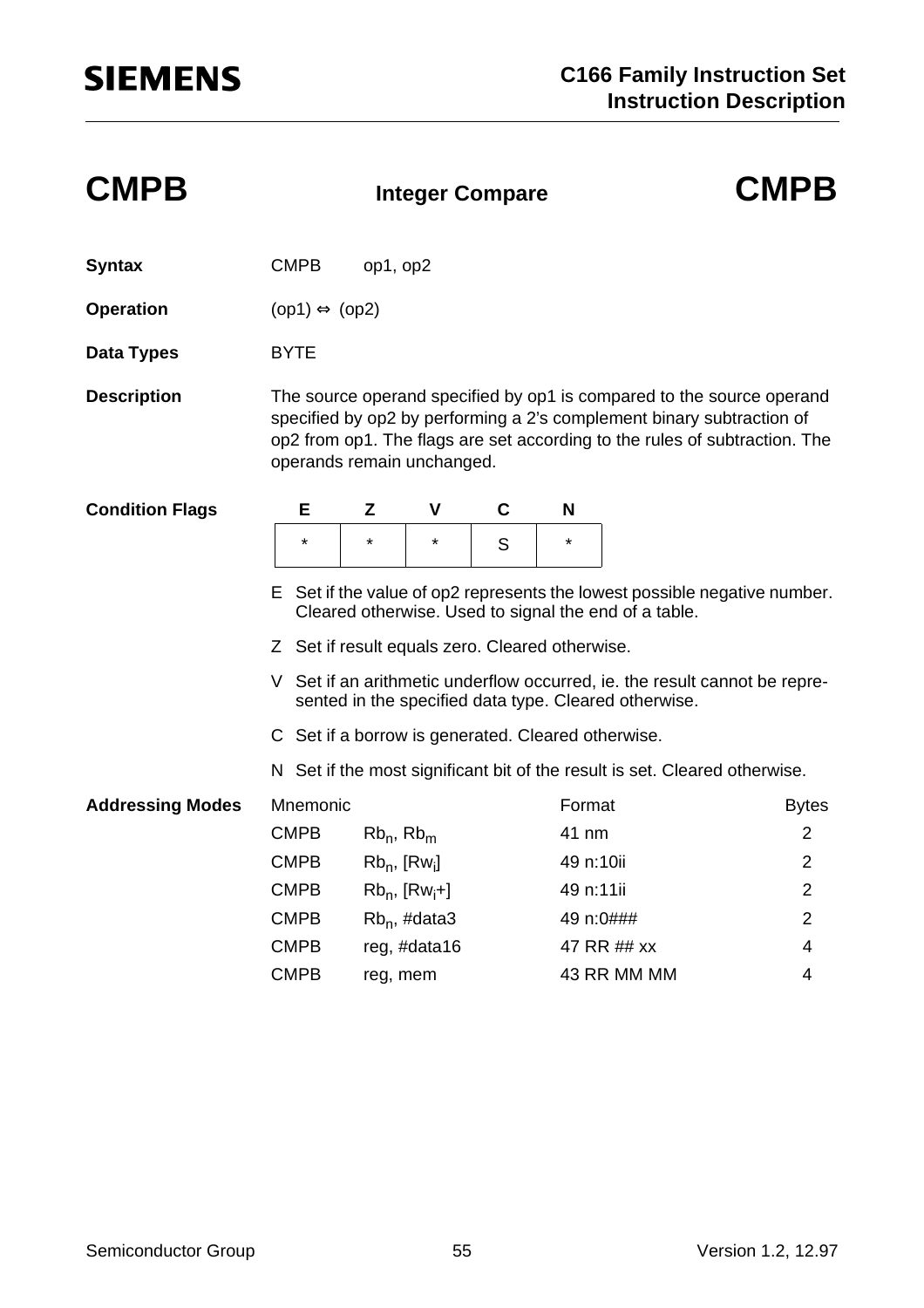| <b>CMPD1</b>            | <b>Integer Compare and Decrement by 1</b>                                                                                                                                                                                                                                                                                                                                                                                                                                                                                                          |          | <b>CMPD1</b>     |   |                           |             |                                                                            |  |
|-------------------------|----------------------------------------------------------------------------------------------------------------------------------------------------------------------------------------------------------------------------------------------------------------------------------------------------------------------------------------------------------------------------------------------------------------------------------------------------------------------------------------------------------------------------------------------------|----------|------------------|---|---------------------------|-------------|----------------------------------------------------------------------------|--|
| <b>Syntax</b>           | CMPD1                                                                                                                                                                                                                                                                                                                                                                                                                                                                                                                                              | op1, op2 |                  |   |                           |             |                                                                            |  |
| <b>Operation</b>        | $(op1) \Leftrightarrow (op2)$<br>$(op1) \leftarrow (op1) - 1$                                                                                                                                                                                                                                                                                                                                                                                                                                                                                      |          |                  |   |                           |             |                                                                            |  |
| <b>Data Types</b>       | <b>WORD</b>                                                                                                                                                                                                                                                                                                                                                                                                                                                                                                                                        |          |                  |   |                           |             |                                                                            |  |
| <b>Description</b>      | This instruction is used to enhance the performance and flexibility of<br>loops. The source operand specified by op1 is compared to the source<br>operand specified by op2 by performing a 2's complement binary subtrac-<br>tion of op2 from op1. Operand op1 may specify ONLY GPR registers.<br>Once the subtraction has completed, the operand op1 is decremented by<br>one. Using the set flags, a branch instruction can then be used in conjunc-<br>tion with this instruction to form common high level language FOR loops of<br>any range. |          |                  |   |                           |             |                                                                            |  |
| <b>Condition Flags</b>  | Е                                                                                                                                                                                                                                                                                                                                                                                                                                                                                                                                                  | Z        | $\mathbf v$      | C | N                         |             |                                                                            |  |
|                         | $\star$                                                                                                                                                                                                                                                                                                                                                                                                                                                                                                                                            | $\star$  | $\star$          | S | $^\star$                  |             |                                                                            |  |
|                         | E Set if the value of op2 represents the lowest possible negative number.<br>Cleared otherwise. Used to signal the end of a table.                                                                                                                                                                                                                                                                                                                                                                                                                 |          |                  |   |                           |             |                                                                            |  |
|                         | Z Set if result equals zero. Cleared otherwise.                                                                                                                                                                                                                                                                                                                                                                                                                                                                                                    |          |                  |   |                           |             |                                                                            |  |
|                         | V Set if an arithmetic underflow occurred, ie. the result cannot be repre-<br>sented in the specified data type. Cleared otherwise.                                                                                                                                                                                                                                                                                                                                                                                                                |          |                  |   |                           |             |                                                                            |  |
|                         | C Set if a borrow is generated. Cleared otherwise.                                                                                                                                                                                                                                                                                                                                                                                                                                                                                                 |          |                  |   |                           |             |                                                                            |  |
|                         |                                                                                                                                                                                                                                                                                                                                                                                                                                                                                                                                                    |          |                  |   |                           |             | N Set if the most significant bit of the result is set. Cleared otherwise. |  |
| <b>Addressing Modes</b> | Mnemonic                                                                                                                                                                                                                                                                                                                                                                                                                                                                                                                                           |          |                  |   | Format                    |             | <b>Bytes</b>                                                               |  |
|                         | CMPD1                                                                                                                                                                                                                                                                                                                                                                                                                                                                                                                                              |          | $Rw_n$ , #data4  |   | $\overline{2}$<br>A0 $#n$ |             |                                                                            |  |
|                         | CMPD1                                                                                                                                                                                                                                                                                                                                                                                                                                                                                                                                              |          | $Rw_n$ , #data16 |   | A6 Fn ## ##<br>4          |             |                                                                            |  |
|                         | CMPD1                                                                                                                                                                                                                                                                                                                                                                                                                                                                                                                                              |          | $Rw_n$ , mem     |   |                           | A2 Fn MM MM | 4                                                                          |  |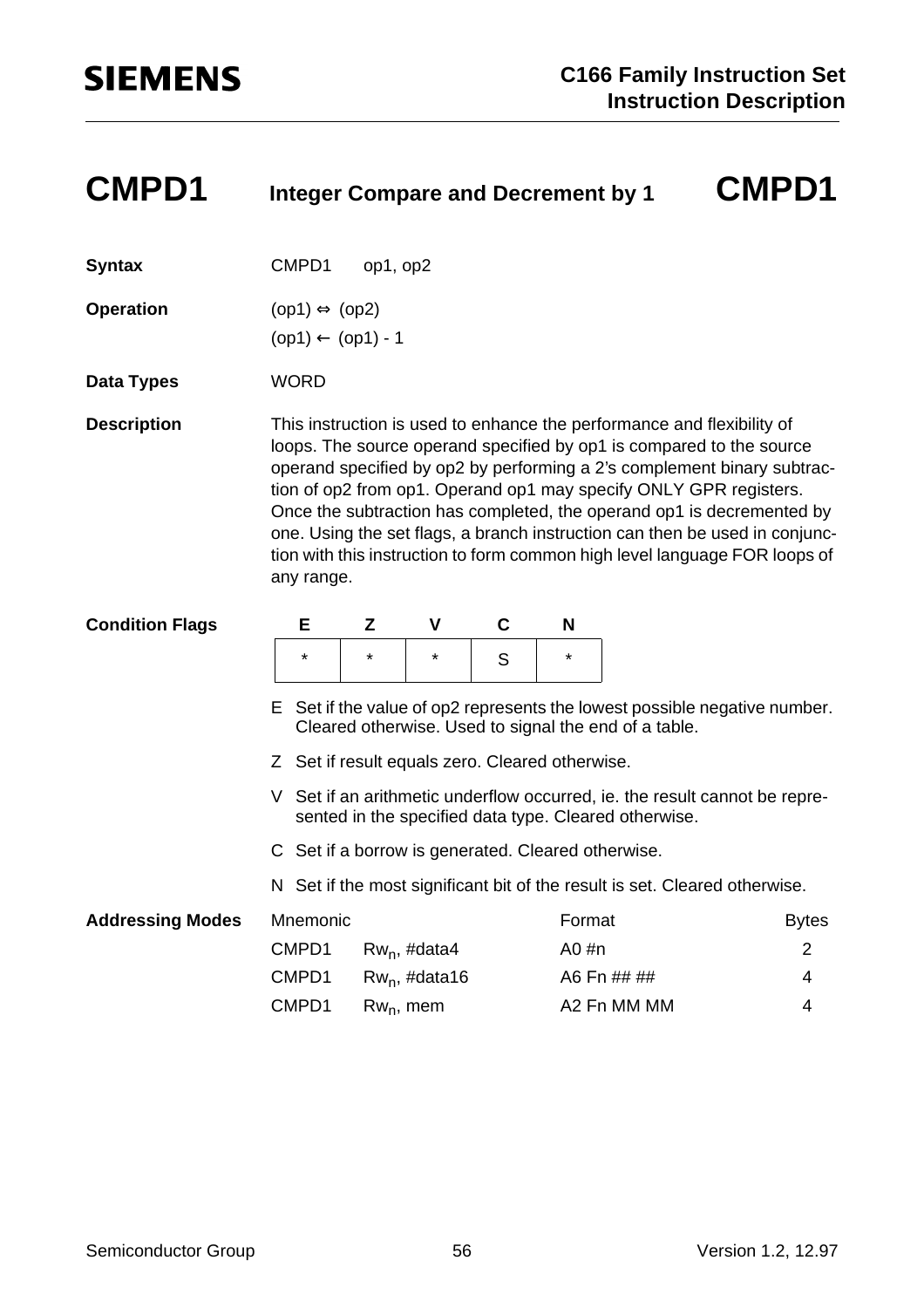| <b>CMPD2</b>            | <b>Integer Compare and Decrement by 2</b>                                                                                                                                                                                                                                                                                                                                                                                                                                                                                                          |          |                  |   |                         |             | <b>CMPD2</b>                                                               |  |  |
|-------------------------|----------------------------------------------------------------------------------------------------------------------------------------------------------------------------------------------------------------------------------------------------------------------------------------------------------------------------------------------------------------------------------------------------------------------------------------------------------------------------------------------------------------------------------------------------|----------|------------------|---|-------------------------|-------------|----------------------------------------------------------------------------|--|--|
| <b>Syntax</b>           | CMPD <sub>2</sub>                                                                                                                                                                                                                                                                                                                                                                                                                                                                                                                                  | op1, op2 |                  |   |                         |             |                                                                            |  |  |
| <b>Operation</b>        | $(op1) \Leftrightarrow (op2)$<br>$(op1) \leftarrow (op1) - 2$                                                                                                                                                                                                                                                                                                                                                                                                                                                                                      |          |                  |   |                         |             |                                                                            |  |  |
| <b>Data Types</b>       | <b>WORD</b>                                                                                                                                                                                                                                                                                                                                                                                                                                                                                                                                        |          |                  |   |                         |             |                                                                            |  |  |
| <b>Description</b>      | This instruction is used to enhance the performance and flexibility of<br>loops. The source operand specified by op1 is compared to the source<br>operand specified by op2 by performing a 2's complement binary subtrac-<br>tion of op2 from op1. Operand op1 may specify ONLY GPR registers.<br>Once the subtraction has completed, the operand op1 is decremented by<br>two. Using the set flags, a branch instruction can then be used in conjunc-<br>tion with this instruction to form common high level language FOR loops of<br>any range. |          |                  |   |                         |             |                                                                            |  |  |
| <b>Condition Flags</b>  | Е                                                                                                                                                                                                                                                                                                                                                                                                                                                                                                                                                  | Z        | $\mathbf v$      | C | N                       |             |                                                                            |  |  |
|                         | $\star$                                                                                                                                                                                                                                                                                                                                                                                                                                                                                                                                            | $\star$  | $\star$          | S | $^\star$                |             |                                                                            |  |  |
|                         | E Set if the value of op2 represents the lowest possible negative number.<br>Cleared otherwise. Used to signal the end of a table.                                                                                                                                                                                                                                                                                                                                                                                                                 |          |                  |   |                         |             |                                                                            |  |  |
|                         | Z Set if result equals zero. Cleared otherwise.                                                                                                                                                                                                                                                                                                                                                                                                                                                                                                    |          |                  |   |                         |             |                                                                            |  |  |
|                         | V Set if an arithmetic underflow occurred, ie. the result cannot be repre-<br>sented in the specified data type. Cleared otherwise.                                                                                                                                                                                                                                                                                                                                                                                                                |          |                  |   |                         |             |                                                                            |  |  |
|                         | C Set if a borrow is generated. Cleared otherwise.                                                                                                                                                                                                                                                                                                                                                                                                                                                                                                 |          |                  |   |                         |             |                                                                            |  |  |
|                         |                                                                                                                                                                                                                                                                                                                                                                                                                                                                                                                                                    |          |                  |   |                         |             | N Set if the most significant bit of the result is set. Cleared otherwise. |  |  |
| <b>Addressing Modes</b> | Mnemonic                                                                                                                                                                                                                                                                                                                                                                                                                                                                                                                                           |          |                  |   | Format                  |             | <b>Bytes</b>                                                               |  |  |
|                         | CMPD <sub>2</sub>                                                                                                                                                                                                                                                                                                                                                                                                                                                                                                                                  |          | $Rw_n$ , #data4  |   | $\overline{2}$<br>B0 #n |             |                                                                            |  |  |
|                         | CMPD <sub>2</sub>                                                                                                                                                                                                                                                                                                                                                                                                                                                                                                                                  |          | $Rw_n$ , #data16 |   | B6 Fn ## ##<br>4        |             |                                                                            |  |  |
|                         | CMPD <sub>2</sub>                                                                                                                                                                                                                                                                                                                                                                                                                                                                                                                                  |          | $Rw_n$ , mem     |   |                         | B2 Fn MM MM | 4                                                                          |  |  |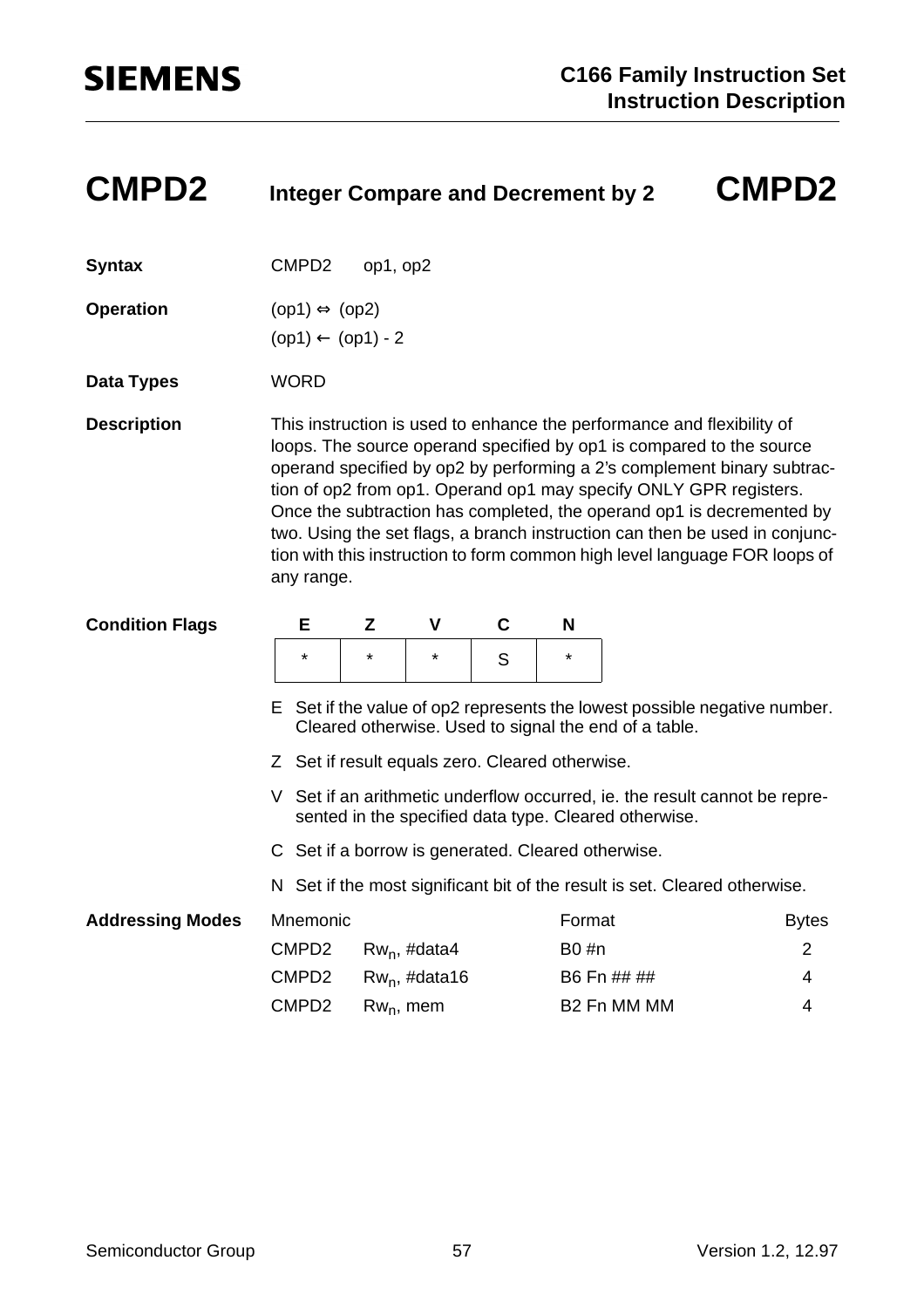| <b>CMPI1</b>            | <b>Integer Compare and Increment by 1</b>                                                                                                                                                                                                                                                                                                                                                                                                                                                                                                          |          |                  |   |                  |             | <b>CMPI1</b>                                                               |  |  |
|-------------------------|----------------------------------------------------------------------------------------------------------------------------------------------------------------------------------------------------------------------------------------------------------------------------------------------------------------------------------------------------------------------------------------------------------------------------------------------------------------------------------------------------------------------------------------------------|----------|------------------|---|------------------|-------------|----------------------------------------------------------------------------|--|--|
| <b>Syntax</b>           | CMP <sub>11</sub>                                                                                                                                                                                                                                                                                                                                                                                                                                                                                                                                  | op1, op2 |                  |   |                  |             |                                                                            |  |  |
| <b>Operation</b>        | $(op1) \Leftrightarrow (op2)$<br>$(op1) \leftarrow (op1) + 1$                                                                                                                                                                                                                                                                                                                                                                                                                                                                                      |          |                  |   |                  |             |                                                                            |  |  |
| Data Types              | <b>WORD</b>                                                                                                                                                                                                                                                                                                                                                                                                                                                                                                                                        |          |                  |   |                  |             |                                                                            |  |  |
| <b>Description</b>      | This instruction is used to enhance the performance and flexibility of<br>loops. The source operand specified by op1 is compared to the source<br>operand specified by op2 by performing a 2's complement binary subtrac-<br>tion of op2 from op1. Operand op1 may specify ONLY GPR registers.<br>Once the subtraction has completed, the operand op1 is incremented by<br>one. Using the set flags, a branch instruction can then be used in conjunc-<br>tion with this instruction to form common high level language FOR loops of<br>any range. |          |                  |   |                  |             |                                                                            |  |  |
| <b>Condition Flags</b>  | Е                                                                                                                                                                                                                                                                                                                                                                                                                                                                                                                                                  | Z        | V                | C | N                |             |                                                                            |  |  |
|                         | $\star$                                                                                                                                                                                                                                                                                                                                                                                                                                                                                                                                            | $\star$  | $\star$          | S | *                |             |                                                                            |  |  |
|                         | E Set if the value of op2 represents the lowest possible negative number.<br>Cleared otherwise. Used to signal the end of a table.                                                                                                                                                                                                                                                                                                                                                                                                                 |          |                  |   |                  |             |                                                                            |  |  |
|                         | Z Set if result equals zero. Cleared otherwise.                                                                                                                                                                                                                                                                                                                                                                                                                                                                                                    |          |                  |   |                  |             |                                                                            |  |  |
|                         | V Set if an arithmetic underflow occurred, ie. the result cannot be repre-<br>sented in the specified data type. Cleared otherwise.                                                                                                                                                                                                                                                                                                                                                                                                                |          |                  |   |                  |             |                                                                            |  |  |
|                         | C Set if a borrow is generated. Cleared otherwise.                                                                                                                                                                                                                                                                                                                                                                                                                                                                                                 |          |                  |   |                  |             |                                                                            |  |  |
|                         |                                                                                                                                                                                                                                                                                                                                                                                                                                                                                                                                                    |          |                  |   |                  |             | N Set if the most significant bit of the result is set. Cleared otherwise. |  |  |
| <b>Addressing Modes</b> | Mnemonic                                                                                                                                                                                                                                                                                                                                                                                                                                                                                                                                           |          |                  |   | Format           |             | <b>Bytes</b>                                                               |  |  |
|                         | CMP <sub>11</sub>                                                                                                                                                                                                                                                                                                                                                                                                                                                                                                                                  |          | $Rw_n$ , #data4  |   | 80 #n<br>2       |             |                                                                            |  |  |
|                         | CMP <sub>11</sub>                                                                                                                                                                                                                                                                                                                                                                                                                                                                                                                                  |          | $Rw_n$ , #data16 |   | 86 Fn ## ##<br>4 |             |                                                                            |  |  |
|                         | CMP <sub>11</sub>                                                                                                                                                                                                                                                                                                                                                                                                                                                                                                                                  |          | $Rw_n$ , mem     |   |                  | 82 Fn MM MM | 4                                                                          |  |  |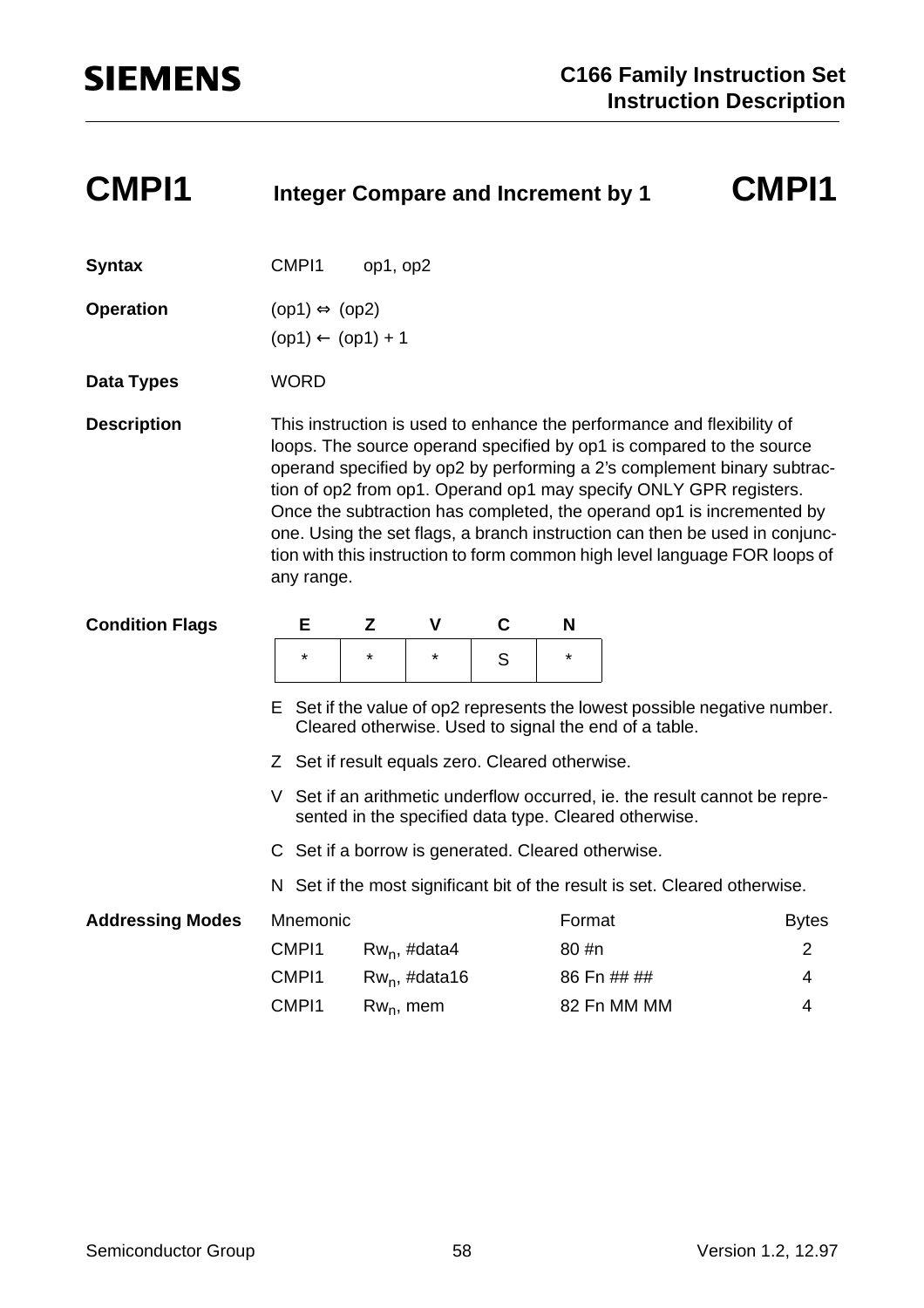| <b>CMPI2</b>            | <b>Integer Compare and Increment by 2</b>                                                                                           |                                                                                                                                                                                                                                                                                                                                                                                                                                                                                                                                                    |                  |   |        |                         | <b>CMPI2</b>                                                               |  |  |  |
|-------------------------|-------------------------------------------------------------------------------------------------------------------------------------|----------------------------------------------------------------------------------------------------------------------------------------------------------------------------------------------------------------------------------------------------------------------------------------------------------------------------------------------------------------------------------------------------------------------------------------------------------------------------------------------------------------------------------------------------|------------------|---|--------|-------------------------|----------------------------------------------------------------------------|--|--|--|
| <b>Syntax</b>           | CMP <sub>12</sub>                                                                                                                   | op1, op2                                                                                                                                                                                                                                                                                                                                                                                                                                                                                                                                           |                  |   |        |                         |                                                                            |  |  |  |
| <b>Operation</b>        | $(op1) \Leftrightarrow (op2)$<br>$(op1) \leftarrow (op1) + 2$                                                                       |                                                                                                                                                                                                                                                                                                                                                                                                                                                                                                                                                    |                  |   |        |                         |                                                                            |  |  |  |
| Data Types              | <b>WORD</b>                                                                                                                         |                                                                                                                                                                                                                                                                                                                                                                                                                                                                                                                                                    |                  |   |        |                         |                                                                            |  |  |  |
| <b>Description</b>      |                                                                                                                                     | This instruction is used to enhance the performance and flexibility of<br>loops. The source operand specified by op1 is compared to the source<br>operand specified by op2 by performing a 2's complement binary subtrac-<br>tion of op2 from op1. Operand op1 may specify ONLY GPR registers.<br>Once the subtraction has completed, the operand op1 is incremented by<br>two. Using the set flags, a branch instruction can then be used in conjunc-<br>tion with this instruction to form common high level language FOR loops of<br>any range. |                  |   |        |                         |                                                                            |  |  |  |
| <b>Condition Flags</b>  | Е                                                                                                                                   | Z                                                                                                                                                                                                                                                                                                                                                                                                                                                                                                                                                  | V                | C | N      |                         |                                                                            |  |  |  |
|                         | $\star$                                                                                                                             | $\star$                                                                                                                                                                                                                                                                                                                                                                                                                                                                                                                                            | $\star$          | S | *      |                         |                                                                            |  |  |  |
|                         | E Set if the value of op2 represents the lowest possible negative number.<br>Cleared otherwise. Used to signal the end of a table.  |                                                                                                                                                                                                                                                                                                                                                                                                                                                                                                                                                    |                  |   |        |                         |                                                                            |  |  |  |
|                         | Z Set if result equals zero. Cleared otherwise.                                                                                     |                                                                                                                                                                                                                                                                                                                                                                                                                                                                                                                                                    |                  |   |        |                         |                                                                            |  |  |  |
|                         | V Set if an arithmetic underflow occurred, ie. the result cannot be repre-<br>sented in the specified data type. Cleared otherwise. |                                                                                                                                                                                                                                                                                                                                                                                                                                                                                                                                                    |                  |   |        |                         |                                                                            |  |  |  |
|                         | C Set if a borrow is generated. Cleared otherwise.                                                                                  |                                                                                                                                                                                                                                                                                                                                                                                                                                                                                                                                                    |                  |   |        |                         |                                                                            |  |  |  |
|                         |                                                                                                                                     |                                                                                                                                                                                                                                                                                                                                                                                                                                                                                                                                                    |                  |   |        |                         | N Set if the most significant bit of the result is set. Cleared otherwise. |  |  |  |
| <b>Addressing Modes</b> | Mnemonic                                                                                                                            |                                                                                                                                                                                                                                                                                                                                                                                                                                                                                                                                                    |                  |   | Format |                         | <b>Bytes</b>                                                               |  |  |  |
|                         | CMPI <sub>2</sub>                                                                                                                   |                                                                                                                                                                                                                                                                                                                                                                                                                                                                                                                                                    | $Rw_n$ , #data4  |   |        | 90 #n<br>$\overline{2}$ |                                                                            |  |  |  |
|                         | CMP <sub>12</sub>                                                                                                                   |                                                                                                                                                                                                                                                                                                                                                                                                                                                                                                                                                    | $Rw_n$ , #data16 |   |        | 96 Fn ## ##             | 4<br>4                                                                     |  |  |  |
|                         |                                                                                                                                     | CMPI <sub>2</sub><br>92 Fn MM MM<br>$Rw_n$ , mem                                                                                                                                                                                                                                                                                                                                                                                                                                                                                                   |                  |   |        |                         |                                                                            |  |  |  |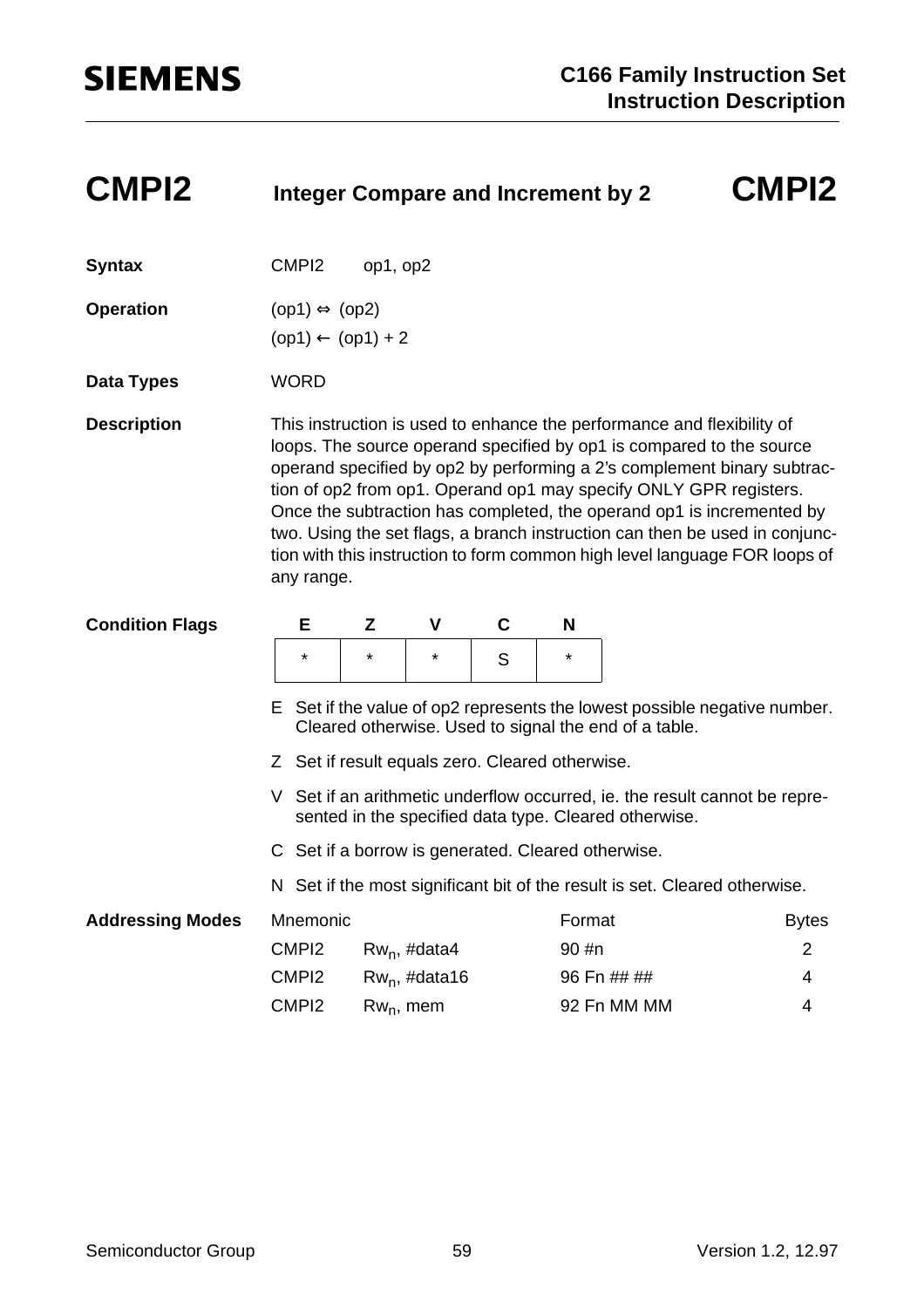| <b>CPL</b>              |                                                                                                                                    |                                                                                                          | <b>Integer One's Complement</b>                 |   |                   |  |                                                                            |  |  |
|-------------------------|------------------------------------------------------------------------------------------------------------------------------------|----------------------------------------------------------------------------------------------------------|-------------------------------------------------|---|-------------------|--|----------------------------------------------------------------------------|--|--|
| <b>Syntax</b>           | <b>CPL</b>                                                                                                                         | op1                                                                                                      |                                                 |   |                   |  |                                                                            |  |  |
| <b>Operation</b>        | $(op1) \leftarrow \neg (op1)$                                                                                                      |                                                                                                          |                                                 |   |                   |  |                                                                            |  |  |
| <b>Data Types</b>       | <b>WORD</b>                                                                                                                        |                                                                                                          |                                                 |   |                   |  |                                                                            |  |  |
| <b>Description</b>      |                                                                                                                                    | Performs a 1's complement of the source operand specified by op1. The<br>result is stored back into op1. |                                                 |   |                   |  |                                                                            |  |  |
| <b>Condition Flags</b>  | Е                                                                                                                                  | Z                                                                                                        | V                                               | C | N                 |  |                                                                            |  |  |
|                         | $\star$                                                                                                                            | $\star$                                                                                                  | 0                                               | 0 | $\star$           |  |                                                                            |  |  |
|                         | E Set if the value of op1 represents the lowest possible negative number.<br>Cleared otherwise. Used to signal the end of a table. |                                                                                                          |                                                 |   |                   |  |                                                                            |  |  |
|                         |                                                                                                                                    |                                                                                                          | Z Set if result equals zero. Cleared otherwise. |   |                   |  |                                                                            |  |  |
|                         | V Always cleared.                                                                                                                  |                                                                                                          |                                                 |   |                   |  |                                                                            |  |  |
|                         | C Always cleared.                                                                                                                  |                                                                                                          |                                                 |   |                   |  |                                                                            |  |  |
|                         |                                                                                                                                    |                                                                                                          |                                                 |   |                   |  | N Set if the most significant bit of the result is set. Cleared otherwise. |  |  |
| <b>Addressing Modes</b> | Mnemonic                                                                                                                           |                                                                                                          |                                                 |   | Format            |  | <b>Bytes</b>                                                               |  |  |
|                         | <b>CPL</b>                                                                                                                         | $Rw_n$                                                                                                   |                                                 |   | 91 n <sub>0</sub> |  | 2                                                                          |  |  |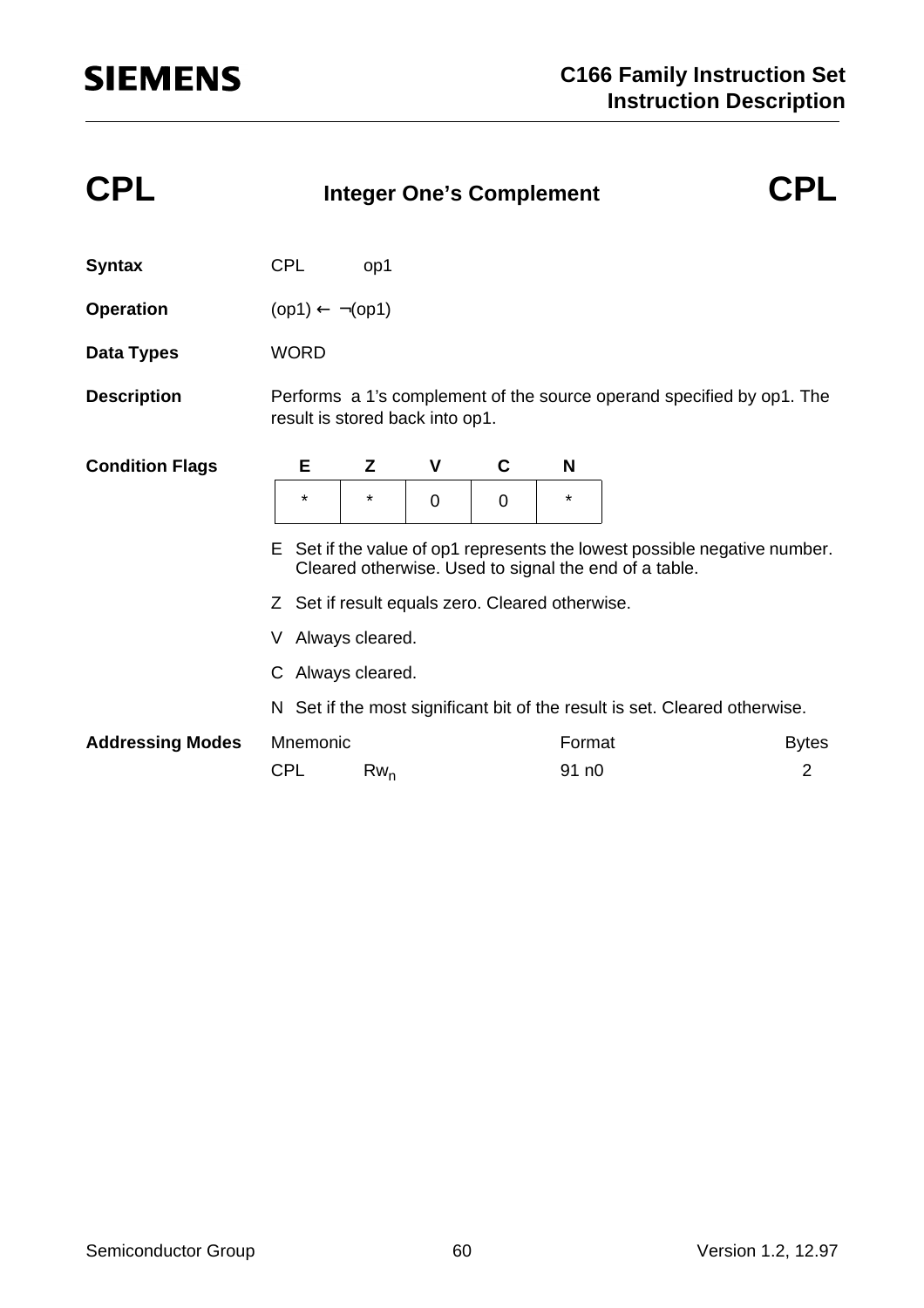| <b>CPLB</b>             |                                                                                                                                    | <b>Integer One's Complement</b>                                                                          |   |   |              |  | <b>CPLB</b>                                                                |  |  |
|-------------------------|------------------------------------------------------------------------------------------------------------------------------------|----------------------------------------------------------------------------------------------------------|---|---|--------------|--|----------------------------------------------------------------------------|--|--|
| <b>Syntax</b>           | <b>CPL</b>                                                                                                                         | op1                                                                                                      |   |   |              |  |                                                                            |  |  |
| <b>Operation</b>        | $(op1) \leftarrow \neg (op1)$                                                                                                      |                                                                                                          |   |   |              |  |                                                                            |  |  |
| <b>Data Types</b>       | <b>BYTE</b>                                                                                                                        |                                                                                                          |   |   |              |  |                                                                            |  |  |
| <b>Description</b>      |                                                                                                                                    | Performs a 1's complement of the source operand specified by op1. The<br>result is stored back into op1. |   |   |              |  |                                                                            |  |  |
| <b>Condition Flags</b>  | Е                                                                                                                                  | Z                                                                                                        | ۷ | C | N            |  |                                                                            |  |  |
|                         | $\star$                                                                                                                            | $\star$                                                                                                  | 0 | 0 | $\star$      |  |                                                                            |  |  |
|                         | E Set if the value of op1 represents the lowest possible negative number.<br>Cleared otherwise. Used to signal the end of a table. |                                                                                                          |   |   |              |  |                                                                            |  |  |
|                         |                                                                                                                                    | Z Set if result equals zero. Cleared otherwise.                                                          |   |   |              |  |                                                                            |  |  |
|                         |                                                                                                                                    | V Always cleared.                                                                                        |   |   |              |  |                                                                            |  |  |
|                         |                                                                                                                                    | C Always cleared.                                                                                        |   |   |              |  |                                                                            |  |  |
|                         |                                                                                                                                    |                                                                                                          |   |   |              |  | N Set if the most significant bit of the result is set. Cleared otherwise. |  |  |
| <b>Addressing Modes</b> | Mnemonic                                                                                                                           |                                                                                                          |   |   | Format       |  | <b>Bytes</b>                                                               |  |  |
|                         | <b>CPLB</b>                                                                                                                        | $Rb_n$                                                                                                   |   |   | <b>B1 n0</b> |  | $\overline{2}$                                                             |  |  |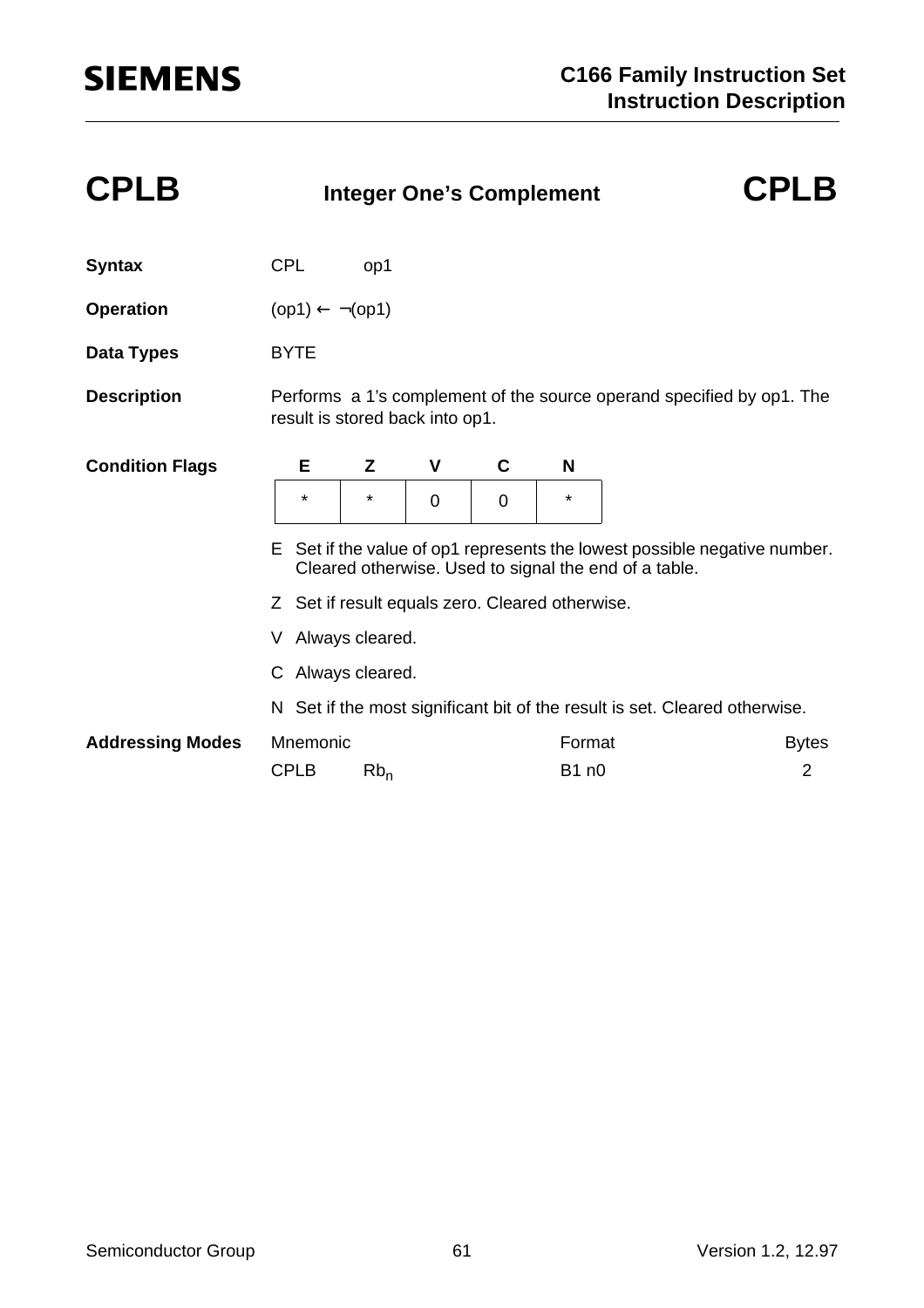**DISWDT Disable Watchdog Timer DISWDT**

| <b>Syntax</b> | <b>DISWDT</b> |
|---------------|---------------|
|               |               |

**Operation Disable the watchdog timer** 

**Description** This instruction disables the watchdog timer. The watchdog timer is enabled by a reset. The DISWDT instruction allows the watchdog timer to be disabled for applications which do not require a watchdog function. Following a reset, this instruction can be executed at any time until either a Service Watchdog Timer instruction (SRVWDT) or an End of Initialization instruction (EINIT) are executed. Once one of these instructions has been executed, the DISWDT instruction will have no effect. To insure that this instruction is not accidentally executed, it is implemented as a protected instruction.

| <b>Condition Flags</b>  | Е               | Z                        | $\mathsf{V}$ | C | N           |  |              |  |  |
|-------------------------|-----------------|--------------------------|--------------|---|-------------|--|--------------|--|--|
|                         |                 | $\overline{\phantom{0}}$ | ٠            |   | -           |  |              |  |  |
|                         |                 | E Not affected.          |              |   |             |  |              |  |  |
|                         | Z Not affected. |                          |              |   |             |  |              |  |  |
|                         | V Not affected. |                          |              |   |             |  |              |  |  |
|                         | C Not affected. |                          |              |   |             |  |              |  |  |
|                         | N Not affected. |                          |              |   |             |  |              |  |  |
| <b>Addressing Modes</b> | Mnemonic        |                          |              |   | Format      |  | <b>Bytes</b> |  |  |
|                         | <b>DISWDT</b>   |                          |              |   | A5 5A A5 A5 |  | 4            |  |  |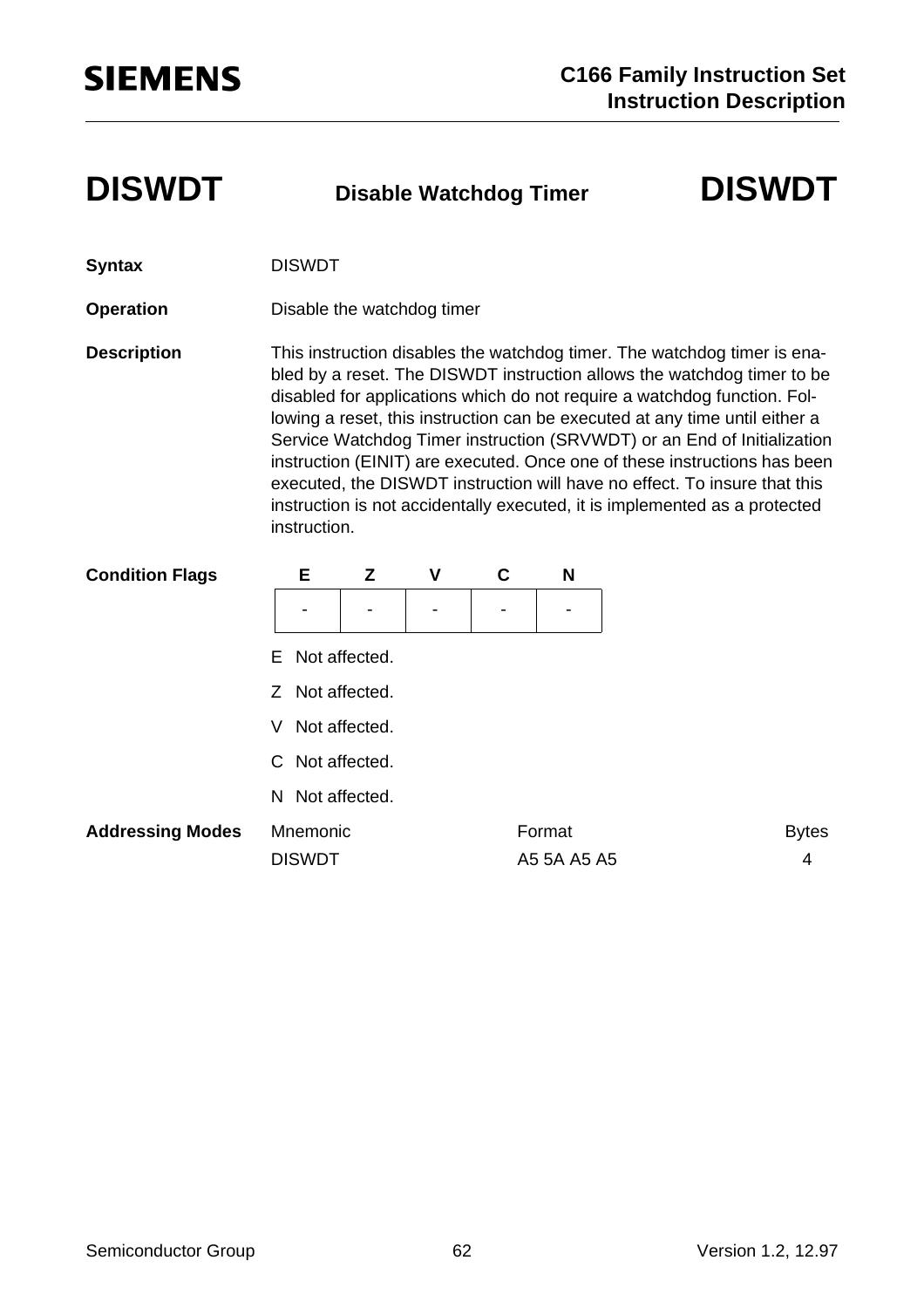### **DIV 16-by-16 Signed Division DIV**

### **Syntax** DIV op1 **Operation** (MDL) ← (MDL) / (op1)  $(MDH) \leftarrow (MDL) \mod (op1)$ **Data Types** WORD **Description** Performs a signed 16-bit by 16-bit division of the low order word stored in the MD register by the source word operand op1. The signed quotient is then stored in the low order word of the MD register (MDL) and the remainder is stored in the high order word of the MD register ( MDH). E Always cleared. Z Set if result equals zero. Cleared otherwise. V Set if an arithmetic overflow occurred, ie. the result cannot be represented in a word data type, or if the divisor (op1) was zero. Cleared otherwise. C Always cleared. N Set if the most significant bit of the result is set. Cleared otherwise. Addressing Modes Mnemonic **Format** Format Bytes DIV Rw<sub>n</sub> 2 **Condition Flags E Z V C N** 0 | \* | S | 0 | \*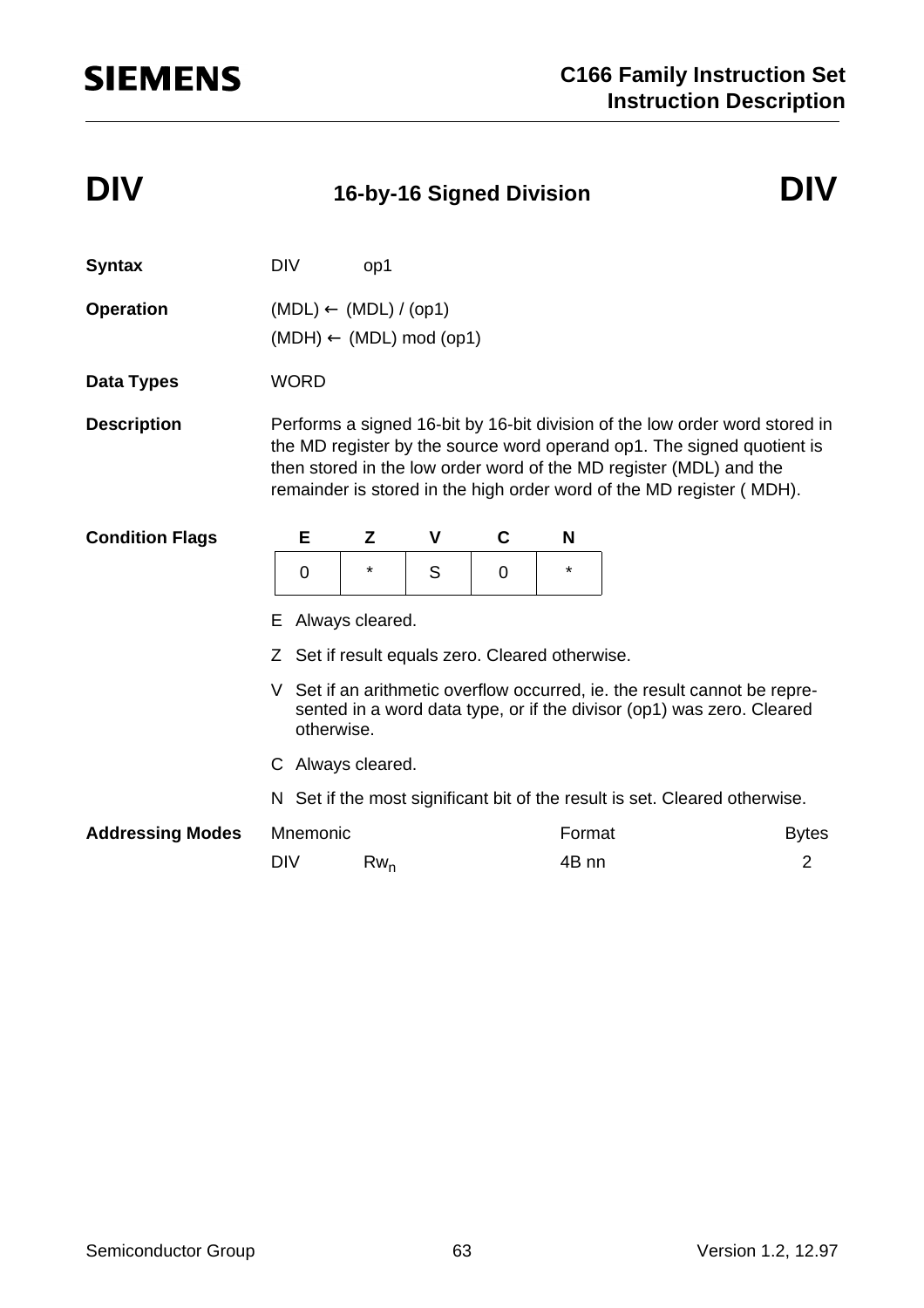### **DIVL 32-by-16 Signed Division DIVL**

| <b>Syntax</b>           | <b>DIVL</b>                                                                                                                                                                                                                                                                                              |                                                                               | op1               |                                                 |          |                  |                                                                            |              |  |
|-------------------------|----------------------------------------------------------------------------------------------------------------------------------------------------------------------------------------------------------------------------------------------------------------------------------------------------------|-------------------------------------------------------------------------------|-------------------|-------------------------------------------------|----------|------------------|----------------------------------------------------------------------------|--------------|--|
| <b>Operation</b>        |                                                                                                                                                                                                                                                                                                          | $(MDL) \leftarrow (MD) / (op1)$<br>$(MDH) \leftarrow (MD) \text{ mod } (op1)$ |                   |                                                 |          |                  |                                                                            |              |  |
| Data Types              |                                                                                                                                                                                                                                                                                                          | WORD, DOUBLEWORD                                                              |                   |                                                 |          |                  |                                                                            |              |  |
| <b>Description</b>      | Performs an extended signed 32-bit by 16-bit division of the two words<br>stored in the MD register by the source word operand op1. The signed<br>quotient is then stored in the low order word of the MD register (MDL) and<br>the remainder is stored in the high order word of the MD register (MDH). |                                                                               |                   |                                                 |          |                  |                                                                            |              |  |
| <b>Condition Flags</b>  |                                                                                                                                                                                                                                                                                                          | Е                                                                             | Z                 | V                                               | C        | N                |                                                                            |              |  |
|                         |                                                                                                                                                                                                                                                                                                          | 0                                                                             | $^\star$          | S                                               | $\Omega$ | $\star$          |                                                                            |              |  |
|                         | Е                                                                                                                                                                                                                                                                                                        |                                                                               | Always cleared.   |                                                 |          |                  |                                                                            |              |  |
|                         |                                                                                                                                                                                                                                                                                                          |                                                                               |                   | Z Set if result equals zero. Cleared otherwise. |          |                  |                                                                            |              |  |
|                         | V Set if an arithmetic overflow occurred, ie. the result cannot be repre-<br>sented in a word data type, or if the divisor (op1) was zero. Cleared<br>otherwise.                                                                                                                                         |                                                                               |                   |                                                 |          |                  |                                                                            |              |  |
|                         |                                                                                                                                                                                                                                                                                                          |                                                                               | C Always cleared. |                                                 |          |                  |                                                                            |              |  |
|                         |                                                                                                                                                                                                                                                                                                          |                                                                               |                   |                                                 |          |                  | N Set if the most significant bit of the result is set. Cleared otherwise. |              |  |
| <b>Addressing Modes</b> |                                                                                                                                                                                                                                                                                                          | Mnemonic                                                                      |                   |                                                 |          | Format           |                                                                            | <b>Bytes</b> |  |
|                         | <b>DIVL</b>                                                                                                                                                                                                                                                                                              |                                                                               | $Rw_n$            |                                                 |          | 6B <sub>nn</sub> |                                                                            | 2            |  |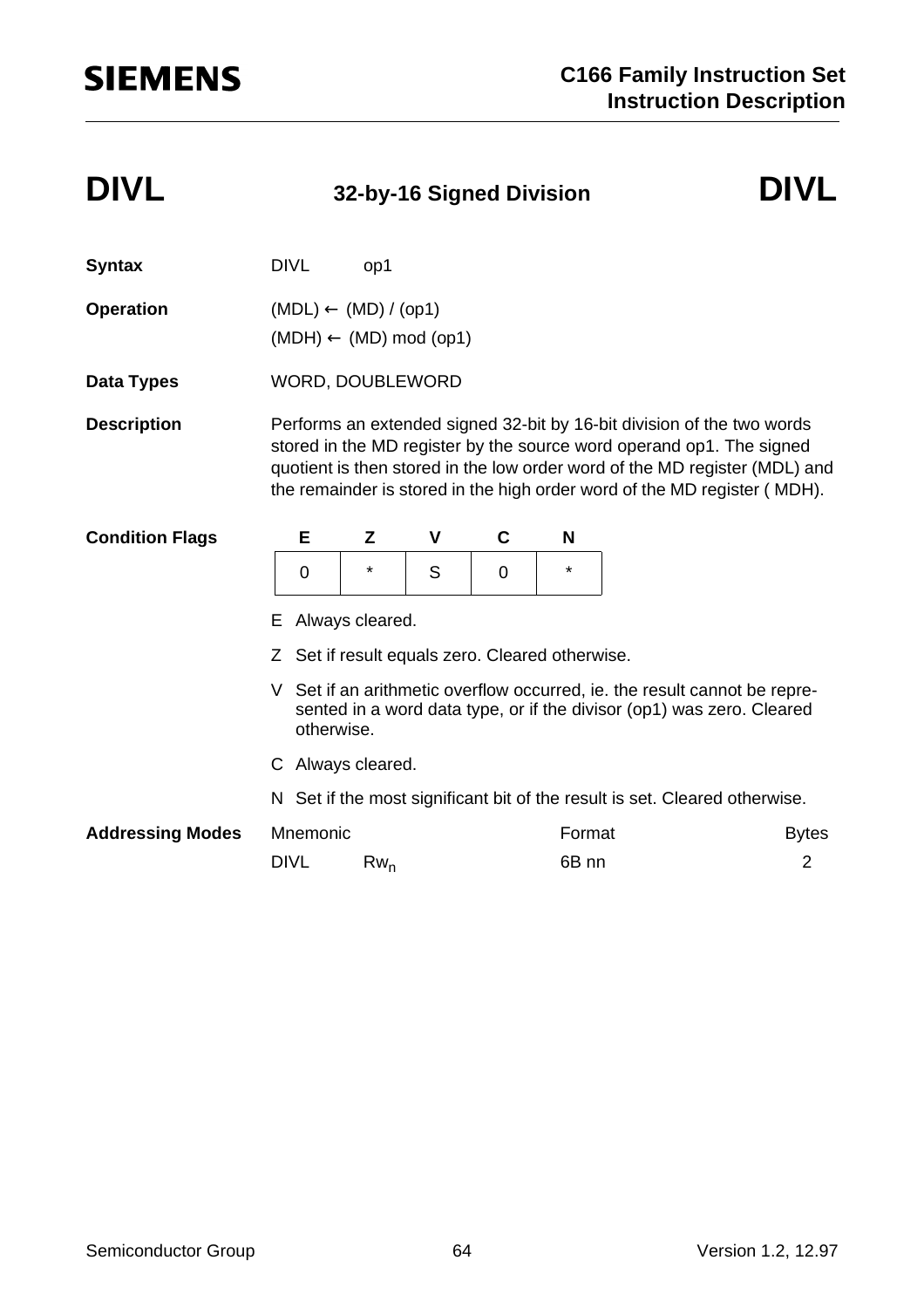### **DIVLU 32-by-16 Unsigned Division DIVLU**

| <b>Syntax</b>           |                                                                                                                                                                  | <b>DIVLU</b>     | op1                                        |   |   |         |                                                                                                                                                                                                                                                                                                              |                |  |
|-------------------------|------------------------------------------------------------------------------------------------------------------------------------------------------------------|------------------|--------------------------------------------|---|---|---------|--------------------------------------------------------------------------------------------------------------------------------------------------------------------------------------------------------------------------------------------------------------------------------------------------------------|----------------|--|
| <b>Operation</b>        |                                                                                                                                                                  |                  | $(MDL) \leftarrow (MD) / (op1)$            |   |   |         |                                                                                                                                                                                                                                                                                                              |                |  |
|                         |                                                                                                                                                                  |                  | $(MDH) \leftarrow (MD) \text{ mod } (op1)$ |   |   |         |                                                                                                                                                                                                                                                                                                              |                |  |
| Data Types              |                                                                                                                                                                  | WORD, DOUBLEWORD |                                            |   |   |         |                                                                                                                                                                                                                                                                                                              |                |  |
| <b>Description</b>      |                                                                                                                                                                  |                  |                                            |   |   |         | Performs an extended unsigned 32-bit by 16-bit division of the two words<br>stored in the MD register by the source word operand op1. The unsigned<br>quotient is then stored in the low order word of the MD register (MDL) and<br>the remainder is stored in the high order word of the MD register (MDH). |                |  |
| <b>Condition Flags</b>  |                                                                                                                                                                  | Е                | Z                                          | V | C | N       |                                                                                                                                                                                                                                                                                                              |                |  |
|                         |                                                                                                                                                                  | $\mathbf 0$      | $^\star$                                   | S | 0 | $\star$ |                                                                                                                                                                                                                                                                                                              |                |  |
|                         | Always cleared.<br>E                                                                                                                                             |                  |                                            |   |   |         |                                                                                                                                                                                                                                                                                                              |                |  |
|                         | Z Set if result equals zero. Cleared otherwise.                                                                                                                  |                  |                                            |   |   |         |                                                                                                                                                                                                                                                                                                              |                |  |
|                         | V Set if an arithmetic overflow occurred, ie. the result cannot be repre-<br>sented in a word data type, or if the divisor (op1) was zero. Cleared<br>otherwise. |                  |                                            |   |   |         |                                                                                                                                                                                                                                                                                                              |                |  |
|                         | C Always cleared.                                                                                                                                                |                  |                                            |   |   |         |                                                                                                                                                                                                                                                                                                              |                |  |
|                         |                                                                                                                                                                  |                  |                                            |   |   |         | N Set if the most significant bit of the result is set. Cleared otherwise.                                                                                                                                                                                                                                   |                |  |
| <b>Addressing Modes</b> |                                                                                                                                                                  | Mnemonic         |                                            |   |   | Format  |                                                                                                                                                                                                                                                                                                              | <b>Bytes</b>   |  |
|                         |                                                                                                                                                                  | <b>DIVLU</b>     | $Rw_n$                                     |   |   | 7B nn   |                                                                                                                                                                                                                                                                                                              | $\overline{2}$ |  |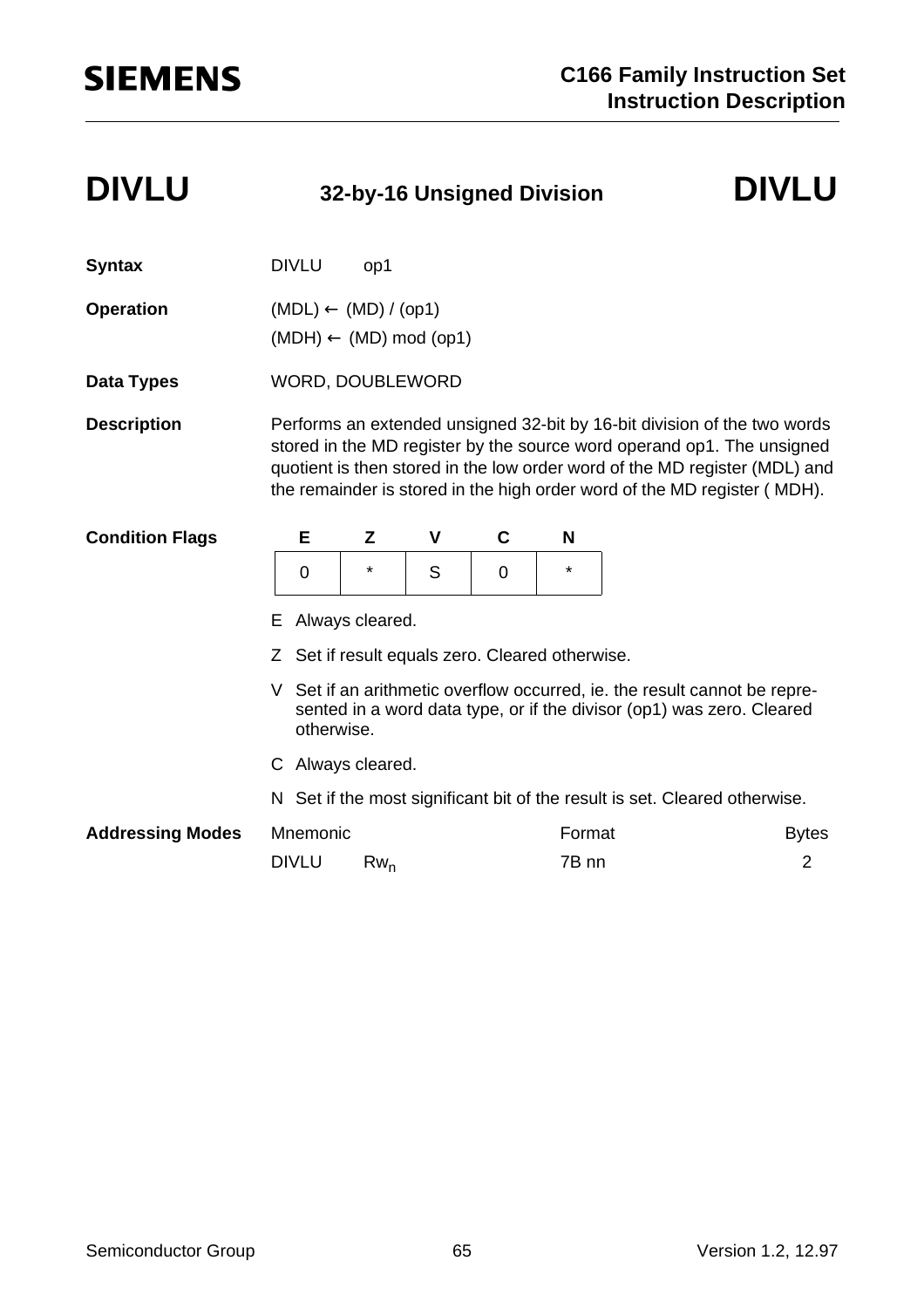### **DIVU 16-by-16 Unsigned Division DIVU**

### **Syntax** DIVU op1 **Operation** (MDL) ← (MDL) / (op1)  $(MDH) \leftarrow (MDL) \mod (op1)$ **Data Types** WORD **Description** Performs an unsigned 16-bit by 16-bit division of the low order word stored in the MD register by the source word operand op1. The signed quotient is then stored in the low order word of the MD register (MDL) and the remainder is stored in the high order word of the MD register ( MDH). E Always cleared. Z Set if result equals zero. Cleared otherwise. V Set if an arithmetic overflow occurred, ie. the result cannot be represented in a word data type, or if the divisor (op1) was zero. Cleared otherwise. C Always cleared. N Set if the most significant bit of the result is set. Cleared otherwise. Addressing Modes Mnemonic **Format** Format Bytes DIVU Rw<sub>n</sub> 2 **Condition Flags E Z V C N** 0 | \* | S | 0 | \*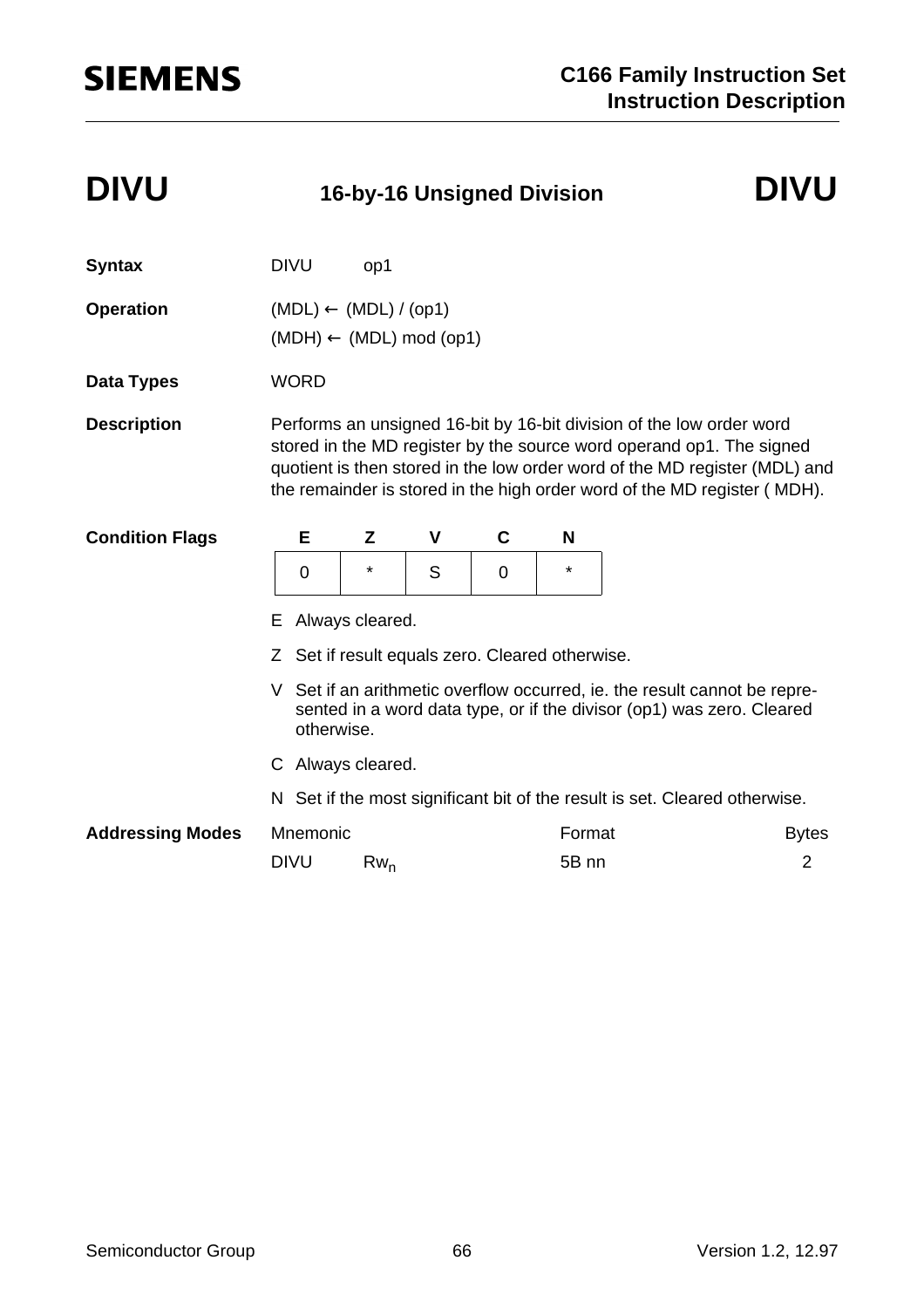| <b>EINIT</b>            |                 |                                                                                                                                                                                                                                                                                                                                                                                                                                                                                                                                                                                                                           |   | <b>End of Initialization</b> |             | EINIT        |  |  |  |  |
|-------------------------|-----------------|---------------------------------------------------------------------------------------------------------------------------------------------------------------------------------------------------------------------------------------------------------------------------------------------------------------------------------------------------------------------------------------------------------------------------------------------------------------------------------------------------------------------------------------------------------------------------------------------------------------------------|---|------------------------------|-------------|--------------|--|--|--|--|
| <b>Syntax</b>           | <b>EINIT</b>    |                                                                                                                                                                                                                                                                                                                                                                                                                                                                                                                                                                                                                           |   |                              |             |              |  |  |  |  |
| <b>Operation</b>        |                 | End of Initialization                                                                                                                                                                                                                                                                                                                                                                                                                                                                                                                                                                                                     |   |                              |             |              |  |  |  |  |
| <b>Description</b>      |                 | This instruction is used to signal the end of the initialization portion of a<br>program. After a reset, the reset output pin RSTOUT is pulled low. It<br>remains low until the EINIT instruction has been executed at which time it<br>goes high. This enables the program to signal the external circuitry that it<br>has successfully initialized the microcontroller. After the EINIT instruction<br>has been executed, execution of the Disable Watchdog Timer instruction<br>(DISWDT) has no effect. To insure that this instruction is not accidentally<br>executed, it is implemented as a protected instruction. |   |                              |             |              |  |  |  |  |
| <b>Condition Flags</b>  | Е               | Z                                                                                                                                                                                                                                                                                                                                                                                                                                                                                                                                                                                                                         | ۷ | C                            | N           |              |  |  |  |  |
|                         |                 |                                                                                                                                                                                                                                                                                                                                                                                                                                                                                                                                                                                                                           |   |                              |             |              |  |  |  |  |
|                         | F.              | Not affected.                                                                                                                                                                                                                                                                                                                                                                                                                                                                                                                                                                                                             |   |                              |             |              |  |  |  |  |
|                         | 7               | Not affected.                                                                                                                                                                                                                                                                                                                                                                                                                                                                                                                                                                                                             |   |                              |             |              |  |  |  |  |
|                         | V               | Not affected.                                                                                                                                                                                                                                                                                                                                                                                                                                                                                                                                                                                                             |   |                              |             |              |  |  |  |  |
|                         | C               | Not affected.                                                                                                                                                                                                                                                                                                                                                                                                                                                                                                                                                                                                             |   |                              |             |              |  |  |  |  |
|                         | N Not affected. |                                                                                                                                                                                                                                                                                                                                                                                                                                                                                                                                                                                                                           |   |                              |             |              |  |  |  |  |
| <b>Addressing Modes</b> | Mnemonic        |                                                                                                                                                                                                                                                                                                                                                                                                                                                                                                                                                                                                                           |   |                              | Format      | <b>Bytes</b> |  |  |  |  |
|                         | <b>EINIT</b>    |                                                                                                                                                                                                                                                                                                                                                                                                                                                                                                                                                                                                                           |   |                              | B5 4A B5 B5 |              |  |  |  |  |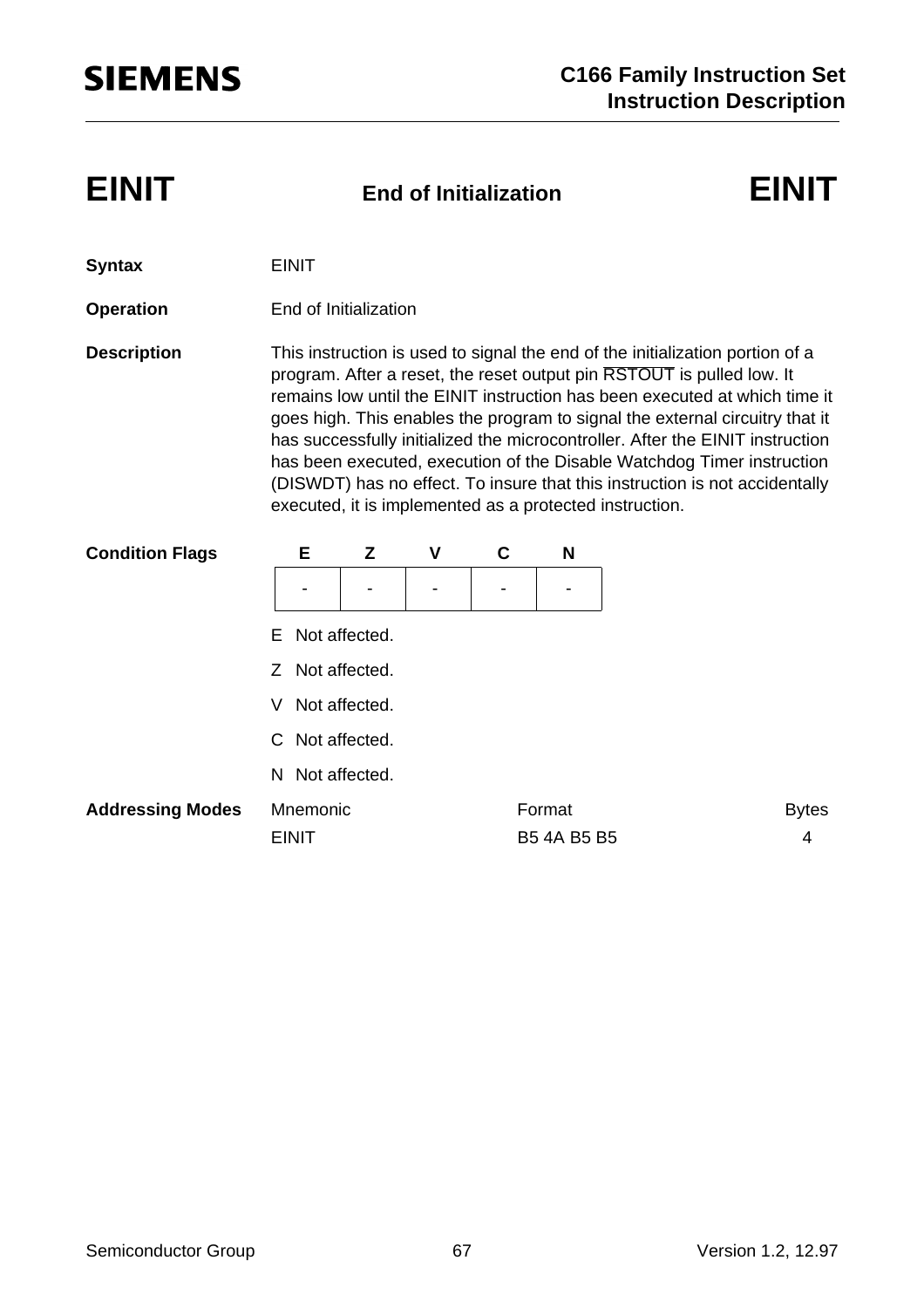| <b>EXTR</b>             | <b>Begin EXTended Register Sequence</b>                                                                                                                                                                                                                                                                                                                            |         |   |   |        |                                                                                                                                             | <b>EXTR</b>       |  |  |
|-------------------------|--------------------------------------------------------------------------------------------------------------------------------------------------------------------------------------------------------------------------------------------------------------------------------------------------------------------------------------------------------------------|---------|---|---|--------|---------------------------------------------------------------------------------------------------------------------------------------------|-------------------|--|--|
| <b>Syntax</b>           | <b>EXTR</b>                                                                                                                                                                                                                                                                                                                                                        | op1     |   |   |        |                                                                                                                                             |                   |  |  |
| <b>Operation</b>        | $\text{(count)} \leftarrow \text{(op1)} [1 \le \text{op1} \le 4]$<br>Disable interrupts and Class A traps<br>SFR_range = Extended<br>DO WHILE ((count) $\neq$ 0 AND Class_B_trap_condition $\neq$ TRUE)<br><b>Next Instruction</b><br>$(count) \leftarrow (count) - 1$<br><b>END WHILE</b><br>$(count) = 0$<br>SFR_range = Standard<br>Enable interrupts and traps |         |   |   |        |                                                                                                                                             |                   |  |  |
| <b>Description</b>      | Causes all SFR or SFR bit accesses via the 'reg', 'bitoff' or 'bitaddr'<br>addressing modes being made to the Extended SFR space for a specified<br>number of instructions. During their execution, both standard and PEC<br>interrupts and class A hardware traps are locked.<br>The value of op1 defines the length of the effected instruction sequence.        |         |   |   |        |                                                                                                                                             |                   |  |  |
| <b>Note</b>             |                                                                                                                                                                                                                                                                                                                                                                    |         |   |   |        | The EXTR instruction must be used carefully (see introductory note).<br>The EXTR instruction is not available in the SAB 8XC166(W) devices. |                   |  |  |
| <b>Condition Flags</b>  | Е                                                                                                                                                                                                                                                                                                                                                                  | Z       | V | C | N      |                                                                                                                                             |                   |  |  |
|                         |                                                                                                                                                                                                                                                                                                                                                                    |         |   |   |        |                                                                                                                                             |                   |  |  |
|                         | Not affected.<br>Е                                                                                                                                                                                                                                                                                                                                                 |         |   |   |        |                                                                                                                                             |                   |  |  |
|                         | Z Not affected.                                                                                                                                                                                                                                                                                                                                                    |         |   |   |        |                                                                                                                                             |                   |  |  |
|                         | Not affected.                                                                                                                                                                                                                                                                                                                                                      |         |   |   |        |                                                                                                                                             |                   |  |  |
|                         | C Not affected.                                                                                                                                                                                                                                                                                                                                                    |         |   |   |        |                                                                                                                                             |                   |  |  |
|                         | N Not affected.                                                                                                                                                                                                                                                                                                                                                    |         |   |   |        |                                                                                                                                             |                   |  |  |
| <b>Addressing Modes</b> | Mnemonic<br><b>EXTR</b>                                                                                                                                                                                                                                                                                                                                            | #irang2 |   |   | Format | D1:10##-0                                                                                                                                   | <b>Bytes</b><br>2 |  |  |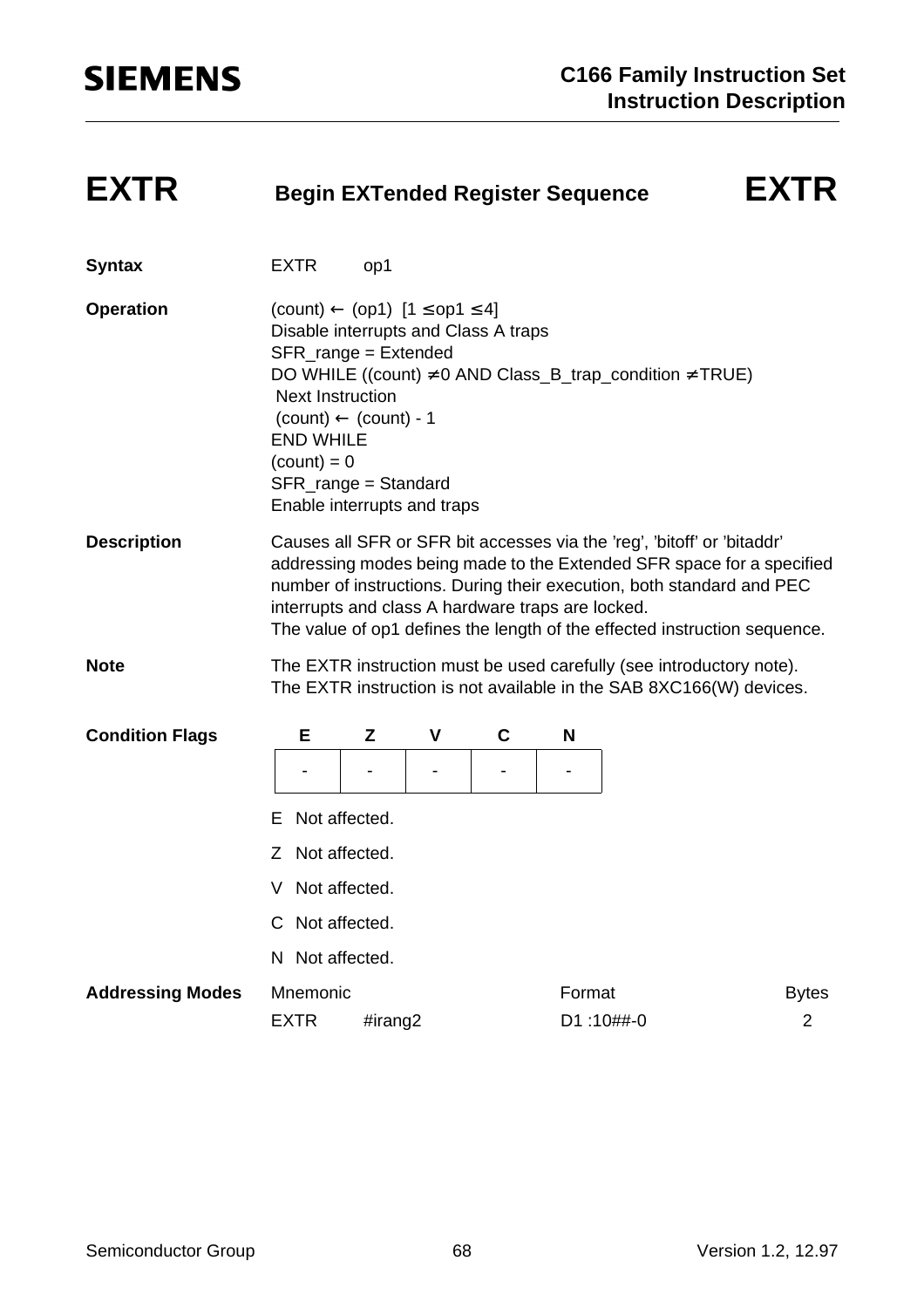| <b>EXTP</b> | <b>Begin EXTended Page Sequence</b> | <b>EXTP</b> |
|-------------|-------------------------------------|-------------|
|-------------|-------------------------------------|-------------|

| <b>Syntax</b>           | <b>EXTP</b>                                                                                                                                                                                                                                                                                                                                                                                                                                                                                                                                                                                                                                                                                                                                                   | op1, op2 |               |   |        |                                                                                                                                             |                |  |
|-------------------------|---------------------------------------------------------------------------------------------------------------------------------------------------------------------------------------------------------------------------------------------------------------------------------------------------------------------------------------------------------------------------------------------------------------------------------------------------------------------------------------------------------------------------------------------------------------------------------------------------------------------------------------------------------------------------------------------------------------------------------------------------------------|----------|---------------|---|--------|---------------------------------------------------------------------------------------------------------------------------------------------|----------------|--|
| <b>Operation</b>        | $\text{(count)} \leftarrow \text{(op2)} \; [1 \le \text{op2} \le 4]$<br>Disable interrupts and Class A traps<br>Data_Page = $(op1)$<br><b>Next Instruction</b><br>$(count) \leftarrow (count) - 1$<br><b>END WHILE</b><br>$\text{(count)} = 0$<br>Data_Page = $(DPPx)$<br>Enable interrupts and traps                                                                                                                                                                                                                                                                                                                                                                                                                                                         |          |               |   |        | DO WHILE ((count) $\neq$ 0 AND Class_B_trap_condition $\neq$ TRUE)                                                                          |                |  |
| <b>Description</b>      | Overrides the standard DPP addressing scheme of the long and indirect<br>addressing modes for a specified number of instructions. During their exe-<br>cution, both standard and PEC interrupts and class A hardware traps are<br>locked. The EXTP instruction becomes immediately active such that no<br>additional NOPs are required.<br>For any long ('mem') or indirect ([]) address in the EXTP instruction<br>sequence, the 10-bit page number (address bits A23-A14) is not deter-<br>mined by the contents of a DPP register but by the value of op1 itself. The<br>14-bit page offset (address bits A13-A0) is derived from the long or indi-<br>rect address as usual.<br>The value of op2 defines the length of the effected instruction sequence. |          |               |   |        |                                                                                                                                             |                |  |
| <b>Note</b>             |                                                                                                                                                                                                                                                                                                                                                                                                                                                                                                                                                                                                                                                                                                                                                               |          |               |   |        | The EXTP instruction must be used carefully (see introductory note).<br>The EXTP instruction is not available in the SAB 8XC166(W) devices. |                |  |
| <b>Condition Flags</b>  | Е                                                                                                                                                                                                                                                                                                                                                                                                                                                                                                                                                                                                                                                                                                                                                             | Z        | V             | C | N      |                                                                                                                                             |                |  |
|                         | Not affected.<br>Е<br>Not affected.<br>Ζ<br>Not affected.<br>C Not affected.<br>Not affected.<br>N.                                                                                                                                                                                                                                                                                                                                                                                                                                                                                                                                                                                                                                                           |          |               |   |        |                                                                                                                                             |                |  |
| <b>Addressing Modes</b> | Mnemonic                                                                                                                                                                                                                                                                                                                                                                                                                                                                                                                                                                                                                                                                                                                                                      |          |               |   | Format |                                                                                                                                             | <b>Bytes</b>   |  |
|                         | <b>EXTP</b>                                                                                                                                                                                                                                                                                                                                                                                                                                                                                                                                                                                                                                                                                                                                                   |          | Rwm, #irang2  |   |        | DC:01##-m                                                                                                                                   | $\overline{2}$ |  |
|                         | <b>EXTP</b>                                                                                                                                                                                                                                                                                                                                                                                                                                                                                                                                                                                                                                                                                                                                                   |          | #pag, #irang2 |   |        | D7:01##-0 pp 0:00pp                                                                                                                         | 4              |  |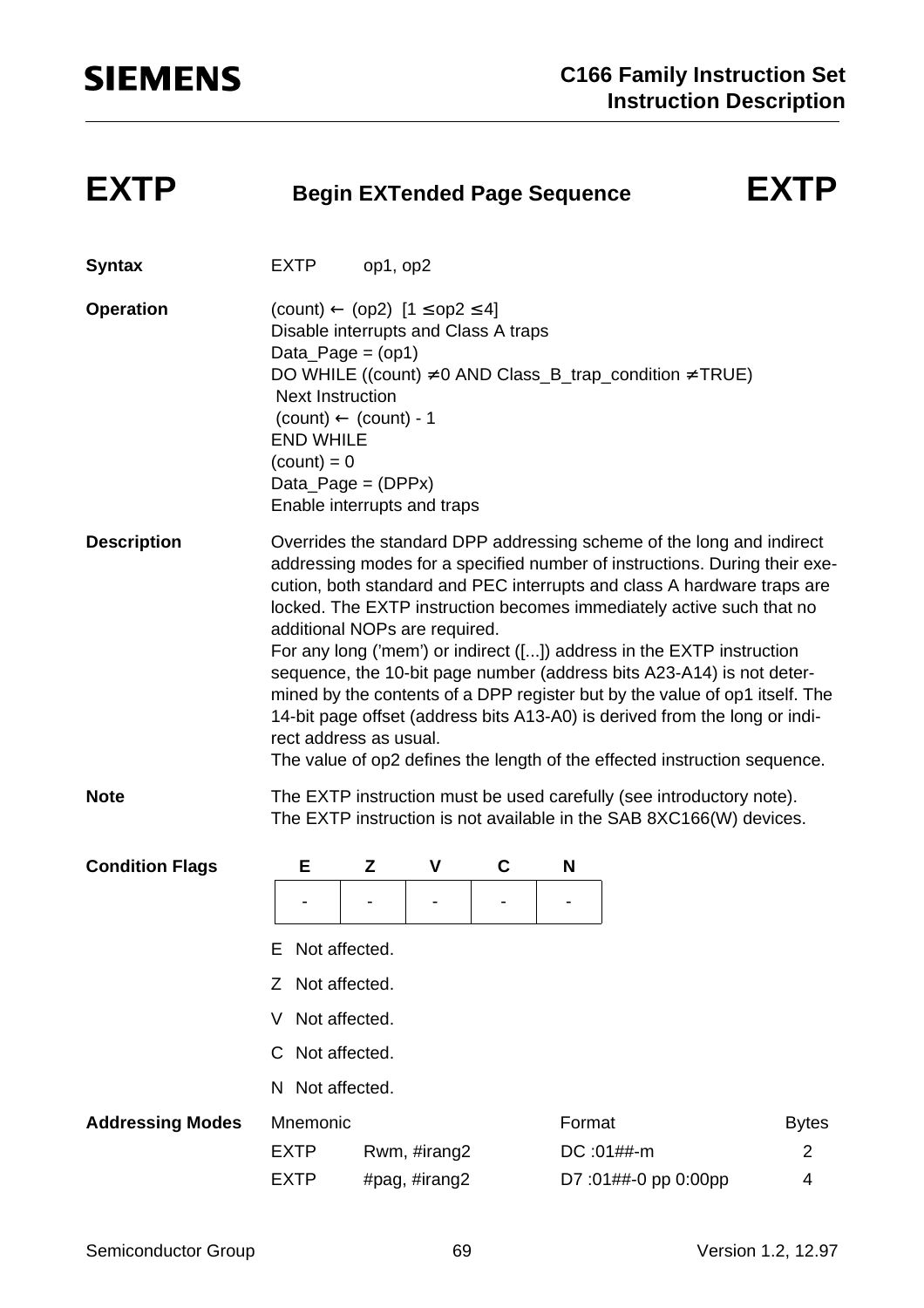### **EXTPR Begin EXTended Page and Register Sequence EXTPR**

| <b>Syntax</b>           | <b>EXTPR</b>                                                                                                                                                                                                                                                                                                                                                                                                                                                                                                                                                                                                                                                                                                                                                                                       | op1, op2 |               |   |        |                                                                                                                                               |                |  |
|-------------------------|----------------------------------------------------------------------------------------------------------------------------------------------------------------------------------------------------------------------------------------------------------------------------------------------------------------------------------------------------------------------------------------------------------------------------------------------------------------------------------------------------------------------------------------------------------------------------------------------------------------------------------------------------------------------------------------------------------------------------------------------------------------------------------------------------|----------|---------------|---|--------|-----------------------------------------------------------------------------------------------------------------------------------------------|----------------|--|
| <b>Operation</b>        | $\text{(count)} \leftarrow \text{(op2)} \; [1 \le \text{op2} \le 4]$<br>Disable interrupts and Class A traps<br>Data_Page = (op1) AND SFR_range = Extended<br><b>Next Instruction</b><br>$(count) \leftarrow (count) - 1$<br><b>END WHILE</b><br>$(count) = 0$<br>Data_Page = (DPPx) AND SFR_range = Standard<br>Enable interrupts and traps                                                                                                                                                                                                                                                                                                                                                                                                                                                       |          |               |   |        | DO WHILE ((count) $\neq$ 0 AND Class_B_trap_condition $\neq$ TRUE)                                                                            |                |  |
| <b>Description</b>      | Overrides the standard DPP addressing scheme of the long and indirect<br>addressing modes and causes all SFR or SFR bit accesses via the 'reg',<br>'bitoff' or 'bitaddr' addressing modes being made to the Extended SFR<br>space for a specified number of instructions. During their execution, both<br>standard and PEC interrupts and class A hardware traps are locked.<br>For any long ('mem') or indirect ([]) address in the EXTP instruction<br>sequence, the 10-bit page number (address bits A23-A14) is not deter-<br>mined by the contents of a DPP register but by the value of op1 itself. The<br>14-bit page offset (address bits A13-A0) is derived from the long or indi-<br>rect address as usual.<br>The value of op2 defines the length of the effected instruction sequence. |          |               |   |        |                                                                                                                                               |                |  |
| <b>Note</b>             |                                                                                                                                                                                                                                                                                                                                                                                                                                                                                                                                                                                                                                                                                                                                                                                                    |          |               |   |        | The EXTPR instruction must be used carefully (see introductory note).<br>The EXTPR instruction is not available in the SAB 8XC166(W) devices. |                |  |
| <b>Condition Flags</b>  | Е                                                                                                                                                                                                                                                                                                                                                                                                                                                                                                                                                                                                                                                                                                                                                                                                  | Z        | V             | C | N      |                                                                                                                                               |                |  |
|                         |                                                                                                                                                                                                                                                                                                                                                                                                                                                                                                                                                                                                                                                                                                                                                                                                    |          |               |   |        |                                                                                                                                               |                |  |
|                         | Not affected.<br>ᆮ                                                                                                                                                                                                                                                                                                                                                                                                                                                                                                                                                                                                                                                                                                                                                                                 |          |               |   |        |                                                                                                                                               |                |  |
|                         | Not affected.<br>Ζ                                                                                                                                                                                                                                                                                                                                                                                                                                                                                                                                                                                                                                                                                                                                                                                 |          |               |   |        |                                                                                                                                               |                |  |
|                         | Not affected.                                                                                                                                                                                                                                                                                                                                                                                                                                                                                                                                                                                                                                                                                                                                                                                      |          |               |   |        |                                                                                                                                               |                |  |
|                         | Not affected.<br>C                                                                                                                                                                                                                                                                                                                                                                                                                                                                                                                                                                                                                                                                                                                                                                                 |          |               |   |        |                                                                                                                                               |                |  |
|                         | N Not affected.                                                                                                                                                                                                                                                                                                                                                                                                                                                                                                                                                                                                                                                                                                                                                                                    |          |               |   |        |                                                                                                                                               |                |  |
| <b>Addressing Modes</b> | Mnemonic                                                                                                                                                                                                                                                                                                                                                                                                                                                                                                                                                                                                                                                                                                                                                                                           |          |               |   | Format |                                                                                                                                               | <b>Bytes</b>   |  |
|                         | <b>EXTPR</b>                                                                                                                                                                                                                                                                                                                                                                                                                                                                                                                                                                                                                                                                                                                                                                                       |          | Rwm, #irang2  |   |        | DC:11##-m                                                                                                                                     | $\overline{2}$ |  |
|                         | <b>EXTPR</b>                                                                                                                                                                                                                                                                                                                                                                                                                                                                                                                                                                                                                                                                                                                                                                                       |          | #pag, #irang2 |   |        | D7:11##-0 pp 0:00pp                                                                                                                           | 4              |  |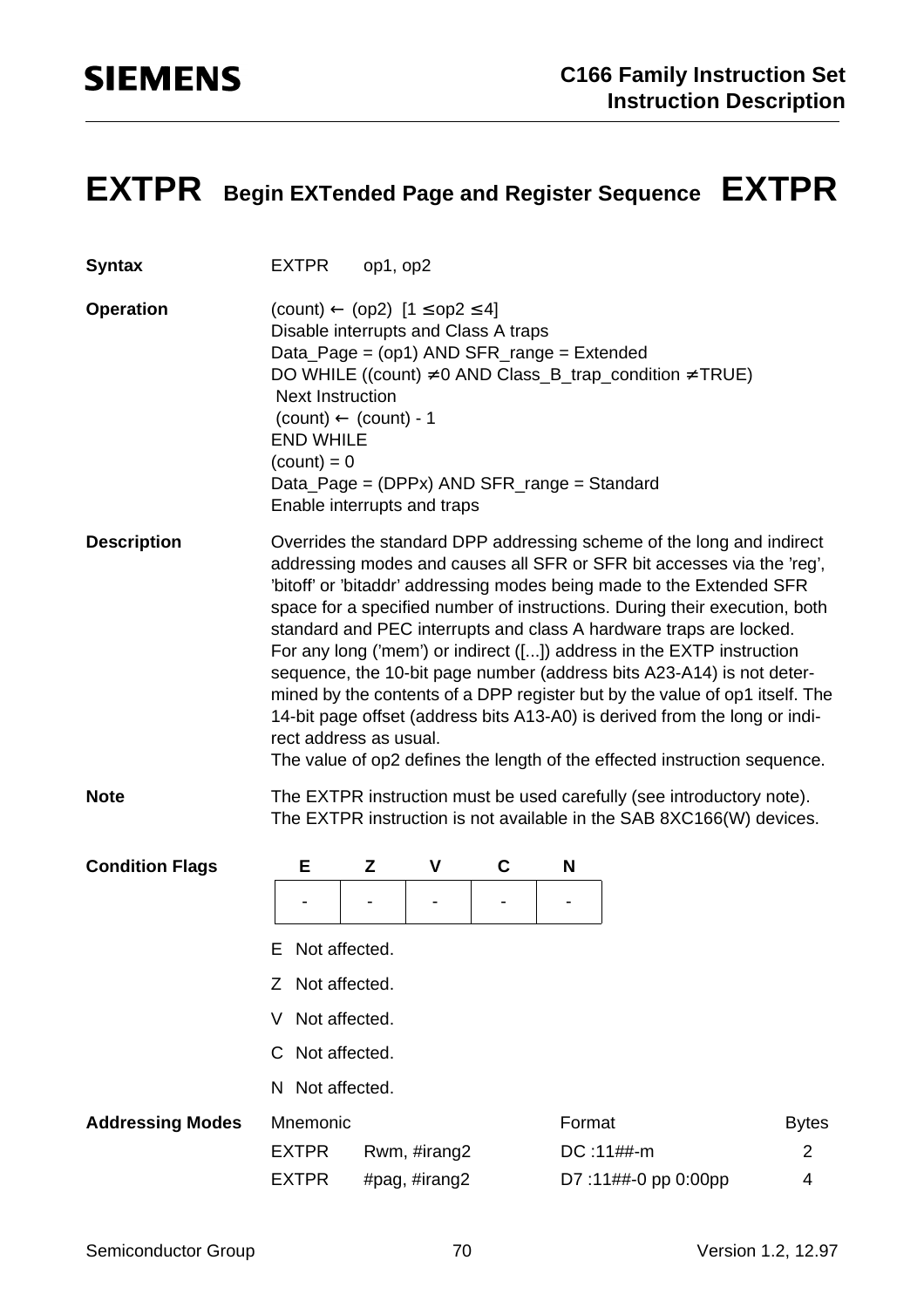| <b>EXTS</b><br><b>EXTS</b><br><b>Begin EXTended Segment Sequence</b> |
|----------------------------------------------------------------------|
|                                                                      |

| <b>Syntax</b>           | <b>EXTS</b>                                                                                                                                                                                                                                                                                                                                                                                                                                                                                                                                                                                                                                                                                                                   | op1, op2 |               |   |        |                                                                                                                                             |              |  |  |
|-------------------------|-------------------------------------------------------------------------------------------------------------------------------------------------------------------------------------------------------------------------------------------------------------------------------------------------------------------------------------------------------------------------------------------------------------------------------------------------------------------------------------------------------------------------------------------------------------------------------------------------------------------------------------------------------------------------------------------------------------------------------|----------|---------------|---|--------|---------------------------------------------------------------------------------------------------------------------------------------------|--------------|--|--|
| <b>Operation</b>        | $\text{(count)} \leftarrow \text{(op2)} [1 \le \text{op2} \le 4]$<br>Disable interrupts and Class A traps<br>Data_Segment = $(op1)$<br><b>Next Instruction</b><br>$(count) \leftarrow (count) - 1$<br><b>END WHILE</b><br>$\text{(count)} = 0$<br>Data_Page = $(DPPx)$<br>Enable interrupts and traps                                                                                                                                                                                                                                                                                                                                                                                                                         |          |               |   |        | DO WHILE ((count) $\neq$ 0 AND Class_B_trap_condition $\neq$ TRUE)                                                                          |              |  |  |
| <b>Description</b>      | Overrides the standard DPP addressing scheme of the long and indirect<br>addressing modes for a specified number of instructions. During their exe-<br>cution, both standard and PEC interrupts and class A hardware traps are<br>locked. The EXTS instruction becomes immediately active such that no<br>additional NOPs are required.<br>For any long ('mem') or indirect ([]) address in an EXTS instruction<br>sequence, the value of op1 determines the 8-bit segment (address bits<br>A23-A16) valid for the corresponding data access. The long or indirect<br>address itself represents the 16-bit segment offset (address bits A15-A0).<br>The value of op2 defines the length of the effected instruction sequence. |          |               |   |        |                                                                                                                                             |              |  |  |
| <b>Note</b>             |                                                                                                                                                                                                                                                                                                                                                                                                                                                                                                                                                                                                                                                                                                                               |          |               |   |        | The EXTS instruction must be used carefully (see introductory note).<br>The EXTS instruction is not available in the SAB 8XC166(W) devices. |              |  |  |
| <b>Condition Flags</b>  | Е                                                                                                                                                                                                                                                                                                                                                                                                                                                                                                                                                                                                                                                                                                                             | Z        | $\mathbf v$   | C | N      |                                                                                                                                             |              |  |  |
|                         |                                                                                                                                                                                                                                                                                                                                                                                                                                                                                                                                                                                                                                                                                                                               | -        |               |   | -      |                                                                                                                                             |              |  |  |
|                         | Not affected.<br>Е                                                                                                                                                                                                                                                                                                                                                                                                                                                                                                                                                                                                                                                                                                            |          |               |   |        |                                                                                                                                             |              |  |  |
|                         | Not affected.                                                                                                                                                                                                                                                                                                                                                                                                                                                                                                                                                                                                                                                                                                                 |          |               |   |        |                                                                                                                                             |              |  |  |
|                         | Not affected.<br>V                                                                                                                                                                                                                                                                                                                                                                                                                                                                                                                                                                                                                                                                                                            |          |               |   |        |                                                                                                                                             |              |  |  |
|                         | Not affected.<br>C.                                                                                                                                                                                                                                                                                                                                                                                                                                                                                                                                                                                                                                                                                                           |          |               |   |        |                                                                                                                                             |              |  |  |
|                         | Not affected.<br>N.                                                                                                                                                                                                                                                                                                                                                                                                                                                                                                                                                                                                                                                                                                           |          |               |   |        |                                                                                                                                             |              |  |  |
| <b>Addressing Modes</b> | Mnemonic                                                                                                                                                                                                                                                                                                                                                                                                                                                                                                                                                                                                                                                                                                                      |          |               |   | Format |                                                                                                                                             | <b>Bytes</b> |  |  |
|                         | <b>EXTS</b>                                                                                                                                                                                                                                                                                                                                                                                                                                                                                                                                                                                                                                                                                                                   |          | Rwm, #irang2  |   |        | DC:00##-m                                                                                                                                   | 2            |  |  |
|                         | <b>EXTS</b>                                                                                                                                                                                                                                                                                                                                                                                                                                                                                                                                                                                                                                                                                                                   |          | #seg, #irang2 |   |        | D7:00##-0 ss 00                                                                                                                             | 4            |  |  |
|                         |                                                                                                                                                                                                                                                                                                                                                                                                                                                                                                                                                                                                                                                                                                                               |          |               |   |        |                                                                                                                                             |              |  |  |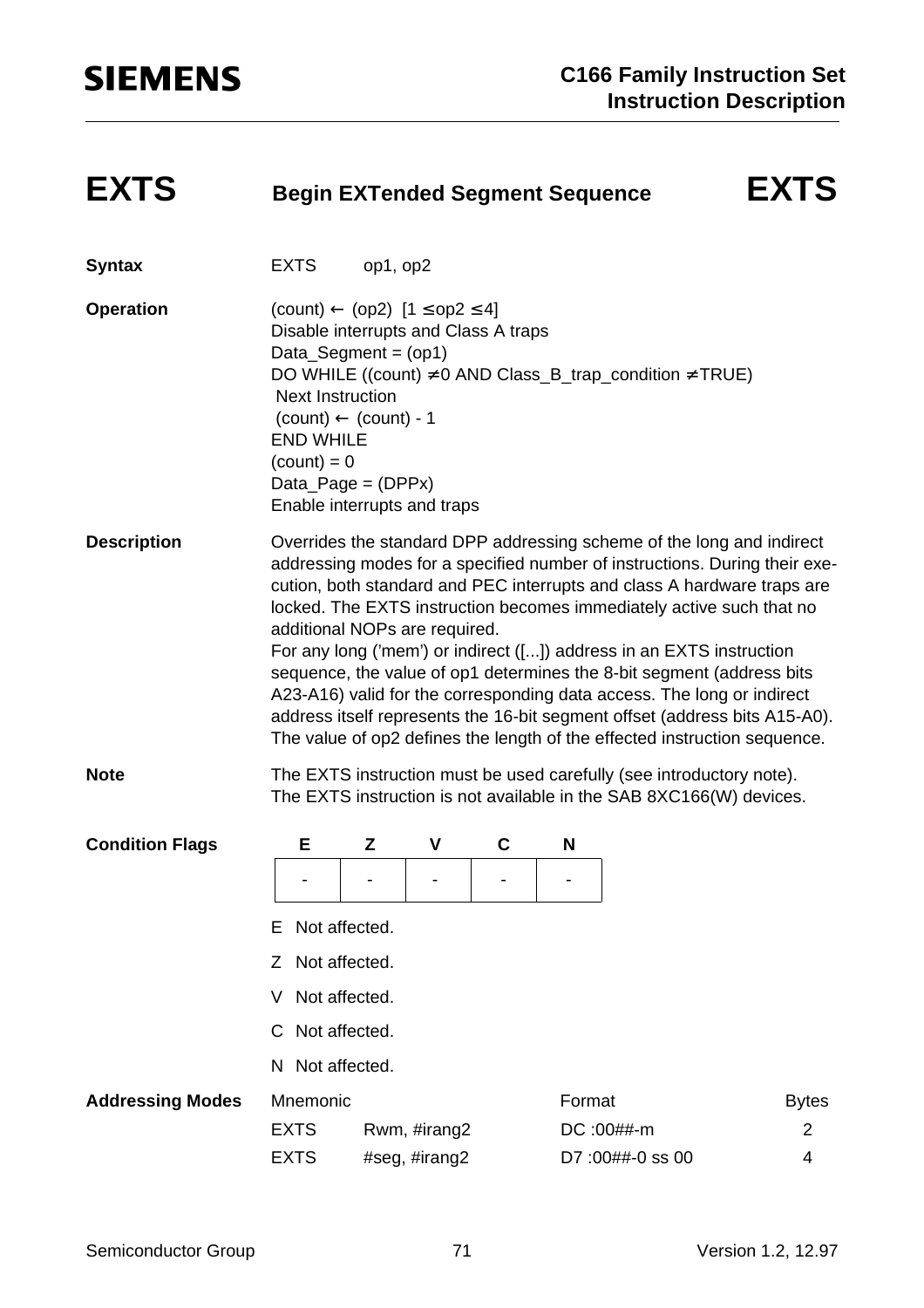### **EXTSR** Begin EXTended Segment and Register Sequence EXTSR

| <b>Syntax</b>           | <b>EXTSR</b>                                                                                                                                                                                                                                                                                                                                                                                                                                                                                                                                                                                                                                                                                                                                                                                                                                                                                                                                   | op1, op2 |                               |   |        |                                                                                                                     |                        |  |  |
|-------------------------|------------------------------------------------------------------------------------------------------------------------------------------------------------------------------------------------------------------------------------------------------------------------------------------------------------------------------------------------------------------------------------------------------------------------------------------------------------------------------------------------------------------------------------------------------------------------------------------------------------------------------------------------------------------------------------------------------------------------------------------------------------------------------------------------------------------------------------------------------------------------------------------------------------------------------------------------|----------|-------------------------------|---|--------|---------------------------------------------------------------------------------------------------------------------|------------------------|--|--|
| <b>Operation</b>        | $\text{(count)} \leftarrow \text{(op2)} \; [1 \le \text{op2} \le 4]$<br>Disable interrupts and Class A traps<br><b>Next Instruction</b><br>$(count) \leftarrow (count) - 1$<br><b>END WHILE</b><br>$(count) = 0$<br>Data_Page = (DPPx) AND SFR_range = Standard<br>Enable interrupts and traps                                                                                                                                                                                                                                                                                                                                                                                                                                                                                                                                                                                                                                                 |          |                               |   |        | Data_Segment = (op1) AND SFR_range = Extended<br>DO WHILE ((count) $\neq$ 0 AND Class_B_trap_condition $\neq$ TRUE) |                        |  |  |
| <b>Description</b>      | Overrides the standard DPP addressing scheme of the long and indirect<br>addressing modes and causes all SFR or SFR bit accesses via the 'reg',<br>'bitoff' or 'bitaddr' addressing modes being made to the Extended SFR<br>space for a specified number of instructions. During their execution, both<br>standard and PEC interrupts and class A hardware traps are locked. The<br>EXTSR instruction becomes immediately active such that no additional<br>NOPs are required.<br>For any long ('mem') or indirect ([]) address in an EXTSR instruction<br>sequence, the value of op1 determines the 8-bit segment (address bits<br>A23-A16) valid for the corresponding data access. The long or indirect<br>address itself represents the 16-bit segment offset (address bits A15-A0).<br>The value of op2 defines the length of the effected instruction sequence.<br>The EXTSR instruction must be used carefully (see introductory note). |          |                               |   |        |                                                                                                                     |                        |  |  |
| <b>Note</b>             |                                                                                                                                                                                                                                                                                                                                                                                                                                                                                                                                                                                                                                                                                                                                                                                                                                                                                                                                                |          |                               |   |        | The EXTSR instruction is not available in the SAB 8XC166(W) devices.                                                |                        |  |  |
| <b>Condition Flags</b>  | Е<br>Not affected.<br>Е<br>Not affected.<br>Ζ<br>Not affected.<br>Not affected.<br>C<br>N Not affected.                                                                                                                                                                                                                                                                                                                                                                                                                                                                                                                                                                                                                                                                                                                                                                                                                                        | Z        | V                             | C | N      |                                                                                                                     |                        |  |  |
| <b>Addressing Modes</b> | Mnemonic<br><b>EXTSR</b><br><b>EXTSR</b>                                                                                                                                                                                                                                                                                                                                                                                                                                                                                                                                                                                                                                                                                                                                                                                                                                                                                                       |          | Rwm, #irang2<br>#seg, #irang2 |   | Format | DC:10##-m<br>D7:10##-0 ss 00                                                                                        | <b>Bytes</b><br>2<br>4 |  |  |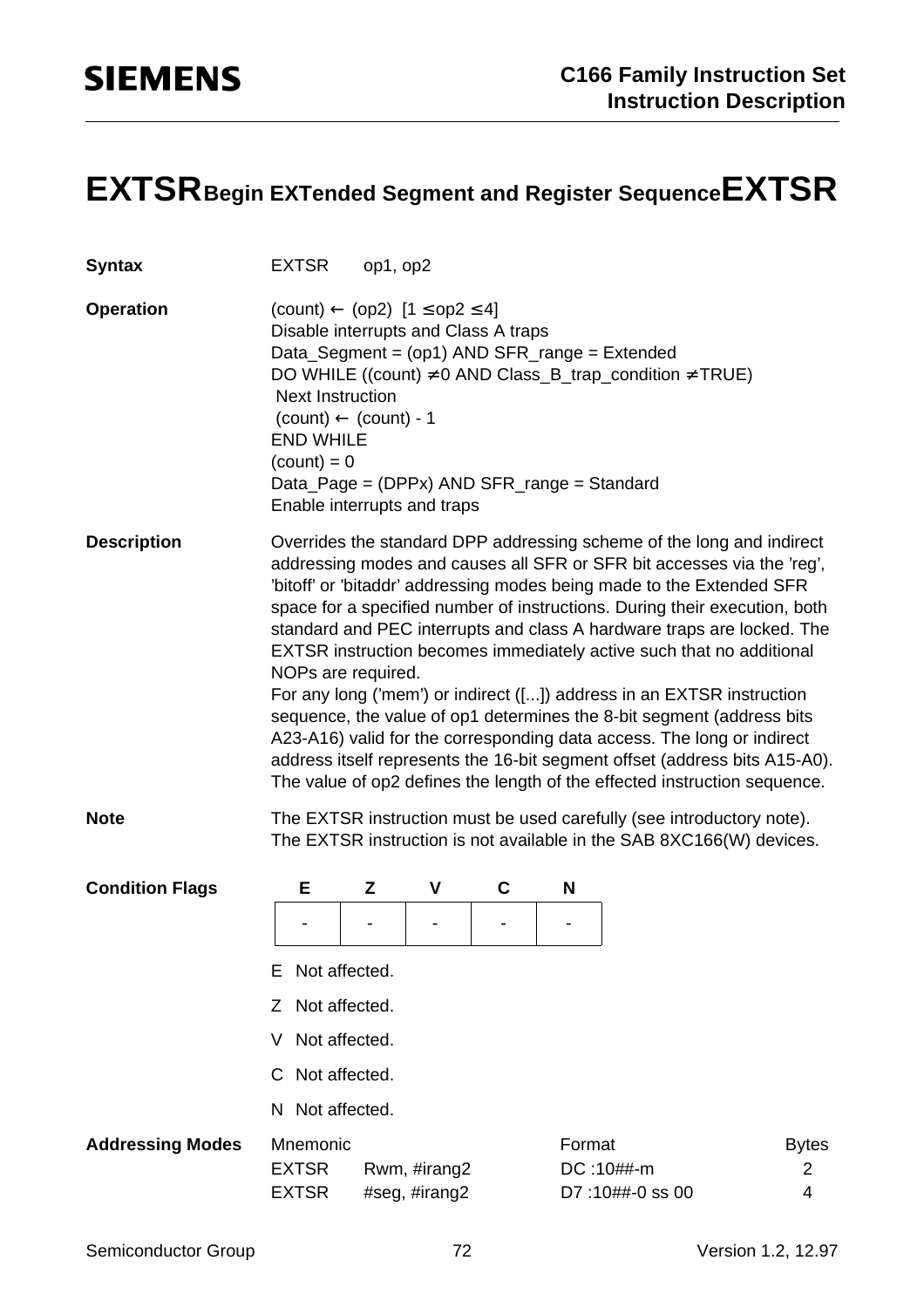| <b>IDLE</b>             |                                 | IDLF |   |   |             |                                                                                                                                                                                                                                                                                                                  |
|-------------------------|---------------------------------|------|---|---|-------------|------------------------------------------------------------------------------------------------------------------------------------------------------------------------------------------------------------------------------------------------------------------------------------------------------------------|
| <b>Syntax</b>           | <b>IDLE</b>                     |      |   |   |             |                                                                                                                                                                                                                                                                                                                  |
| <b>Operation</b>        | Enter Idle Mode                 |      |   |   |             |                                                                                                                                                                                                                                                                                                                  |
| <b>Description</b>      | as a protected instruction.     |      |   |   |             | This instruction causes the part to enter the idle mode. In this mode, the<br>CPU is powered down while the peripherals remain running. It remains<br>powered down until a peripheral interrupt or external interrupt occurs. To<br>insure that this instruction is not accidentally executed, it is implemented |
| <b>Condition Flags</b>  | Е                               | Z    | V | C | N           |                                                                                                                                                                                                                                                                                                                  |
|                         |                                 |      |   |   |             |                                                                                                                                                                                                                                                                                                                  |
|                         | Not affected.<br>F              |      |   |   |             |                                                                                                                                                                                                                                                                                                                  |
|                         | Not affected.<br>$\overline{z}$ |      |   |   |             |                                                                                                                                                                                                                                                                                                                  |
|                         | Not affected.<br>V              |      |   |   |             |                                                                                                                                                                                                                                                                                                                  |
|                         | C Not affected.                 |      |   |   |             |                                                                                                                                                                                                                                                                                                                  |
|                         | N Not affected.                 |      |   |   |             |                                                                                                                                                                                                                                                                                                                  |
| <b>Addressing Modes</b> | Mnemonic                        |      |   |   | Format      | <b>Bytes</b>                                                                                                                                                                                                                                                                                                     |
|                         | <b>IDLE</b>                     |      |   |   | 87 78 87 87 | 4                                                                                                                                                                                                                                                                                                                |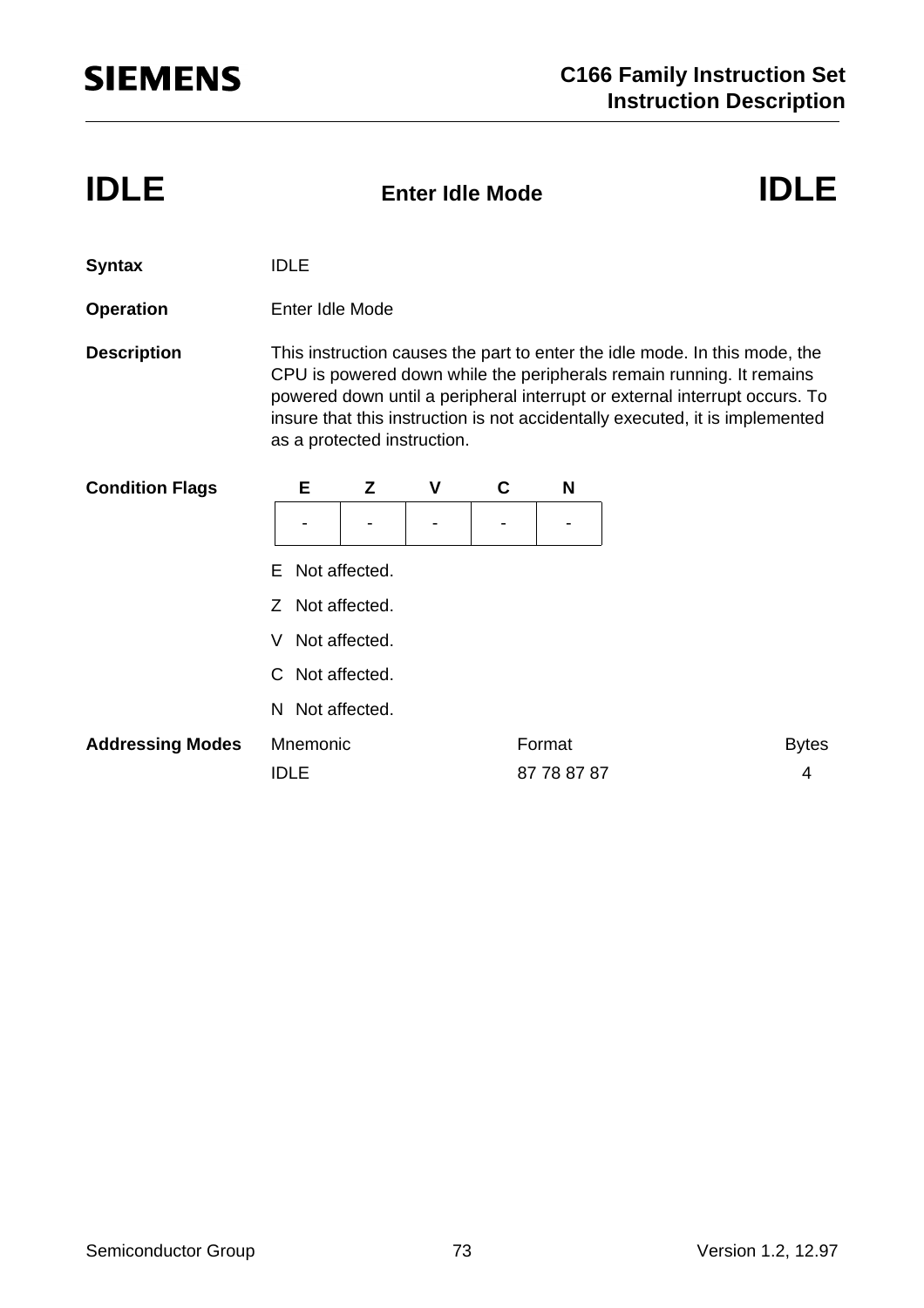| JB | <b>Relative Jump if Bit Set</b> | <b>JB</b> |
|----|---------------------------------|-----------|
|    |                                 |           |

| <b>Syntax</b>           | <b>JB</b>                                                                                                                                                                                                                                                                                                                                                                                                                                                                                                     | op1, op2 |                              |             |                        |             |   |  |  |  |
|-------------------------|---------------------------------------------------------------------------------------------------------------------------------------------------------------------------------------------------------------------------------------------------------------------------------------------------------------------------------------------------------------------------------------------------------------------------------------------------------------------------------------------------------------|----------|------------------------------|-------------|------------------------|-------------|---|--|--|--|
| <b>Operation</b>        | IF $(op1) = 1$ THEN<br>$(IP) \leftarrow (IP) + sign\_extend (op2)$<br><b>ELSE</b><br><b>Next Instruction</b><br><b>END IF</b>                                                                                                                                                                                                                                                                                                                                                                                 |          |                              |             |                        |             |   |  |  |  |
| <b>Data Types</b>       | <b>BIT</b>                                                                                                                                                                                                                                                                                                                                                                                                                                                                                                    |          |                              |             |                        |             |   |  |  |  |
| <b>Description</b>      | If the bit specified by op1 is set, program execution continues at the loca-<br>tion of the instruction pointer, IP, plus the specified displacement, op2.<br>The displacement is a two's complement number which is sign extended<br>and counts the relative distance in words. The value of the IP used in the<br>target address calculation is the address of the instruction following the JB<br>instruction. If the specified bit is clear, the instruction following the JB<br>instruction is executed. |          |                              |             |                        |             |   |  |  |  |
| <b>Condition Flags</b>  | Е                                                                                                                                                                                                                                                                                                                                                                                                                                                                                                             | Z        | V                            | $\mathbf C$ |                        | N           |   |  |  |  |
|                         |                                                                                                                                                                                                                                                                                                                                                                                                                                                                                                               |          |                              |             |                        |             |   |  |  |  |
|                         | Not affected.<br>F.                                                                                                                                                                                                                                                                                                                                                                                                                                                                                           |          |                              |             |                        |             |   |  |  |  |
|                         | Not affected.<br>Z                                                                                                                                                                                                                                                                                                                                                                                                                                                                                            |          |                              |             |                        |             |   |  |  |  |
|                         | Not affected.<br>V                                                                                                                                                                                                                                                                                                                                                                                                                                                                                            |          |                              |             |                        |             |   |  |  |  |
|                         | Not affected.<br>C                                                                                                                                                                                                                                                                                                                                                                                                                                                                                            |          |                              |             |                        |             |   |  |  |  |
|                         | N Not affected.                                                                                                                                                                                                                                                                                                                                                                                                                                                                                               |          |                              |             |                        |             |   |  |  |  |
| <b>Addressing Modes</b> | Mnemonic                                                                                                                                                                                                                                                                                                                                                                                                                                                                                                      |          |                              |             | Format<br><b>Bytes</b> |             |   |  |  |  |
|                         | JB                                                                                                                                                                                                                                                                                                                                                                                                                                                                                                            |          | bitaddr <sub>Q.q</sub> , rel |             |                        | 8A QQ rr q0 | 4 |  |  |  |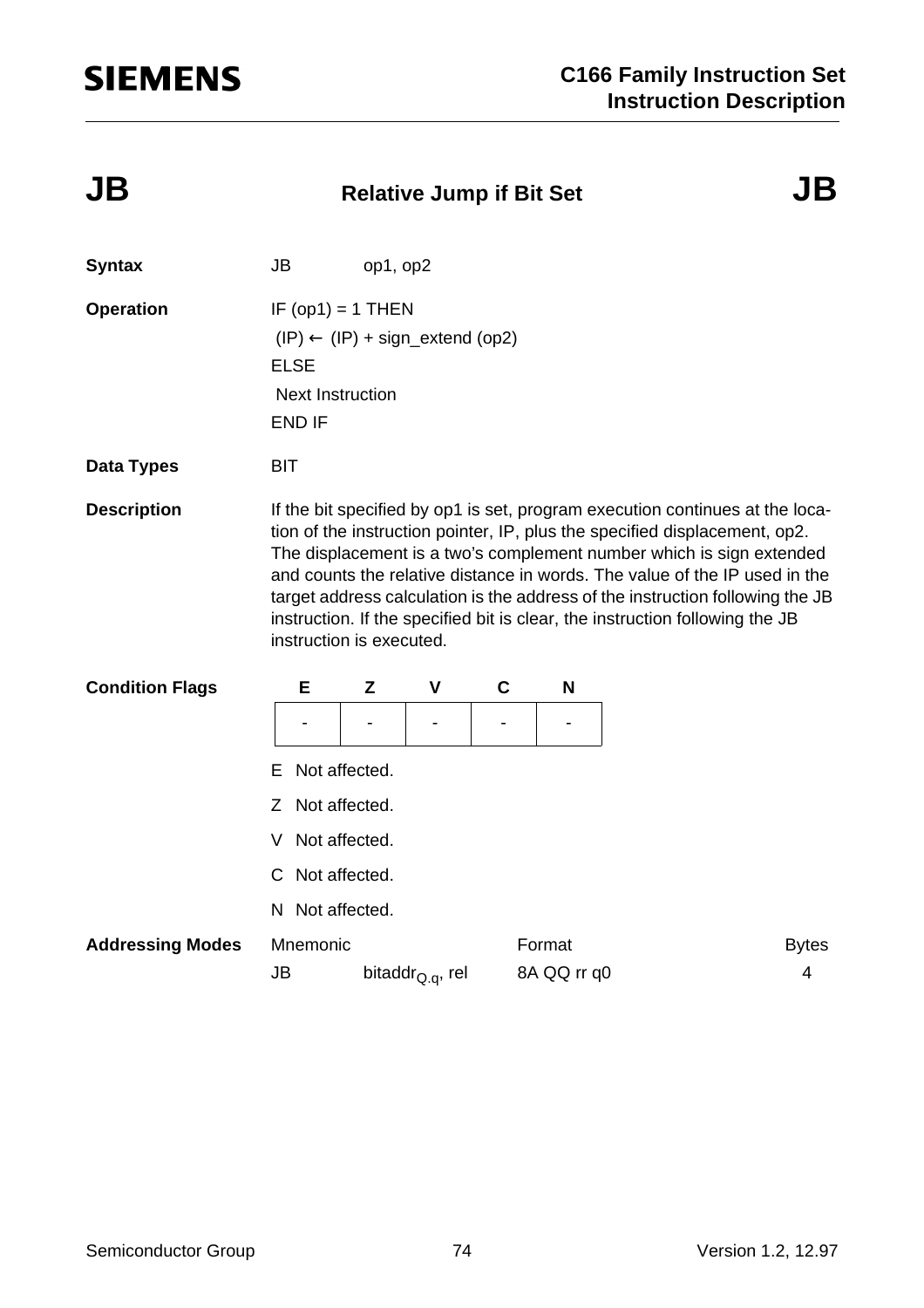| <b>JBC</b>              | <b>Relative Jump if Bit Set and Clear Bit</b>                                                                                                                                                                                                                                                                                                                                                                                                                                                                                                                                                                 |          |                              |             |                                                   |  | <b>JBC</b>        |  |  |
|-------------------------|---------------------------------------------------------------------------------------------------------------------------------------------------------------------------------------------------------------------------------------------------------------------------------------------------------------------------------------------------------------------------------------------------------------------------------------------------------------------------------------------------------------------------------------------------------------------------------------------------------------|----------|------------------------------|-------------|---------------------------------------------------|--|-------------------|--|--|
| <b>Syntax</b>           | <b>JBC</b>                                                                                                                                                                                                                                                                                                                                                                                                                                                                                                                                                                                                    | op1, op2 |                              |             |                                                   |  |                   |  |  |
| <b>Operation</b>        | IF $(op1) = 1$ THEN<br>$(op1) = 0$<br>$(IP) \leftarrow (IP) + sign\_extend (op2)$<br><b>ELSE</b><br><b>Next Instruction</b><br><b>END IF</b>                                                                                                                                                                                                                                                                                                                                                                                                                                                                  |          |                              |             |                                                   |  |                   |  |  |
| <b>Data Types</b>       | <b>BIT</b>                                                                                                                                                                                                                                                                                                                                                                                                                                                                                                                                                                                                    |          |                              |             |                                                   |  |                   |  |  |
| <b>Description</b>      | If the bit specified by op1 is set, program execution continues at the loca-<br>tion of the instruction pointer, IP, plus the specified displacement, op2.<br>The bit specified by op1 is cleared, allowing implementation of semaphore<br>operations. The displacement is a two's complement number which is sign<br>extended and counts the relative distance in words. The value of the IP<br>used in the target address calculation is the address of the instruction fol-<br>lowing the JBC instruction. If the specified bit was clear, the instruction fol-<br>lowing the JBC instruction is executed. |          |                              |             |                                                   |  |                   |  |  |
| <b>Condition Flags</b>  | Е                                                                                                                                                                                                                                                                                                                                                                                                                                                                                                                                                                                                             | Z        | V                            | $\mathbf c$ | N                                                 |  |                   |  |  |
|                         | B<br>0<br>0<br>0<br>B                                                                                                                                                                                                                                                                                                                                                                                                                                                                                                                                                                                         |          |                              |             |                                                   |  |                   |  |  |
|                         | Always cleared.<br>E.                                                                                                                                                                                                                                                                                                                                                                                                                                                                                                                                                                                         |          |                              |             |                                                   |  |                   |  |  |
|                         | Z Contains logical negation of the previous state of the specified bit.<br>Always cleared.<br>C Always cleared.                                                                                                                                                                                                                                                                                                                                                                                                                                                                                               |          |                              |             |                                                   |  |                   |  |  |
|                         |                                                                                                                                                                                                                                                                                                                                                                                                                                                                                                                                                                                                               |          |                              |             |                                                   |  |                   |  |  |
|                         | N.                                                                                                                                                                                                                                                                                                                                                                                                                                                                                                                                                                                                            |          |                              |             | Contains the previous state of the specified bit. |  |                   |  |  |
| <b>Addressing Modes</b> | Mnemonic<br><b>JBC</b>                                                                                                                                                                                                                                                                                                                                                                                                                                                                                                                                                                                        |          | bitaddr <sub>Q.q</sub> , rel |             | Format<br>AA QQ rr q0                             |  | <b>Bytes</b><br>4 |  |  |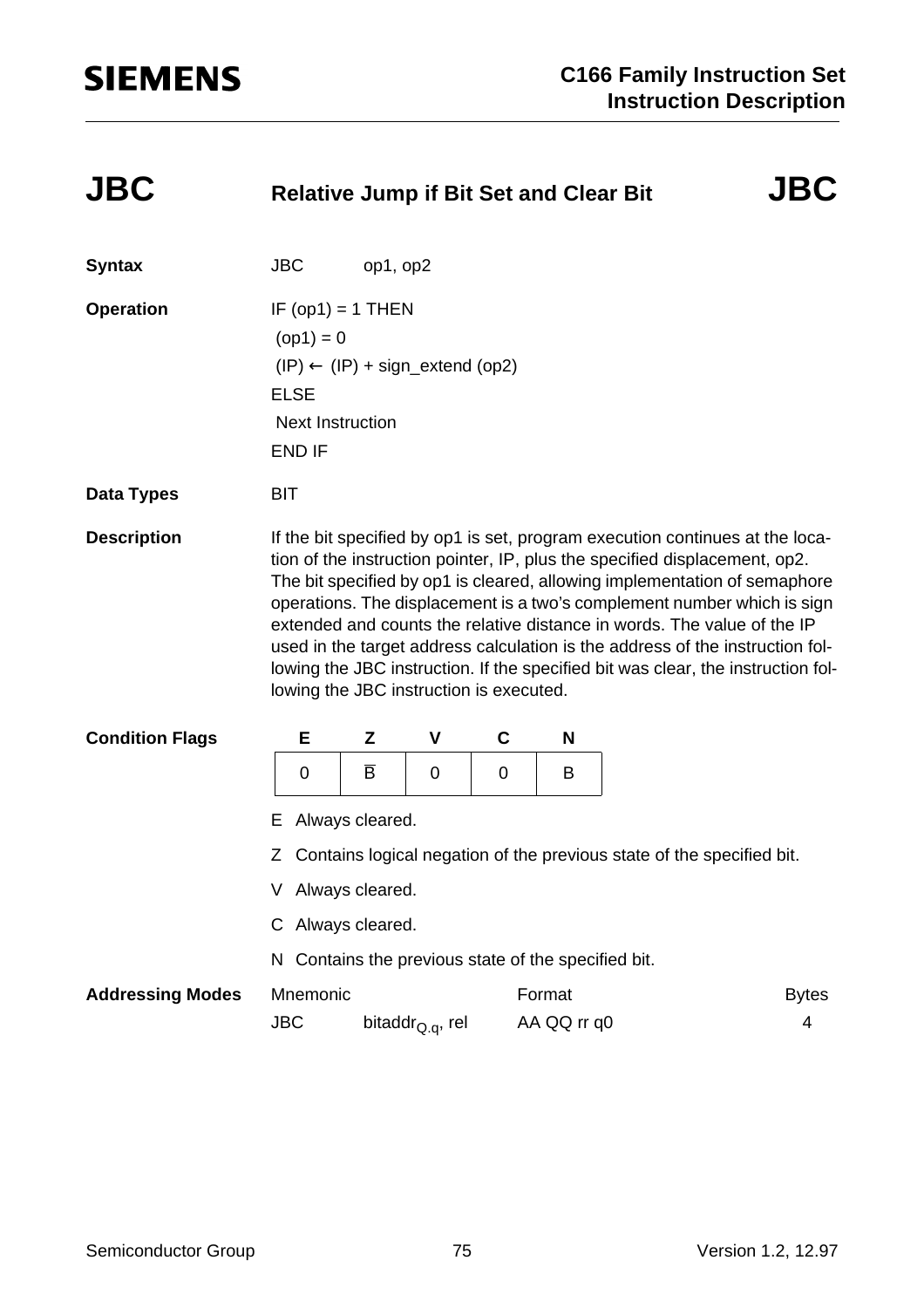| <b>JMPA</b>             | <b>Absolute Conditional Jump</b>                      | <b>JMPA</b>                                                                                                                                                                                                                           |   |   |                       |  |                   |  |  |  |  |
|-------------------------|-------------------------------------------------------|---------------------------------------------------------------------------------------------------------------------------------------------------------------------------------------------------------------------------------------|---|---|-----------------------|--|-------------------|--|--|--|--|
| <b>Syntax</b>           | <b>JMPA</b>                                           | op1, op2                                                                                                                                                                                                                              |   |   |                       |  |                   |  |  |  |  |
| <b>Operation</b>        | $(IP) \leftarrow op2$<br><b>ELSE</b><br><b>END IF</b> | IF $(op1) = 1$ THEN<br><b>Next Instruction</b>                                                                                                                                                                                        |   |   |                       |  |                   |  |  |  |  |
| <b>Description</b>      |                                                       | If the condition specified by op1 is met, a branch to the absolute address<br>specified by op2 is taken. If the condition is not met, no action is taken,<br>and the instruction following the JMPA instruction is executed normally. |   |   |                       |  |                   |  |  |  |  |
| <b>Condition Codes</b>  |                                                       | See condition code table.                                                                                                                                                                                                             |   |   |                       |  |                   |  |  |  |  |
| <b>Condition Flags</b>  | Е                                                     | Z                                                                                                                                                                                                                                     | V | C | N                     |  |                   |  |  |  |  |
|                         | F.                                                    | Not affected.                                                                                                                                                                                                                         |   |   |                       |  |                   |  |  |  |  |
|                         | Z Not affected.                                       |                                                                                                                                                                                                                                       |   |   |                       |  |                   |  |  |  |  |
|                         | Not affected.<br>V                                    |                                                                                                                                                                                                                                       |   |   |                       |  |                   |  |  |  |  |
|                         | C Not affected.                                       |                                                                                                                                                                                                                                       |   |   |                       |  |                   |  |  |  |  |
|                         | N Not affected.                                       |                                                                                                                                                                                                                                       |   |   |                       |  |                   |  |  |  |  |
| <b>Addressing Modes</b> | Mnemonic<br><b>JMPA</b>                               | cc, caddr                                                                                                                                                                                                                             |   |   | Format<br>EA c0 MM MM |  | <b>Bytes</b><br>4 |  |  |  |  |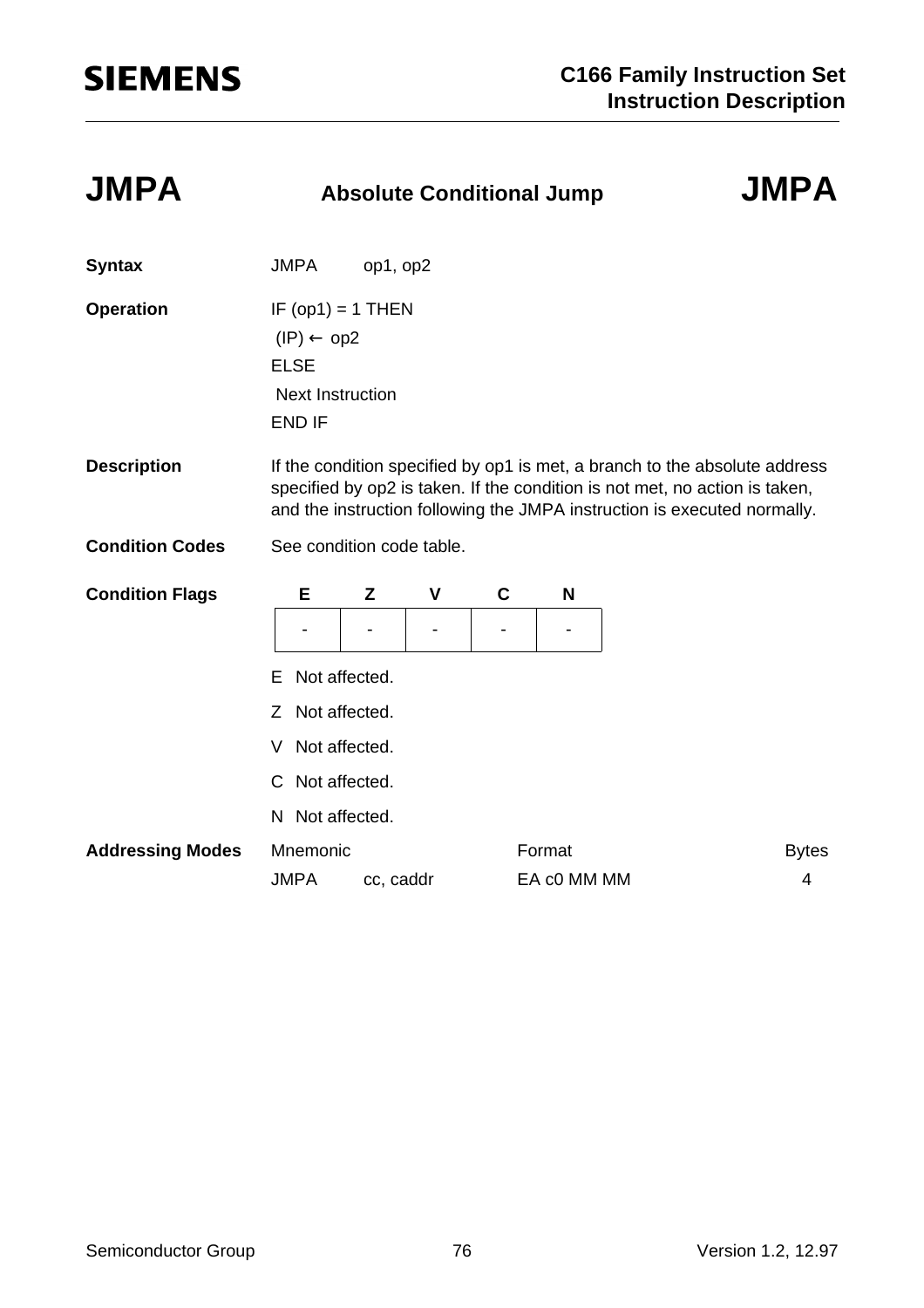| <b>JMPI</b>             | <b>Indirect Conditional Jump</b>                                                                  | <b>JMPI</b>                                                                                                                                                                                                                           |   |   |                 |                                |  |  |  |  |  |
|-------------------------|---------------------------------------------------------------------------------------------------|---------------------------------------------------------------------------------------------------------------------------------------------------------------------------------------------------------------------------------------|---|---|-----------------|--------------------------------|--|--|--|--|--|
| <b>Syntax</b>           | <b>JMPI</b>                                                                                       | op1, op2                                                                                                                                                                                                                              |   |   |                 |                                |  |  |  |  |  |
| <b>Operation</b>        | IF $(op1) = 1$ THEN<br>$(IP) \leftarrow op2$<br><b>ELSE</b><br><b>Next Instruction</b><br>END IF  |                                                                                                                                                                                                                                       |   |   |                 |                                |  |  |  |  |  |
| <b>Description</b>      |                                                                                                   | If the condition specified by op1 is met, a branch to the absolute address<br>specified by op2 is taken. If the condition is not met, no action is taken,<br>and the instruction following the JMPI instruction is executed normally. |   |   |                 |                                |  |  |  |  |  |
| <b>Condition Codes</b>  |                                                                                                   | See condition code table.                                                                                                                                                                                                             |   |   |                 |                                |  |  |  |  |  |
| <b>Condition Flags</b>  | Е                                                                                                 | Z                                                                                                                                                                                                                                     | V | C | N               |                                |  |  |  |  |  |
|                         | Not affected.<br>Е<br>Z Not affected.<br>Not affected.<br>V<br>C Not affected.<br>N Not affected. |                                                                                                                                                                                                                                       |   |   |                 |                                |  |  |  |  |  |
| <b>Addressing Modes</b> | Mnemonic<br><b>JMPI</b>                                                                           | $cc, [Rw_n]$                                                                                                                                                                                                                          |   |   | Format<br>9C cn | <b>Bytes</b><br>$\overline{2}$ |  |  |  |  |  |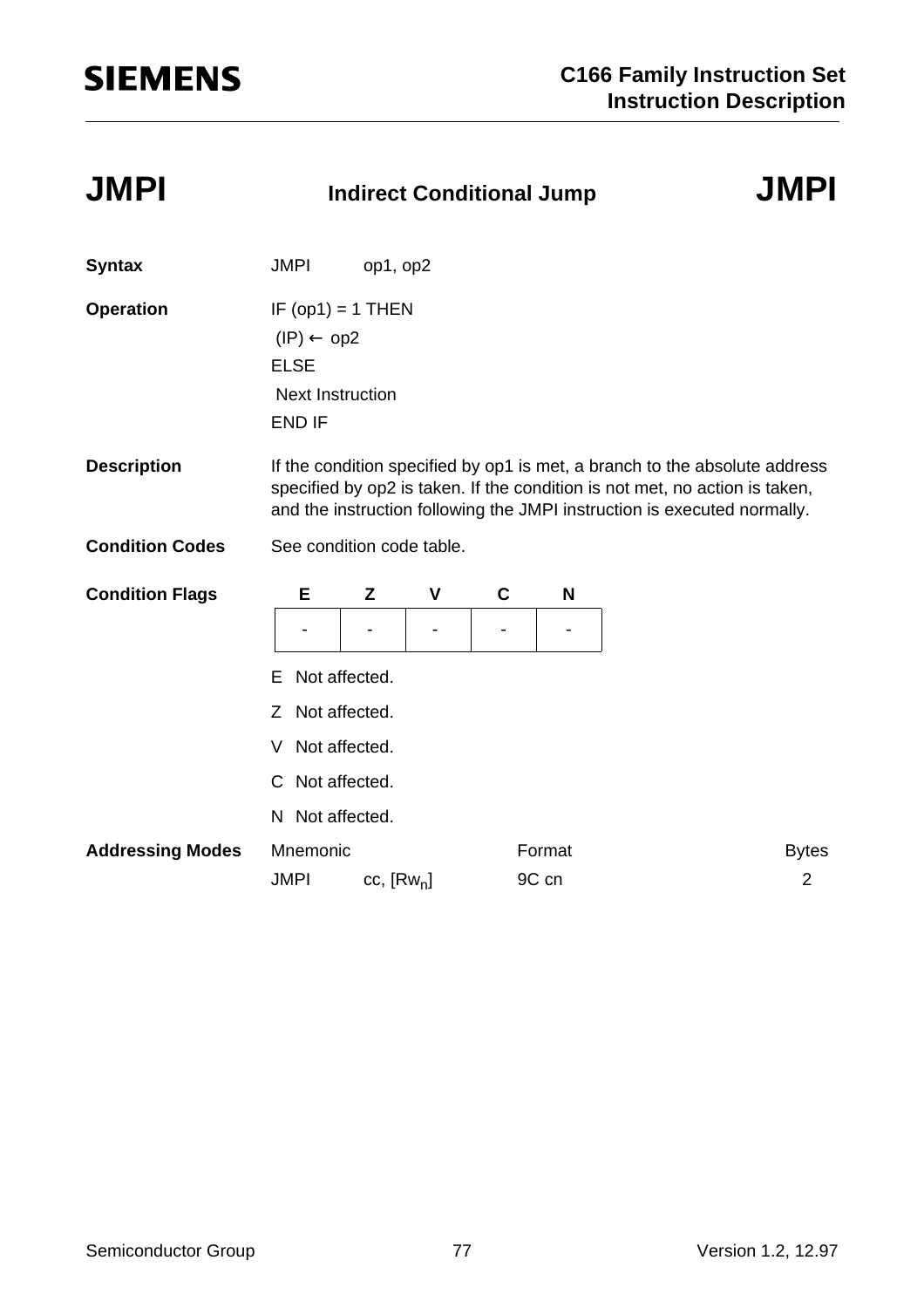| <b>JMPR</b> |  |
|-------------|--|
|-------------|--|

### **JMPR Relative Conditional Jump JMPR**

### **Syntax** JMPR op1, op2 **Operation** IF (op1) = 1 THEN  $(IP) \leftarrow (IP) + sign\_extend (op2)$ ELSE Next Instruction END IF **Description** If the condition specified by op1 is met, program execution continues at the location of the instruction pointer, IP, plus the specified displacement, op2. The displacement is a two's complement number which is sign extended and counts the relative distance in words. The value of the IP used in the target address calculation is the address of the instruction following the JMPR instruction. If the specified condition is not met, program execution continues normally with the instruction following the JMPR instruction. **Condition Codes** See condition code table. E Not affected. **Condition Flags E Z V C N** --- --

- Z Not affected.
- V Not affected.
- C Not affected.
- N Not affected.

| <b>Addressing Modes</b> Mnemonic |             |         | Format | <b>Bytes</b> |
|----------------------------------|-------------|---------|--------|--------------|
|                                  | <b>JMPR</b> | cc. rel | cD rr  |              |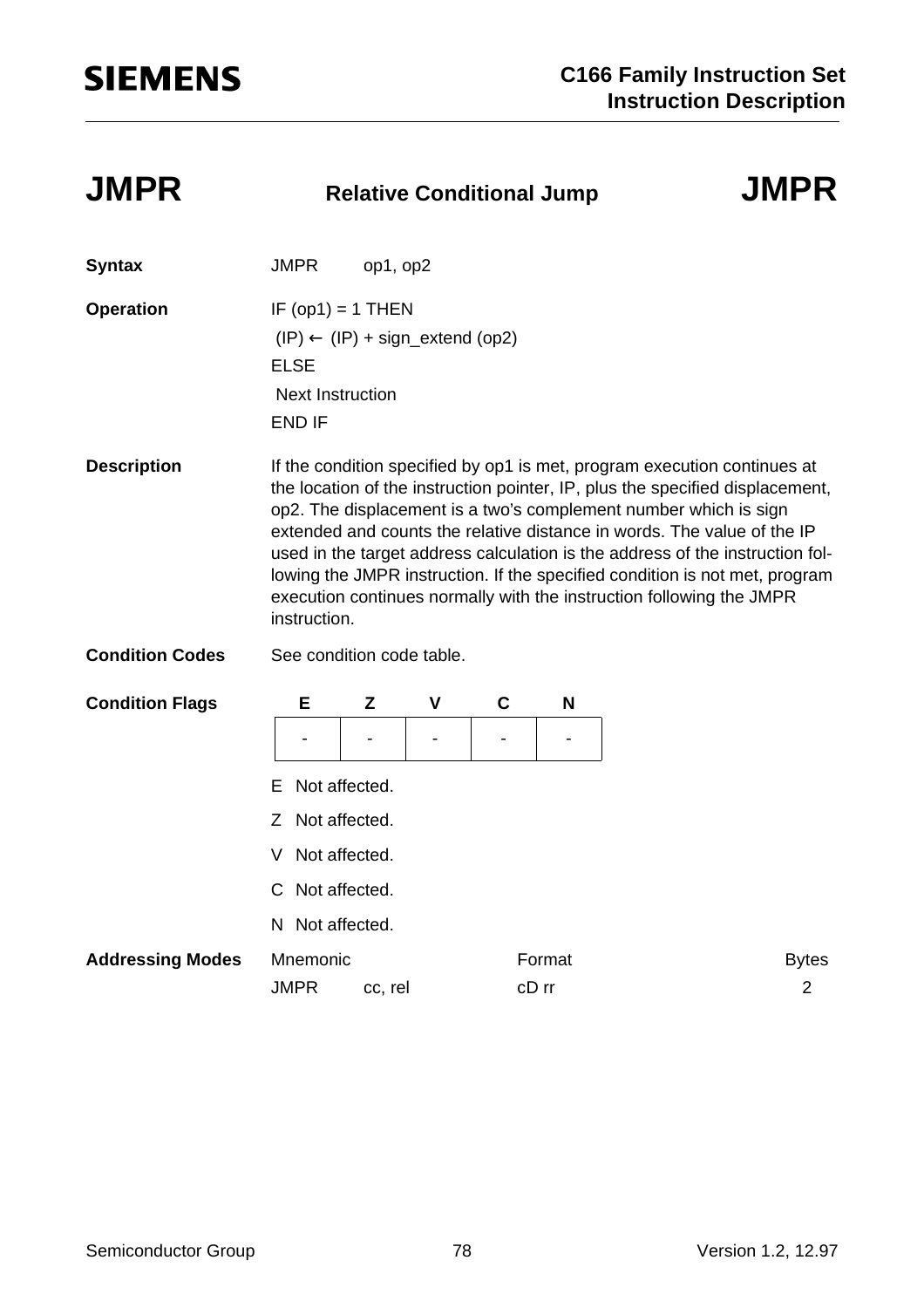| <b>JMPS</b>             | <b>Absolute Inter-Segment Jump</b>              | <b>JMPS</b>                   |   |             |             |  |                                                                          |  |  |  |
|-------------------------|-------------------------------------------------|-------------------------------|---|-------------|-------------|--|--------------------------------------------------------------------------|--|--|--|
| <b>Syntax</b>           | <b>JMPS</b>                                     | op1, op2                      |   |             |             |  |                                                                          |  |  |  |
| <b>Operation</b>        | $(CSP) \leftarrow op1$<br>$(IP) \leftarrow op2$ |                               |   |             |             |  |                                                                          |  |  |  |
| <b>Description</b>      |                                                 | the segment specified by op1. |   |             |             |  | Branches unconditionally to the absolute address specified by op2 within |  |  |  |
| <b>Condition Flags</b>  | Е                                               | Z                             | V | $\mathbf c$ | N           |  |                                                                          |  |  |  |
|                         |                                                 |                               |   |             |             |  |                                                                          |  |  |  |
|                         | Not affected.<br>E.                             |                               |   |             |             |  |                                                                          |  |  |  |
|                         | Not affected.<br>Z                              |                               |   |             |             |  |                                                                          |  |  |  |
|                         | Not affected.<br>V                              |                               |   |             |             |  |                                                                          |  |  |  |
|                         | C Not affected.                                 |                               |   |             |             |  |                                                                          |  |  |  |
|                         | N Not affected.                                 |                               |   |             |             |  |                                                                          |  |  |  |
| <b>Addressing Modes</b> | Mnemonic                                        |                               |   |             | Format      |  | <b>Bytes</b>                                                             |  |  |  |
|                         | <b>JMPS</b>                                     | seg, caddr                    |   |             | FA SS MM MM |  | 4                                                                        |  |  |  |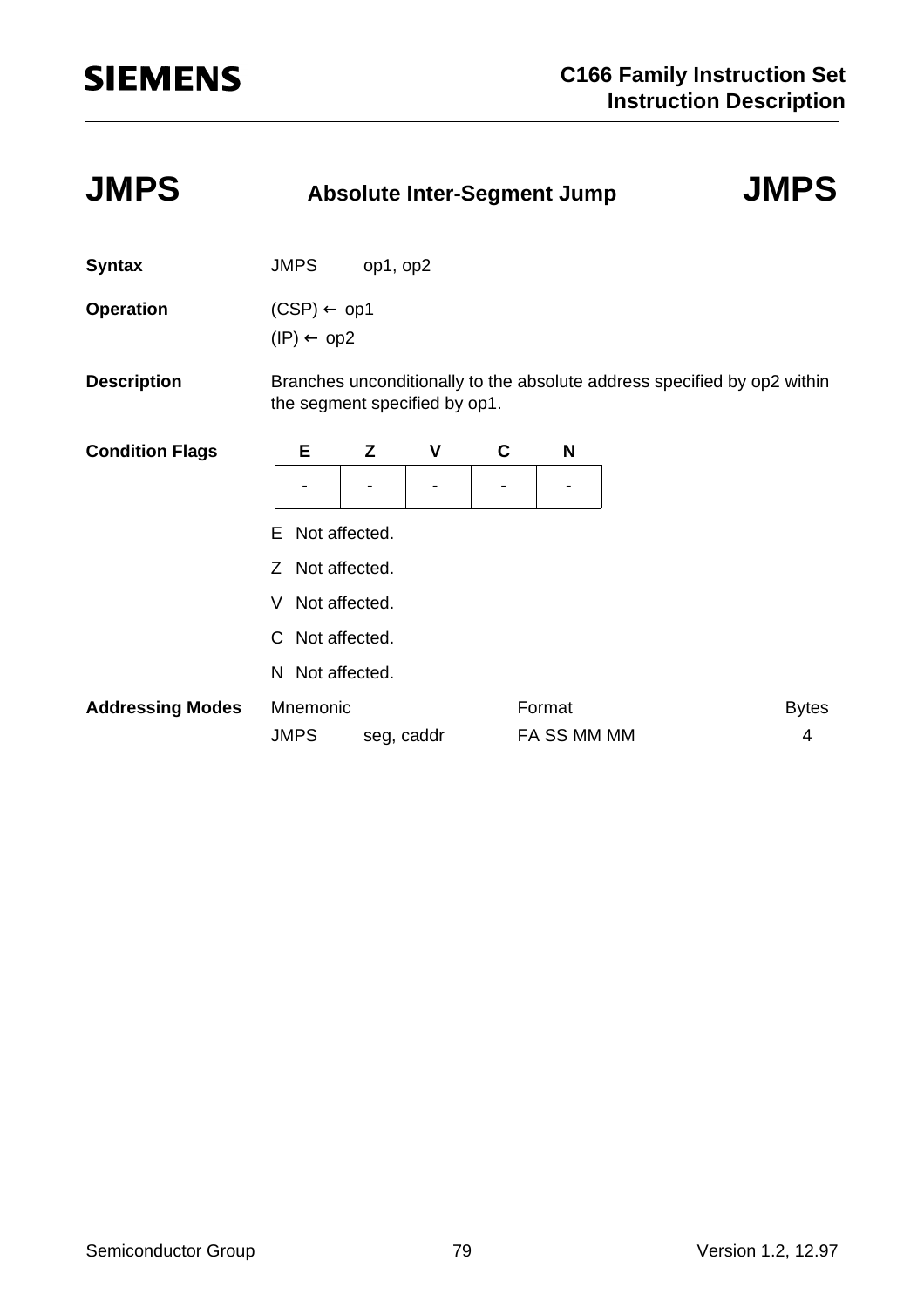### **JNB Relative Jump if Bit Clear JNB**

| <b>Syntax</b>           | <b>JNB</b>                                                                                                                                                                                                                                                                                                                                                                                                                                                                                                    | op1, op2 |                              |             |             |              |  |  |  |
|-------------------------|---------------------------------------------------------------------------------------------------------------------------------------------------------------------------------------------------------------------------------------------------------------------------------------------------------------------------------------------------------------------------------------------------------------------------------------------------------------------------------------------------------------|----------|------------------------------|-------------|-------------|--------------|--|--|--|
| <b>Operation</b>        | IF $(op1) = 0$ THEN<br>$(IP) \leftarrow (IP) + sign\_extend (op2)$<br><b>ELSE</b><br><b>Next Instruction</b><br><b>END IF</b>                                                                                                                                                                                                                                                                                                                                                                                 |          |                              |             |             |              |  |  |  |
| <b>Data Types</b>       | <b>BIT</b>                                                                                                                                                                                                                                                                                                                                                                                                                                                                                                    |          |                              |             |             |              |  |  |  |
| <b>Description</b>      | If the bit specified by op1 is clear, program execution continues at the<br>location of the instruction pointer, IP, plus the specified displacement, op2.<br>The displacement is a two's complement number which is sign extended<br>and counts the relative distance in words. The value of the IP used in the<br>target address calculation is the address of the instruction following the<br>JNB instruction. If the specified bit is set, the instruction following the JNB<br>instruction is executed. |          |                              |             |             |              |  |  |  |
| <b>Condition Flags</b>  | Е                                                                                                                                                                                                                                                                                                                                                                                                                                                                                                             | Z        | V                            | $\mathbf C$ | N           |              |  |  |  |
|                         |                                                                                                                                                                                                                                                                                                                                                                                                                                                                                                               |          |                              |             |             |              |  |  |  |
|                         | Not affected.<br>Е                                                                                                                                                                                                                                                                                                                                                                                                                                                                                            |          |                              |             |             |              |  |  |  |
|                         | Z Not affected.                                                                                                                                                                                                                                                                                                                                                                                                                                                                                               |          |                              |             |             |              |  |  |  |
|                         | Not affected.<br>V                                                                                                                                                                                                                                                                                                                                                                                                                                                                                            |          |                              |             |             |              |  |  |  |
|                         | C Not affected.                                                                                                                                                                                                                                                                                                                                                                                                                                                                                               |          |                              |             |             |              |  |  |  |
|                         | N Not affected.                                                                                                                                                                                                                                                                                                                                                                                                                                                                                               |          |                              |             |             |              |  |  |  |
| <b>Addressing Modes</b> | Mnemonic                                                                                                                                                                                                                                                                                                                                                                                                                                                                                                      |          |                              |             | Format      | <b>Bytes</b> |  |  |  |
|                         | <b>JNB</b>                                                                                                                                                                                                                                                                                                                                                                                                                                                                                                    |          | bitaddr <sub>Q.q</sub> , rel |             | 9A QQ rr q0 | 4            |  |  |  |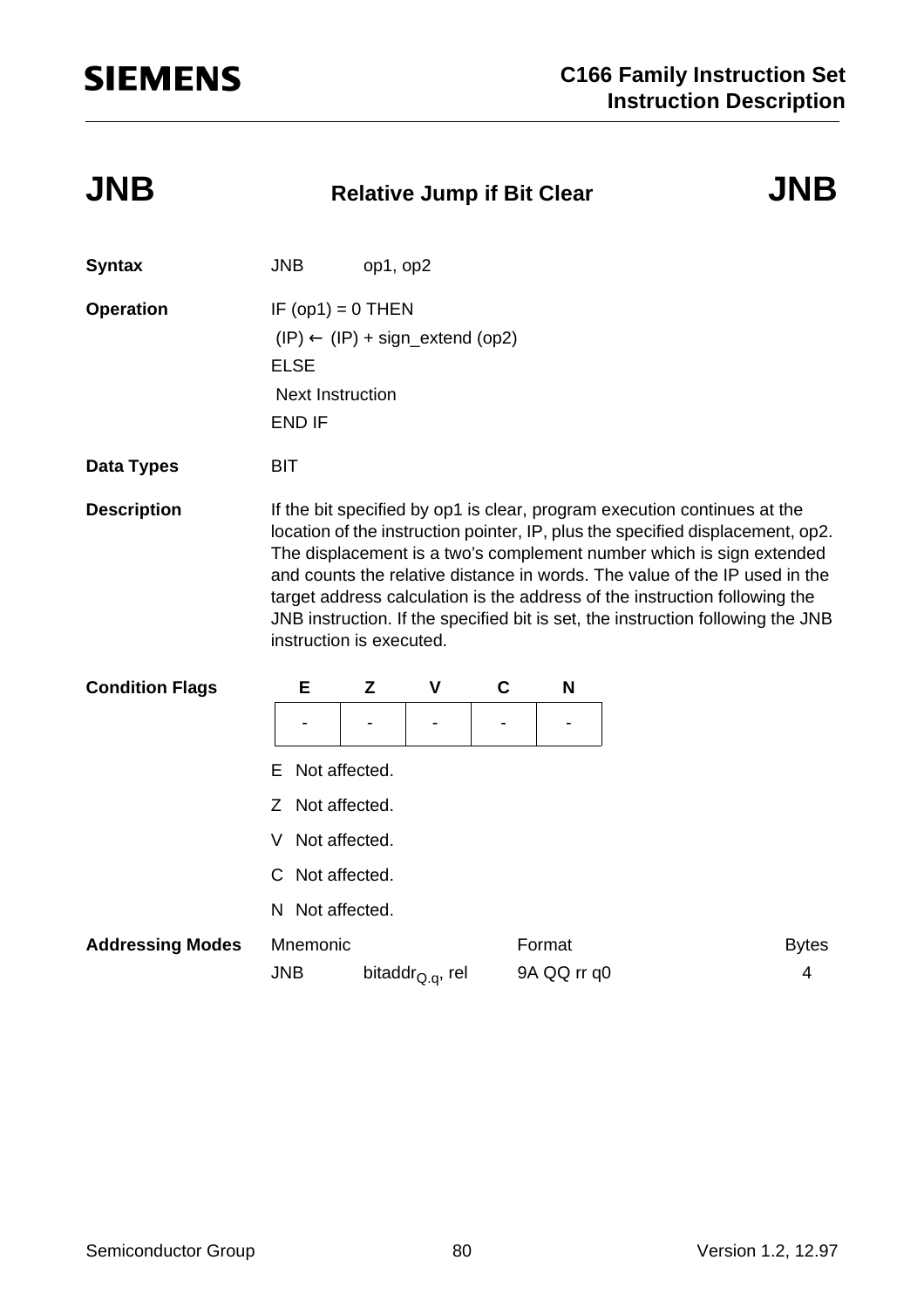| <b>JNBS</b>             | <b>Relative Jump if Bit Clear and Set Bit</b>                                                                                                                                                                                                                                                                                                                                                                                                                                                                                                                                                             |          |                              |                                                   |                       |  | <b>JNBS</b>       |  |  |  |
|-------------------------|-----------------------------------------------------------------------------------------------------------------------------------------------------------------------------------------------------------------------------------------------------------------------------------------------------------------------------------------------------------------------------------------------------------------------------------------------------------------------------------------------------------------------------------------------------------------------------------------------------------|----------|------------------------------|---------------------------------------------------|-----------------------|--|-------------------|--|--|--|
| <b>Syntax</b>           | <b>JNBS</b>                                                                                                                                                                                                                                                                                                                                                                                                                                                                                                                                                                                               | op1, op2 |                              |                                                   |                       |  |                   |  |  |  |
| <b>Operation</b>        | IF $(op1) = 0$ THEN<br>$(op1) = 1$<br>$(IP) \leftarrow (IP) + sign\_extend (op2)$<br><b>ELSE</b><br><b>Next Instruction</b><br><b>END IF</b>                                                                                                                                                                                                                                                                                                                                                                                                                                                              |          |                              |                                                   |                       |  |                   |  |  |  |
| <b>Data Types</b>       | <b>BIT</b>                                                                                                                                                                                                                                                                                                                                                                                                                                                                                                                                                                                                |          |                              |                                                   |                       |  |                   |  |  |  |
| <b>Description</b>      | If the bit specified by op1 is clear, program execution continues at the<br>location of the instruction pointer, IP, plus the specified displacement, op2.<br>The bit specified by op1 is set, allowing implementation of semaphore<br>operations. The displacement is a two's complement number which is sign<br>extended and counts the relative distance in words. The value of the IP<br>used in the target address calculation is the address of the instruction fol-<br>lowing the JNBS instruction. If the specified bit was set, the instruction fol-<br>lowing the JNBS instruction is executed. |          |                              |                                                   |                       |  |                   |  |  |  |
| <b>Condition Flags</b>  | Е                                                                                                                                                                                                                                                                                                                                                                                                                                                                                                                                                                                                         | Z        | V                            | C                                                 | N                     |  |                   |  |  |  |
|                         | B<br>0<br>$\mathbf 0$<br>0<br>B<br>Always cleared.<br>E.                                                                                                                                                                                                                                                                                                                                                                                                                                                                                                                                                  |          |                              |                                                   |                       |  |                   |  |  |  |
|                         | Contains logical negation of the previous state of the specified bit.<br>Z.                                                                                                                                                                                                                                                                                                                                                                                                                                                                                                                               |          |                              |                                                   |                       |  |                   |  |  |  |
|                         | Always cleared.                                                                                                                                                                                                                                                                                                                                                                                                                                                                                                                                                                                           |          |                              |                                                   |                       |  |                   |  |  |  |
|                         | C Always cleared.                                                                                                                                                                                                                                                                                                                                                                                                                                                                                                                                                                                         |          |                              |                                                   |                       |  |                   |  |  |  |
|                         | N                                                                                                                                                                                                                                                                                                                                                                                                                                                                                                                                                                                                         |          |                              | Contains the previous state of the specified bit. |                       |  |                   |  |  |  |
| <b>Addressing Modes</b> | Mnemonic<br><b>JNBS</b>                                                                                                                                                                                                                                                                                                                                                                                                                                                                                                                                                                                   |          | bitaddr <sub>Q.q</sub> , rel |                                                   | Format<br>BA QQ rr q0 |  | <b>Bytes</b><br>4 |  |  |  |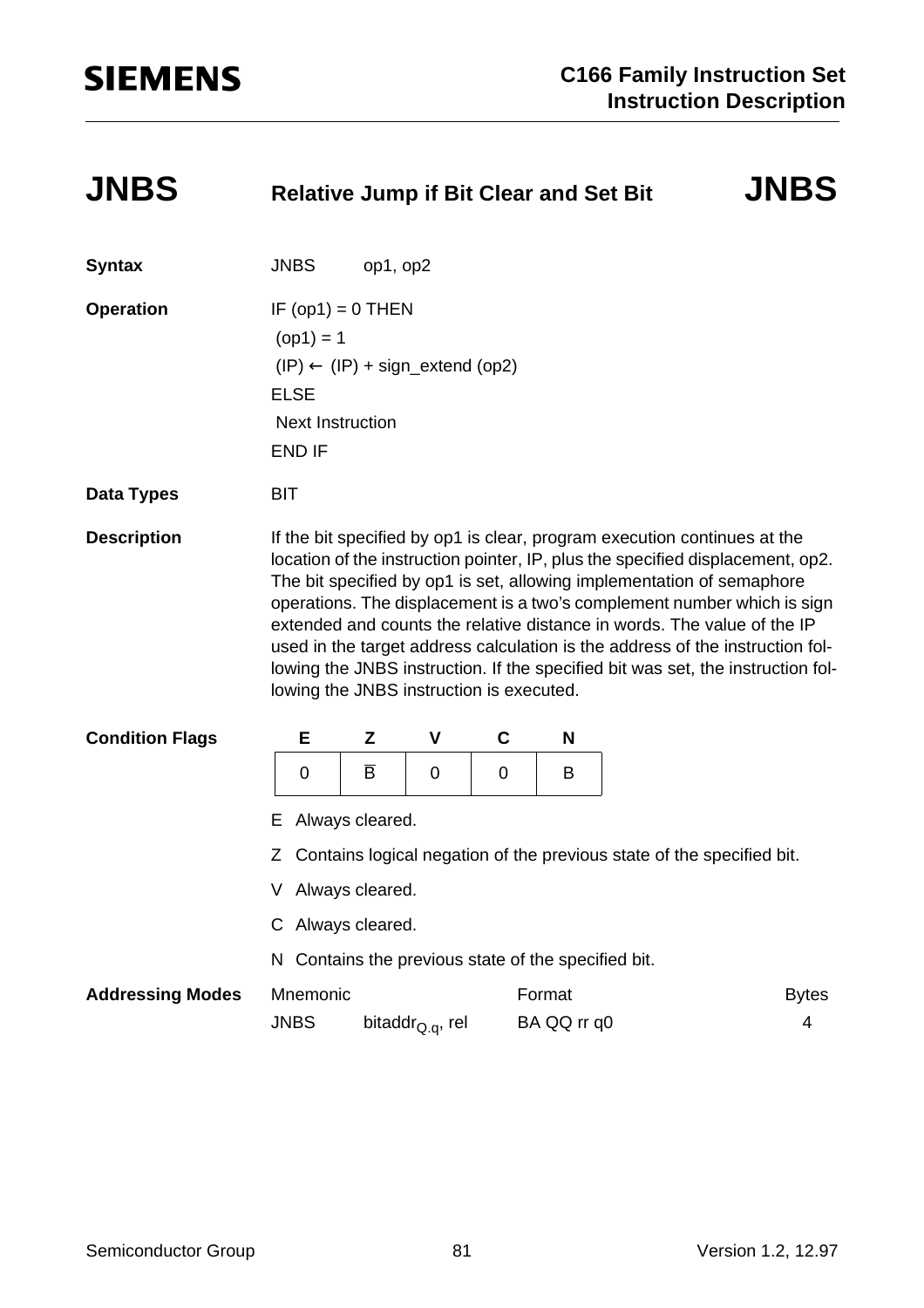| <b>MOV</b>              |                                                                                                                                        | <b>Move Data</b> |                             | <b>MOV</b> |                   |                                                                                                                                                                                                                        |                |  |  |  |  |
|-------------------------|----------------------------------------------------------------------------------------------------------------------------------------|------------------|-----------------------------|------------|-------------------|------------------------------------------------------------------------------------------------------------------------------------------------------------------------------------------------------------------------|----------------|--|--|--|--|
| <b>Syntax</b>           | <b>MOV</b>                                                                                                                             | op1, op2         |                             |            |                   |                                                                                                                                                                                                                        |                |  |  |  |  |
| <b>Operation</b>        | $(op1) \leftarrow (op2)$                                                                                                               |                  |                             |            |                   |                                                                                                                                                                                                                        |                |  |  |  |  |
| <b>Data Types</b>       | <b>WORD</b>                                                                                                                            |                  |                             |            |                   |                                                                                                                                                                                                                        |                |  |  |  |  |
| <b>Description</b>      |                                                                                                                                        |                  |                             |            |                   | Moves the contents of the source operand specified by op2 to the location<br>specified by the destination operand op1. The contents of the moved data<br>is examined, and the condition codes are updated accordingly. |                |  |  |  |  |
| <b>Condition Flags</b>  | Е                                                                                                                                      | Z                | V                           | С          | N                 |                                                                                                                                                                                                                        |                |  |  |  |  |
|                         | $\star$                                                                                                                                | $^\star$         |                             |            | *                 |                                                                                                                                                                                                                        |                |  |  |  |  |
|                         | Set if the value of op2 represents the lowest possible negative number.<br>Е.<br>Cleared otherwise. Used to signal the end of a table. |                  |                             |            |                   |                                                                                                                                                                                                                        |                |  |  |  |  |
|                         | wise.                                                                                                                                  |                  |                             |            |                   | Z Set if the value of the source operand op2 equals zero. Cleared other-                                                                                                                                               |                |  |  |  |  |
|                         |                                                                                                                                        | Not affected.    |                             |            |                   |                                                                                                                                                                                                                        |                |  |  |  |  |
|                         | C Not affected.                                                                                                                        |                  |                             |            |                   |                                                                                                                                                                                                                        |                |  |  |  |  |
|                         | otherwise.                                                                                                                             |                  |                             |            |                   | N Set if the most significant bit of the source operand op2 is set. Cleared                                                                                                                                            |                |  |  |  |  |
| <b>Addressing Modes</b> | Mnemonic                                                                                                                               |                  |                             |            | Format            |                                                                                                                                                                                                                        | <b>Bytes</b>   |  |  |  |  |
|                         | <b>MOV</b>                                                                                                                             | $Rw_n$ , $Rw_m$  |                             |            | F <sub>0</sub> nm |                                                                                                                                                                                                                        | $\overline{2}$ |  |  |  |  |
|                         | <b>MOV</b>                                                                                                                             |                  | $Rw_n$ , #data4             |            | $E0 \#n$          |                                                                                                                                                                                                                        | 2              |  |  |  |  |
|                         | <b>MOV</b>                                                                                                                             |                  | reg, #data16                |            |                   | E6 RR ## ##                                                                                                                                                                                                            | 4              |  |  |  |  |
|                         | <b>MOV</b>                                                                                                                             |                  | $Rw_n$ , $[Rw_m]$           |            | A8 nm             |                                                                                                                                                                                                                        | $\overline{2}$ |  |  |  |  |
|                         | <b>MOV</b>                                                                                                                             |                  | $Rw_n$ , $[Rw_m+]$          |            | 98 nm             |                                                                                                                                                                                                                        | $\overline{c}$ |  |  |  |  |
|                         | <b>MOV</b>                                                                                                                             |                  | $[Rw_m]$ , $Rw_n$           |            | B8 nm             |                                                                                                                                                                                                                        | $\overline{2}$ |  |  |  |  |
|                         | <b>MOV</b>                                                                                                                             |                  | [- $Rw_m$ ], $Rw_n$         |            | 88 nm             |                                                                                                                                                                                                                        | $\overline{c}$ |  |  |  |  |
|                         | <b>MOV</b>                                                                                                                             |                  | $[Rw_n]$ , $[Rw_m]$         |            | C8 nm             |                                                                                                                                                                                                                        | $\overline{2}$ |  |  |  |  |
|                         | <b>MOV</b>                                                                                                                             |                  | $[Rw_n+]$ , $[Rw_m]$        |            | D8 nm             |                                                                                                                                                                                                                        | $\overline{2}$ |  |  |  |  |
|                         | <b>MOV</b>                                                                                                                             |                  | $[Rw_n], [Rw_m+]$           |            | E8 nm             |                                                                                                                                                                                                                        | $\overline{2}$ |  |  |  |  |
|                         | <b>MOV</b>                                                                                                                             |                  | $Rw_n$ , [ $Rw_m$ +#data16] |            |                   | D4 nm ## ##                                                                                                                                                                                                            | 4              |  |  |  |  |
|                         | <b>MOV</b>                                                                                                                             |                  | [ $Rw_m$ +#data16], $Rw_n$  |            |                   | C4 nm ## ##                                                                                                                                                                                                            | 4              |  |  |  |  |
|                         | <b>MOV</b>                                                                                                                             |                  | $[Rw_n]$ , mem              |            |                   | 84 On MM MM                                                                                                                                                                                                            | 4              |  |  |  |  |
|                         | <b>MOV</b>                                                                                                                             |                  | mem, $[Rw_n]$               |            |                   | 94 On MM MM                                                                                                                                                                                                            | 4              |  |  |  |  |
|                         | <b>MOV</b>                                                                                                                             | reg, mem         |                             |            |                   | F2 RR MM MM                                                                                                                                                                                                            | 4              |  |  |  |  |
|                         | <b>MOV</b>                                                                                                                             | mem, reg         |                             |            |                   | F6 RR MM MM                                                                                                                                                                                                            | 4              |  |  |  |  |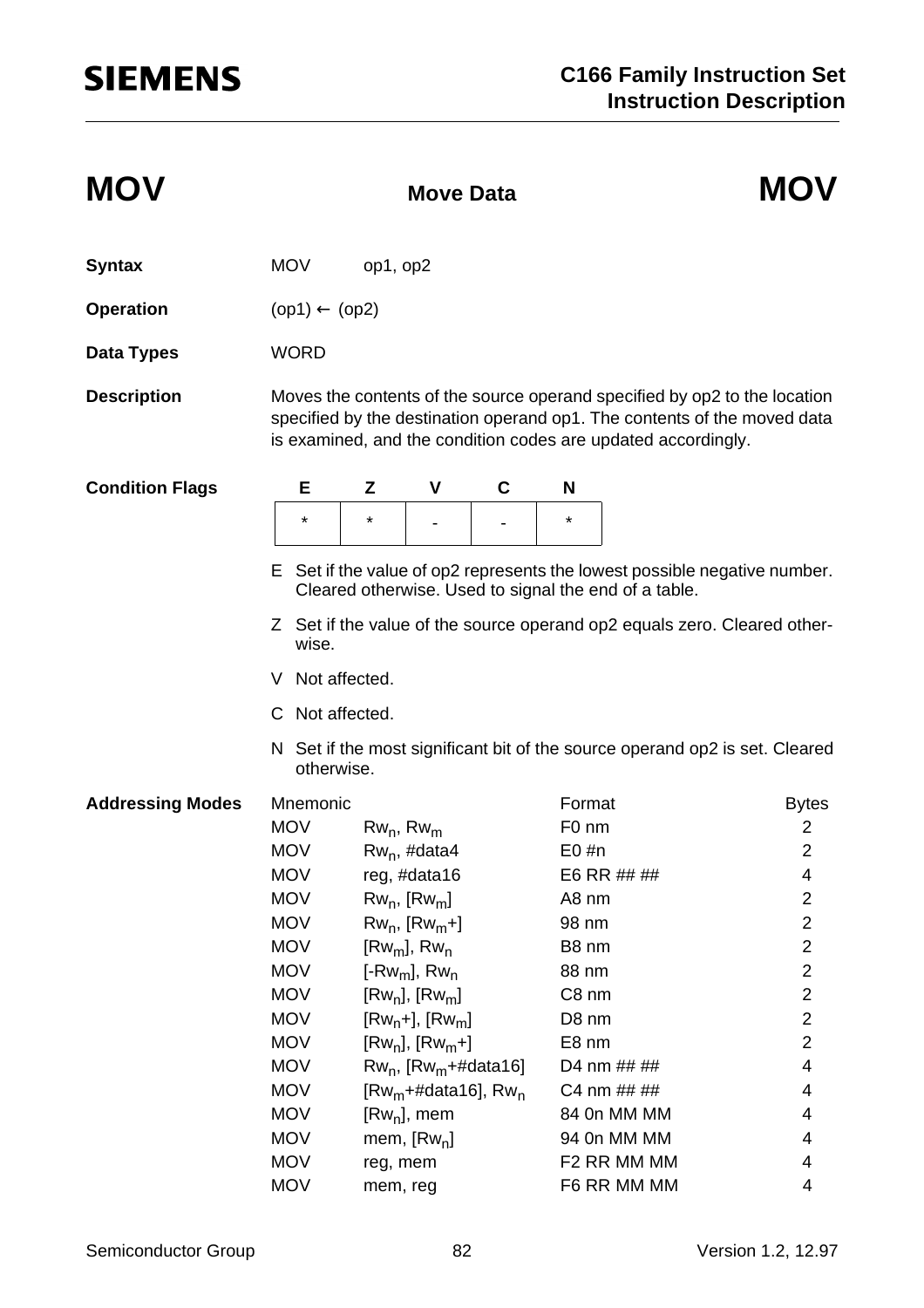| <b>MOVB</b>             |                          |                 | <b>Move Data</b>            |   | <b>MOVB</b> |                                                                                                                                                                                                                        |                         |
|-------------------------|--------------------------|-----------------|-----------------------------|---|-------------|------------------------------------------------------------------------------------------------------------------------------------------------------------------------------------------------------------------------|-------------------------|
| <b>Syntax</b>           | <b>MOVB</b>              | op1, op2        |                             |   |             |                                                                                                                                                                                                                        |                         |
| <b>Operation</b>        | $(op1) \leftarrow (op2)$ |                 |                             |   |             |                                                                                                                                                                                                                        |                         |
| <b>Data Types</b>       | <b>BYTE</b>              |                 |                             |   |             |                                                                                                                                                                                                                        |                         |
| <b>Description</b>      |                          |                 |                             |   |             | Moves the contents of the source operand specified by op2 to the location<br>specified by the destination operand op1. The contents of the moved data<br>is examined, and the condition codes are updated accordingly. |                         |
| <b>Condition Flags</b>  | Е                        | Z               | V                           | C | N           |                                                                                                                                                                                                                        |                         |
|                         | $\star$                  | $\star$         |                             |   | $\star$     |                                                                                                                                                                                                                        |                         |
|                         |                          |                 |                             |   |             | E Set if the value of op2 represents the lowest possible negative number.<br>Cleared otherwise. Used to signal the end of a table.<br>Z Set if the value of the source operand op2 equals zero. Cleared other-         |                         |
|                         | wise.                    |                 |                             |   |             |                                                                                                                                                                                                                        |                         |
|                         | V Not affected.          |                 |                             |   |             |                                                                                                                                                                                                                        |                         |
|                         | C Not affected.          |                 |                             |   |             |                                                                                                                                                                                                                        |                         |
|                         | otherwise.               |                 |                             |   |             | N Set if the most significant bit of the source operand op2 is set. Cleared                                                                                                                                            |                         |
| <b>Addressing Modes</b> | Mnemonic                 |                 |                             |   | Format      |                                                                                                                                                                                                                        | <b>Bytes</b>            |
|                         | <b>MOVB</b>              | $Rb_n$ , $Rb_m$ |                             |   | F1 nm       |                                                                                                                                                                                                                        | $\overline{2}$          |
|                         | <b>MOVB</b>              |                 | $Rb_n$ , #data4             |   | $E1$ #n     |                                                                                                                                                                                                                        | $\overline{2}$          |
|                         | <b>MOVB</b>              |                 | reg, #data8                 |   |             | E7 RR ## xx                                                                                                                                                                                                            | 4                       |
|                         | <b>MOVB</b>              |                 | $Rb_n$ , $[Rw_m]$           |   | A9 nm       |                                                                                                                                                                                                                        | $\overline{\mathbf{c}}$ |
|                         | <b>MOVB</b>              |                 | $Rb_n$ , $[Rw_m+]$          |   | 99 nm       |                                                                                                                                                                                                                        | $\overline{c}$          |
|                         | <b>MOVB</b>              |                 | $[Rw_m]$ , $Rb_n$           |   | B9 nm       |                                                                                                                                                                                                                        | $\overline{2}$          |
|                         | <b>MOVB</b>              |                 | [- $Rw_m$ ], $Rb_n$         |   | 89 nm       |                                                                                                                                                                                                                        | $\overline{2}$          |
|                         | <b>MOVB</b>              |                 | $[Rw_n]$ , $[Rw_m]$         |   | C9 nm       |                                                                                                                                                                                                                        | $\overline{2}$          |
|                         | <b>MOVB</b>              |                 | $[Rw_n+]$ , $[Rw_m]$        |   | D9 nm       |                                                                                                                                                                                                                        | $\overline{2}$          |
|                         | <b>MOVB</b>              |                 | $[Rw_n], [Rw_m+]$           |   | E9 nm       |                                                                                                                                                                                                                        | $\overline{2}$          |
|                         | <b>MOVB</b>              |                 | $Rb_n$ , [ $Rw_m$ +#data16] |   |             | F4 nm ## ##                                                                                                                                                                                                            | 4                       |
|                         | <b>MOVB</b>              |                 | [ $Rw_m$ +#data16], $Rb_n$  |   |             | E4 nm $\#$ # $\#$ ##                                                                                                                                                                                                   | 4                       |
|                         | <b>MOVB</b>              |                 | $[Rw_n]$ , mem              |   |             | A4 On MM MM                                                                                                                                                                                                            | 4                       |
|                         | <b>MOVB</b>              |                 | mem, $[Rw_n]$               |   |             | B4 0n MM MM                                                                                                                                                                                                            | 4                       |
|                         | <b>MOVB</b>              | reg, mem        |                             |   |             | F3 RR MM MM                                                                                                                                                                                                            | 4                       |
|                         | <b>MOVB</b>              | mem, reg        |                             |   |             | F7 RR MM MM                                                                                                                                                                                                            | 4                       |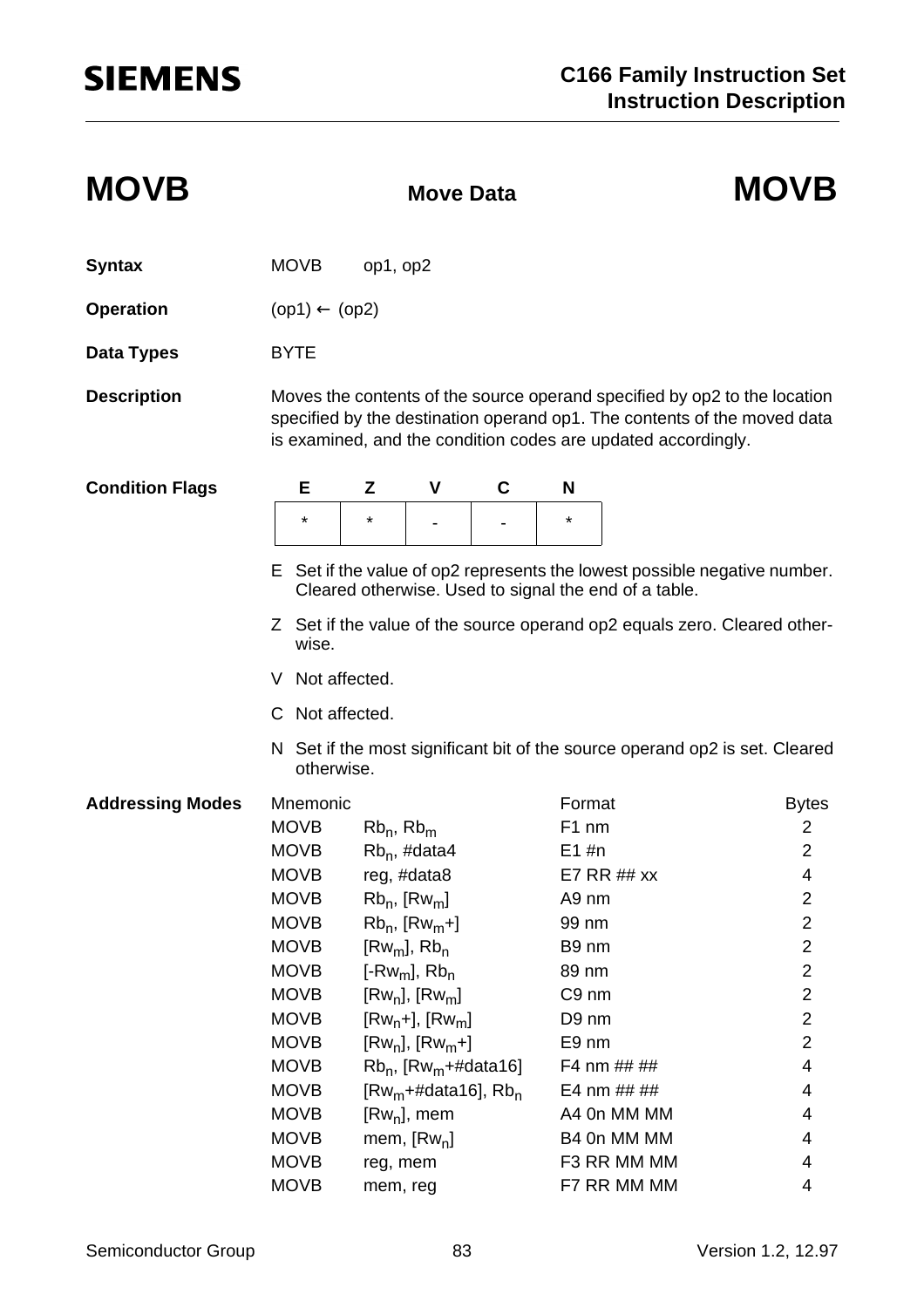### **MOVBS Move Byte Sign Extend MOVBS**

| <b>Syntax</b>           | <b>MOVBS</b>                                                                                                                                                                                                                                   | op1, op2        |   |   |                   |                                                                             |                |
|-------------------------|------------------------------------------------------------------------------------------------------------------------------------------------------------------------------------------------------------------------------------------------|-----------------|---|---|-------------------|-----------------------------------------------------------------------------|----------------|
| <b>Operation</b>        | (low byte op1) $\leftarrow$ (op2)<br>IF $(op27) = 1$ THEN<br>(high byte op1) $\leftarrow$ FF <sub>H</sub><br><b>ELSE</b><br>(high byte op1) $\leftarrow$ 00 <sub>H</sub><br>END IF                                                             |                 |   |   |                   |                                                                             |                |
| <b>Data Types</b>       | WORD, BYTE                                                                                                                                                                                                                                     |                 |   |   |                   |                                                                             |                |
| <b>Description</b>      | Moves and sign extends the contents of the source byte specified by op2<br>to the word location specified by the destination operand op1. The con-<br>tents of the moved data is examined, and the condition codes are updated<br>accordingly. |                 |   |   |                   |                                                                             |                |
| <b>Condition Flags</b>  | Е                                                                                                                                                                                                                                              | Z               | V | C | N                 |                                                                             |                |
|                         | 0                                                                                                                                                                                                                                              | $\star$         |   |   | $\star$           |                                                                             |                |
|                         | E.<br>wise.<br>V Not affected.<br>C Not affected.                                                                                                                                                                                              | Always cleared. |   |   |                   | Z Set if the value of the source operand op2 equals zero. Cleared other-    |                |
|                         | otherwise.                                                                                                                                                                                                                                     |                 |   |   |                   | N Set if the most significant bit of the source operand op2 is set. Cleared |                |
| <b>Addressing Modes</b> | Mnemonic                                                                                                                                                                                                                                       |                 |   |   | Format            |                                                                             | <b>Bytes</b>   |
|                         | <b>MOVBS</b>                                                                                                                                                                                                                                   | $Rw_n$ , $Rb_m$ |   |   | D <sub>0</sub> mn |                                                                             | $\overline{2}$ |
|                         | <b>MOVBS</b>                                                                                                                                                                                                                                   | reg, mem        |   |   |                   | D <sub>2</sub> RR MM MM                                                     | 4              |
|                         | <b>MOVBS</b>                                                                                                                                                                                                                                   | mem, reg        |   |   |                   | D5 RR MM MM                                                                 | 4              |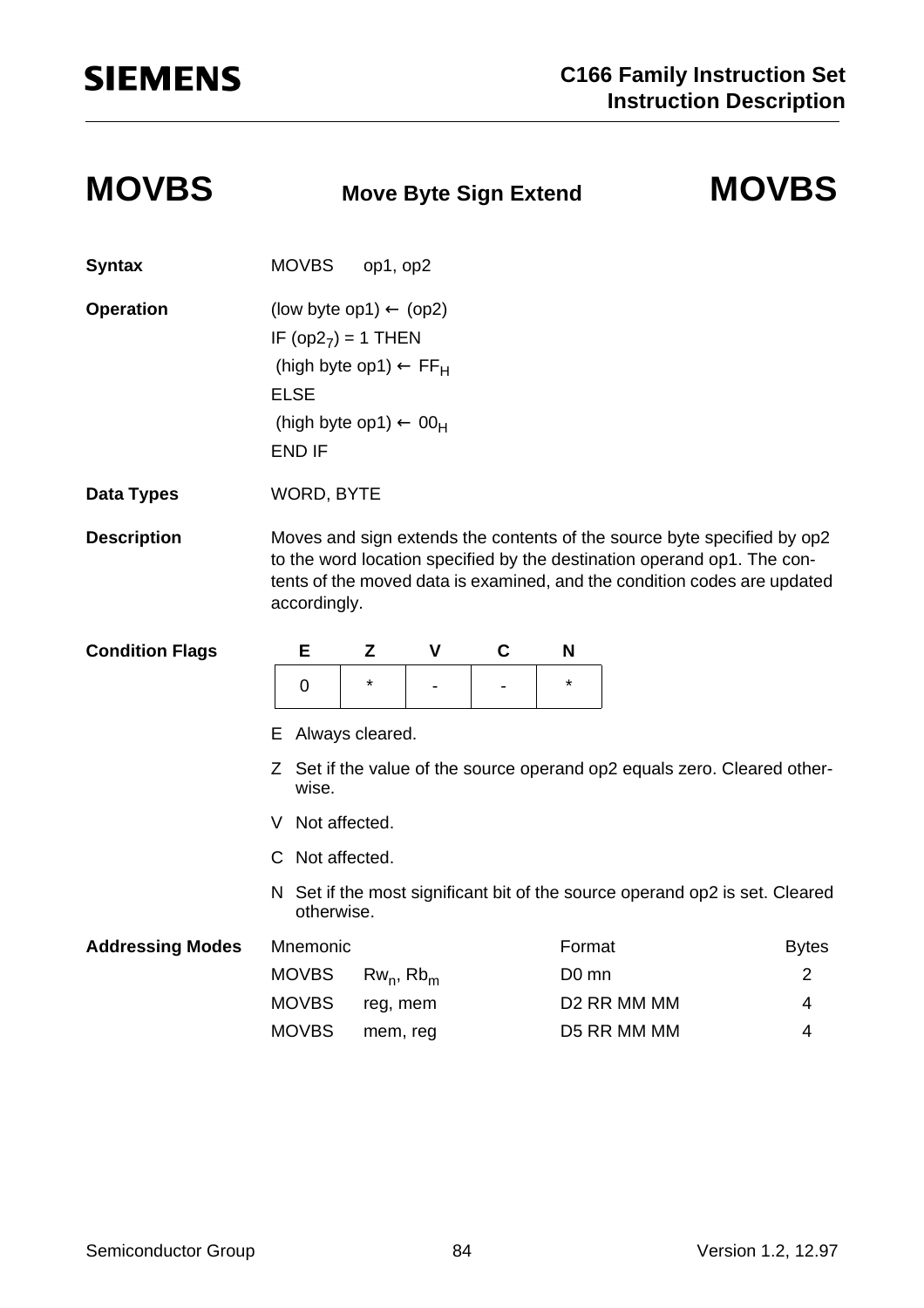### **MOVBZ Move Byte Zero Extend MOVBZ**

| <b>Syntax</b>           | <b>MOVBZ</b>         | op1, op2                                                                          |   |                |                   |                                                                         |                                                                                                                                                     |  |  |  |
|-------------------------|----------------------|-----------------------------------------------------------------------------------|---|----------------|-------------------|-------------------------------------------------------------------------|-----------------------------------------------------------------------------------------------------------------------------------------------------|--|--|--|
| <b>Operation</b>        |                      | (low byte op1) $\leftarrow$ (op2)<br>(high byte op1) $\leftarrow$ 00 <sub>H</sub> |   |                |                   |                                                                         |                                                                                                                                                     |  |  |  |
| Data Types              | <b>WORD, BYTE</b>    |                                                                                   |   |                |                   |                                                                         |                                                                                                                                                     |  |  |  |
| <b>Description</b>      | accordingly.         |                                                                                   |   |                |                   | to the word location specified by the destination operand op1. The con- | Moves and zero extends the contents of the source byte specified by op2<br>tents of the moved data is examined, and the condition codes are updated |  |  |  |
| <b>Condition Flags</b>  | Е                    | Z                                                                                 | V | C              | N                 |                                                                         |                                                                                                                                                     |  |  |  |
|                         | 0                    | $\star$                                                                           |   | $\blacksquare$ | 0                 |                                                                         |                                                                                                                                                     |  |  |  |
|                         | Always cleared.<br>E |                                                                                   |   |                |                   |                                                                         |                                                                                                                                                     |  |  |  |
|                         | Z<br>wise.           |                                                                                   |   |                |                   |                                                                         | Set if the value of the source operand op2 equals zero. Cleared other-                                                                              |  |  |  |
|                         | Not affected.<br>V   |                                                                                   |   |                |                   |                                                                         |                                                                                                                                                     |  |  |  |
|                         | C Not affected.      |                                                                                   |   |                |                   |                                                                         |                                                                                                                                                     |  |  |  |
|                         | N Always cleared.    |                                                                                   |   |                |                   |                                                                         |                                                                                                                                                     |  |  |  |
| <b>Addressing Modes</b> | Mnemonic             |                                                                                   |   |                | Format            |                                                                         | <b>Bytes</b>                                                                                                                                        |  |  |  |
|                         | <b>MOVBZ</b>         | $Rw_n$ , $Rb_m$                                                                   |   |                | C <sub>0</sub> mn |                                                                         | 2                                                                                                                                                   |  |  |  |
|                         | <b>MOVBZ</b>         | reg, mem                                                                          |   |                |                   | C2 RR MM MM                                                             | 4                                                                                                                                                   |  |  |  |
|                         | <b>MOVBZ</b>         | mem, reg                                                                          |   |                |                   | C5 RR MM MM                                                             | 4                                                                                                                                                   |  |  |  |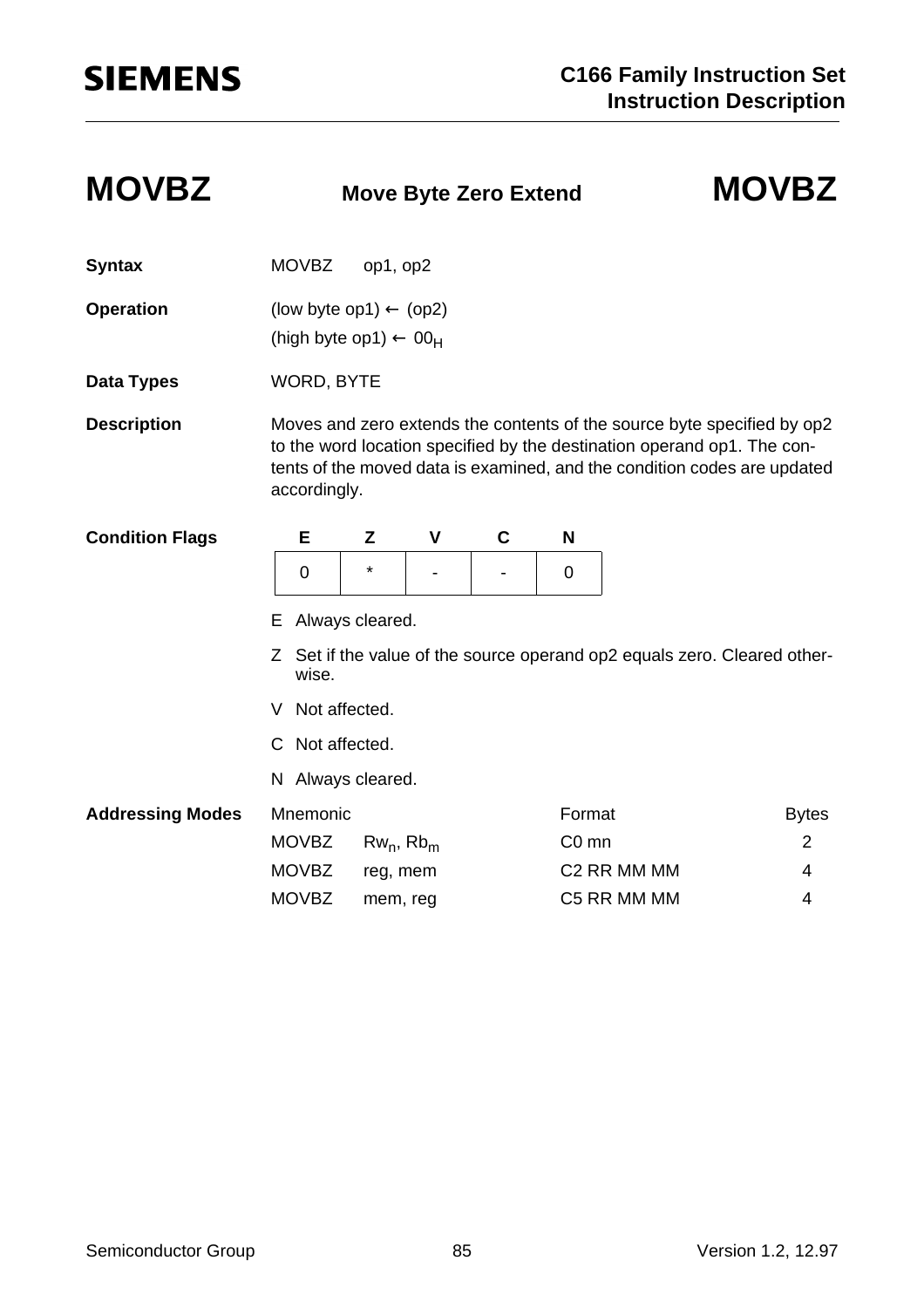| <b>MUL</b>              | <b>MUL</b><br><b>Signed Multiplication</b> |                                                                                                                                                                                    |                 |   |          |                                                                            |                                                                          |  |  |  |
|-------------------------|--------------------------------------------|------------------------------------------------------------------------------------------------------------------------------------------------------------------------------------|-----------------|---|----------|----------------------------------------------------------------------------|--------------------------------------------------------------------------|--|--|--|
| <b>Syntax</b>           | <b>MUL</b>                                 | op1, op2                                                                                                                                                                           |                 |   |          |                                                                            |                                                                          |  |  |  |
| <b>Operation</b>        |                                            | $(MD) \leftarrow (op1) * (op2)$                                                                                                                                                    |                 |   |          |                                                                            |                                                                          |  |  |  |
| Data Types              | <b>WORD</b>                                |                                                                                                                                                                                    |                 |   |          |                                                                            |                                                                          |  |  |  |
| <b>Description</b>      |                                            | Performs a 16-bit by 16-bit signed multiplication using the two words<br>specified by operands op1 and op2 respectively. The signed 32-bit result<br>is placed in the MD register. |                 |   |          |                                                                            |                                                                          |  |  |  |
| <b>Condition Flags</b>  | Е                                          | Z                                                                                                                                                                                  | V               | C | N        |                                                                            |                                                                          |  |  |  |
|                         | $\mathbf 0$                                | $^\star$                                                                                                                                                                           | S               | 0 | $^\star$ |                                                                            |                                                                          |  |  |  |
|                         | Е                                          | Always cleared.                                                                                                                                                                    |                 |   |          |                                                                            |                                                                          |  |  |  |
|                         |                                            | Z Set if the result equals zero. Cleared otherwise.                                                                                                                                |                 |   |          |                                                                            |                                                                          |  |  |  |
|                         | V                                          | Cleared otherwise.                                                                                                                                                                 |                 |   |          |                                                                            | This bit is set if the result cannot be represented in a word data type. |  |  |  |
|                         |                                            | C Always cleared.                                                                                                                                                                  |                 |   |          |                                                                            |                                                                          |  |  |  |
|                         |                                            |                                                                                                                                                                                    |                 |   |          | N Set if the most significant bit of the result is set. Cleared otherwise. |                                                                          |  |  |  |
| <b>Addressing Modes</b> | Mnemonic                                   |                                                                                                                                                                                    |                 |   | Format   |                                                                            | <b>Bytes</b>                                                             |  |  |  |
|                         | <b>MUL</b>                                 |                                                                                                                                                                                    | $Rw_n$ , $Rw_m$ |   | 0B nm    |                                                                            | 2                                                                        |  |  |  |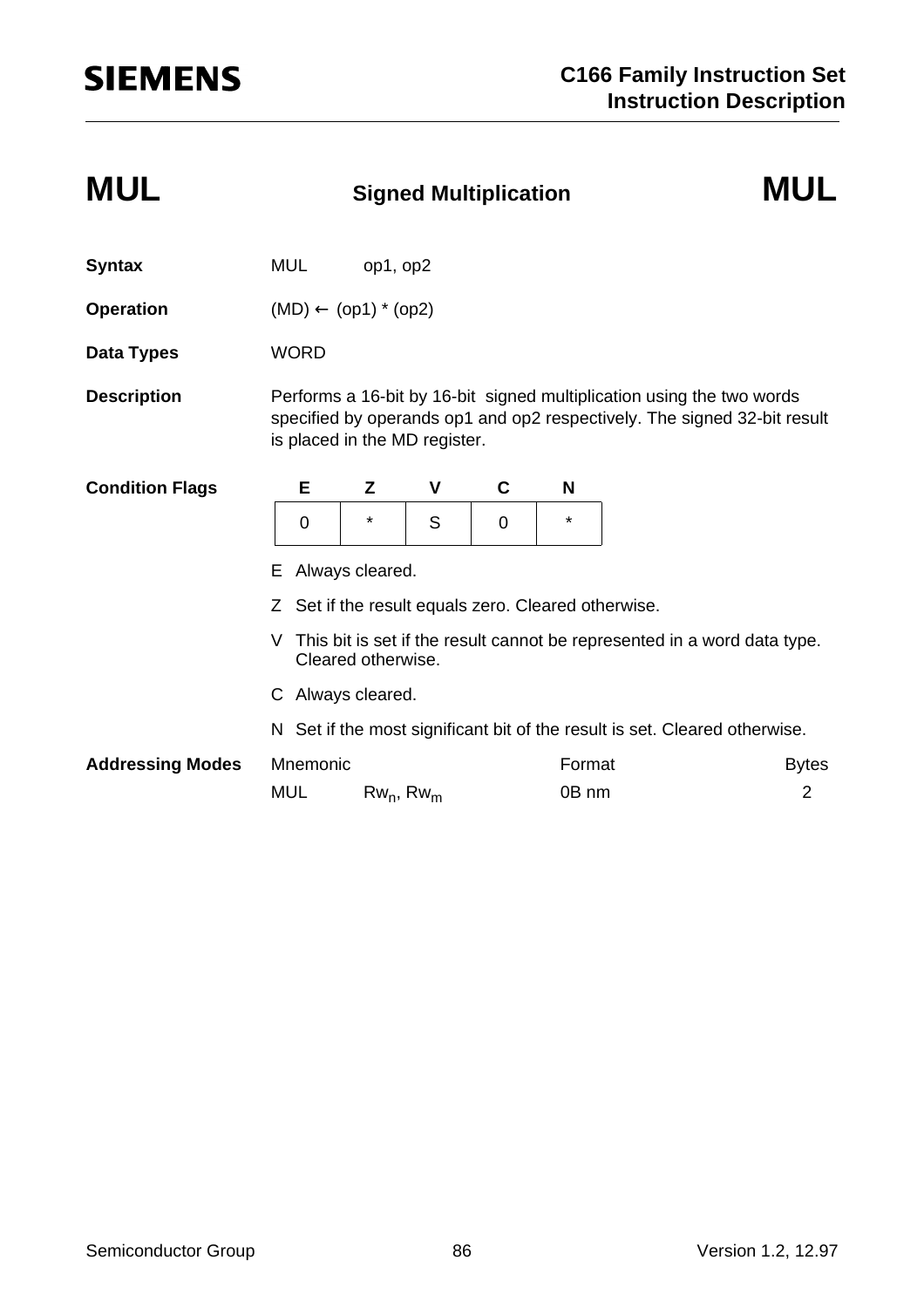| <b>MULU</b>             |             | <b>MULU</b> |                                 |   |                                                   |                  |                                                                                                                                                |
|-------------------------|-------------|-------------|---------------------------------|---|---------------------------------------------------|------------------|------------------------------------------------------------------------------------------------------------------------------------------------|
| <b>Syntax</b>           | <b>MULU</b> |             | op1, op2                        |   |                                                   |                  |                                                                                                                                                |
| <b>Operation</b>        |             |             | $(MD) \leftarrow (op1) * (op2)$ |   |                                                   |                  |                                                                                                                                                |
| Data Types              | <b>WORD</b> |             |                                 |   |                                                   |                  |                                                                                                                                                |
| <b>Description</b>      |             |             |                                 |   | result is placed in the MD register.              |                  | Performs a 16-bit by 16-bit unsigned multiplication using the two words<br>specified by operands op1 and op2 respectively. The unsigned 32-bit |
| <b>Condition Flags</b>  |             | Е           | Z                               | V | C                                                 | N                |                                                                                                                                                |
|                         | 0           |             | $^\star$                        | S | 0                                                 | $\star$          |                                                                                                                                                |
|                         | E.          |             | Always cleared.                 |   |                                                   |                  |                                                                                                                                                |
|                         |             |             |                                 |   | Set if the result equals zero. Cleared otherwise. |                  |                                                                                                                                                |
|                         | V           |             | Cleared otherwise.              |   |                                                   |                  | This bit is set if the result cannot be represented in a word data type.                                                                       |
|                         |             |             | C Always cleared.               |   |                                                   |                  |                                                                                                                                                |
|                         |             |             |                                 |   |                                                   |                  | N Set if the most significant bit of the result is set. Cleared otherwise.                                                                     |
| <b>Addressing Modes</b> |             | Mnemonic    |                                 |   |                                                   | Format           | <b>Bytes</b>                                                                                                                                   |
|                         | <b>MULU</b> |             | $Rw_n$ , $Rw_m$                 |   |                                                   | 1B <sub>nm</sub> | $\overline{2}$                                                                                                                                 |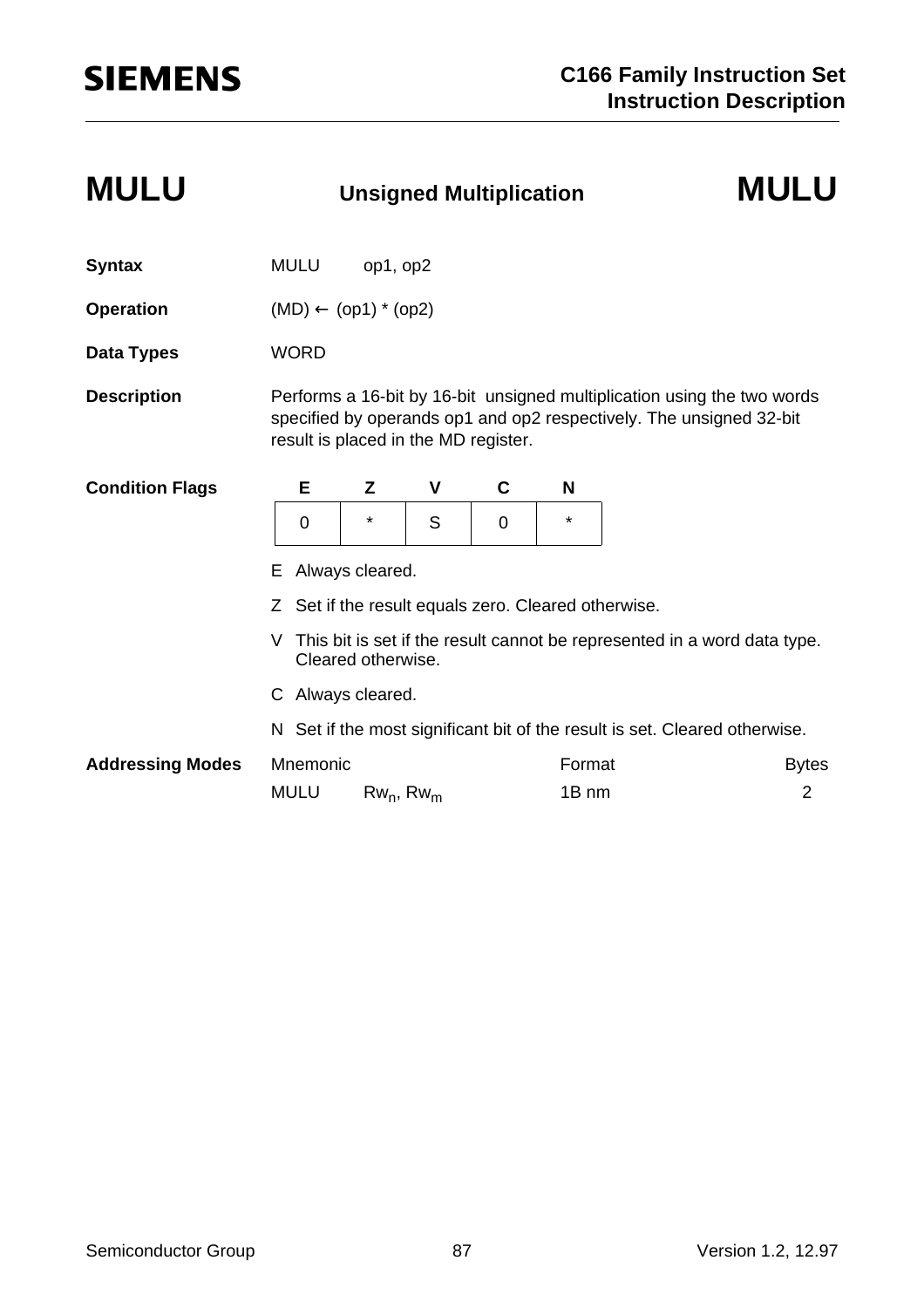| <b>NEG</b>              | <b>NEG</b><br><b>Integer Two's Complement</b> |             |                              |              |                                                    |                   |                                                       |                                                                            |
|-------------------------|-----------------------------------------------|-------------|------------------------------|--------------|----------------------------------------------------|-------------------|-------------------------------------------------------|----------------------------------------------------------------------------|
| <b>Syntax</b>           | <b>NEG</b>                                    |             | op1                          |              |                                                    |                   |                                                       |                                                                            |
| <b>Operation</b>        |                                               |             | $(op1) \leftarrow 0 - (op1)$ |              |                                                    |                   |                                                       |                                                                            |
| Data Types              |                                               | <b>WORD</b> |                              |              |                                                    |                   |                                                       |                                                                            |
| <b>Description</b>      |                                               |             |                              |              | op1. The result is then stored in op1.             |                   |                                                       | Performs a binary 2's complement of the source operand specified by        |
| <b>Condition Flags</b>  |                                               | Е           | Z                            | $\mathsf{v}$ | C                                                  | N                 |                                                       |                                                                            |
|                         |                                               | *           | $\star$                      | *            | S                                                  | $^\star$          |                                                       |                                                                            |
|                         |                                               |             |                              |              |                                                    |                   | Cleared otherwise. Used to signal the end of a table. | E Set if the value of op1 represents the lowest possible negative number.  |
|                         |                                               |             |                              |              | Z Set if result equals zero. Cleared otherwise.    |                   |                                                       |                                                                            |
|                         | V.                                            |             |                              |              |                                                    |                   | sented in the specified data type. Cleared otherwise. | Set if an arithmetic underflow occurred, ie. the result cannot be repre-   |
|                         |                                               |             |                              |              | C Set if a borrow is generated. Cleared otherwise. |                   |                                                       |                                                                            |
|                         |                                               |             |                              |              |                                                    |                   |                                                       | N Set if the most significant bit of the result is set. Cleared otherwise. |
| <b>Addressing Modes</b> |                                               | Mnemonic    |                              |              |                                                    | Format            |                                                       | <b>Bytes</b>                                                               |
|                         | <b>NEG</b>                                    |             | $Rw_n$                       |              |                                                    | 81 n <sub>0</sub> |                                                       | 2                                                                          |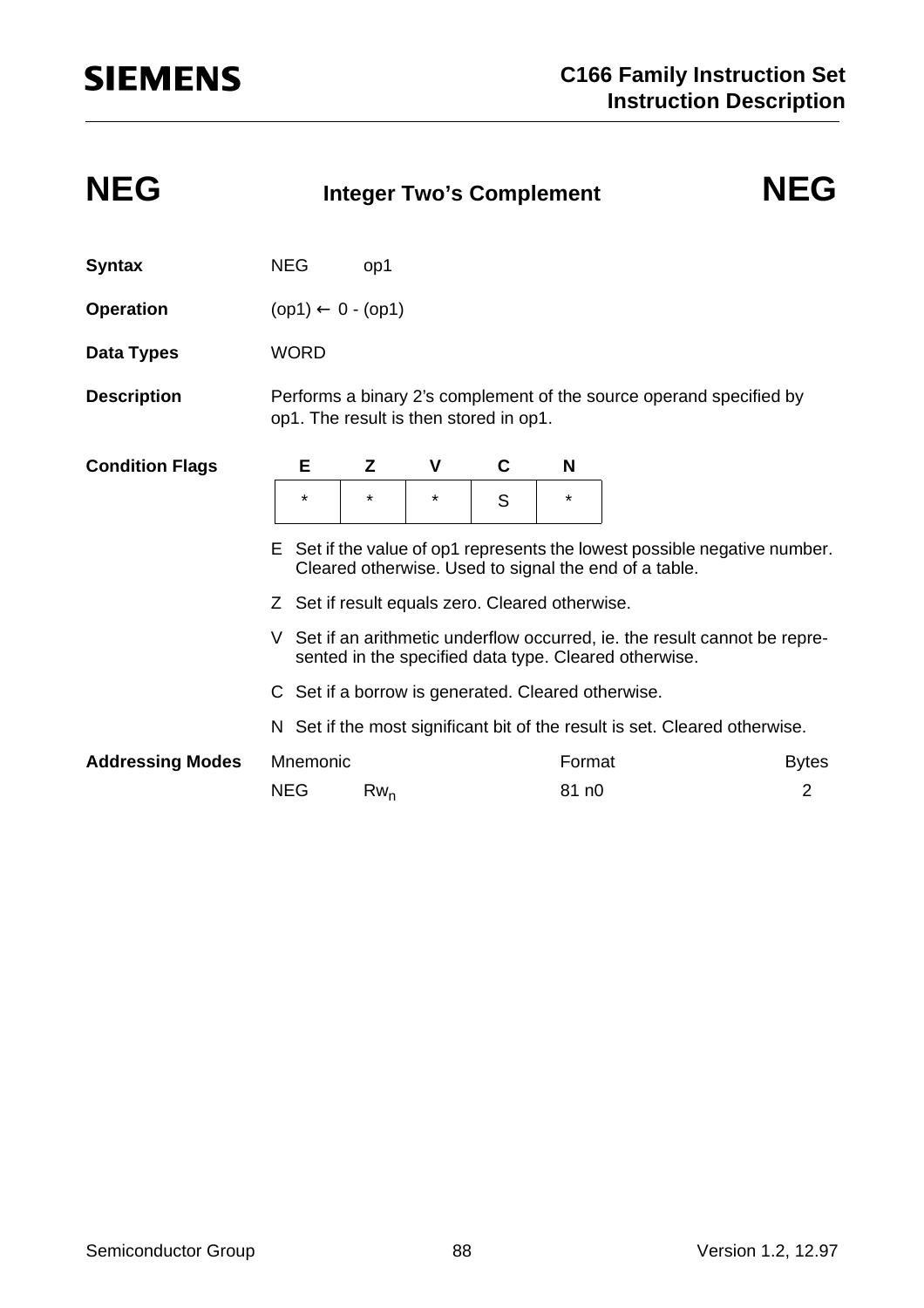| <b>NEGB</b>             |                              | <b>Integer Two's Complement</b> | <b>NEGB</b> |   |                                                    |                 |                                                       |                                                                            |  |  |
|-------------------------|------------------------------|---------------------------------|-------------|---|----------------------------------------------------|-----------------|-------------------------------------------------------|----------------------------------------------------------------------------|--|--|
| <b>Syntax</b>           | <b>NEGB</b>                  |                                 | op1         |   |                                                    |                 |                                                       |                                                                            |  |  |
| <b>Operation</b>        | $(op1) \leftarrow 0 - (op1)$ |                                 |             |   |                                                    |                 |                                                       |                                                                            |  |  |
| Data Types              | <b>BYTE</b>                  |                                 |             |   |                                                    |                 |                                                       |                                                                            |  |  |
| <b>Description</b>      |                              |                                 |             |   | op1. The result is then stored in op1.             |                 |                                                       | Performs a binary 2's complement of the source operand specified by        |  |  |
| <b>Condition Flags</b>  | Е                            |                                 | Z           | V | C                                                  | N               |                                                       |                                                                            |  |  |
|                         | $\star$                      |                                 | $\star$     | * | S                                                  | $^\star$        |                                                       |                                                                            |  |  |
|                         |                              |                                 |             |   |                                                    |                 | Cleared otherwise. Used to signal the end of a table. | E Set if the value of op1 represents the lowest possible negative number.  |  |  |
|                         |                              |                                 |             |   | Z Set if result equals zero. Cleared otherwise.    |                 |                                                       |                                                                            |  |  |
|                         | V                            |                                 |             |   |                                                    |                 | sented in the specified data type. Cleared otherwise. | Set if an arithmetic underflow occurred, ie. the result cannot be repre-   |  |  |
|                         |                              |                                 |             |   | C Set if a borrow is generated. Cleared otherwise. |                 |                                                       |                                                                            |  |  |
|                         |                              |                                 |             |   |                                                    |                 |                                                       | N Set if the most significant bit of the result is set. Cleared otherwise. |  |  |
| <b>Addressing Modes</b> | <b>NEGB</b>                  | Mnemonic                        | $Rb_n$      |   |                                                    | Format<br>A1 n0 |                                                       | <b>Bytes</b><br>$\overline{2}$                                             |  |  |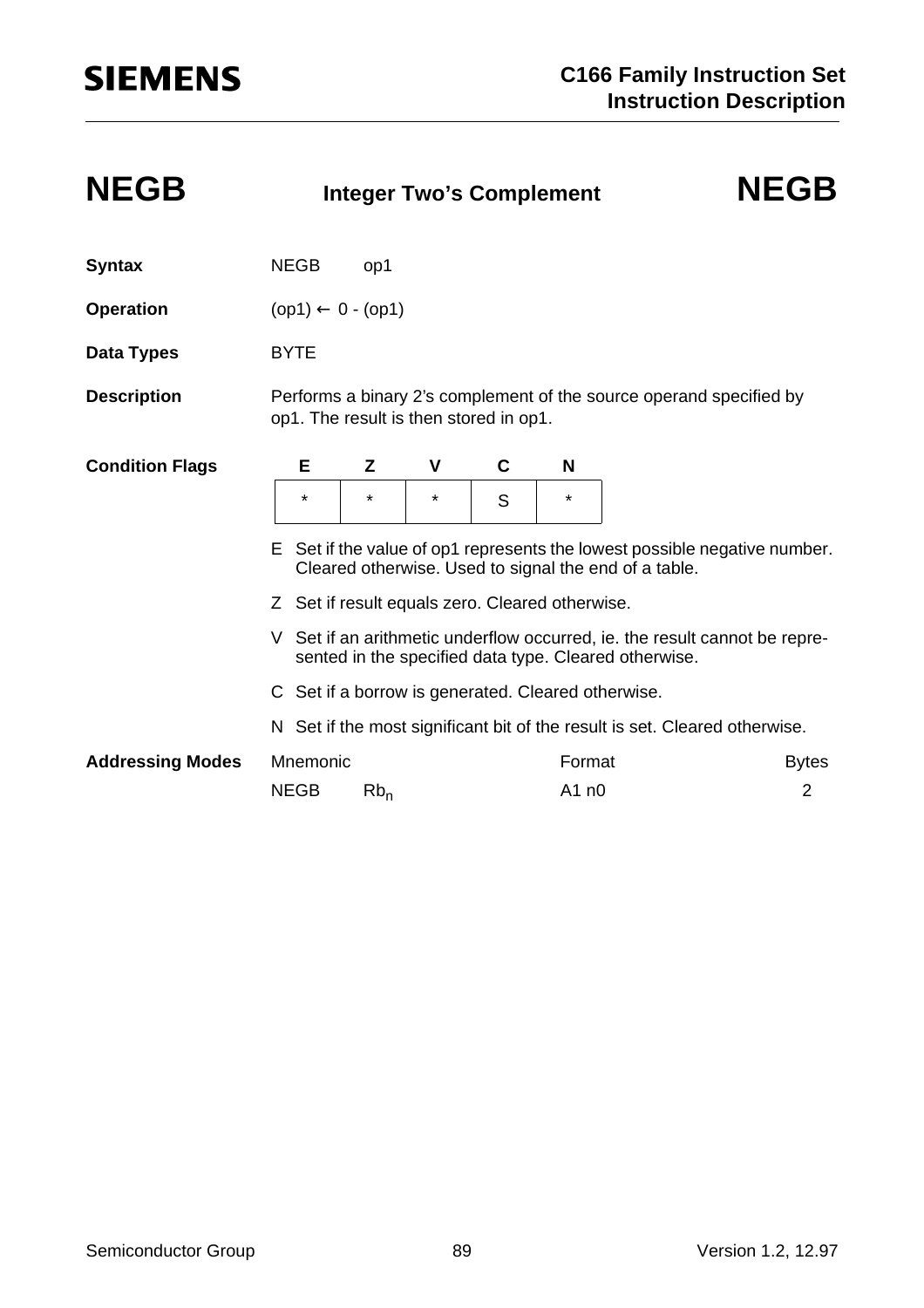| <b>NOP</b>              | <b>NOP</b><br><b>No Operation</b> |                                                                                                                            |   |   |              |                |  |  |  |  |  |
|-------------------------|-----------------------------------|----------------------------------------------------------------------------------------------------------------------------|---|---|--------------|----------------|--|--|--|--|--|
| <b>Syntax</b>           | <b>NOP</b>                        |                                                                                                                            |   |   |              |                |  |  |  |  |  |
| <b>Operation</b>        |                                   | No Operation                                                                                                               |   |   |              |                |  |  |  |  |  |
| <b>Description</b>      |                                   | This instruction causes a null operation to be performed. A null operation<br>causes no change in the status of the flags. |   |   |              |                |  |  |  |  |  |
| <b>Condition Flags</b>  | Е                                 | Z                                                                                                                          | V | C | N            |                |  |  |  |  |  |
|                         |                                   |                                                                                                                            |   |   |              |                |  |  |  |  |  |
|                         | Not affected.<br>E.               |                                                                                                                            |   |   |              |                |  |  |  |  |  |
|                         | Not affected.<br>$\mathcal{Z}$    |                                                                                                                            |   |   |              |                |  |  |  |  |  |
|                         | V                                 | Not affected.                                                                                                              |   |   |              |                |  |  |  |  |  |
|                         |                                   | C Not affected.                                                                                                            |   |   |              |                |  |  |  |  |  |
|                         | N.                                | Not affected.                                                                                                              |   |   |              |                |  |  |  |  |  |
| <b>Addressing Modes</b> | Mnemonic                          |                                                                                                                            |   |   | Format       | <b>Bytes</b>   |  |  |  |  |  |
|                         | <b>NOP</b>                        |                                                                                                                            |   |   | <b>CC 00</b> | $\overline{2}$ |  |  |  |  |  |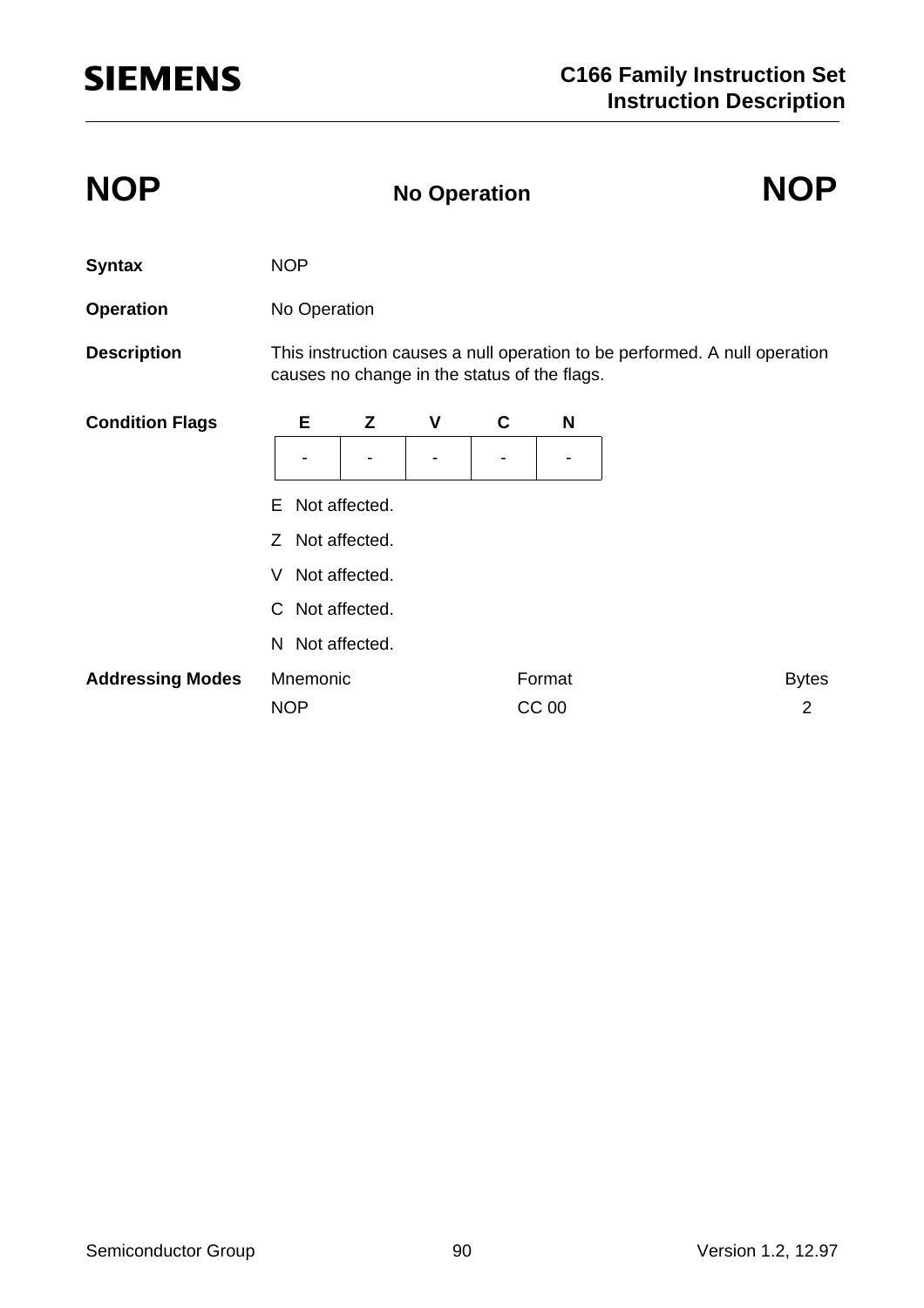| OR.                     |                                                 |                                                                                                                                    | <b>Logical OR</b>  |             |           |                                                                                                                                                         |                |  |  |  |  |
|-------------------------|-------------------------------------------------|------------------------------------------------------------------------------------------------------------------------------------|--------------------|-------------|-----------|---------------------------------------------------------------------------------------------------------------------------------------------------------|----------------|--|--|--|--|
| <b>Syntax</b>           | <b>OR</b>                                       | op1, op2                                                                                                                           |                    |             |           |                                                                                                                                                         |                |  |  |  |  |
| <b>Operation</b>        | $(op1) \leftarrow (op1) \vee (op2)$             |                                                                                                                                    |                    |             |           |                                                                                                                                                         |                |  |  |  |  |
| <b>Data Types</b>       | <b>WORD</b>                                     |                                                                                                                                    |                    |             |           |                                                                                                                                                         |                |  |  |  |  |
| <b>Description</b>      |                                                 |                                                                                                                                    |                    |             |           | Performs a bitwise logical OR of the source operand specified by op2 and<br>the destination operand specified by op1. The result is then stored in op1. |                |  |  |  |  |
| <b>Condition Flags</b>  | Е                                               | Z                                                                                                                                  | V                  | $\mathbf c$ | N         |                                                                                                                                                         |                |  |  |  |  |
|                         | $\star$                                         | $\star$                                                                                                                            | 0                  | 0           | $^\star$  |                                                                                                                                                         |                |  |  |  |  |
|                         |                                                 | E Set if the value of op2 represents the lowest possible negative number.<br>Cleared otherwise. Used to signal the end of a table. |                    |             |           |                                                                                                                                                         |                |  |  |  |  |
|                         | Z Set if result equals zero. Cleared otherwise. |                                                                                                                                    |                    |             |           |                                                                                                                                                         |                |  |  |  |  |
|                         | V Always cleared.                               |                                                                                                                                    |                    |             |           |                                                                                                                                                         |                |  |  |  |  |
|                         | C Always cleared.                               |                                                                                                                                    |                    |             |           |                                                                                                                                                         |                |  |  |  |  |
|                         |                                                 |                                                                                                                                    |                    |             |           | N Set if the most significant bit of the result is set. Cleared otherwise.                                                                              |                |  |  |  |  |
| <b>Addressing Modes</b> | Mnemonic                                        |                                                                                                                                    |                    |             | Format    |                                                                                                                                                         | <b>Bytes</b>   |  |  |  |  |
|                         | <b>OR</b>                                       |                                                                                                                                    | $Rw_n$ , $Rw_m$    |             | 70 nm     |                                                                                                                                                         | $\overline{2}$ |  |  |  |  |
|                         | <b>OR</b>                                       |                                                                                                                                    | $Rw_n$ , $[Rw_i]$  |             | 78 n:10ii |                                                                                                                                                         | $\overline{2}$ |  |  |  |  |
|                         | <b>OR</b>                                       |                                                                                                                                    | $Rw_n$ , $[Rw_i+]$ |             | 78 n:11ii |                                                                                                                                                         | $\overline{2}$ |  |  |  |  |
|                         | <b>OR</b>                                       |                                                                                                                                    | $Rw_n$ , #data3    |             |           | 78 n:0###                                                                                                                                               | $\overline{2}$ |  |  |  |  |
|                         | <b>OR</b>                                       |                                                                                                                                    | reg, #data16       |             |           | 76 RR ## ##                                                                                                                                             | 4              |  |  |  |  |
|                         | <b>OR</b>                                       | reg, mem                                                                                                                           |                    |             |           | 72 RR MM MM                                                                                                                                             | 4              |  |  |  |  |
|                         | <b>OR</b>                                       | mem, reg                                                                                                                           |                    |             |           | 74 RR MM MM                                                                                                                                             | 4              |  |  |  |  |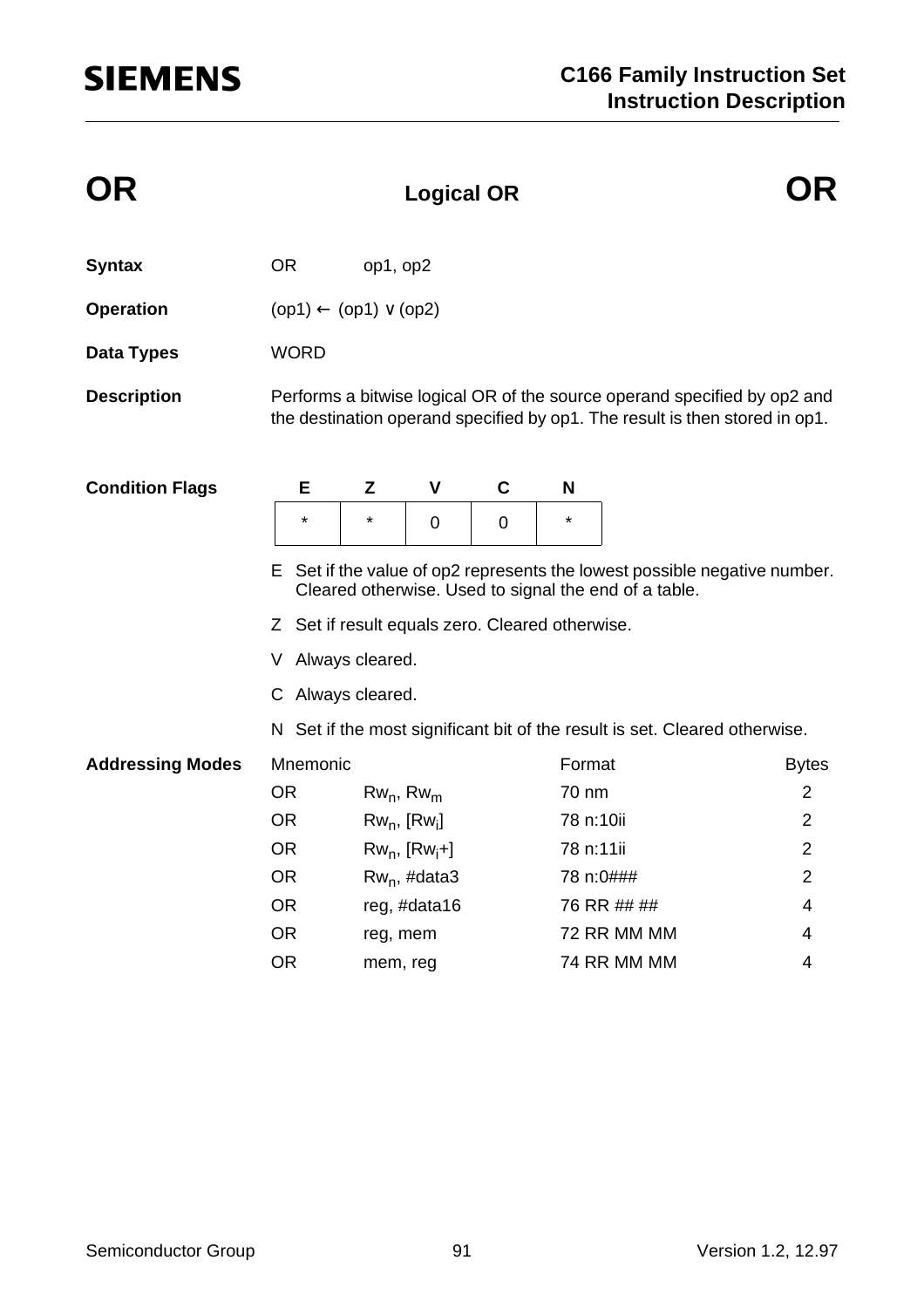| <b>ORB</b>              |                                                                                                                                    |                   | <b>Logical OR</b>  |   | <b>ORB</b> |                                                                                                                                                         |                |  |  |  |
|-------------------------|------------------------------------------------------------------------------------------------------------------------------------|-------------------|--------------------|---|------------|---------------------------------------------------------------------------------------------------------------------------------------------------------|----------------|--|--|--|
| <b>Syntax</b>           | <b>ORB</b>                                                                                                                         | op1, op2          |                    |   |            |                                                                                                                                                         |                |  |  |  |
| <b>Operation</b>        | $(op1) \leftarrow (op1) \vee (op2)$                                                                                                |                   |                    |   |            |                                                                                                                                                         |                |  |  |  |
| <b>Data Types</b>       | <b>BYTE</b>                                                                                                                        |                   |                    |   |            |                                                                                                                                                         |                |  |  |  |
| <b>Description</b>      |                                                                                                                                    |                   |                    |   |            | Performs a bitwise logical OR of the source operand specified by op2 and<br>the destination operand specified by op1. The result is then stored in op1. |                |  |  |  |
| <b>Condition Flags</b>  | Е                                                                                                                                  | Z                 | $\mathbf v$        | C | N          |                                                                                                                                                         |                |  |  |  |
|                         | $\star$                                                                                                                            | $\star$           | $\mathbf 0$        | 0 | $\star$    |                                                                                                                                                         |                |  |  |  |
|                         | E Set if the value of op2 represents the lowest possible negative number.<br>Cleared otherwise. Used to signal the end of a table. |                   |                    |   |            |                                                                                                                                                         |                |  |  |  |
|                         | Z Set if result equals zero. Cleared otherwise.                                                                                    |                   |                    |   |            |                                                                                                                                                         |                |  |  |  |
|                         | V Always cleared.                                                                                                                  |                   |                    |   |            |                                                                                                                                                         |                |  |  |  |
|                         | C Always cleared.                                                                                                                  |                   |                    |   |            |                                                                                                                                                         |                |  |  |  |
|                         |                                                                                                                                    |                   |                    |   |            | N Set if the most significant bit of the result is set. Cleared otherwise.                                                                              |                |  |  |  |
| <b>Addressing Modes</b> | Mnemonic                                                                                                                           |                   |                    |   | Format     |                                                                                                                                                         | <b>Bytes</b>   |  |  |  |
|                         | <b>ORB</b>                                                                                                                         | $Rb_n$ , $Rb_m$   |                    |   | 71 nm      |                                                                                                                                                         | $\overline{2}$ |  |  |  |
|                         | <b>ORB</b>                                                                                                                         | $Rb_n$ , $[Rw_i]$ |                    |   | 79 n:10ii  |                                                                                                                                                         | $\overline{2}$ |  |  |  |
|                         | <b>ORB</b>                                                                                                                         |                   | $Rb_n$ , $[Rw_i+]$ |   | 79 n:11ii  |                                                                                                                                                         | $\overline{2}$ |  |  |  |
|                         | <b>ORB</b>                                                                                                                         |                   | $Rb_n$ , #data3    |   | 79 n:0###  |                                                                                                                                                         | $\overline{2}$ |  |  |  |
|                         | <b>ORB</b>                                                                                                                         |                   | reg, #data16       |   |            | 77 RR ## xx                                                                                                                                             | 4              |  |  |  |
|                         | <b>ORB</b>                                                                                                                         | reg, mem          |                    |   |            | 73 RR MM MM                                                                                                                                             | 4              |  |  |  |
|                         | <b>ORB</b>                                                                                                                         | mem, reg          |                    |   |            | 75 RR MM MM                                                                                                                                             | 4              |  |  |  |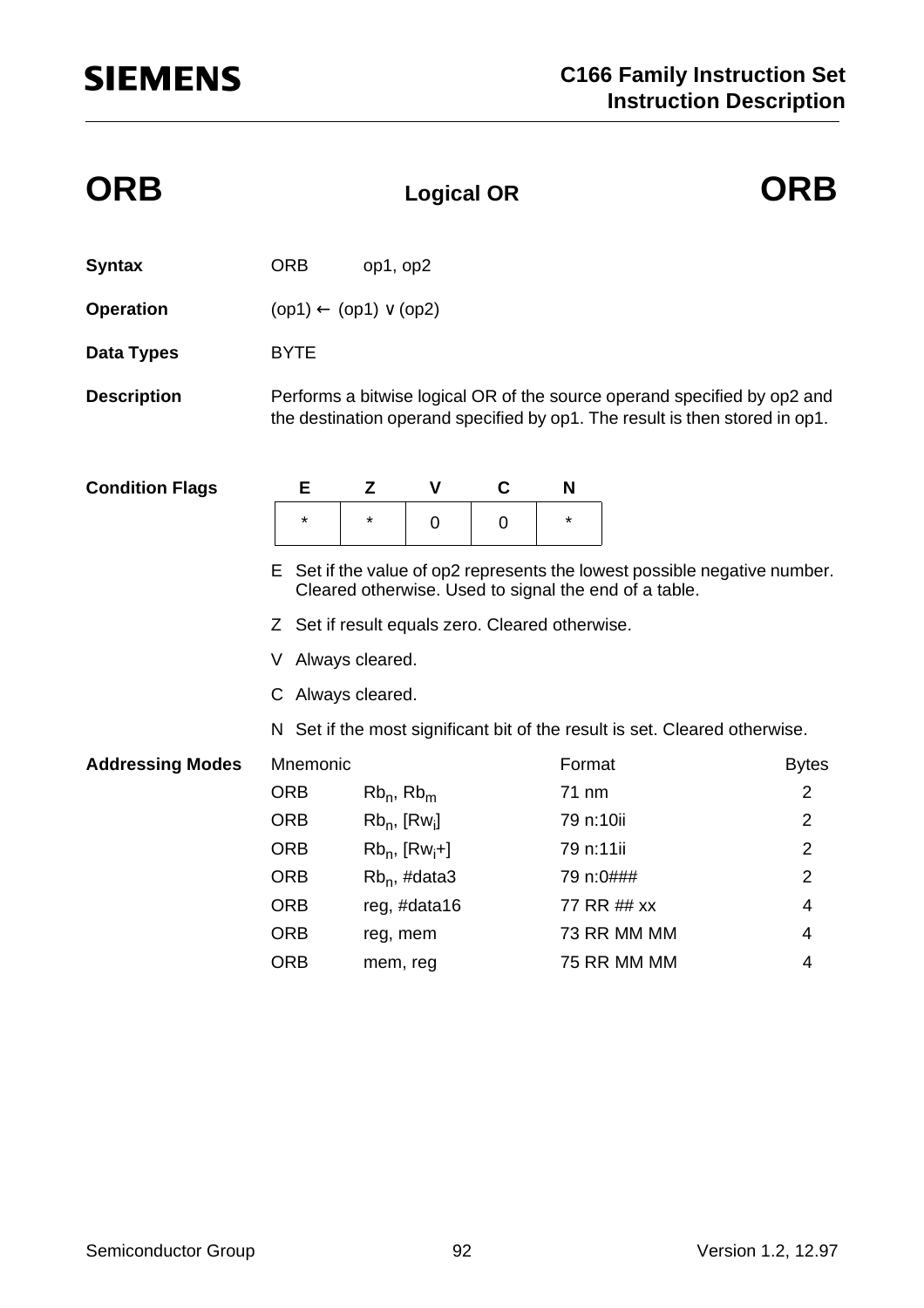### **PCALL Push Word and Call Subroutine Absolute PCALL**

| <b>Syntax</b>          | PCALL                                                                                                                                                                                                                                                                                                                                                                                | op1, op2 |              |   |         |                                                                                                                                                  |  |  |  |
|------------------------|--------------------------------------------------------------------------------------------------------------------------------------------------------------------------------------------------------------------------------------------------------------------------------------------------------------------------------------------------------------------------------------|----------|--------------|---|---------|--------------------------------------------------------------------------------------------------------------------------------------------------|--|--|--|
| <b>Operation</b>       | $(tmp) \leftarrow (op1)$<br>$(SP) \leftarrow (SP) - 2$<br>$((SP)) \leftarrow (tmp)$<br>$(SP) \leftarrow (SP) - 2$<br>$((SP)) \leftarrow (IP)$<br>$(IP) \leftarrow op2$                                                                                                                                                                                                               |          |              |   |         |                                                                                                                                                  |  |  |  |
| Data Types             | <b>WORD</b>                                                                                                                                                                                                                                                                                                                                                                          |          |              |   |         |                                                                                                                                                  |  |  |  |
| <b>Description</b>     | Pushes the word specified by operand op1 and the value of the instruction<br>pointer, IP, onto the system stack, and branches to the absolute memory<br>location specified by the second operand op2. Because IP always points<br>to the instruction following the branch instruction, the value stored on the<br>system stack represents the return address of the calling routine. |          |              |   |         |                                                                                                                                                  |  |  |  |
| <b>Condition Flags</b> | Е                                                                                                                                                                                                                                                                                                                                                                                    | Z        | $\mathsf{v}$ | C | N       |                                                                                                                                                  |  |  |  |
|                        | $\star$                                                                                                                                                                                                                                                                                                                                                                              | $\star$  |              |   | $\star$ |                                                                                                                                                  |  |  |  |
|                        | table.                                                                                                                                                                                                                                                                                                                                                                               |          |              |   |         | E Set if the value of the pushed operand op1 represents the lowest pos-<br>sible negative number. Cleared otherwise. Used to signal the end of a |  |  |  |

- Z Set if the value of the pushed operand op1 equals zero. Cleared otherwise.
- V Not affected.
- C Not affected.
- N Set if the most significant bit of the pushed operand op1 is set. Cleared otherwise.

| <b>Addressing Modes</b> Mnemonic |                  | Format      | <b>Bytes</b> |  |
|----------------------------------|------------------|-------------|--------------|--|
|                                  | PCALL reg. caddr | E2 RR MM MM |              |  |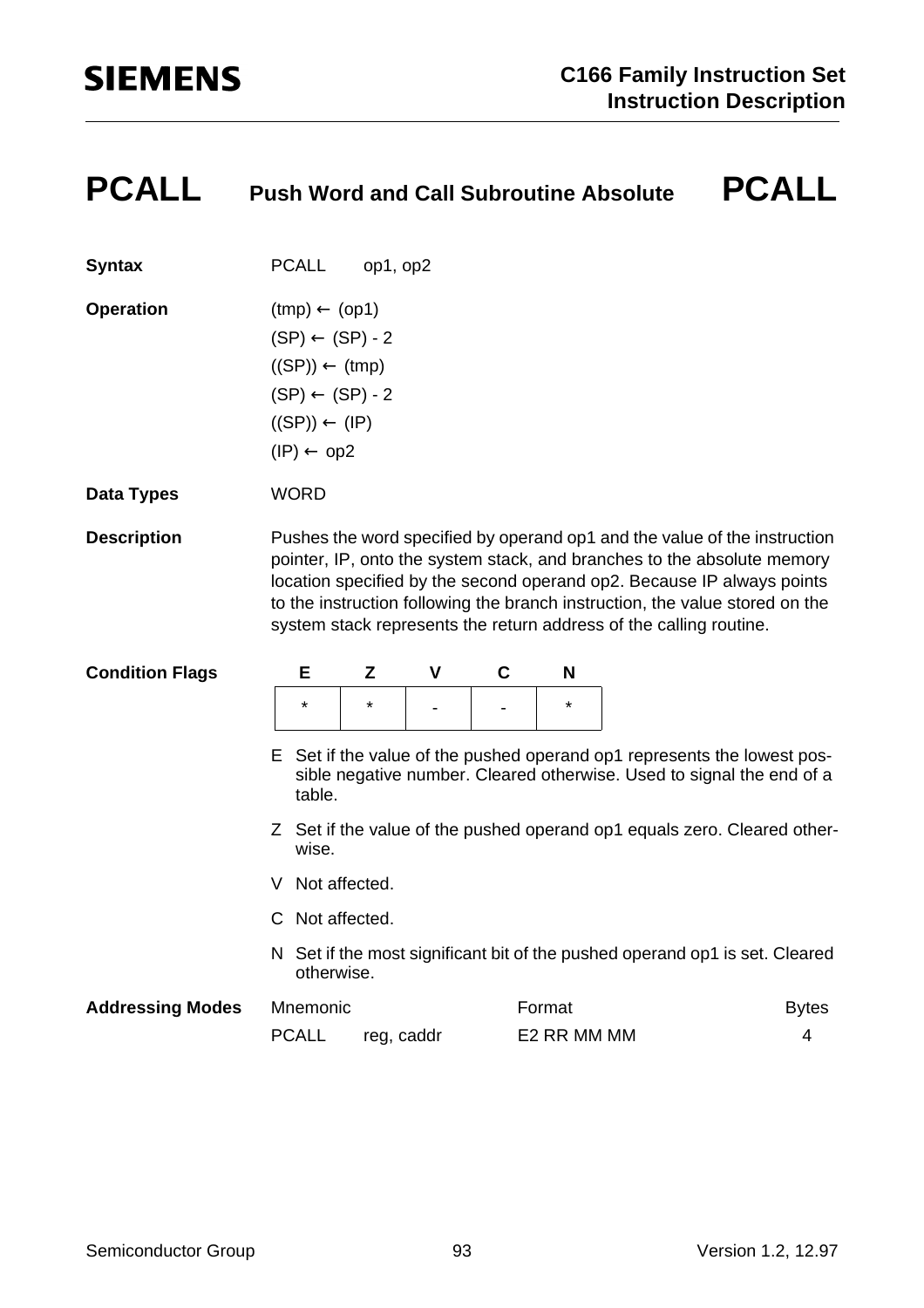| <b>POP</b>              |                                                                                     | <b>Pop Word from System Stack</b> |   |   |         |                                                                                                                                                   |
|-------------------------|-------------------------------------------------------------------------------------|-----------------------------------|---|---|---------|---------------------------------------------------------------------------------------------------------------------------------------------------|
| <b>Syntax</b>           | <b>POP</b>                                                                          | op1                               |   |   |         |                                                                                                                                                   |
| <b>Operation</b>        | $(tmp) \leftarrow ((SP))$<br>$(SP) \leftarrow (SP) + 2$<br>$(op1) \leftarrow (tmp)$ |                                   |   |   |         |                                                                                                                                                   |
| <b>Data Types</b>       | <b>WORD</b>                                                                         |                                   |   |   |         |                                                                                                                                                   |
| <b>Description</b>      | two.                                                                                |                                   |   |   |         | Pops one word from the system stack specified by the Stack Pointer into<br>the operand specified by op1. The Stack Pointer is then incremented by |
| <b>Condition Flags</b>  | Е                                                                                   | Z                                 | V | C | N       |                                                                                                                                                   |
|                         | *                                                                                   | $\star$                           |   |   | $\star$ |                                                                                                                                                   |
|                         |                                                                                     |                                   |   |   |         | E Set if the value of the popped word represents the lowest possible neg-<br>ative number. Cleared otherwise. Used to signal the end of a table.  |
|                         |                                                                                     |                                   |   |   |         | Z Set if the value of the popped word equals zero. Cleared otherwise.                                                                             |
|                         | V                                                                                   | Not affected.                     |   |   |         |                                                                                                                                                   |
|                         | C Not affected.                                                                     |                                   |   |   |         |                                                                                                                                                   |
|                         | wise.                                                                               |                                   |   |   |         | N Set if the most significant bit of the popped word is set. Cleared other-                                                                       |
| <b>Addressing Modes</b> | Mnemonic                                                                            |                                   |   |   | Format  | <b>Bytes</b>                                                                                                                                      |
|                         | <b>POP</b>                                                                          | reg                               |   |   | FC RR   | $\overline{2}$                                                                                                                                    |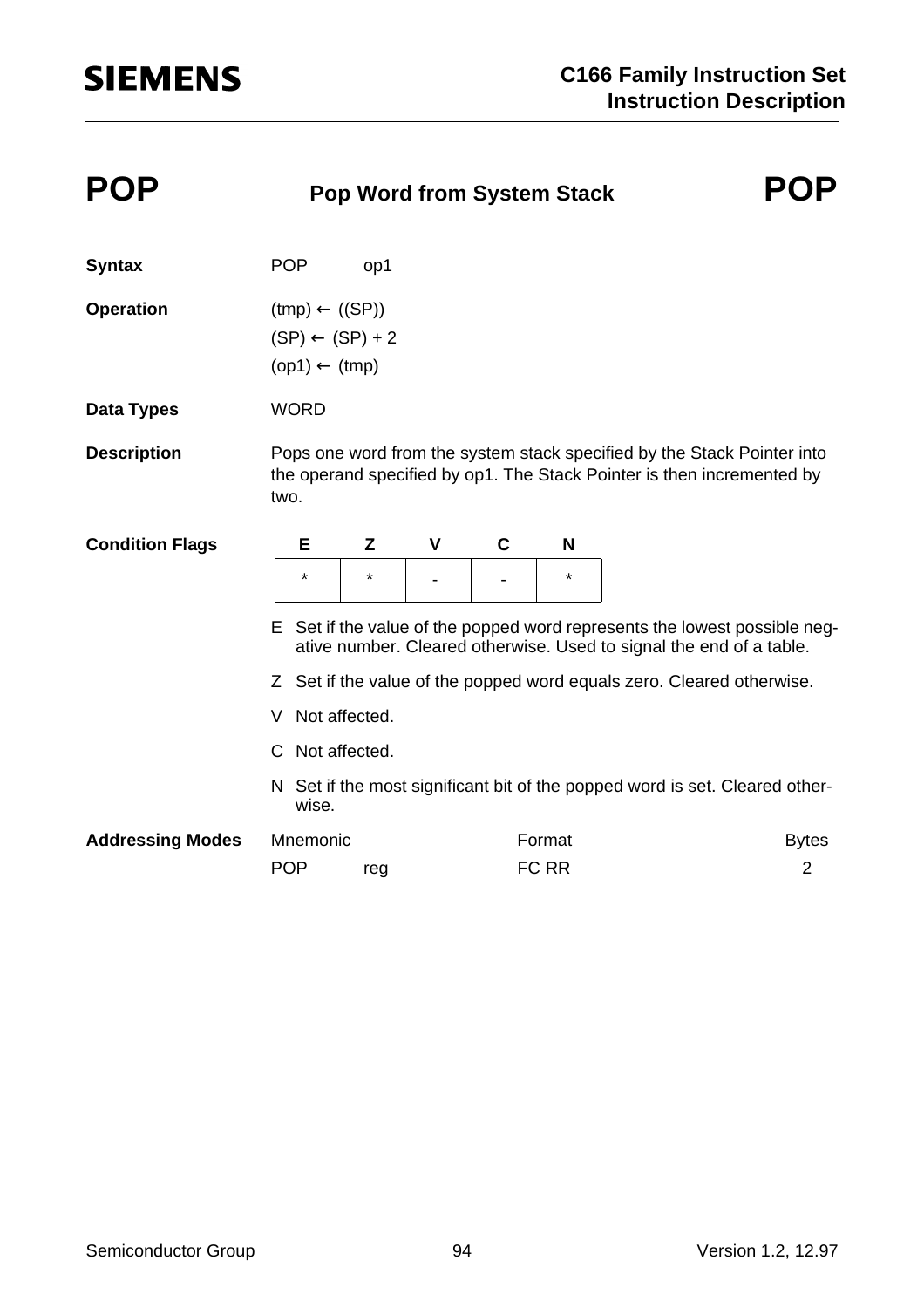### **PRIOR Prioritize Register PRIOR**

| <b>Syntax</b>           | <b>PRIOR</b>                                                                                                                                                                                                                                                                                                                                   | op1, op2        |   |   |        |                                                                 |  |  |  |  |
|-------------------------|------------------------------------------------------------------------------------------------------------------------------------------------------------------------------------------------------------------------------------------------------------------------------------------------------------------------------------------------|-----------------|---|---|--------|-----------------------------------------------------------------|--|--|--|--|
| <b>Operation</b>        | $(tmp) \leftarrow (op2)$<br>$(count) \leftarrow 0$<br>DO WHILE $(tmp_{15}) \neq 1$ AND (count) $\neq 15$ AND (op2) $\neq 0$<br>$(tmp_n) \leftarrow (tmp_{n-1})$<br>$(count) \leftarrow (count) + 1$<br><b>END WHILE</b><br>$(op1) \leftarrow (count)$                                                                                          |                 |   |   |        |                                                                 |  |  |  |  |
| <b>Data Types</b>       | <b>WORD</b>                                                                                                                                                                                                                                                                                                                                    |                 |   |   |        |                                                                 |  |  |  |  |
| <b>Description</b>      | This instruction stores a count value in the word operand specified by op1<br>indicating the number of single bit shifts required to normalize the operand<br>op2 so that its MSB is equal to one. If the source operand op2 equals<br>zero, a zero is written to operand op1 and the zero flag is set. Otherwise<br>the zero flag is cleared. |                 |   |   |        |                                                                 |  |  |  |  |
| <b>Condition Flags</b>  | E                                                                                                                                                                                                                                                                                                                                              | Z               | V | C | N      |                                                                 |  |  |  |  |
|                         | 0                                                                                                                                                                                                                                                                                                                                              | *               | 0 | 0 | 0      |                                                                 |  |  |  |  |
|                         | E                                                                                                                                                                                                                                                                                                                                              | Always cleared. |   |   |        |                                                                 |  |  |  |  |
|                         |                                                                                                                                                                                                                                                                                                                                                |                 |   |   |        | Z Set if the source operand op2 equals zero. Cleared otherwise. |  |  |  |  |
|                         | V Always cleared.                                                                                                                                                                                                                                                                                                                              |                 |   |   |        |                                                                 |  |  |  |  |
|                         | C Always cleared.                                                                                                                                                                                                                                                                                                                              |                 |   |   |        |                                                                 |  |  |  |  |
|                         | N Always cleared.                                                                                                                                                                                                                                                                                                                              |                 |   |   |        |                                                                 |  |  |  |  |
| <b>Addressing Modes</b> | Mnemonic                                                                                                                                                                                                                                                                                                                                       |                 |   |   | Format | <b>Bytes</b>                                                    |  |  |  |  |
|                         | <b>PRIOR</b>                                                                                                                                                                                                                                                                                                                                   | $Rw_n$ , $Rw_m$ |   |   | 2B nm  | 2                                                               |  |  |  |  |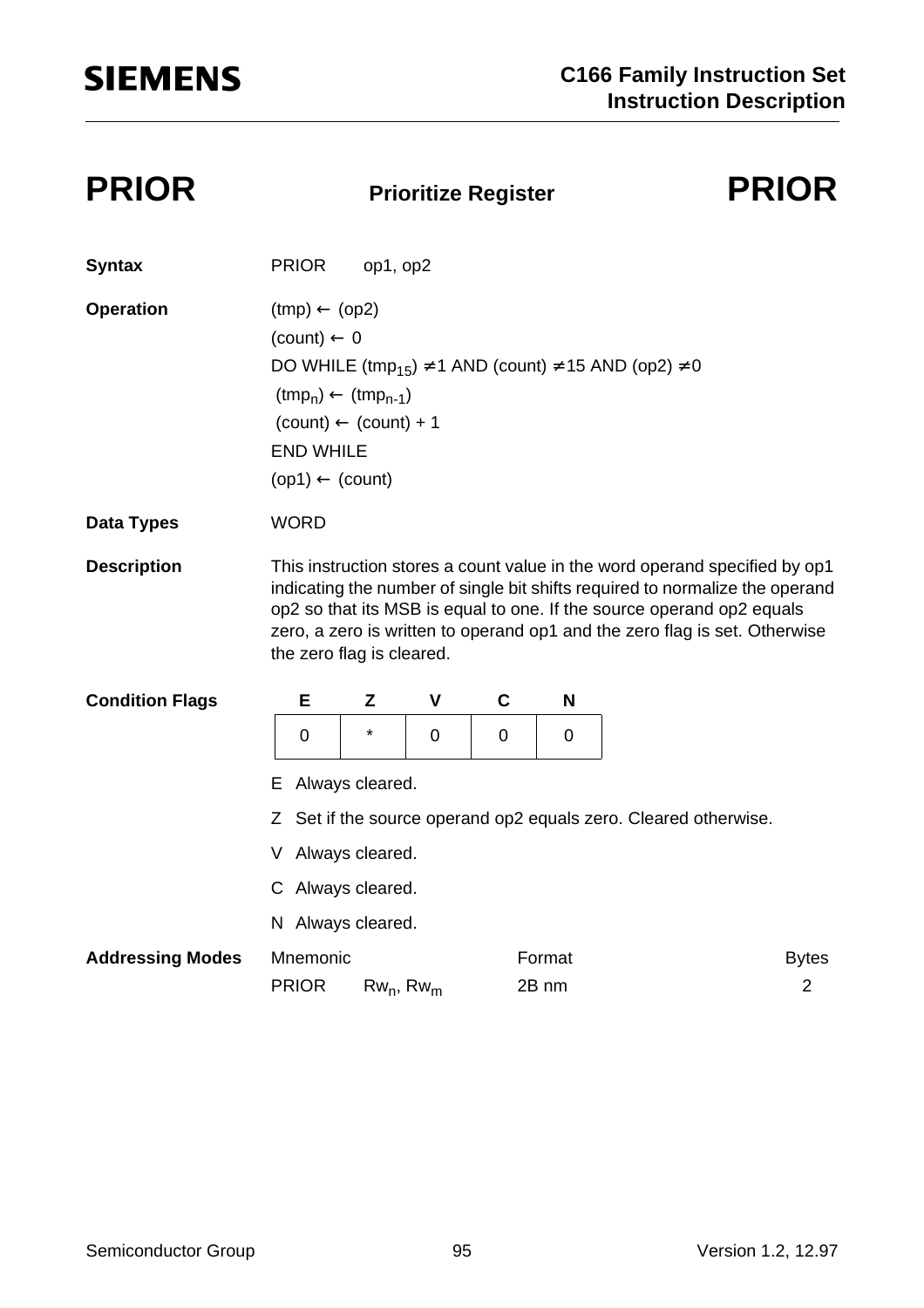| <b>PUSH</b>             | <b>Push Word on System Stack</b>                                                    | <b>PUSH</b>   |   |   |             |                                                                                                                                                     |
|-------------------------|-------------------------------------------------------------------------------------|---------------|---|---|-------------|-----------------------------------------------------------------------------------------------------------------------------------------------------|
| <b>Syntax</b>           | <b>PUSH</b>                                                                         | op1           |   |   |             |                                                                                                                                                     |
| <b>Operation</b>        | $(tmp) \leftarrow (op1)$<br>$(SP) \leftarrow (SP) - 2$<br>$((SP)) \leftarrow (tmp)$ |               |   |   |             |                                                                                                                                                     |
| <b>Data Types</b>       | <b>WORD</b>                                                                         |               |   |   |             |                                                                                                                                                     |
| <b>Description</b>      | been decremented by two.                                                            |               |   |   |             | Moves the word specified by operand op1 to the location in the internal<br>system stack specified by the Stack Pointer, after the Stack Pointer has |
| <b>Condition Flags</b>  | Е                                                                                   | Z             | V | C | N           |                                                                                                                                                     |
|                         | $\star$                                                                             | $\star$       |   |   | $\star$     |                                                                                                                                                     |
|                         |                                                                                     |               |   |   |             | E Set if the value of the pushed word represents the lowest possible neg-<br>ative number. Cleared otherwise. Used to signal the end of a table.    |
|                         |                                                                                     |               |   |   |             | Z Set if the value of the pushed word equals zero. Cleared otherwise.                                                                               |
|                         | V.                                                                                  | Not affected. |   |   |             |                                                                                                                                                     |
|                         | C Not affected.                                                                     |               |   |   |             |                                                                                                                                                     |
|                         | wise.                                                                               |               |   |   |             | N Set if the most significant bit of the pushed word is set. Cleared other-                                                                         |
| <b>Addressing Modes</b> | Mnemonic                                                                            |               |   |   | Format      | <b>Bytes</b>                                                                                                                                        |
|                         | <b>PUSH</b>                                                                         | reg           |   |   | <b>ECRR</b> | $\overline{2}$                                                                                                                                      |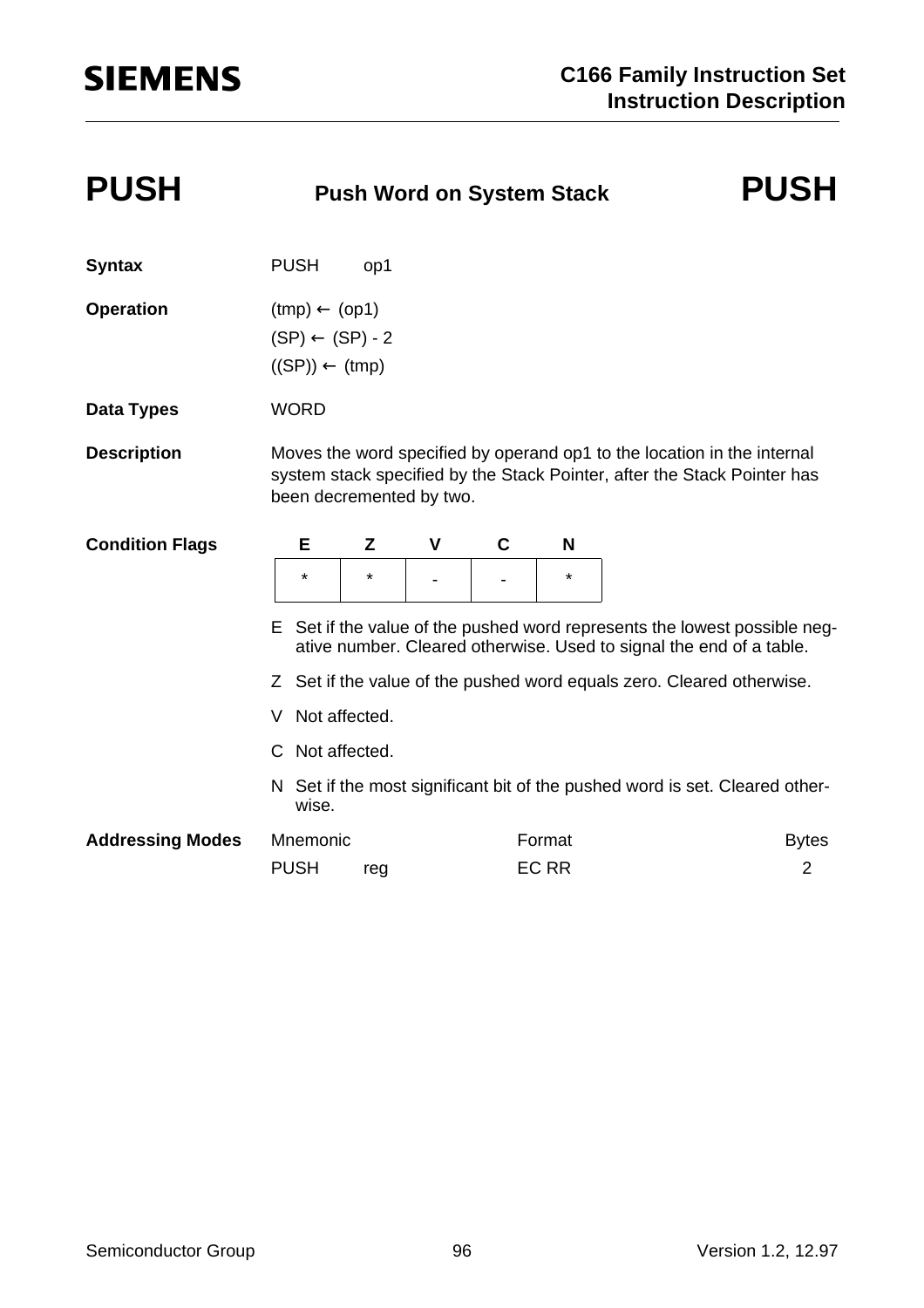### **PWRDN Enter Power Down Mode PWRDN**

- **Syntax** PWRDN
- **Operation** Enter Power Down Mode

**Description** This instruction causes the part to enter the power down mode. In this mode, all peripherals and the CPU are powered down until the part is externally reset. To insure that this instruction is not accidentally executed, it is implemented as a protected instruction. To further control the action of this instruction, the PWRDN instruction is only enabled when the non-maskable interrupt pin (NMI) is in the low state. Otherwise, this instruction has no effect.

| <b>Condition Flags</b>  |                    | Е                        | Z               | $\mathsf{V}$ | C | N                     |  |                   |  |
|-------------------------|--------------------|--------------------------|-----------------|--------------|---|-----------------------|--|-------------------|--|
|                         |                    |                          |                 | ۰            |   |                       |  |                   |  |
|                         |                    |                          | E Not affected. |              |   |                       |  |                   |  |
|                         |                    |                          | Z Not affected. |              |   |                       |  |                   |  |
|                         | Not affected.<br>V |                          |                 |              |   |                       |  |                   |  |
|                         | C Not affected.    |                          |                 |              |   |                       |  |                   |  |
|                         |                    |                          | N Not affected. |              |   |                       |  |                   |  |
| <b>Addressing Modes</b> |                    | Mnemonic<br><b>PWRDN</b> |                 |              |   | Format<br>97 68 97 97 |  | <b>Bytes</b><br>4 |  |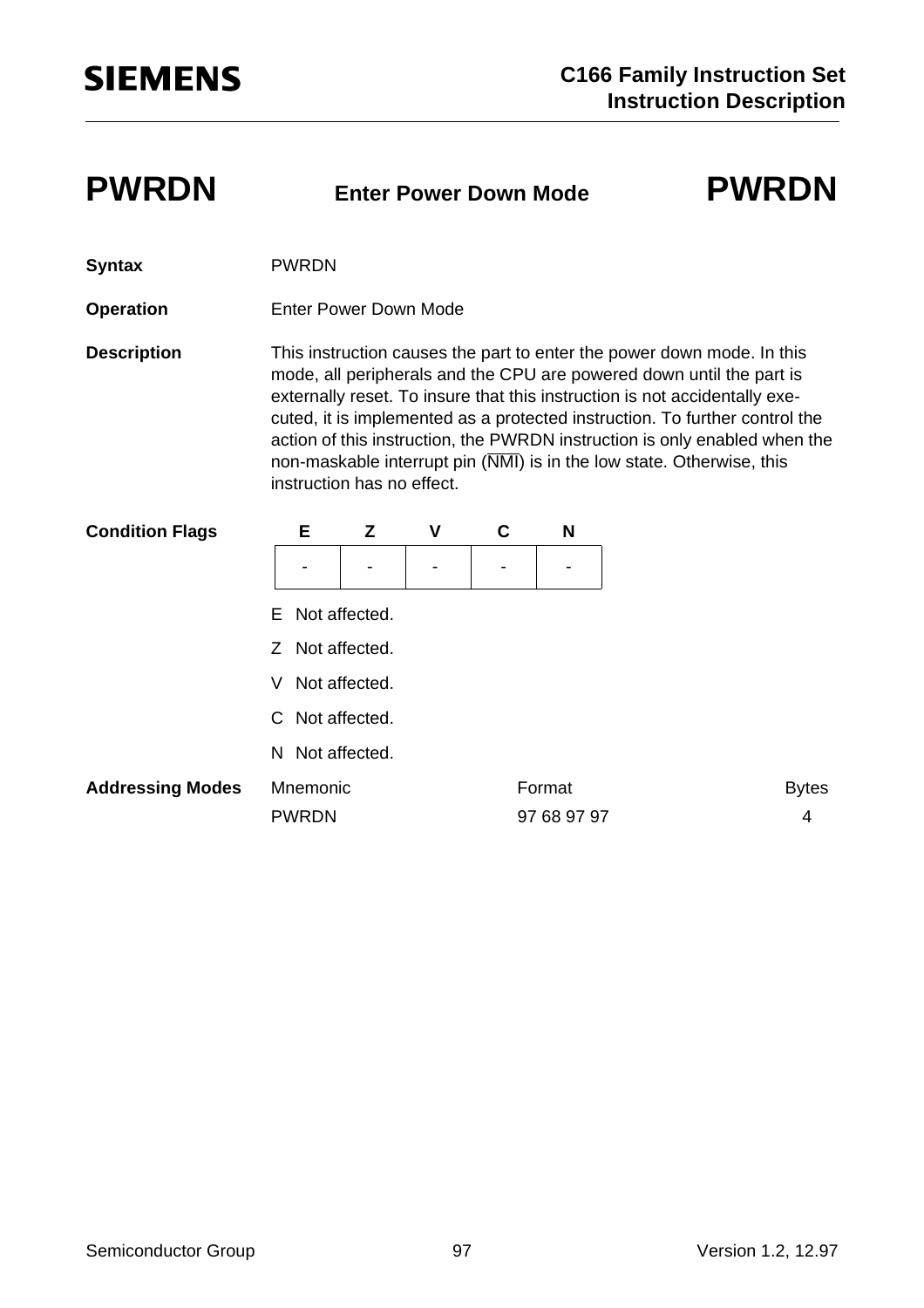| <b>RET</b>              |                          |                            |   |   |              |  |                                                                                                                                                          |                |
|-------------------------|--------------------------|----------------------------|---|---|--------------|--|----------------------------------------------------------------------------------------------------------------------------------------------------------|----------------|
| <b>Syntax</b>           | <b>RET</b>               |                            |   |   |              |  |                                                                                                                                                          |                |
| <b>Operation</b>        | $(IP) \leftarrow ((SP))$ | $(SP) \leftarrow (SP) + 2$ |   |   |              |  |                                                                                                                                                          |                |
| <b>Description</b>      | ing routine.             |                            |   |   |              |  | Returns from a subroutine. The IP is popped from the system stack. Exe-<br>cution resumes at the instruction following the CALL instruction in the call- |                |
| <b>Condition Flags</b>  | Е                        | Z                          | V | C | N            |  |                                                                                                                                                          |                |
|                         |                          |                            |   |   |              |  |                                                                                                                                                          |                |
|                         | Е                        | Not affected.              |   |   |              |  |                                                                                                                                                          |                |
|                         | Z Not affected.          |                            |   |   |              |  |                                                                                                                                                          |                |
|                         | V                        | Not affected.              |   |   |              |  |                                                                                                                                                          |                |
|                         | C Not affected.          |                            |   |   |              |  |                                                                                                                                                          |                |
|                         | N Not affected.          |                            |   |   |              |  |                                                                                                                                                          |                |
| <b>Addressing Modes</b> | Mnemonic                 |                            |   |   | Format       |  |                                                                                                                                                          | <b>Bytes</b>   |
|                         | <b>RET</b>               |                            |   |   | <b>CB 00</b> |  |                                                                                                                                                          | $\overline{2}$ |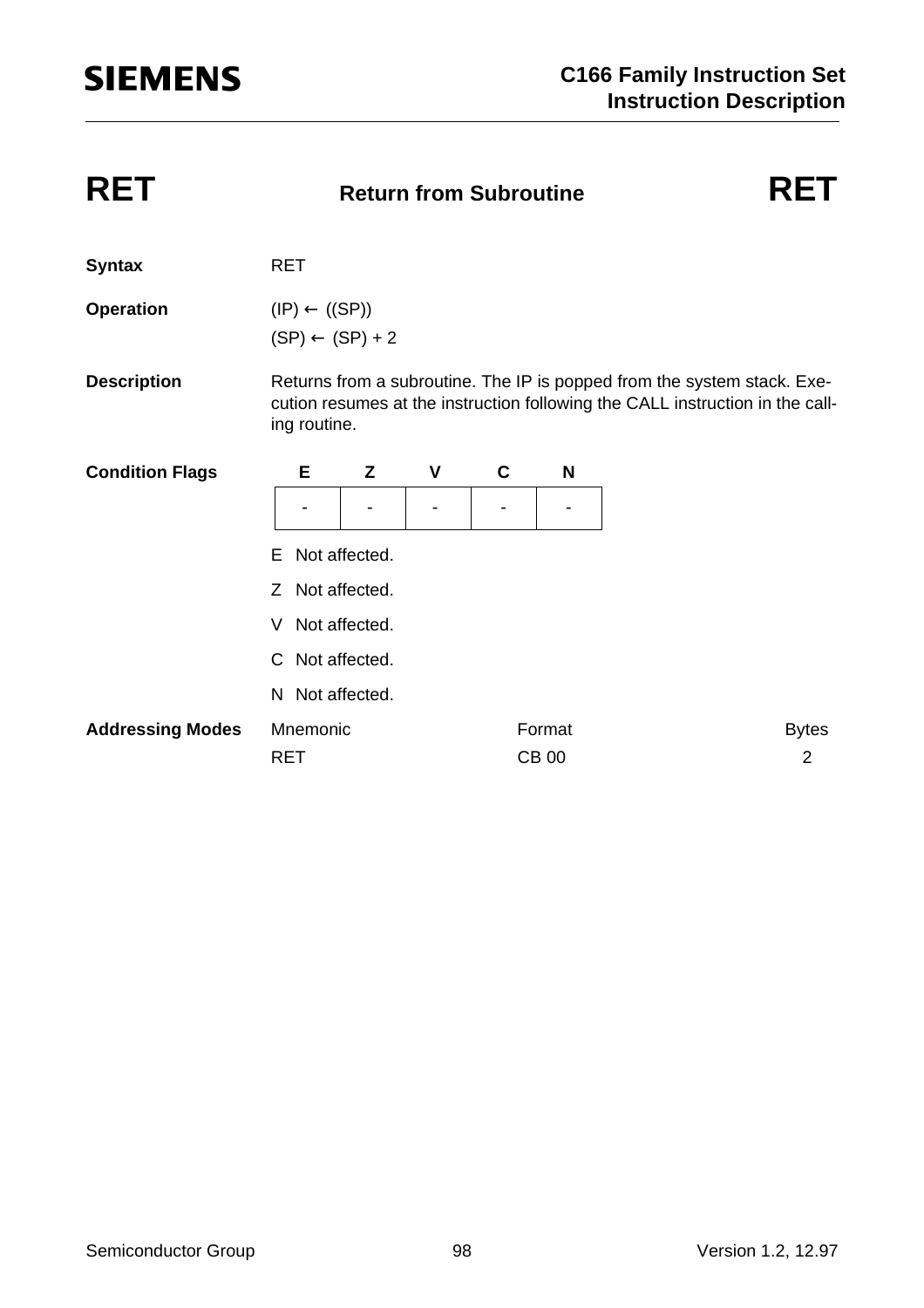| <b>RETI</b><br><b>Syntax</b><br><b>Operation</b><br>$(IP) \leftarrow ((SP))$<br>$(SP) \leftarrow (SP) + 2$<br>IF (SYSCON.SGTDIS=0) THEN<br>$(CSP) \leftarrow ((SP))$<br>$(SP) \leftarrow (SP) + 2$<br><b>END IF</b><br>$(PSW) \leftarrow ((SP))$<br>$(SP) \leftarrow (SP) + 2$<br><b>Description</b><br>Returns from an interrupt routine. The PSW, IP, and CSP are popped off<br>the system stack. Execution resumes at the instruction which had been<br>interrupted. The previous system state is restored after the PSW has been<br>popped. The CSP is only popped if segmentation is enabled. This is indi-<br>cated by the SGTDIS bit in the SYSCON register.<br><b>Condition Flags</b><br>E<br>Z<br>C<br>N<br>V<br>S<br>S<br>S<br>S<br>S<br>Restored from the PSW popped from stack.<br>E.<br>Z Restored from the PSW popped from stack.<br>V Restored from the PSW popped from stack.<br>C Restored from the PSW popped from stack.<br>N Restored from the PSW popped from stack.<br><b>Addressing Modes</b><br>Mnemonic<br>Format<br><b>Bytes</b><br><b>RETI</b><br><b>FB 88</b><br>$\overline{2}$ | RETI | <b>Return from Interrupt Routine</b> | RETI |  |  |  |
|-------------------------------------------------------------------------------------------------------------------------------------------------------------------------------------------------------------------------------------------------------------------------------------------------------------------------------------------------------------------------------------------------------------------------------------------------------------------------------------------------------------------------------------------------------------------------------------------------------------------------------------------------------------------------------------------------------------------------------------------------------------------------------------------------------------------------------------------------------------------------------------------------------------------------------------------------------------------------------------------------------------------------------------------------------------------------------------------------------------|------|--------------------------------------|------|--|--|--|
|                                                                                                                                                                                                                                                                                                                                                                                                                                                                                                                                                                                                                                                                                                                                                                                                                                                                                                                                                                                                                                                                                                             |      |                                      |      |  |  |  |
|                                                                                                                                                                                                                                                                                                                                                                                                                                                                                                                                                                                                                                                                                                                                                                                                                                                                                                                                                                                                                                                                                                             |      |                                      |      |  |  |  |
|                                                                                                                                                                                                                                                                                                                                                                                                                                                                                                                                                                                                                                                                                                                                                                                                                                                                                                                                                                                                                                                                                                             |      |                                      |      |  |  |  |
|                                                                                                                                                                                                                                                                                                                                                                                                                                                                                                                                                                                                                                                                                                                                                                                                                                                                                                                                                                                                                                                                                                             |      |                                      |      |  |  |  |
|                                                                                                                                                                                                                                                                                                                                                                                                                                                                                                                                                                                                                                                                                                                                                                                                                                                                                                                                                                                                                                                                                                             |      |                                      |      |  |  |  |
|                                                                                                                                                                                                                                                                                                                                                                                                                                                                                                                                                                                                                                                                                                                                                                                                                                                                                                                                                                                                                                                                                                             |      |                                      |      |  |  |  |
|                                                                                                                                                                                                                                                                                                                                                                                                                                                                                                                                                                                                                                                                                                                                                                                                                                                                                                                                                                                                                                                                                                             |      |                                      |      |  |  |  |
|                                                                                                                                                                                                                                                                                                                                                                                                                                                                                                                                                                                                                                                                                                                                                                                                                                                                                                                                                                                                                                                                                                             |      |                                      |      |  |  |  |
|                                                                                                                                                                                                                                                                                                                                                                                                                                                                                                                                                                                                                                                                                                                                                                                                                                                                                                                                                                                                                                                                                                             |      |                                      |      |  |  |  |
|                                                                                                                                                                                                                                                                                                                                                                                                                                                                                                                                                                                                                                                                                                                                                                                                                                                                                                                                                                                                                                                                                                             |      |                                      |      |  |  |  |
|                                                                                                                                                                                                                                                                                                                                                                                                                                                                                                                                                                                                                                                                                                                                                                                                                                                                                                                                                                                                                                                                                                             |      |                                      |      |  |  |  |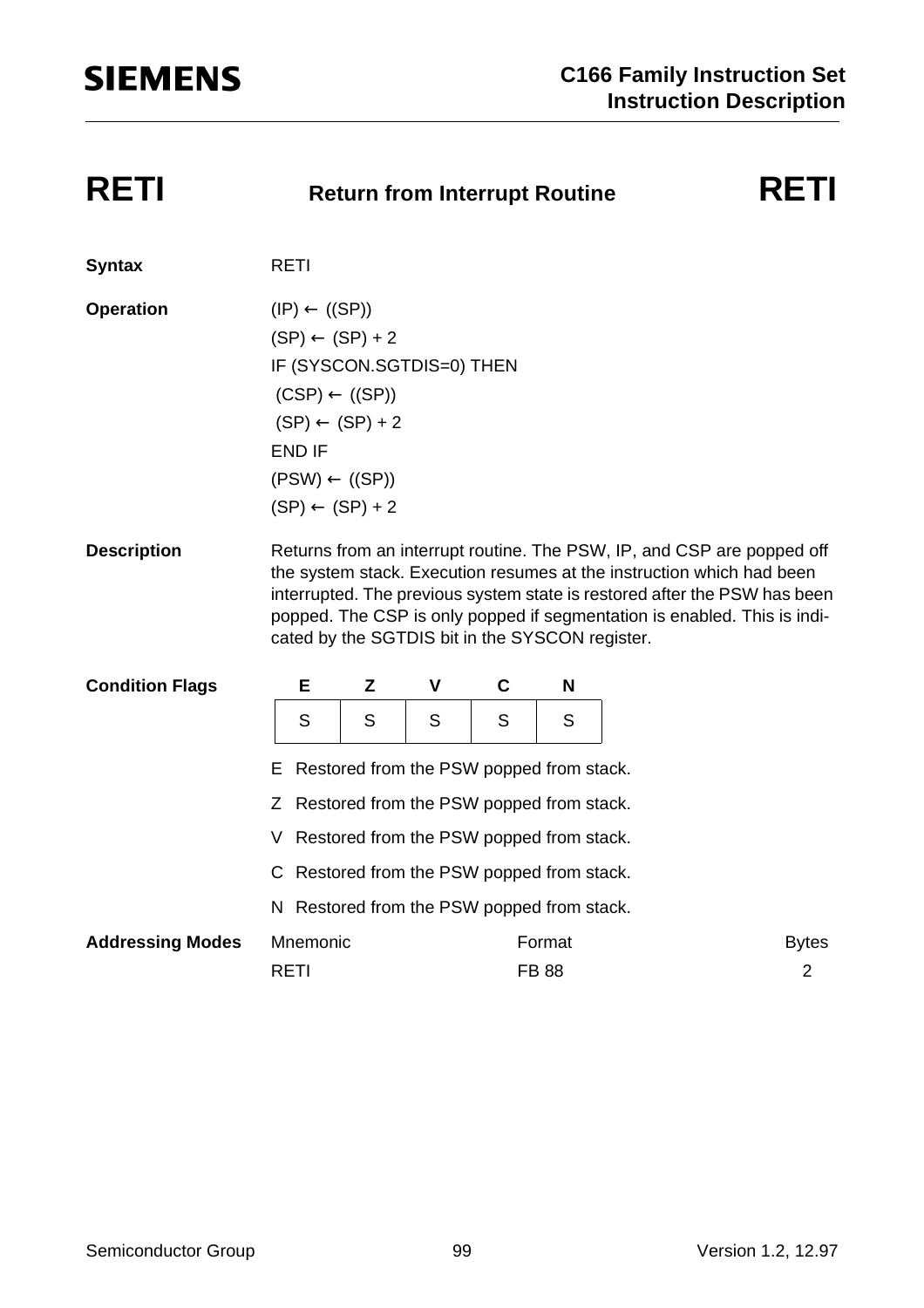| <b>RETP</b>             | <b>Return from Subroutine and Pop Word</b>           |                                                                                                                                                                                                                                                                        | <b>RETP</b>                                                                           |                         |   |         |  |                                                                                                                                             |  |  |
|-------------------------|------------------------------------------------------|------------------------------------------------------------------------------------------------------------------------------------------------------------------------------------------------------------------------------------------------------------------------|---------------------------------------------------------------------------------------|-------------------------|---|---------|--|---------------------------------------------------------------------------------------------------------------------------------------------|--|--|
| <b>Syntax</b>           | <b>RETP</b>                                          |                                                                                                                                                                                                                                                                        | op1                                                                                   |                         |   |         |  |                                                                                                                                             |  |  |
| <b>Operation</b>        | $(IP) \leftarrow ((SP))$<br>$(op1) \leftarrow (tmp)$ |                                                                                                                                                                                                                                                                        | $(SP) \leftarrow (SP) + 2$<br>$(tmp) \leftarrow ((SP))$<br>$(SP) \leftarrow (SP) + 2$ |                         |   |         |  |                                                                                                                                             |  |  |
| <b>Data Types</b>       | <b>WORD</b>                                          |                                                                                                                                                                                                                                                                        |                                                                                       |                         |   |         |  |                                                                                                                                             |  |  |
| <b>Description</b>      |                                                      | Returns from a subroutine. The IP is first popped from the system stack<br>and then the next word is popped from the system stack into the operand<br>specified by op1. Execution resumes at the instruction following the CALL<br>instruction in the calling routine. |                                                                                       |                         |   |         |  |                                                                                                                                             |  |  |
| <b>Condition Flags</b>  | Е                                                    |                                                                                                                                                                                                                                                                        | Z                                                                                     | V                       | C | N       |  |                                                                                                                                             |  |  |
|                         | $\star$                                              |                                                                                                                                                                                                                                                                        | $\star$                                                                               |                         |   | $\star$ |  |                                                                                                                                             |  |  |
|                         |                                                      |                                                                                                                                                                                                                                                                        | the end of a table.                                                                   |                         |   |         |  | E Set if the value of the word popped into operand op1 represents the<br>lowest possible negative number. Cleared otherwise. Used to signal |  |  |
|                         |                                                      |                                                                                                                                                                                                                                                                        | Cleared otherwise.                                                                    |                         |   |         |  | Z Set if the value of the word popped into operand op1 equals zero.                                                                         |  |  |
|                         |                                                      |                                                                                                                                                                                                                                                                        | V Not affected.                                                                       |                         |   |         |  |                                                                                                                                             |  |  |
|                         |                                                      |                                                                                                                                                                                                                                                                        | C Not affected.                                                                       |                         |   |         |  |                                                                                                                                             |  |  |
|                         |                                                      |                                                                                                                                                                                                                                                                        |                                                                                       | set. Cleared otherwise. |   |         |  | N Set if the most significant bit of the word popped into operand op1 is                                                                    |  |  |
| <b>Addressing Modes</b> | Mnemonic                                             |                                                                                                                                                                                                                                                                        |                                                                                       |                         |   | Format  |  | <b>Bytes</b>                                                                                                                                |  |  |
|                         | <b>RETP</b>                                          |                                                                                                                                                                                                                                                                        | reg                                                                                   |                         |   | EB RR   |  | $\overline{2}$                                                                                                                              |  |  |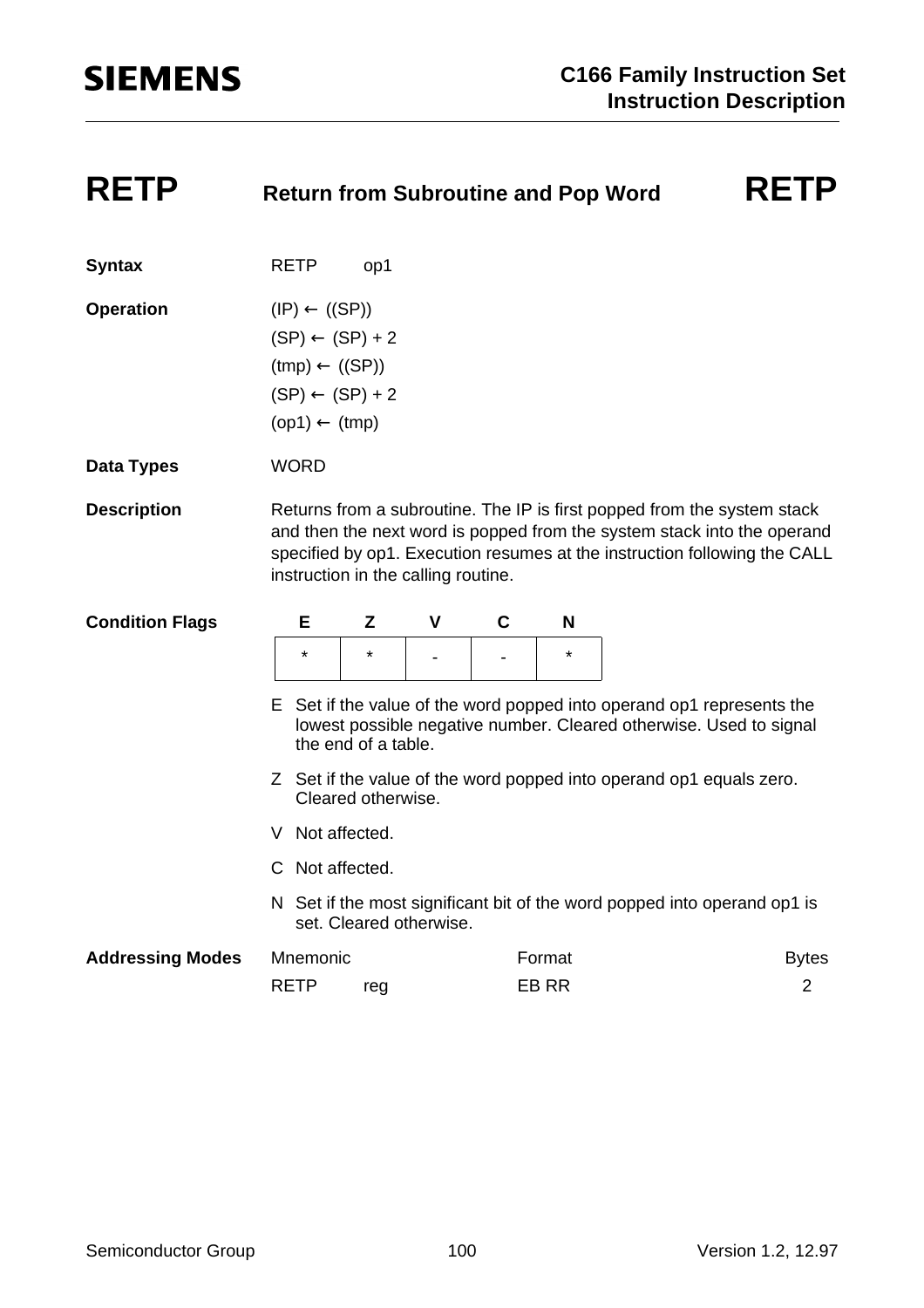| <b>RETS</b>             | <b>Return from Inter-Segment Subroutine</b>                                                                       |                                           |              |   |              | <b>RETS</b>                                                                                                                                      |
|-------------------------|-------------------------------------------------------------------------------------------------------------------|-------------------------------------------|--------------|---|--------------|--------------------------------------------------------------------------------------------------------------------------------------------------|
| <b>Syntax</b>           | <b>RETS</b>                                                                                                       |                                           |              |   |              |                                                                                                                                                  |
| <b>Operation</b>        | $(IP) \leftarrow ((SP))$<br>$(SP) \leftarrow (SP) + 2$<br>$(CSP) \leftarrow ((SP))$<br>$(SP) \leftarrow (SP) + 2$ |                                           |              |   |              |                                                                                                                                                  |
| <b>Description</b>      |                                                                                                                   | CALLS instruction in the calling routine. |              |   |              | Returns from an inter-segment subroutine. The IP and CSP are popped<br>from the system stack. Execution resumes at the instruction following the |
| <b>Condition Flags</b>  | E                                                                                                                 | Z                                         | $\mathsf{V}$ | C | N            |                                                                                                                                                  |
|                         |                                                                                                                   |                                           |              |   |              |                                                                                                                                                  |
|                         | Е                                                                                                                 | Not affected.                             |              |   |              |                                                                                                                                                  |
|                         | $\mathcal{Z}$                                                                                                     | Not affected.                             |              |   |              |                                                                                                                                                  |
|                         | V                                                                                                                 | Not affected.                             |              |   |              |                                                                                                                                                  |
|                         | C Not affected.                                                                                                   |                                           |              |   |              |                                                                                                                                                  |
|                         | N Not affected.                                                                                                   |                                           |              |   |              |                                                                                                                                                  |
| <b>Addressing Modes</b> | Mnemonic                                                                                                          |                                           |              |   | Format       | <b>Bytes</b>                                                                                                                                     |
|                         | <b>RETS</b>                                                                                                       |                                           |              |   | <b>DB 00</b> | $\overline{2}$                                                                                                                                   |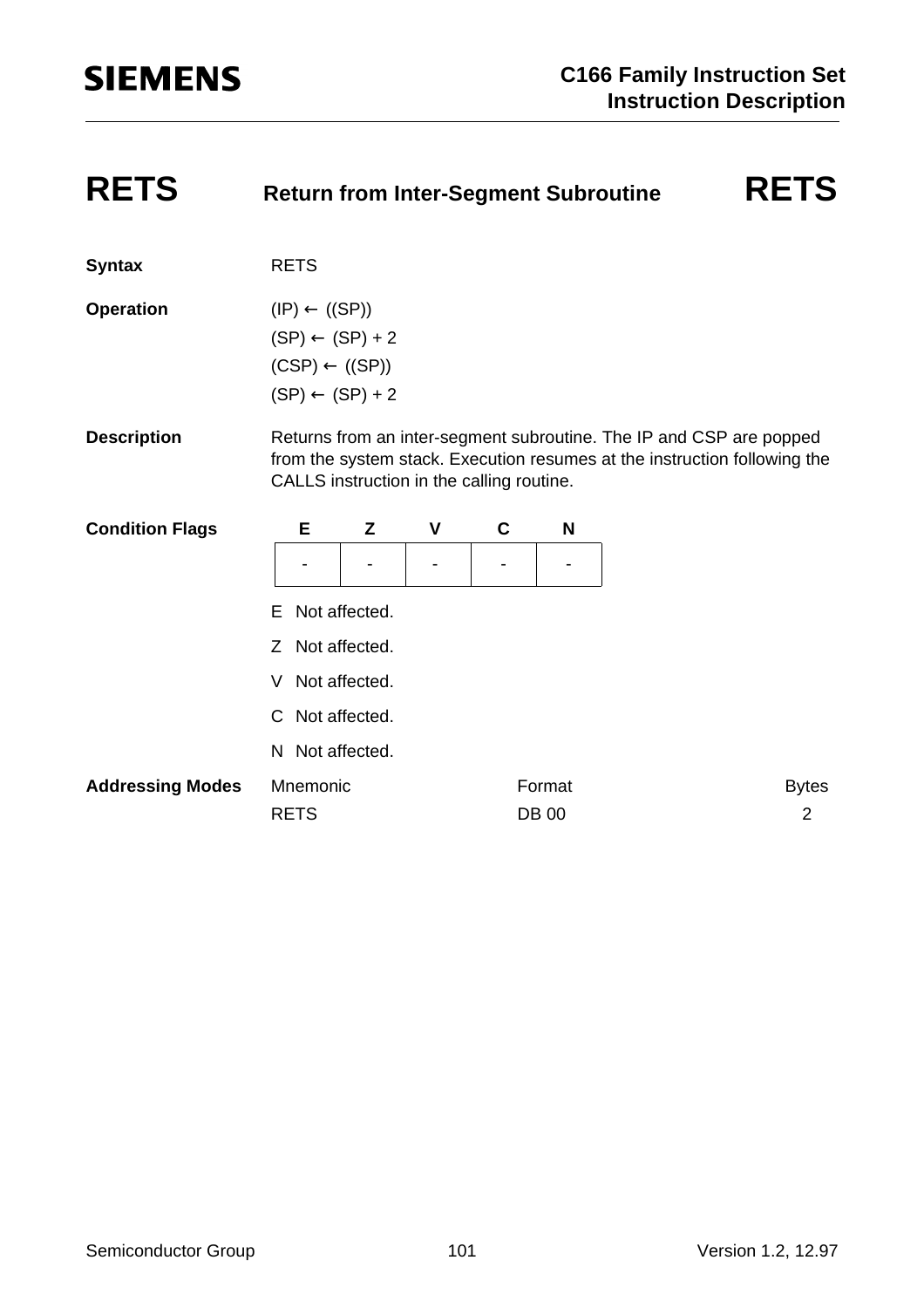### **ROL Rotate Left ROL**

| <b>Syntax</b>           | <b>ROL</b>                                                                                                                                                                                                                                                                                            | op1, op2        |                 |                                     |                              |                                                                            |  |  |  |
|-------------------------|-------------------------------------------------------------------------------------------------------------------------------------------------------------------------------------------------------------------------------------------------------------------------------------------------------|-----------------|-----------------|-------------------------------------|------------------------------|----------------------------------------------------------------------------|--|--|--|
| <b>Operation</b>        | $(count) \leftarrow (op2)$<br>$(C) \leftarrow 0$<br>DO WHILE (count) $\neq$ 0<br>$(C) \leftarrow (op1_{15})$<br>$(op1_n) \leftarrow (op1_{n-1})$ [n=115]<br>$(op1_0) \leftarrow (C)$<br>$(count) \leftarrow (count) - 1$<br><b>END WHILE</b>                                                          |                 |                 |                                     |                              |                                                                            |  |  |  |
| <b>Data Types</b>       | <b>WORD</b>                                                                                                                                                                                                                                                                                           |                 |                 |                                     |                              |                                                                            |  |  |  |
| <b>Description</b>      | Rotates the destination word operand op1 left by as many times as speci-<br>fied by the source operand op2. Bit 15 is rotated into Bit 0 and into the<br>Carry. Only shift values between 0 and 15 are allowed. When using a<br>GPR as the count control, only the least significant 4 bits are used. |                 |                 |                                     |                              |                                                                            |  |  |  |
| <b>Condition Flags</b>  | Е                                                                                                                                                                                                                                                                                                     | Z               | V               | C                                   | N                            |                                                                            |  |  |  |
|                         | 0                                                                                                                                                                                                                                                                                                     | $\star$         | 0               | S                                   | $\star$                      |                                                                            |  |  |  |
|                         | Е.                                                                                                                                                                                                                                                                                                    | Always cleared. |                 |                                     |                              |                                                                            |  |  |  |
|                         | Z Set if result equals zero. Cleared otherwise.                                                                                                                                                                                                                                                       |                 |                 |                                     |                              |                                                                            |  |  |  |
|                         | V Always cleared.                                                                                                                                                                                                                                                                                     |                 |                 |                                     |                              |                                                                            |  |  |  |
|                         |                                                                                                                                                                                                                                                                                                       |                 |                 | Cleared for a rotate count of zero. |                              | C The carry flag is set according to the last MSB shifted out of op1.      |  |  |  |
|                         |                                                                                                                                                                                                                                                                                                       |                 |                 |                                     |                              | N Set if the most significant bit of the result is set. Cleared otherwise. |  |  |  |
| <b>Addressing Modes</b> |                                                                                                                                                                                                                                                                                                       |                 |                 |                                     |                              |                                                                            |  |  |  |
|                         | Mnemonic                                                                                                                                                                                                                                                                                              |                 |                 |                                     | Format                       | <b>Bytes</b>                                                               |  |  |  |
|                         | <b>ROL</b><br><b>ROL</b>                                                                                                                                                                                                                                                                              | $Rw_n$ , $Rw_m$ | $Rw_n$ , #data4 |                                     | 0C <sub>nm</sub><br>$1C \#n$ | 2<br>$\overline{2}$                                                        |  |  |  |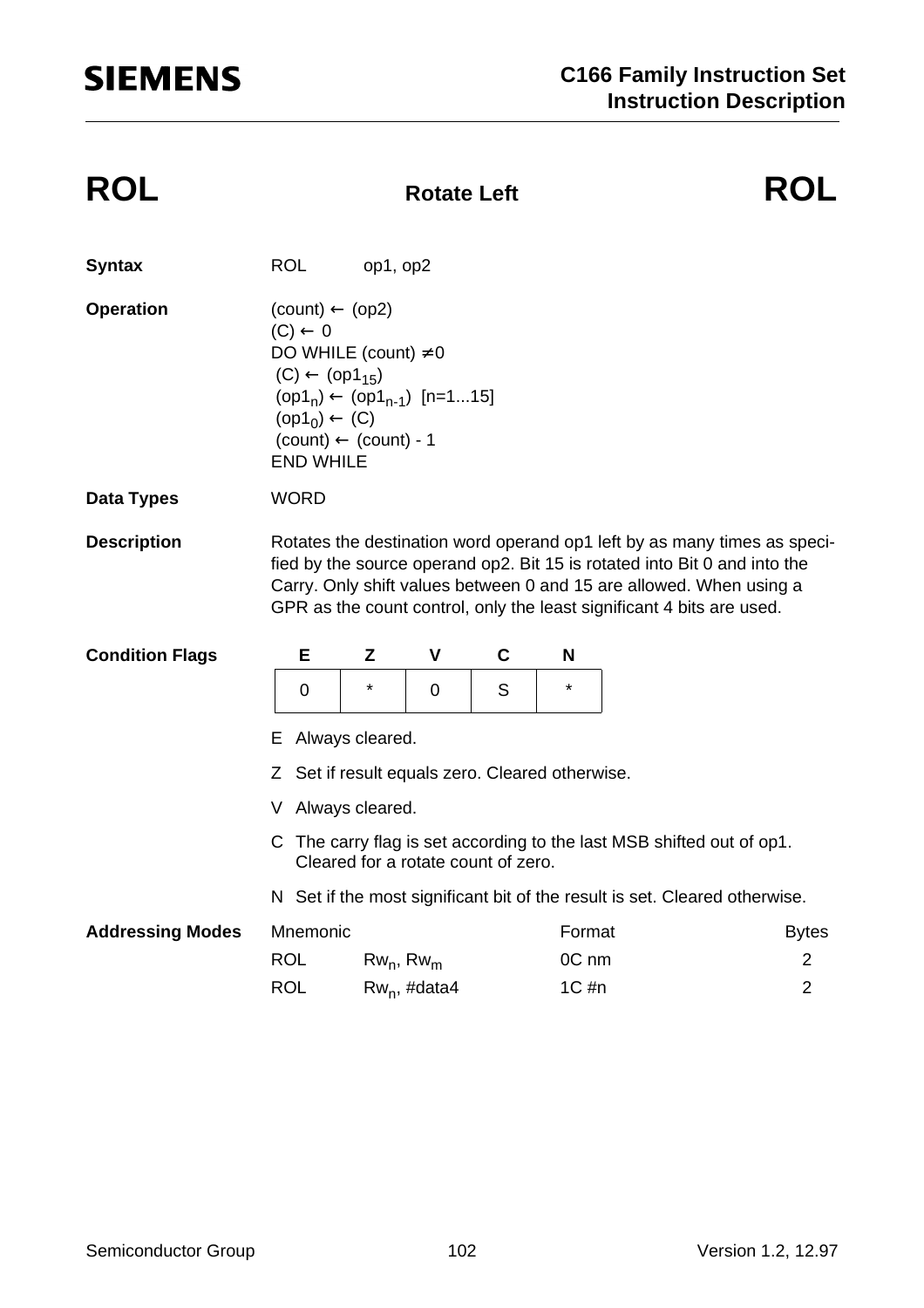### **ROR Rotate Right ROR**

| <b>Syntax</b>           | <b>ROR</b>                                                                                                                                                                                                                                                                                             |                                                                                                                                           | op1, op2                                                      |                                          |                                                 |                |                                                                                 |                                  |
|-------------------------|--------------------------------------------------------------------------------------------------------------------------------------------------------------------------------------------------------------------------------------------------------------------------------------------------------|-------------------------------------------------------------------------------------------------------------------------------------------|---------------------------------------------------------------|------------------------------------------|-------------------------------------------------|----------------|---------------------------------------------------------------------------------|----------------------------------|
| <b>Operation</b>        | $(C) \leftarrow 0$<br>$(V) \leftarrow 0$                                                                                                                                                                                                                                                               | $(count) \leftarrow (op2)$<br>$(V) \leftarrow (V) \vee (C)$<br>$(C) \leftarrow (op10)$<br>$(op1_{15}) \leftarrow (C)$<br><b>END WHILE</b> | DO WHILE (count) $\neq$ 0<br>$(count) \leftarrow (count) - 1$ | $(op1_n) \leftarrow (op1_{n+1})$ [n=014] |                                                 |                |                                                                                 |                                  |
| <b>Data Types</b>       | <b>WORD</b>                                                                                                                                                                                                                                                                                            |                                                                                                                                           |                                                               |                                          |                                                 |                |                                                                                 |                                  |
| <b>Description</b>      | Rotates the destination word operand op1 right by as many times as spec-<br>ified by the source operand op2. Bit 0 is rotated into Bit 15 and into the<br>Carry. Only shift values between 0 and 15 are allowed. When using a<br>GPR as the count control, only the least significant 4 bits are used. |                                                                                                                                           |                                                               |                                          |                                                 |                |                                                                                 |                                  |
| <b>Condition Flags</b>  | E                                                                                                                                                                                                                                                                                                      |                                                                                                                                           | Z                                                             | V                                        | $\mathbf C$                                     | N              |                                                                                 |                                  |
|                         | $\mathbf 0$                                                                                                                                                                                                                                                                                            |                                                                                                                                           | $\star$                                                       | S                                        | S                                               | $\star$        |                                                                                 |                                  |
|                         | E Always cleared.                                                                                                                                                                                                                                                                                      |                                                                                                                                           |                                                               |                                          |                                                 |                |                                                                                 |                                  |
|                         |                                                                                                                                                                                                                                                                                                        |                                                                                                                                           |                                                               |                                          |                                                 |                |                                                                                 |                                  |
|                         |                                                                                                                                                                                                                                                                                                        |                                                                                                                                           |                                                               |                                          | Z Set if result equals zero. Cleared otherwise. |                |                                                                                 |                                  |
|                         |                                                                                                                                                                                                                                                                                                        |                                                                                                                                           |                                                               |                                          | flag. Cleared for a rotate count of zero.       |                | V Set if in any cycle of the rotate operation a '1' is shifted out of the carry |                                  |
|                         |                                                                                                                                                                                                                                                                                                        |                                                                                                                                           |                                                               |                                          | Cleared for a rotate count of zero.             |                | C The carry flag is set according to the last LSB shifted out of op1.           |                                  |
|                         |                                                                                                                                                                                                                                                                                                        |                                                                                                                                           |                                                               |                                          |                                                 |                | N Set if the most significant bit of the result is set. Cleared otherwise.      |                                  |
| <b>Addressing Modes</b> | Mnemonic                                                                                                                                                                                                                                                                                               |                                                                                                                                           |                                                               |                                          |                                                 | Format         |                                                                                 | <b>Bytes</b>                     |
|                         | <b>ROR</b><br><b>ROR</b>                                                                                                                                                                                                                                                                               |                                                                                                                                           | $Rw_n$ , $Rw_m$                                               | $Rw_n$ , #data4                          |                                                 | 2C nm<br>3C #n |                                                                                 | $\overline{2}$<br>$\overline{2}$ |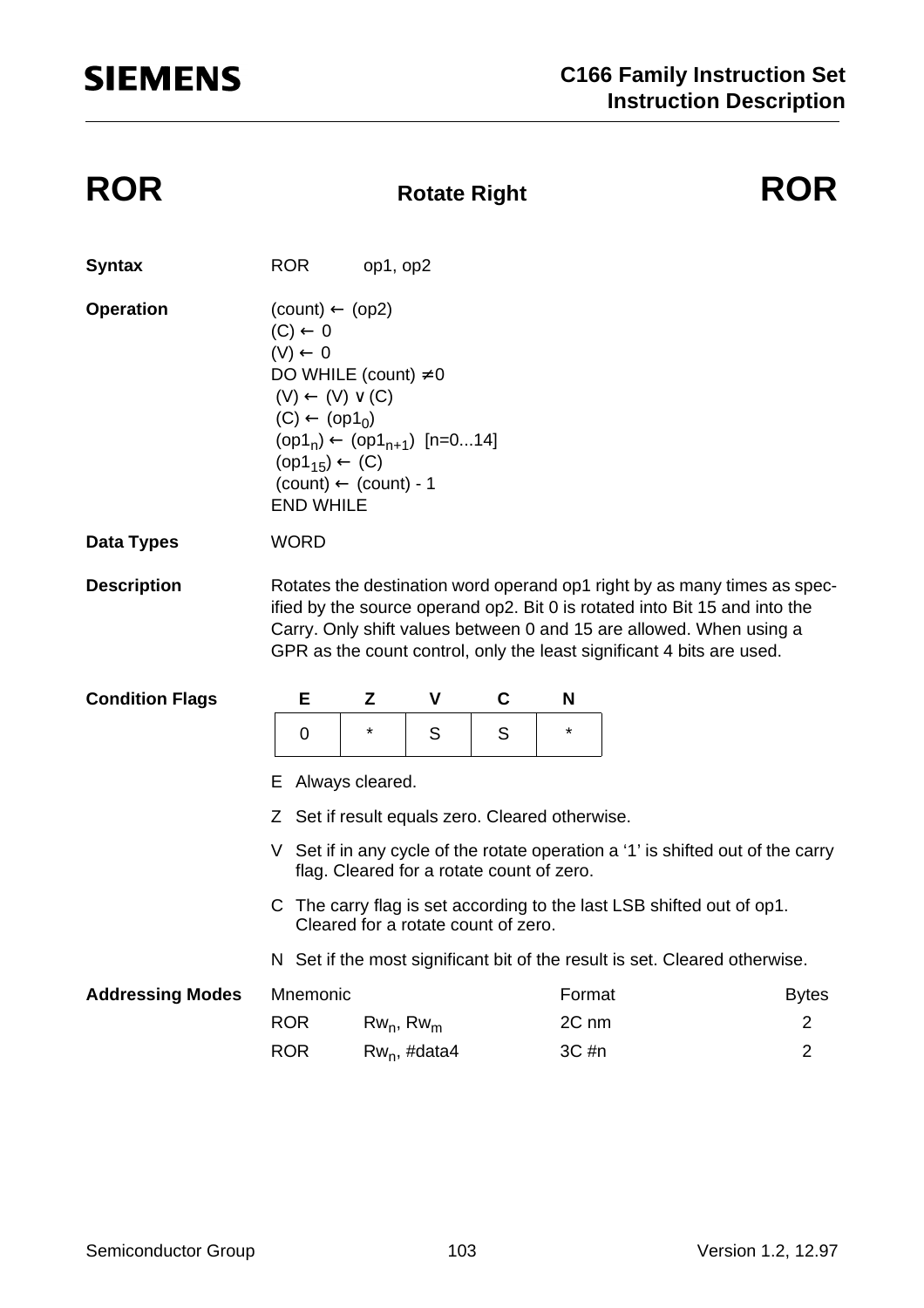| <b>SCXT</b>             |                                                                                                                                                 |               |                                       |                |             |                                                                                                                                                                                                                                          |
|-------------------------|-------------------------------------------------------------------------------------------------------------------------------------------------|---------------|---------------------------------------|----------------|-------------|------------------------------------------------------------------------------------------------------------------------------------------------------------------------------------------------------------------------------------------|
| <b>Syntax</b>           | <b>SCXT</b>                                                                                                                                     | op1, op2      |                                       |                |             |                                                                                                                                                                                                                                          |
| <b>Operation</b>        | $(tmp1) \leftarrow (op1)$<br>$(tmp2) \leftarrow (op2)$<br>$(SP) \leftarrow (SP) - 2$<br>$((SP)) \leftarrow (tmp1)$<br>$(op1) \leftarrow (tmp2)$ |               |                                       |                |             |                                                                                                                                                                                                                                          |
| <b>Data Types</b>       | <b>WORD</b>                                                                                                                                     |               |                                       |                |             |                                                                                                                                                                                                                                          |
| <b>Description</b>      |                                                                                                                                                 |               | specified by the second operand, op2. |                |             | Used to switch contexts for any register. Switching context is a push and<br>load operation. The contents of the register specified by the first operand,<br>op1, are pushed onto the stack. That register is then loaded with the value |
| <b>Condition Flags</b>  | Е                                                                                                                                               | Z             | $\mathbf v$                           | C              | N           |                                                                                                                                                                                                                                          |
|                         |                                                                                                                                                 | ۰             | $\blacksquare$                        | $\blacksquare$ |             |                                                                                                                                                                                                                                          |
|                         | F.                                                                                                                                              | Not affected. |                                       |                |             |                                                                                                                                                                                                                                          |
|                         | Z Not affected.                                                                                                                                 |               |                                       |                |             |                                                                                                                                                                                                                                          |
|                         | V                                                                                                                                               | Not affected. |                                       |                |             |                                                                                                                                                                                                                                          |
|                         | C Not affected.                                                                                                                                 |               |                                       |                |             |                                                                                                                                                                                                                                          |
|                         | N Not affected.                                                                                                                                 |               |                                       |                |             |                                                                                                                                                                                                                                          |
| <b>Addressing Modes</b> | Mnemonic                                                                                                                                        |               |                                       |                | Format      | <b>Bytes</b>                                                                                                                                                                                                                             |
|                         | <b>SCXT</b>                                                                                                                                     |               | reg, #data16                          |                | C6 RR ## ## | 4                                                                                                                                                                                                                                        |
|                         | <b>SCXT</b>                                                                                                                                     | reg, mem      |                                       |                | D6 RR MM MM | 4                                                                                                                                                                                                                                        |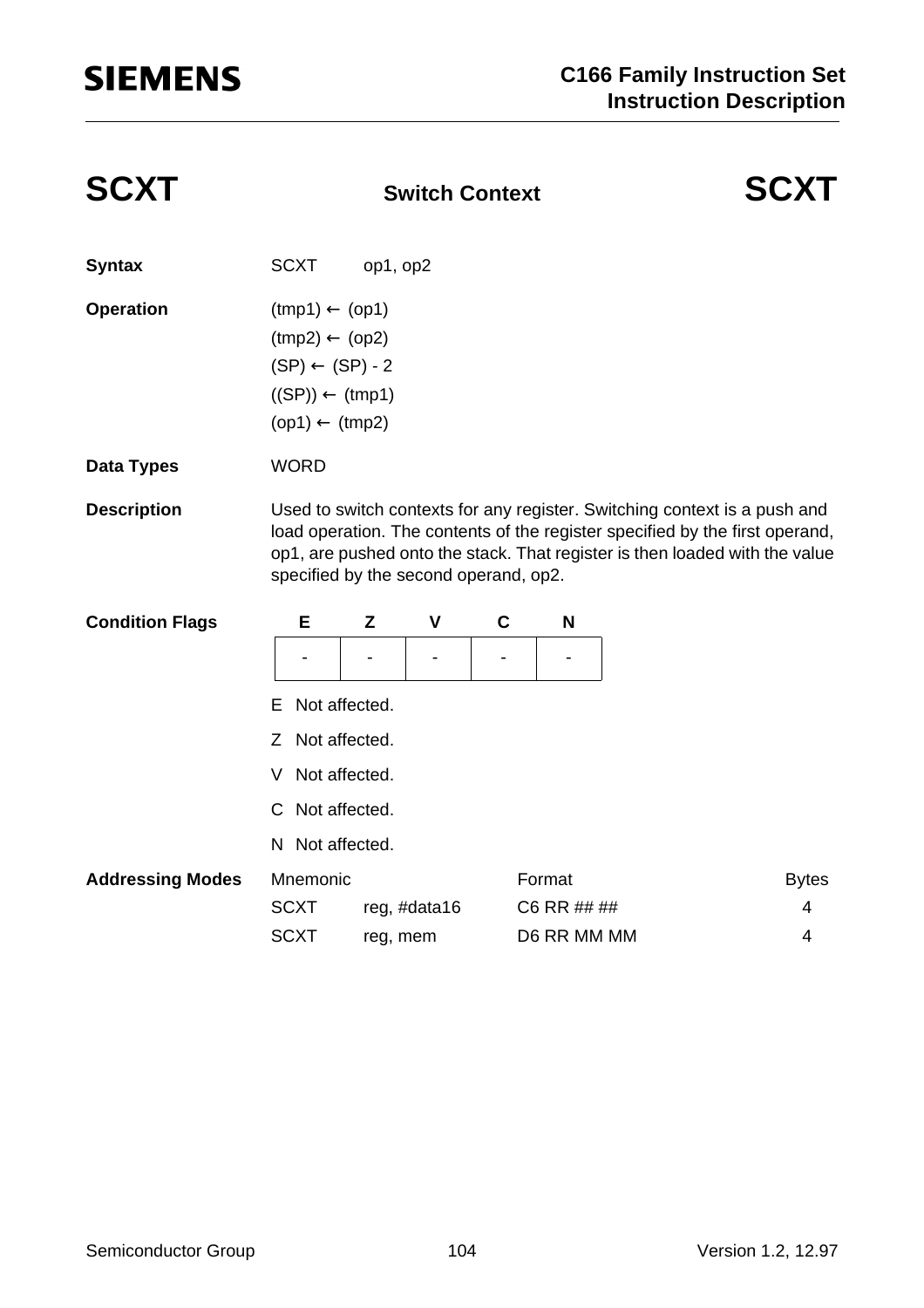### **SHL Shift Left SHL**

| <b>Syntax</b>           | <b>SHL</b>                                                                                                                                                                                                                                                                                                                                                              | op1, op2 |                 |   |         |                         |  |  |
|-------------------------|-------------------------------------------------------------------------------------------------------------------------------------------------------------------------------------------------------------------------------------------------------------------------------------------------------------------------------------------------------------------------|----------|-----------------|---|---------|-------------------------|--|--|
| <b>Operation</b>        | $(count) \leftarrow (op2)$<br>$(C) \leftarrow 0$<br>DO WHILE (count) $\neq$ 0<br>$(C) \leftarrow (op1_{15})$<br>$(op1_n) \leftarrow (op1_{n-1})$ [n=115]<br>$(op1_0) \leftarrow 0$<br>$(count) \leftarrow (count) - 1$<br><b>END WHILE</b>                                                                                                                              |          |                 |   |         |                         |  |  |
| <b>Data Types</b>       | <b>WORD</b>                                                                                                                                                                                                                                                                                                                                                             |          |                 |   |         |                         |  |  |
| <b>Description</b>      | Shifts the destination word operand op1 left by as many times as specified<br>by the source operand op2. The least significant bits of the result are filled<br>with zeros accordingly. The MSB is shifted into the Carry. Only shift val-<br>ues between 0 and 15 are allowed. When using a GPR as the count con-<br>trol, only the least significant 4 bits are used. |          |                 |   |         |                         |  |  |
| <b>Condition Flags</b>  | E                                                                                                                                                                                                                                                                                                                                                                       | Z        | $\mathbf v$     | C | N       |                         |  |  |
|                         | $\overline{0}$                                                                                                                                                                                                                                                                                                                                                          | $\star$  | $\mathbf 0$     | S | $\star$ |                         |  |  |
|                         | E Always cleared.                                                                                                                                                                                                                                                                                                                                                       |          |                 |   |         |                         |  |  |
|                         | Z Set if result equals zero. Cleared otherwise.                                                                                                                                                                                                                                                                                                                         |          |                 |   |         |                         |  |  |
|                         | V Always cleared.                                                                                                                                                                                                                                                                                                                                                       |          |                 |   |         |                         |  |  |
|                         | C The carry flag is set according to the last MSB shifted out of op1.<br>Cleared for a shift count of zero.                                                                                                                                                                                                                                                             |          |                 |   |         |                         |  |  |
|                         | N Set if the most significant bit of the result is set. Cleared otherwise.                                                                                                                                                                                                                                                                                              |          |                 |   |         |                         |  |  |
| <b>Addressing Modes</b> | Mnemonic                                                                                                                                                                                                                                                                                                                                                                |          |                 |   |         | Format<br><b>Bytes</b>  |  |  |
|                         | <b>SHL</b>                                                                                                                                                                                                                                                                                                                                                              |          | $Rw_n$ , $Rw_m$ |   |         | $\overline{2}$<br>4C nm |  |  |
|                         | <b>SHL</b><br>$Rw_n$ , #data4                                                                                                                                                                                                                                                                                                                                           |          |                 |   | 5C #n   | $\overline{2}$          |  |  |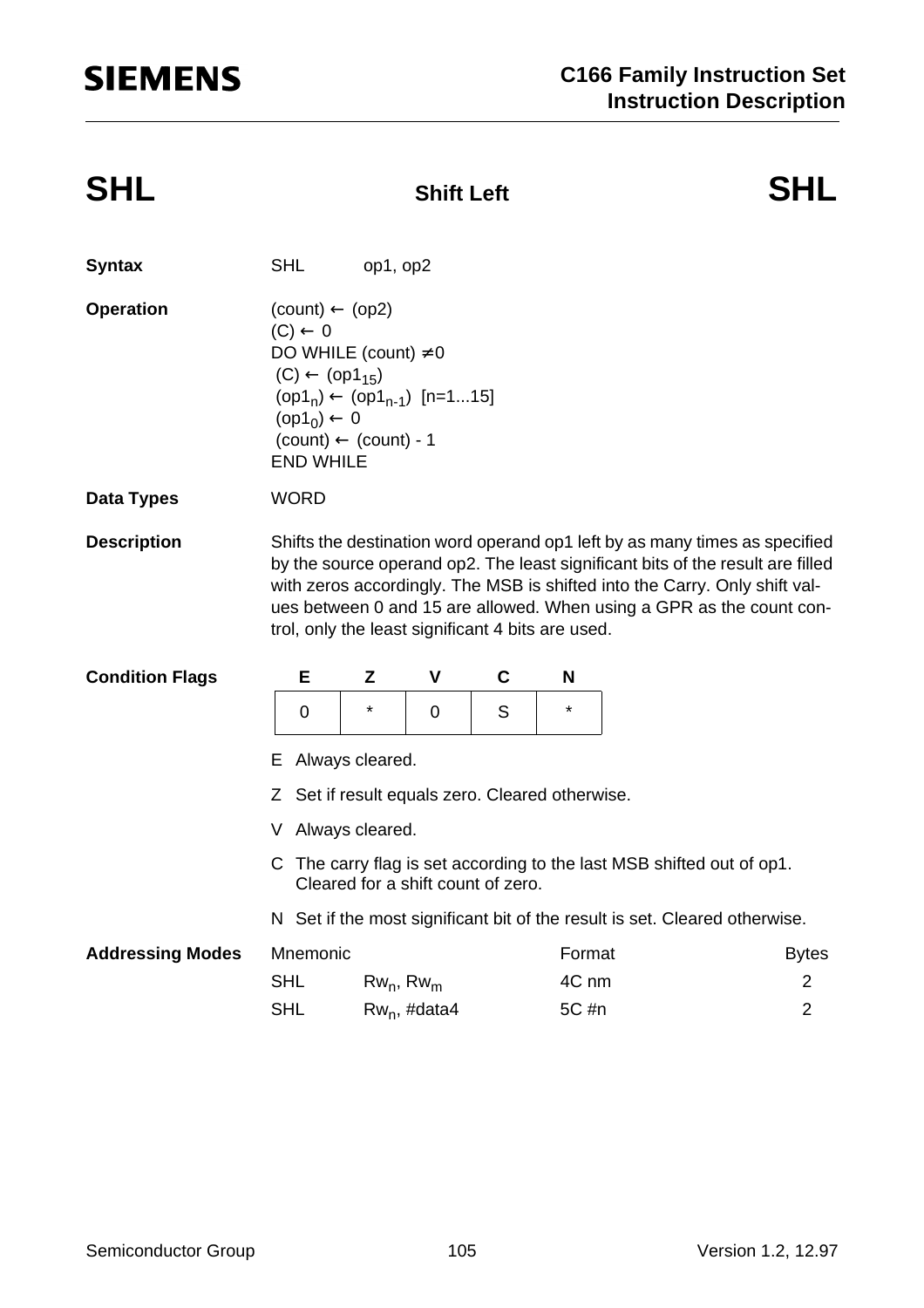### **SHR Shift Right SHR**

| <b>Syntax</b>           | <b>SHR</b>                                                                                                                                                                                                                                                                                                                                                                                                                                                                                                                                                                                                                     | op1, op2 |                 |       |         |        |                |  |
|-------------------------|--------------------------------------------------------------------------------------------------------------------------------------------------------------------------------------------------------------------------------------------------------------------------------------------------------------------------------------------------------------------------------------------------------------------------------------------------------------------------------------------------------------------------------------------------------------------------------------------------------------------------------|----------|-----------------|-------|---------|--------|----------------|--|
| <b>Operation</b>        | $(count) \leftarrow (op2)$<br>$(C) \leftarrow 0$<br>$(V) \leftarrow 0$<br>DO WHILE (count) $\neq$ 0<br>$(V) \leftarrow (C) \vee (V)$<br>$(C) \leftarrow (op10)$<br>$(op1_n) \leftarrow (op1_{n+1})$ [n=014]<br>$(op1_{15}) \leftarrow 0$<br>$(count) \leftarrow (count) - 1$<br><b>END WHILE</b>                                                                                                                                                                                                                                                                                                                               |          |                 |       |         |        |                |  |
| Data Types              | <b>WORD</b>                                                                                                                                                                                                                                                                                                                                                                                                                                                                                                                                                                                                                    |          |                 |       |         |        |                |  |
| <b>Description</b>      | Shifts the destination word operand op1 right by as many times as speci-<br>fied by the source operand op2. The most significant bits of the result are<br>filled with zeros accordingly. Since the bits shifted out effectively represent<br>the remainder, the Overflow flag is used instead as a Rounding flag. This<br>flag together with the Carry flag helps the user to determine whether the<br>remainder bits lost were greater than, less than or equal to one half an<br>LSB. Only shift values between 0 and 15 are allowed. When using a GPR<br>as the count control, only the least significant 4 bits are used. |          |                 |       |         |        |                |  |
| <b>Condition Flags</b>  | Е                                                                                                                                                                                                                                                                                                                                                                                                                                                                                                                                                                                                                              | Z        | V               | C     | N       |        |                |  |
|                         | $\mathbf 0$                                                                                                                                                                                                                                                                                                                                                                                                                                                                                                                                                                                                                    | $\star$  | S               | S     | $\star$ |        |                |  |
|                         | Always cleared.<br>E                                                                                                                                                                                                                                                                                                                                                                                                                                                                                                                                                                                                           |          |                 |       |         |        |                |  |
|                         | Z Set if result equals zero. Cleared otherwise.                                                                                                                                                                                                                                                                                                                                                                                                                                                                                                                                                                                |          |                 |       |         |        |                |  |
|                         | V Set if in any cycle of the shift operation a '1' is shifted out of the carry<br>flag. Cleared for a shift count of zero.                                                                                                                                                                                                                                                                                                                                                                                                                                                                                                     |          |                 |       |         |        |                |  |
|                         | C The carry flag is set according to the last LSB shifted out of op1.<br>Cleared for a shift count of zero.                                                                                                                                                                                                                                                                                                                                                                                                                                                                                                                    |          |                 |       |         |        |                |  |
|                         | N Set if the most significant bit of the result is set. Cleared otherwise.                                                                                                                                                                                                                                                                                                                                                                                                                                                                                                                                                     |          |                 |       |         |        |                |  |
| <b>Addressing Modes</b> | Mnemonic                                                                                                                                                                                                                                                                                                                                                                                                                                                                                                                                                                                                                       |          |                 |       |         | Format | <b>Bytes</b>   |  |
|                         | <b>SHR</b>                                                                                                                                                                                                                                                                                                                                                                                                                                                                                                                                                                                                                     |          | $Rw_n$ , $Rw_m$ |       |         | 6C nm  | $\overline{2}$ |  |
|                         | <b>SHR</b><br>$Rw_n$ , #data4                                                                                                                                                                                                                                                                                                                                                                                                                                                                                                                                                                                                  |          |                 | 7C #n |         | 2      |                |  |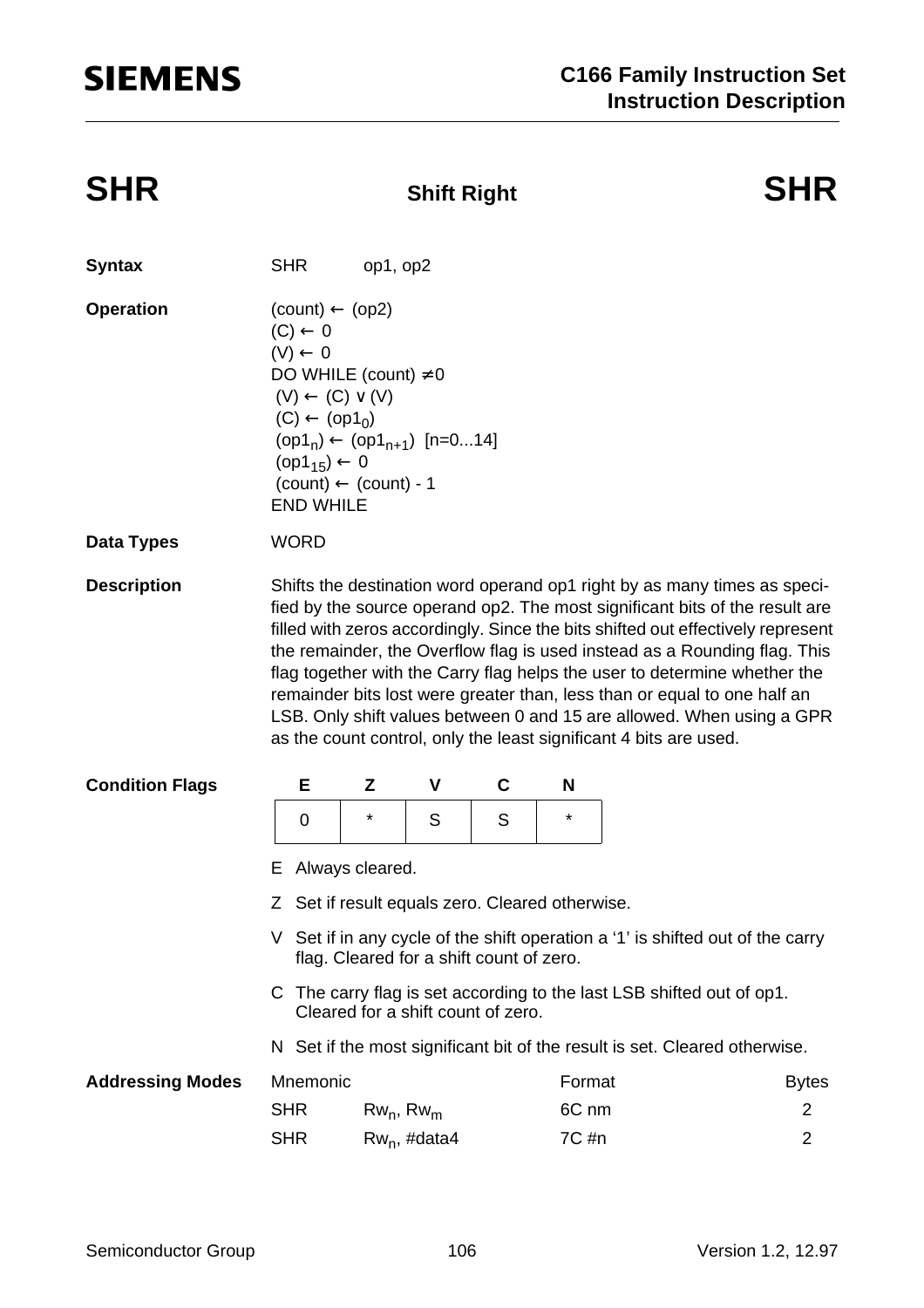| <b>SRST</b>             | <b>Software Reset</b>                                                                                                                                                                                                                                                           |   |   |   |        |             | <b>SRST</b>  |  |  |  |
|-------------------------|---------------------------------------------------------------------------------------------------------------------------------------------------------------------------------------------------------------------------------------------------------------------------------|---|---|---|--------|-------------|--------------|--|--|--|
| <b>Syntax</b>           | <b>SRST</b>                                                                                                                                                                                                                                                                     |   |   |   |        |             |              |  |  |  |
| <b>Operation</b>        | <b>Software Reset</b>                                                                                                                                                                                                                                                           |   |   |   |        |             |              |  |  |  |
| <b>Description</b>      | This instruction is used to perform a software reset. A software reset has<br>the same effect on the microcontroller as an externally applied hardware<br>reset. To insure that this instruction is not accidentally executed, it is<br>implemented as a protected instruction. |   |   |   |        |             |              |  |  |  |
| <b>Condition Flags</b>  | E                                                                                                                                                                                                                                                                               | Z | V | C | N      |             |              |  |  |  |
|                         | 0                                                                                                                                                                                                                                                                               | 0 | 0 | 0 | 0      |             |              |  |  |  |
|                         | Always cleared.<br>Е                                                                                                                                                                                                                                                            |   |   |   |        |             |              |  |  |  |
|                         | Always cleared.<br>Z                                                                                                                                                                                                                                                            |   |   |   |        |             |              |  |  |  |
|                         | Always cleared.<br>V                                                                                                                                                                                                                                                            |   |   |   |        |             |              |  |  |  |
|                         | C Always cleared.                                                                                                                                                                                                                                                               |   |   |   |        |             |              |  |  |  |
|                         | N Always cleared.                                                                                                                                                                                                                                                               |   |   |   |        |             |              |  |  |  |
| <b>Addressing Modes</b> | Mnemonic                                                                                                                                                                                                                                                                        |   |   |   | Format |             | <b>Bytes</b> |  |  |  |
|                         | <b>SRST</b>                                                                                                                                                                                                                                                                     |   |   |   |        | B7 48 B7 B7 | 4            |  |  |  |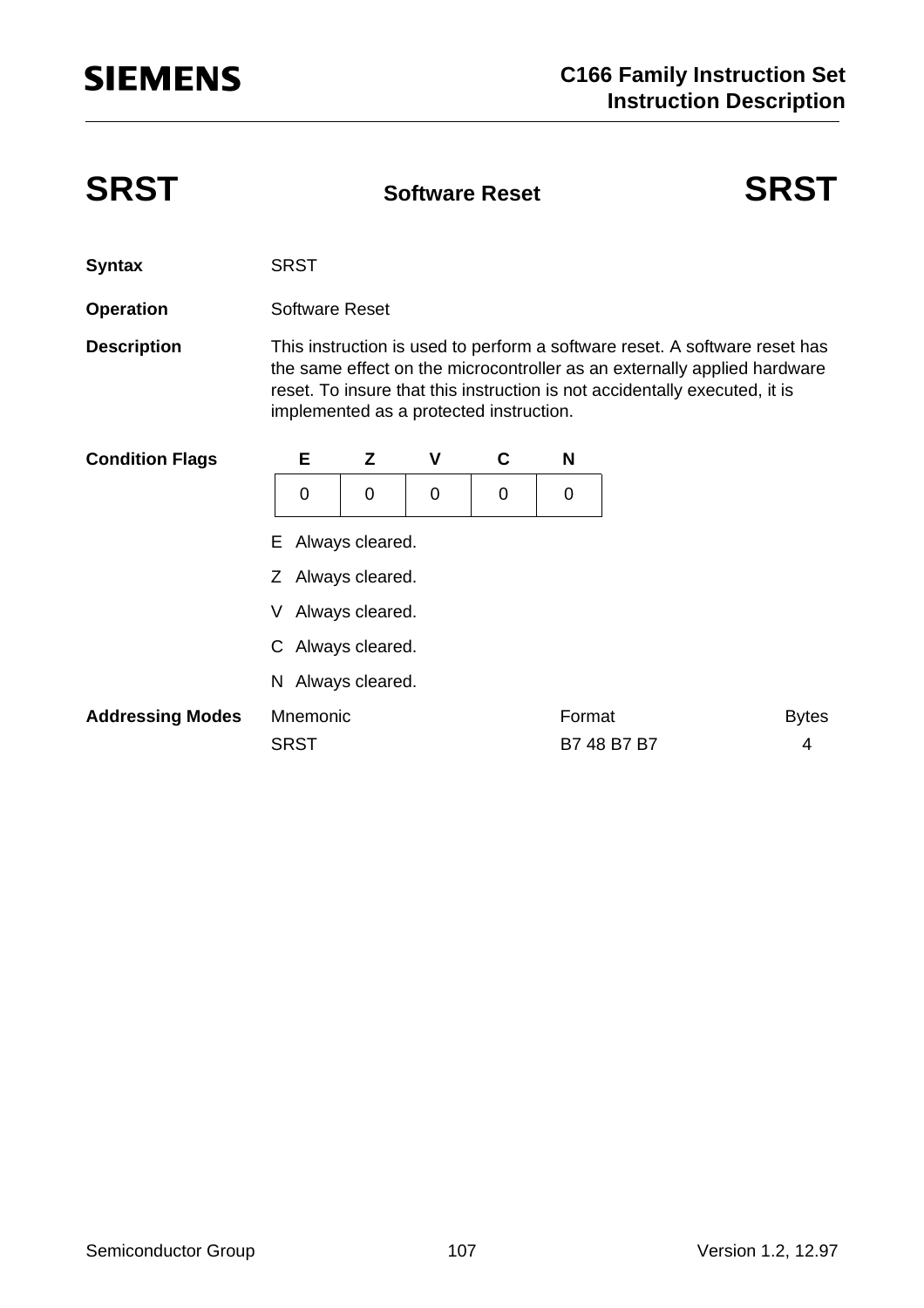**SRVWDT Service Watchdog Timer SRVWDT**

- **Syntax** SRVWDT
- **Operation** Service Watchdog Timer

**Description** This instruction services the Watchdog Timer. It reloads the high order byte of the Watchdog Timer with a preset value and clears the low byte on every occurrence. Once this instruction has been executed, the watchdog timer cannot be disabled. To insure that this instruction is not accidentally executed, it is implemented as a protected instruction.

| <b>Condition Flags</b>  | E             | Z               | $\mathsf{V}$ | C | N      |             |              |
|-------------------------|---------------|-----------------|--------------|---|--------|-------------|--------------|
|                         |               |                 |              |   | ۰      |             |              |
|                         |               | E Not affected. |              |   |        |             |              |
|                         |               | Z Not affected. |              |   |        |             |              |
|                         | V             | Not affected.   |              |   |        |             |              |
|                         |               | C Not affected. |              |   |        |             |              |
|                         |               | N Not affected. |              |   |        |             |              |
| <b>Addressing Modes</b> | Mnemonic      |                 |              |   | Format |             | <b>Bytes</b> |
|                         | <b>SRVWDT</b> |                 |              |   |        | A7 58 A7 A7 | 4            |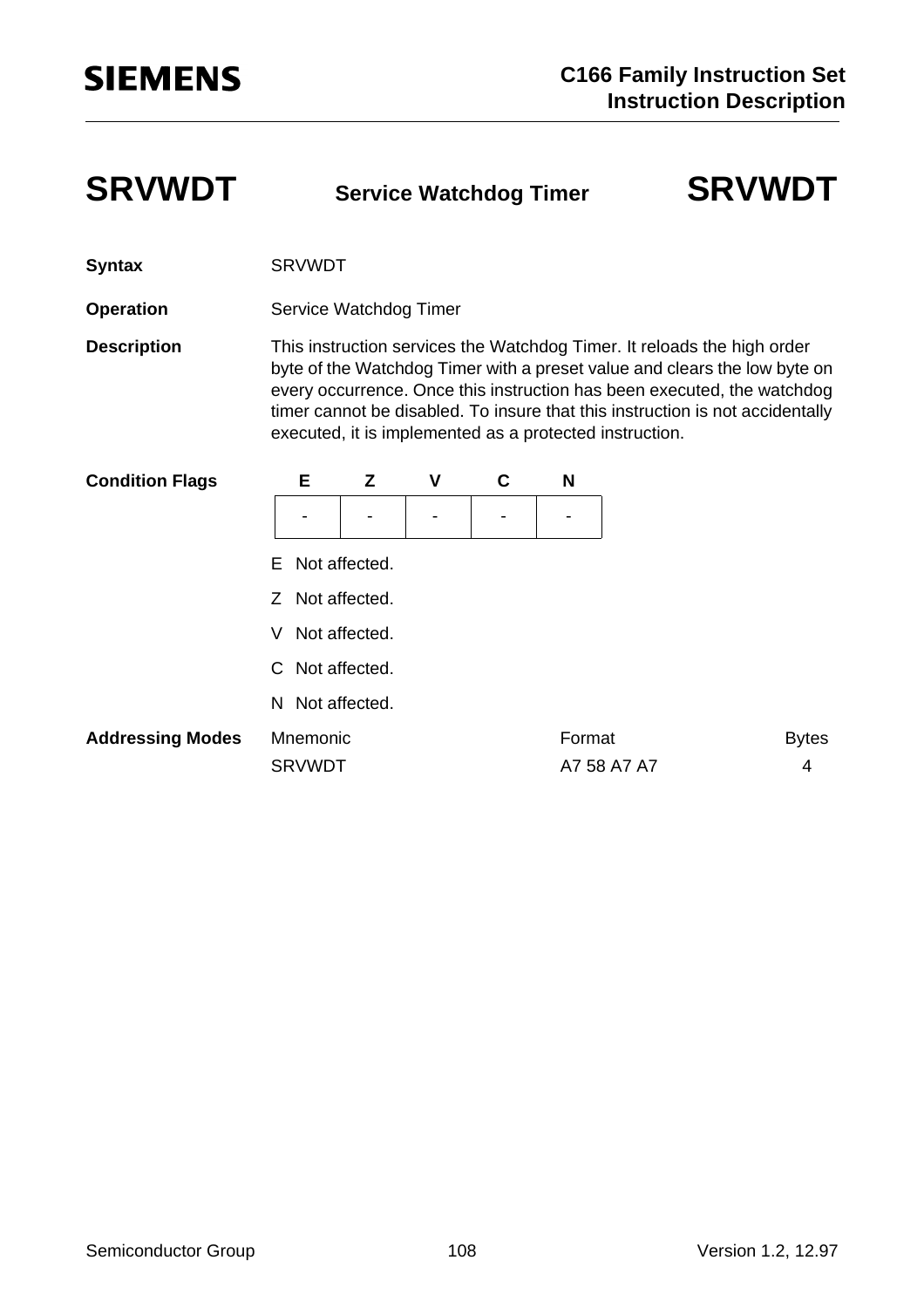# **SIEMENS**

| <b>SUB</b>              |                                                                                                                                    | <b>Integer Subtraction</b>                         |                    |   |                 |                                                                                                                                                  | <b>SUB</b>     |  |
|-------------------------|------------------------------------------------------------------------------------------------------------------------------------|----------------------------------------------------|--------------------|---|-----------------|--------------------------------------------------------------------------------------------------------------------------------------------------|----------------|--|
| <b>Syntax</b>           | <b>SUB</b>                                                                                                                         | op1, op2                                           |                    |   |                 |                                                                                                                                                  |                |  |
| <b>Operation</b>        |                                                                                                                                    | $(op1) \leftarrow (op1) - (op2)$                   |                    |   |                 |                                                                                                                                                  |                |  |
| Data Types              | <b>WORD</b>                                                                                                                        |                                                    |                    |   |                 |                                                                                                                                                  |                |  |
| <b>Description</b>      |                                                                                                                                    | is then stored in op1.                             |                    |   |                 | Performs a 2's complement binary subtraction of the source operand<br>specified by op2 from the destination operand specified by op1. The result |                |  |
| <b>Condition Flags</b>  | Е                                                                                                                                  | Z                                                  | V                  | C | N               |                                                                                                                                                  |                |  |
|                         | $\star$                                                                                                                            | $^\star$                                           | $\star$            | S | *               |                                                                                                                                                  |                |  |
|                         | E Set if the value of op2 represents the lowest possible negative number.<br>Cleared otherwise. Used to signal the end of a table. |                                                    |                    |   |                 |                                                                                                                                                  |                |  |
|                         |                                                                                                                                    | Z Set if result equals zero. Cleared otherwise.    |                    |   |                 |                                                                                                                                                  |                |  |
|                         |                                                                                                                                    |                                                    |                    |   |                 | V Set if an arithmetic underflow occurred, ie. the result cannot be repre-<br>sented in the specified data type. Cleared otherwise.              |                |  |
|                         |                                                                                                                                    | C Set if a borrow is generated. Cleared otherwise. |                    |   |                 |                                                                                                                                                  |                |  |
|                         |                                                                                                                                    |                                                    |                    |   |                 | N Set if the most significant bit of the result is set. Cleared otherwise.                                                                       |                |  |
| <b>Addressing Modes</b> | Mnemonic                                                                                                                           |                                                    |                    |   | Format          |                                                                                                                                                  | <b>Bytes</b>   |  |
|                         | <b>SUB</b>                                                                                                                         | $Rw_n$ , $Rw_m$                                    |                    |   | $20 \text{ nm}$ |                                                                                                                                                  | $\overline{2}$ |  |
|                         | <b>SUB</b>                                                                                                                         | $Rw_n$ , $[Rw_i]$                                  |                    |   | 28 n:10ii       |                                                                                                                                                  | 2              |  |
|                         | <b>SUB</b>                                                                                                                         |                                                    | $Rw_n$ , $[Rw_i+]$ |   | 28 n:11ii       |                                                                                                                                                  | 2              |  |
|                         | <b>SUB</b>                                                                                                                         |                                                    | $Rw_n$ , #data3    |   |                 | 28 n:0###                                                                                                                                        | 2              |  |
|                         | <b>SUB</b>                                                                                                                         |                                                    | reg, #data16       |   |                 | 26 RR ## ##                                                                                                                                      | 4              |  |
|                         | <b>SUB</b>                                                                                                                         | reg, mem                                           |                    |   |                 | 22 RR MM MM                                                                                                                                      | 4              |  |
|                         | <b>SUB</b>                                                                                                                         | mem, reg                                           |                    |   |                 | 24 RR MM MM                                                                                                                                      | 4              |  |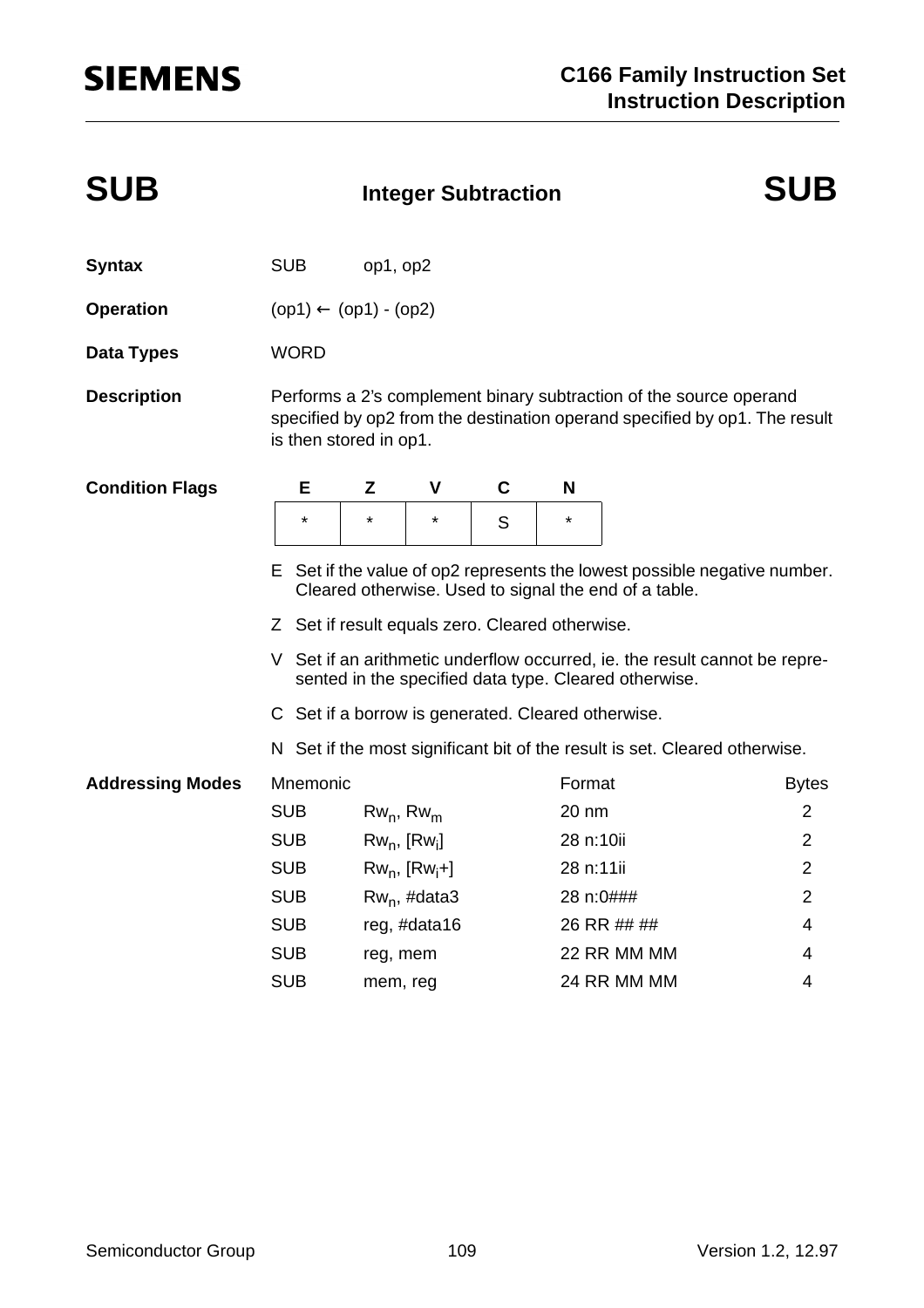| <b>SUBB</b>             |                                                                                                                                        | <b>Integer Subtraction</b> |                    |   |           |                                                                                                                                     | <b>SUBB</b>                                                                |  |
|-------------------------|----------------------------------------------------------------------------------------------------------------------------------------|----------------------------|--------------------|---|-----------|-------------------------------------------------------------------------------------------------------------------------------------|----------------------------------------------------------------------------|--|
| <b>Syntax</b>           | <b>SUBB</b>                                                                                                                            | op1, op2                   |                    |   |           |                                                                                                                                     |                                                                            |  |
| <b>Operation</b>        | $(op1) \leftarrow (op1) - (op2)$                                                                                                       |                            |                    |   |           |                                                                                                                                     |                                                                            |  |
| Data Types              | <b>BYTE</b>                                                                                                                            |                            |                    |   |           |                                                                                                                                     |                                                                            |  |
| <b>Description</b>      | is then stored in op1.                                                                                                                 |                            |                    |   |           | Performs a 2's complement binary subtraction of the source operand                                                                  | specified by op2 from the destination operand specified by op1. The result |  |
| <b>Condition Flags</b>  | Е                                                                                                                                      | Z                          | V                  | C | N         |                                                                                                                                     |                                                                            |  |
|                         | $\star$                                                                                                                                | $\star$                    | $\star$            | S | $^\star$  |                                                                                                                                     |                                                                            |  |
|                         | Set if the value of op2 represents the lowest possible negative number.<br>Е.<br>Cleared otherwise. Used to signal the end of a table. |                            |                    |   |           |                                                                                                                                     |                                                                            |  |
|                         | Z Set if result equals zero. Cleared otherwise.                                                                                        |                            |                    |   |           |                                                                                                                                     |                                                                            |  |
|                         |                                                                                                                                        |                            |                    |   |           | V Set if an arithmetic underflow occurred, ie. the result cannot be repre-<br>sented in the specified data type. Cleared otherwise. |                                                                            |  |
|                         | C Set if a borrow is generated. Cleared otherwise.                                                                                     |                            |                    |   |           |                                                                                                                                     |                                                                            |  |
|                         |                                                                                                                                        |                            |                    |   |           | N Set if the most significant bit of the result is set. Cleared otherwise.                                                          |                                                                            |  |
| <b>Addressing Modes</b> | Mnemonic                                                                                                                               |                            |                    |   | Format    |                                                                                                                                     | <b>Bytes</b>                                                               |  |
|                         | <b>SUBB</b>                                                                                                                            | $Rb_n$ , $Rb_m$            |                    |   | $21$ nm   |                                                                                                                                     | $\overline{2}$                                                             |  |
|                         | <b>SUBB</b>                                                                                                                            | $Rb_n$ , [ $Rw_i$ ]        |                    |   | 29 n:10ii |                                                                                                                                     | 2                                                                          |  |
|                         | <b>SUBB</b>                                                                                                                            |                            | $Rb_n$ , $[Rw_i+]$ |   | 29 n:11ii |                                                                                                                                     | 2                                                                          |  |
|                         | <b>SUBB</b>                                                                                                                            |                            | $Rb_n$ , #data3    |   |           | 29 n:0###                                                                                                                           | 2                                                                          |  |
|                         | <b>SUBB</b>                                                                                                                            |                            | reg, #data16       |   |           | 27 RR ## xx                                                                                                                         | 4                                                                          |  |
|                         | <b>SUBB</b>                                                                                                                            | reg, mem                   |                    |   |           | 23 RR MM MM                                                                                                                         | 4                                                                          |  |
|                         | <b>SUBB</b>                                                                                                                            | mem, reg                   |                    |   |           | 25 RR MM MM                                                                                                                         | 4                                                                          |  |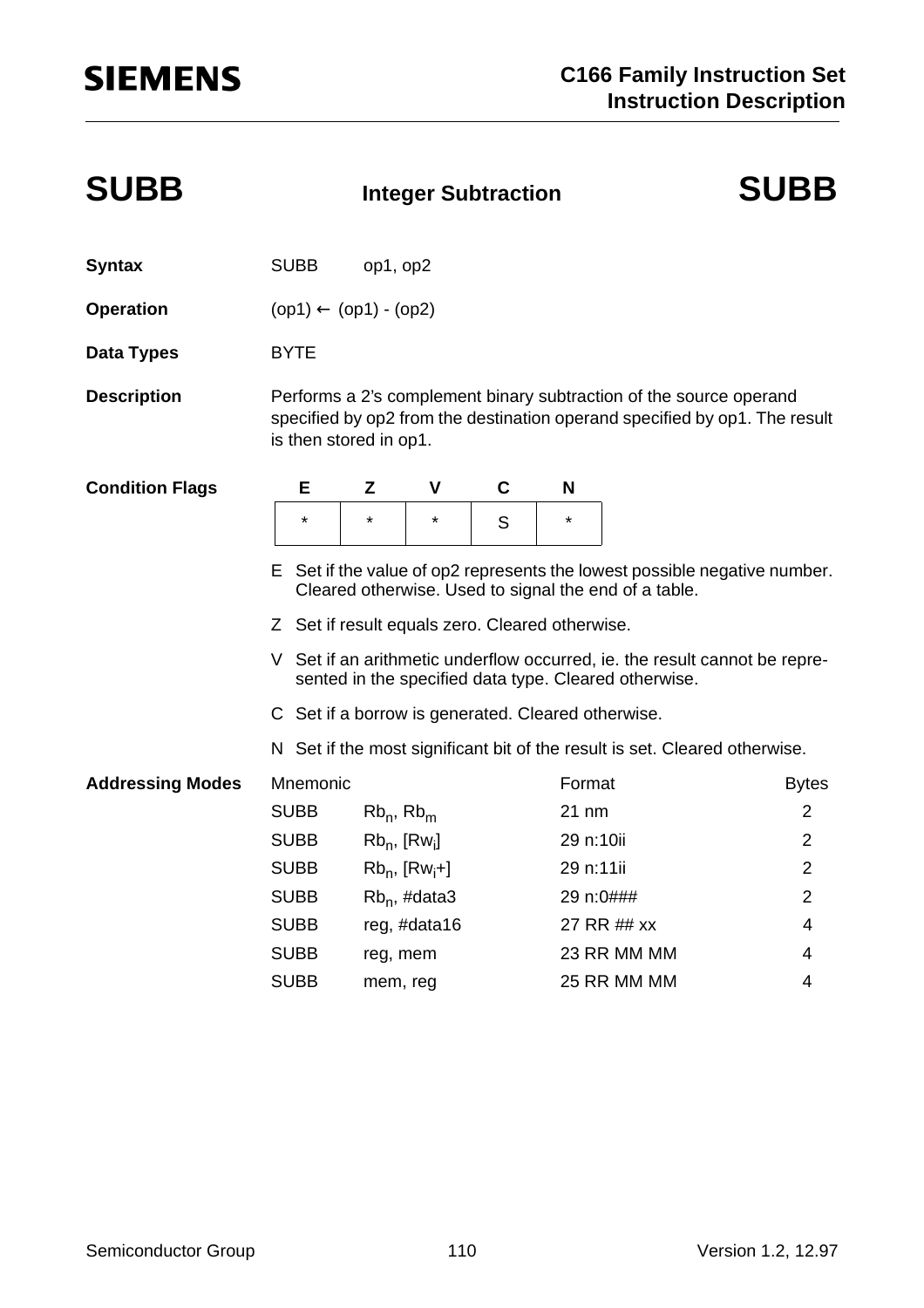| <b>SUBC</b>             |                                                    |                   |                    | <b>Integer Subtraction with Carry</b> |           |                                                                                                                                                                                                                  | <b>SUBC</b>                                                                                                                                              |
|-------------------------|----------------------------------------------------|-------------------|--------------------|---------------------------------------|-----------|------------------------------------------------------------------------------------------------------------------------------------------------------------------------------------------------------------------|----------------------------------------------------------------------------------------------------------------------------------------------------------|
| <b>Syntax</b>           | <b>SUBC</b>                                        | op1, op2          |                    |                                       |           |                                                                                                                                                                                                                  |                                                                                                                                                          |
| <b>Operation</b>        | $(op1) \leftarrow (op1) - (op2) - (C)$             |                   |                    |                                       |           |                                                                                                                                                                                                                  |                                                                                                                                                          |
| Data Types              | <b>WORD</b>                                        |                   |                    |                                       |           |                                                                                                                                                                                                                  |                                                                                                                                                          |
| <b>Description</b>      |                                                    |                   |                    |                                       |           | Performs a 2's complement binary subtraction of the source operand<br>tion operand specified by op1. The result is then stored in op1. This<br>instruction can be used to perform multiple precision arithmetic. | specified by op2 and the previously generated carry bit from the destina-                                                                                |
| <b>Condition Flags</b>  | Е                                                  | Z                 | V                  | C                                     | N         |                                                                                                                                                                                                                  |                                                                                                                                                          |
|                         | $^\star$                                           | S                 | $^\star$           | S                                     | $^\star$  |                                                                                                                                                                                                                  |                                                                                                                                                          |
|                         |                                                    |                   |                    |                                       |           | Cleared otherwise. Used to signal the end of a table.                                                                                                                                                            | E Set if the value of op2 represents the lowest possible negative number.<br>Z Set if result equals zero and the previous Z flag was set. Cleared other- |
|                         | wise.                                              |                   |                    |                                       |           |                                                                                                                                                                                                                  |                                                                                                                                                          |
|                         |                                                    |                   |                    |                                       |           | sented in the specified data type. Cleared otherwise.                                                                                                                                                            | V Set if an arithmetic underflow occurred, ie. the result cannot be repre-                                                                               |
|                         | C Set if a borrow is generated. Cleared otherwise. |                   |                    |                                       |           |                                                                                                                                                                                                                  |                                                                                                                                                          |
|                         |                                                    |                   |                    |                                       |           | N Set if the most significant bit of the result is set. Cleared otherwise.                                                                                                                                       |                                                                                                                                                          |
| <b>Addressing Modes</b> | Mnemonic                                           |                   |                    |                                       | Format    |                                                                                                                                                                                                                  | <b>Bytes</b>                                                                                                                                             |
|                         | <b>SUBC</b>                                        | $Rw_n$ , $Rw_m$   |                    |                                       | 30 nm     |                                                                                                                                                                                                                  | 2                                                                                                                                                        |
|                         | <b>SUBC</b>                                        | $Rw_n$ , $[Rw_i]$ |                    |                                       | 38 n:10ii |                                                                                                                                                                                                                  | $\overline{2}$                                                                                                                                           |
|                         | <b>SUBC</b>                                        |                   | $Rw_n$ , $[Rw_i+]$ |                                       | 38 n:11ii |                                                                                                                                                                                                                  | $\overline{2}$                                                                                                                                           |
|                         | <b>SUBC</b>                                        |                   | $Rw_n$ , #data3    |                                       |           | 38 n:0###                                                                                                                                                                                                        | $\overline{2}$                                                                                                                                           |
|                         | <b>SUBC</b>                                        |                   | reg, #data16       |                                       |           | 36 RR ## ##                                                                                                                                                                                                      | 4                                                                                                                                                        |
|                         | <b>SUBC</b>                                        | reg, mem          |                    |                                       |           | 32 RR MM MM                                                                                                                                                                                                      | 4                                                                                                                                                        |
|                         | <b>SUBC</b>                                        | mem, reg          |                    |                                       |           | 34 RR MM MM                                                                                                                                                                                                      | 4                                                                                                                                                        |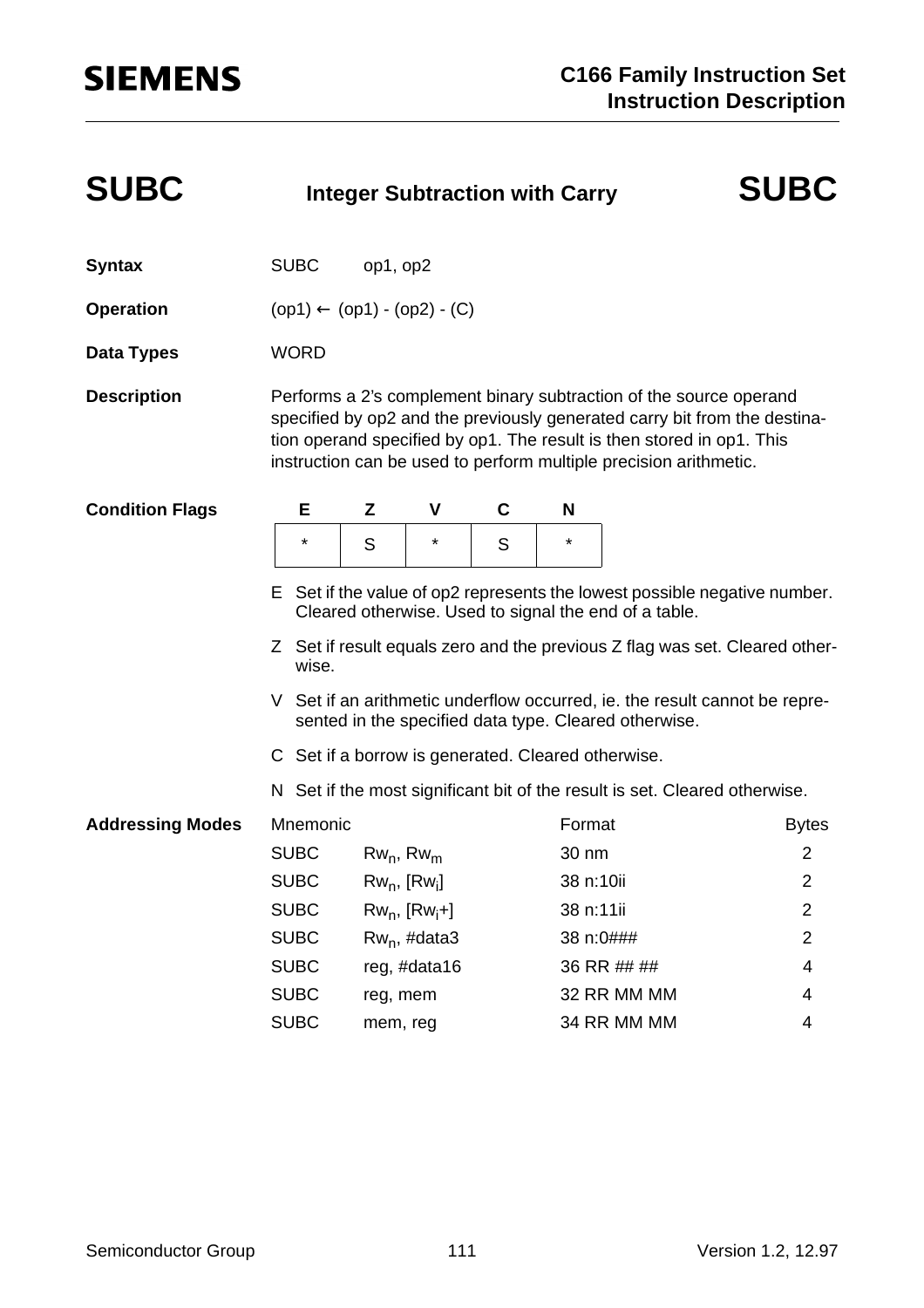| <b>SUBCB</b>            |                                                    |                   |                    | <b>Integer Subtraction with Carry</b> |           |                                                                                                                                                                                                                  | <b>SUBCB</b>                                                               |
|-------------------------|----------------------------------------------------|-------------------|--------------------|---------------------------------------|-----------|------------------------------------------------------------------------------------------------------------------------------------------------------------------------------------------------------------------|----------------------------------------------------------------------------|
| <b>Syntax</b>           | <b>SUBCB</b>                                       | op1, op2          |                    |                                       |           |                                                                                                                                                                                                                  |                                                                            |
| <b>Operation</b>        | $(op1) \leftarrow (op1) - (op2) - (C)$             |                   |                    |                                       |           |                                                                                                                                                                                                                  |                                                                            |
| Data Types              | <b>BYTE</b>                                        |                   |                    |                                       |           |                                                                                                                                                                                                                  |                                                                            |
| <b>Description</b>      |                                                    |                   |                    |                                       |           | Performs a 2's complement binary subtraction of the source operand<br>tion operand specified by op1. The result is then stored in op1. This<br>instruction can be used to perform multiple precision arithmetic. | specified by op2 and the previously generated carry bit from the destina-  |
| <b>Condition Flags</b>  | Е                                                  | Z                 | V                  | C                                     | N         |                                                                                                                                                                                                                  |                                                                            |
|                         | $^\star$                                           | $^\star$          | $^\star$           | S                                     | $\star$   |                                                                                                                                                                                                                  |                                                                            |
|                         |                                                    |                   |                    |                                       |           | Cleared otherwise. Used to signal the end of a table.                                                                                                                                                            | E Set if the value of op2 represents the lowest possible negative number.  |
|                         | Z Set if result equals zero. Cleared otherwise.    |                   |                    |                                       |           |                                                                                                                                                                                                                  |                                                                            |
|                         |                                                    |                   |                    |                                       |           | sented in the specified data type. Cleared otherwise.                                                                                                                                                            | V Set if an arithmetic underflow occurred, ie. the result cannot be repre- |
|                         | C Set if a borrow is generated. Cleared otherwise. |                   |                    |                                       |           |                                                                                                                                                                                                                  |                                                                            |
|                         |                                                    |                   |                    |                                       |           |                                                                                                                                                                                                                  | N Set if the most significant bit of the result is set. Cleared otherwise. |
| <b>Addressing Modes</b> | Mnemonic                                           |                   |                    |                                       | Format    |                                                                                                                                                                                                                  | <b>Bytes</b>                                                               |
|                         | <b>SUBCB</b>                                       | $Rb_n$ , $Rb_m$   |                    |                                       | 31 nm     |                                                                                                                                                                                                                  | $\overline{2}$                                                             |
|                         | <b>SUBCB</b>                                       | $Rb_n$ , $[Rw_i]$ |                    |                                       | 39 n:10ii |                                                                                                                                                                                                                  | $\overline{2}$                                                             |
|                         | <b>SUBCB</b>                                       |                   | $Rb_n$ , $[Rw_i+]$ |                                       | 39 n:11ii |                                                                                                                                                                                                                  | $\overline{2}$                                                             |
|                         | <b>SUBCB</b>                                       |                   | $Rb_n$ , #data3    |                                       | 39 n:0### |                                                                                                                                                                                                                  | $\overline{2}$                                                             |
|                         | <b>SUBCB</b>                                       |                   | reg, #data16       |                                       |           | 37 RR ## xx                                                                                                                                                                                                      | $\overline{\mathcal{A}}$                                                   |
|                         | <b>SUBCB</b>                                       | reg, mem          |                    |                                       |           | 33 RR MM MM                                                                                                                                                                                                      | 4                                                                          |
|                         | <b>SUBCB</b>                                       | mem, reg          |                    |                                       |           | 35 RR MM MM                                                                                                                                                                                                      | 4                                                                          |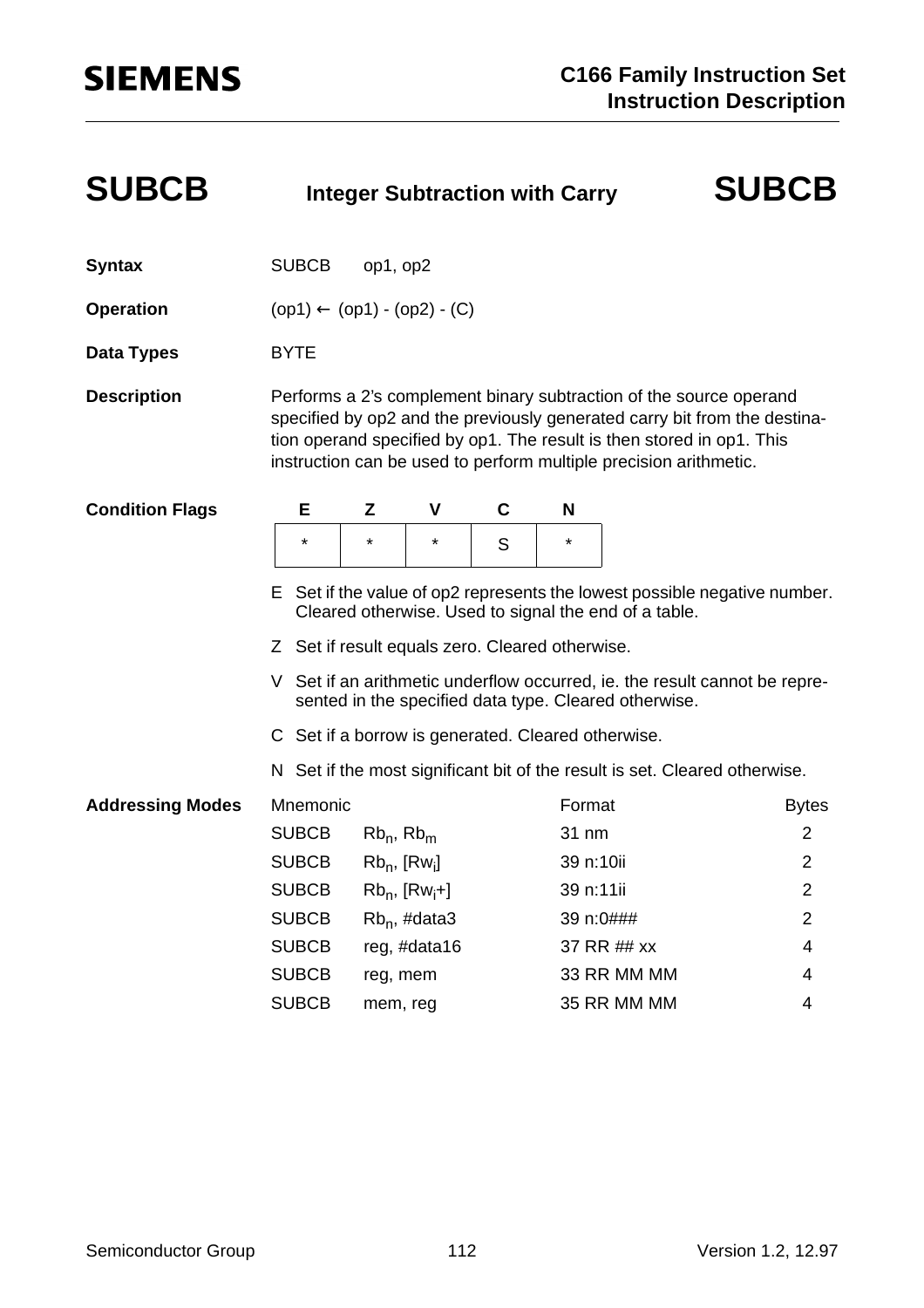# **SIEMENS**

### **TRAP Software Trap TRAP**

| <b>Syntax</b>           | <b>TRAP</b>                                                                                                                                                                                                                                                                                 | op1           |   |   |           |                                                                                                                                                                                                                                                                                                                                                                                                                                                                                                                                                                                                                                      |
|-------------------------|---------------------------------------------------------------------------------------------------------------------------------------------------------------------------------------------------------------------------------------------------------------------------------------------|---------------|---|---|-----------|--------------------------------------------------------------------------------------------------------------------------------------------------------------------------------------------------------------------------------------------------------------------------------------------------------------------------------------------------------------------------------------------------------------------------------------------------------------------------------------------------------------------------------------------------------------------------------------------------------------------------------------|
| <b>Operation</b>        | $(SP) \leftarrow (SP) - 2$<br>$((SP)) \leftarrow (PSW)$<br>IF (SYSCON.SGTDIS=0) THEN<br>$(SP) \leftarrow (SP) - 2$<br>$((SP)) \leftarrow (CSP)$<br>$(CSP) \leftarrow 0$<br><b>END IF</b><br>$(SP) \leftarrow (SP) - 2$<br>$((SP)) \leftarrow (IP)$<br>$(IP) \leftarrow$ zero_extend (op1*4) |               |   |   |           |                                                                                                                                                                                                                                                                                                                                                                                                                                                                                                                                                                                                                                      |
| <b>Description</b>      |                                                                                                                                                                                                                                                                                             |               |   |   |           | Invokes a trap or interrupt routine based on the specified operand, op1.<br>The invoked routine is determined by branching to the specified vector<br>table entry point. This routine has no indication of whether it was called by<br>software or hardware. System state is preserved identically to hardware<br>interrupt entry except that the CPU priority level is not affected. The RETI,<br>return from interrupt, instruction is used to resume execution after the trap<br>or interrupt routine has completed. The CSP is pushed if segmentation is<br>enabled. This is indicated by the SGTDIS bit in the SYSCON register. |
| <b>Condition Flags</b>  | Е                                                                                                                                                                                                                                                                                           | Z             | ۷ | C | N         |                                                                                                                                                                                                                                                                                                                                                                                                                                                                                                                                                                                                                                      |
|                         |                                                                                                                                                                                                                                                                                             |               |   |   |           |                                                                                                                                                                                                                                                                                                                                                                                                                                                                                                                                                                                                                                      |
|                         | Е                                                                                                                                                                                                                                                                                           | Not affected. |   |   |           |                                                                                                                                                                                                                                                                                                                                                                                                                                                                                                                                                                                                                                      |
|                         | Z Not affected.                                                                                                                                                                                                                                                                             |               |   |   |           |                                                                                                                                                                                                                                                                                                                                                                                                                                                                                                                                                                                                                                      |
|                         |                                                                                                                                                                                                                                                                                             | Not affected. |   |   |           |                                                                                                                                                                                                                                                                                                                                                                                                                                                                                                                                                                                                                                      |
|                         | C.                                                                                                                                                                                                                                                                                          | Not affected. |   |   |           |                                                                                                                                                                                                                                                                                                                                                                                                                                                                                                                                                                                                                                      |
|                         | N.                                                                                                                                                                                                                                                                                          | Not affected. |   |   |           |                                                                                                                                                                                                                                                                                                                                                                                                                                                                                                                                                                                                                                      |
| <b>Addressing Modes</b> | Mnemonic                                                                                                                                                                                                                                                                                    |               |   |   | Format    | <b>Bytes</b>                                                                                                                                                                                                                                                                                                                                                                                                                                                                                                                                                                                                                         |
|                         | <b>TRAP</b>                                                                                                                                                                                                                                                                                 | #trap7        |   |   | 9B t:ttt0 | 2                                                                                                                                                                                                                                                                                                                                                                                                                                                                                                                                                                                                                                    |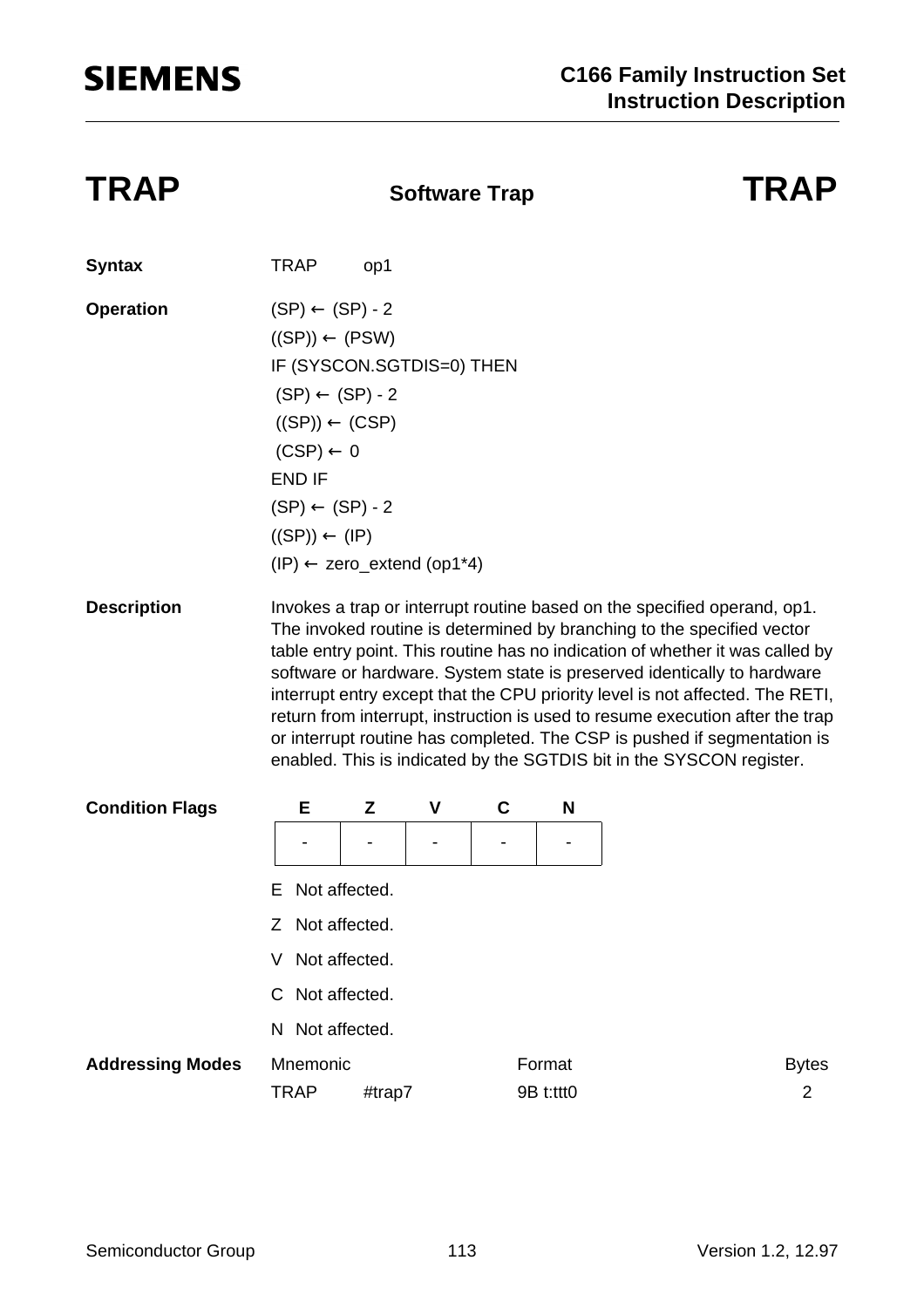| <b>XOR</b>              | <b>Logical Exclusive OR</b>                     |                   |                    |             |           | <b>XOR</b>                                                                 |                                                                           |
|-------------------------|-------------------------------------------------|-------------------|--------------------|-------------|-----------|----------------------------------------------------------------------------|---------------------------------------------------------------------------|
| <b>Syntax</b>           | <b>XOR</b>                                      | op1, op2          |                    |             |           |                                                                            |                                                                           |
| <b>Operation</b>        | $(op1) \leftarrow (op1) \oplus (op2)$           |                   |                    |             |           |                                                                            |                                                                           |
| <b>Data Types</b>       | <b>WORD</b>                                     |                   |                    |             |           |                                                                            |                                                                           |
| <b>Description</b>      | then stored in op1.                             |                   |                    |             |           | fied by op2 and the destination operand specified by op1. The result is    | Performs a bitwise logical EXCLUSIVE OR of the source operand speci-      |
| <b>Condition Flags</b>  | Е                                               | Z                 | $\mathbf v$        | C           | N         |                                                                            |                                                                           |
|                         | $\star$                                         | $\star$           | 0                  | $\mathbf 0$ | $\star$   |                                                                            |                                                                           |
|                         | Z Set if result equals zero. Cleared otherwise. |                   |                    |             |           | Cleared otherwise. Used to signal the end of a table.                      | E Set if the value of op2 represents the lowest possible negative number. |
|                         | V Always cleared.                               |                   |                    |             |           |                                                                            |                                                                           |
|                         | C Always cleared.                               |                   |                    |             |           |                                                                            |                                                                           |
|                         |                                                 |                   |                    |             |           | N Set if the most significant bit of the result is set. Cleared otherwise. |                                                                           |
| <b>Addressing Modes</b> | Mnemonic                                        |                   |                    |             | Format    |                                                                            | <b>Bytes</b>                                                              |
|                         | <b>XOR</b>                                      | $Rw_n$ , $Rw_m$   |                    |             | 50 nm     |                                                                            | $\overline{2}$                                                            |
|                         | <b>XOR</b>                                      | $Rw_n$ , $[Rw_i]$ |                    |             | 58 n:10ii |                                                                            | $\overline{2}$                                                            |
|                         | <b>XOR</b>                                      |                   | $Rw_n$ , $[Rw_i+]$ |             | 58 n:11ii |                                                                            | $\overline{2}$                                                            |
|                         | <b>XOR</b>                                      |                   | $Rw_n$ , #data3    |             | 58 n:0### |                                                                            | $\overline{2}$                                                            |
|                         | <b>XOR</b>                                      |                   | reg, #data16       |             |           | 56 RR ## ##                                                                | 4                                                                         |
|                         | <b>XOR</b>                                      | reg, mem          |                    |             |           | 52 RR MM MM                                                                | 4                                                                         |
|                         | <b>XOR</b>                                      | mem, reg          |                    |             |           | 54 RR MM MM                                                                | 4                                                                         |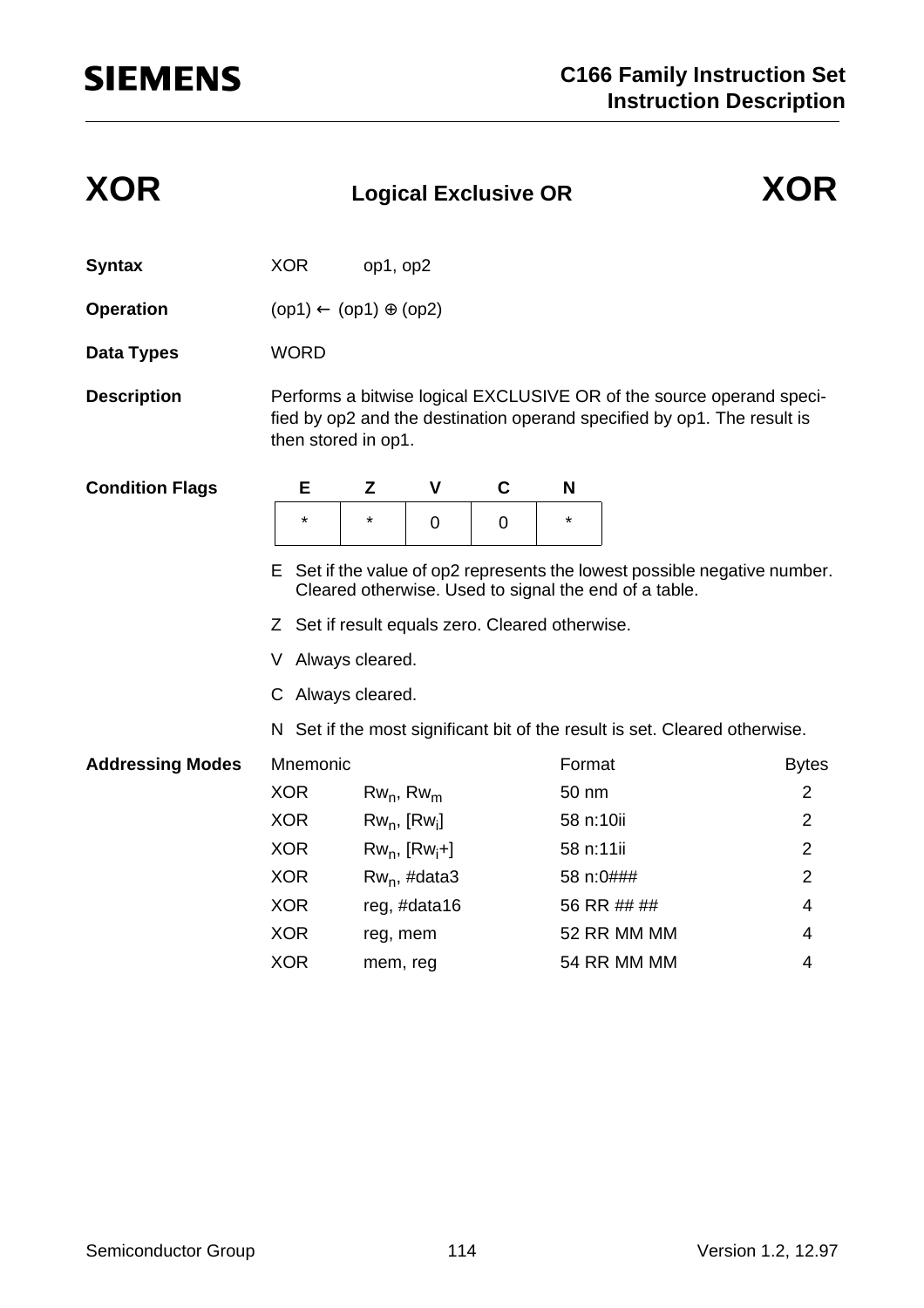| <b>XORB</b>             |                                                 | <b>Logical Exclusive OR</b> |                    |             |           | <b>XORB</b>                                                                                                                                     |                                                                           |
|-------------------------|-------------------------------------------------|-----------------------------|--------------------|-------------|-----------|-------------------------------------------------------------------------------------------------------------------------------------------------|---------------------------------------------------------------------------|
| <b>Syntax</b>           | <b>XORB</b>                                     | op1, op2                    |                    |             |           |                                                                                                                                                 |                                                                           |
| <b>Operation</b>        | $(op1) \leftarrow (op1) \oplus (op2)$           |                             |                    |             |           |                                                                                                                                                 |                                                                           |
| <b>Data Types</b>       | <b>BYTE</b>                                     |                             |                    |             |           |                                                                                                                                                 |                                                                           |
| <b>Description</b>      | then stored in op1.                             |                             |                    |             |           | Performs a bitwise logical EXCLUSIVE OR of the source operand speci-<br>fied by op2 and the destination operand specified by op1. The result is |                                                                           |
| <b>Condition Flags</b>  | Е                                               | Z                           | $\mathbf v$        | $\mathbf c$ | N         |                                                                                                                                                 |                                                                           |
|                         | $^\star$                                        | $\star$                     | $\overline{0}$     | 0           | $^\star$  |                                                                                                                                                 |                                                                           |
|                         |                                                 |                             |                    |             |           | Cleared otherwise. Used to signal the end of a table.                                                                                           | E Set if the value of op2 represents the lowest possible negative number. |
|                         | Z Set if result equals zero. Cleared otherwise. |                             |                    |             |           |                                                                                                                                                 |                                                                           |
|                         | V Always cleared.                               |                             |                    |             |           |                                                                                                                                                 |                                                                           |
|                         | C Always cleared.                               |                             |                    |             |           |                                                                                                                                                 |                                                                           |
|                         |                                                 |                             |                    |             |           | N Set if the most significant bit of the result is set. Cleared otherwise.                                                                      |                                                                           |
| <b>Addressing Modes</b> | Mnemonic                                        |                             |                    |             | Format    |                                                                                                                                                 | <b>Bytes</b>                                                              |
|                         | <b>XORB</b>                                     | $Rb_n$ , $Rb_m$             |                    |             | 51 nm     |                                                                                                                                                 | $\overline{2}$                                                            |
|                         | <b>XORB</b>                                     | $Rb_n$ , $[Rw_i]$           |                    |             | 59 n:10ii |                                                                                                                                                 | $\overline{2}$                                                            |
|                         | <b>XORB</b>                                     |                             | $Rb_n$ , $[Rw_i+]$ |             | 59 n:11ii |                                                                                                                                                 | $\overline{2}$                                                            |
|                         | <b>XORB</b>                                     |                             | $Rb_n$ , #data3    |             | 59 n:0### |                                                                                                                                                 | $\overline{2}$                                                            |
|                         | <b>XORB</b>                                     |                             | reg, #data16       |             |           | 57 RR ## xx                                                                                                                                     | 4                                                                         |
|                         | <b>XORB</b>                                     | reg, mem                    |                    |             |           | 53 RR MM MM                                                                                                                                     | 4                                                                         |
|                         | <b>XORB</b>                                     | mem, reg                    |                    |             |           | 55 RR MM MM                                                                                                                                     | $\overline{4}$                                                            |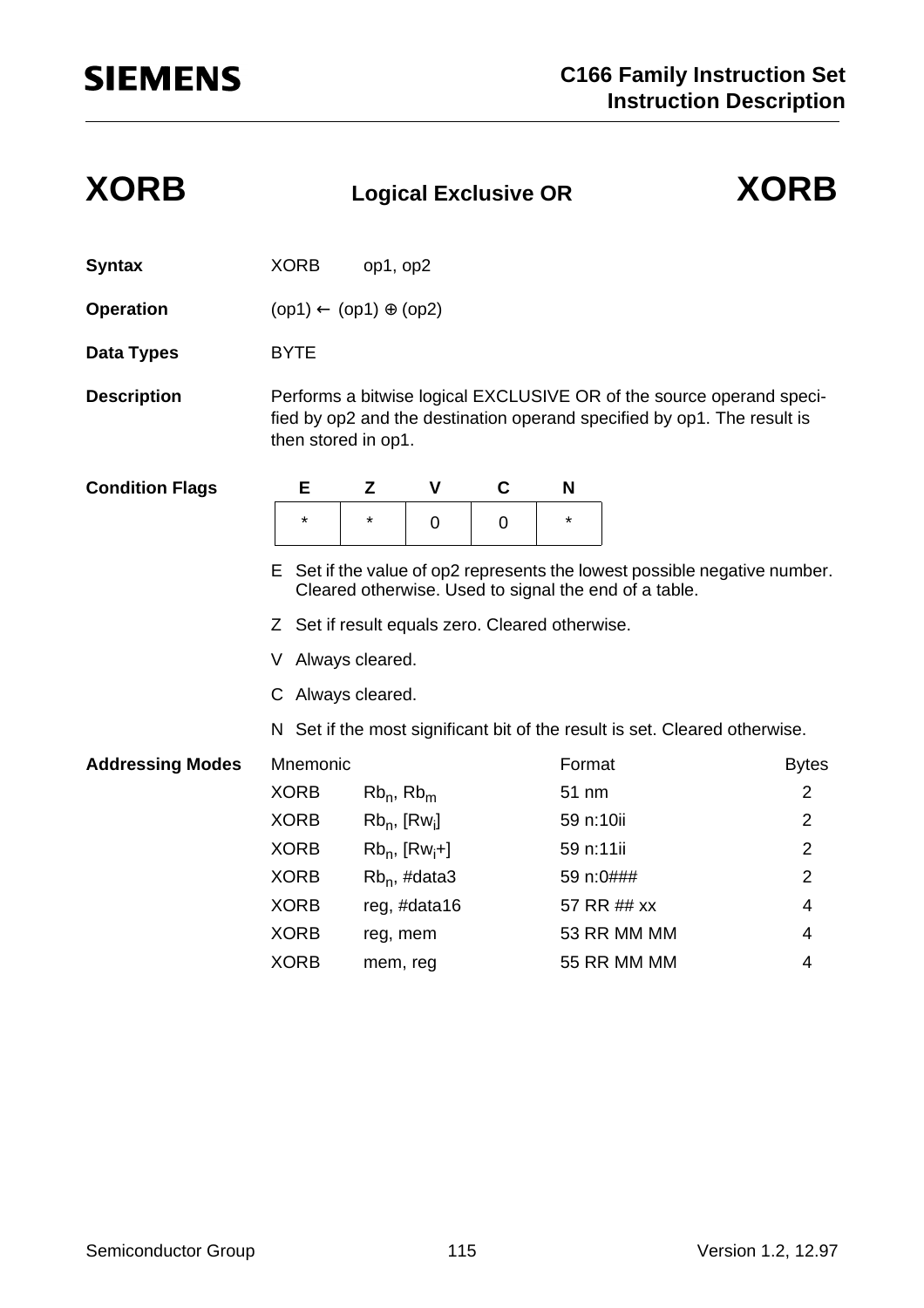#### **6 Addressing Modes**

The Siemens 16-bit microcontrollers provide a lot of powerful addressing modes for access to word, byte and bit data (short, long, indirect), or to specify the target address of a branch instruction (absolute, relative, indirect). The different addressing modes use different formats and cover different scopes.

#### **Short Addressing Modes**

All of these addressing modes use an implicit base offset address to specify an 18-bit or 24-bit physical address (SAB 80C166 group or C167/5 group, respectively).

Short addressing modes allow to access the GPR, SFR or bit-addressable memory space:

#### **Physical Address = Base Address +** ∆ **\* Short Address**

**Note:** ∆ is 1 for byte GPRs, ∆ is 2 for word GPRs.

| <b>Mnemonic</b> | <b>Physical Address</b>                            |                                                                                                                                                 |                            | <b>Short Address Range</b>                                                                     |                                                      | <b>Scope of Access</b>                                                        |
|-----------------|----------------------------------------------------|-------------------------------------------------------------------------------------------------------------------------------------------------|----------------------------|------------------------------------------------------------------------------------------------|------------------------------------------------------|-------------------------------------------------------------------------------|
| <b>Rw</b>       | (CP)                                               | $+2*Rw$                                                                                                                                         | <b>Rw</b>                  | $= 015$                                                                                        | <b>GPRs</b>                                          | (Word)                                                                        |
| <b>Rb</b>       | (CP)                                               | $+1*Rb$                                                                                                                                         | <b>Rb</b>                  | $= 015$                                                                                        | <b>GPRs</b>                                          | (Byte)                                                                        |
| reg             | $00'$ FE $00H$<br>$00'$ F000 $\mu$<br>(CP)<br>(CP) | $+2$ <sup>*</sup> reg<br>+ $2^{*}$ reg <sup>*)</sup><br>+ 2 <sup>*</sup> (reg $\wedge$ 0F <sub>H</sub> )<br>+ 1*(reg $\wedge$ 0F <sub>H</sub> ) | reg<br>reg<br>reg<br>reg   | $= 00_HEF_H$<br>$= 00_HEF_H$<br>$=$ FO <sub>H</sub> FF <sub>H</sub><br>$=$ F0 $_{H}$ FF $_{H}$ | <b>SFR<sub>s</sub></b><br><b>GPRs</b><br><b>GPRs</b> | (Word, Low byte)<br>ESFRs (Word, Low byte) <sup>")</sup><br>(Word)<br>(Bytes) |
| bitoff          | $00'$ FD $00_H$<br>$00'$ FF00 $H$<br>(CP)          | $+2*$ bitoff<br>+ 2*(bitoff $\wedge$ FF <sub>H</sub> )<br>+ 2*(bitoff $\wedge$ 0F <sub>H</sub> )                                                | bitoff<br>bitoff<br>bitoff | $= 00_H7F_H$<br>$= 80_HEF_H$<br>$=$ FO <sub>H</sub> FF <sub>H</sub>                            | <b>RAM</b><br><b>SFR</b><br><b>GPR</b>               | Bit word offset<br>Bit word offset<br>Bit word offset                         |
| bitaddr         |                                                    | Word offset as with bitoff.<br>Immediate bit position.                                                                                          | bitoff<br>bitpos           | $= 00_HFF_H$<br>$= 015$                                                                        | Any single bit                                       |                                                                               |

\*) The Extended Special Function Register (ESFR) area is not available in the SAB 8XC166(W) devices.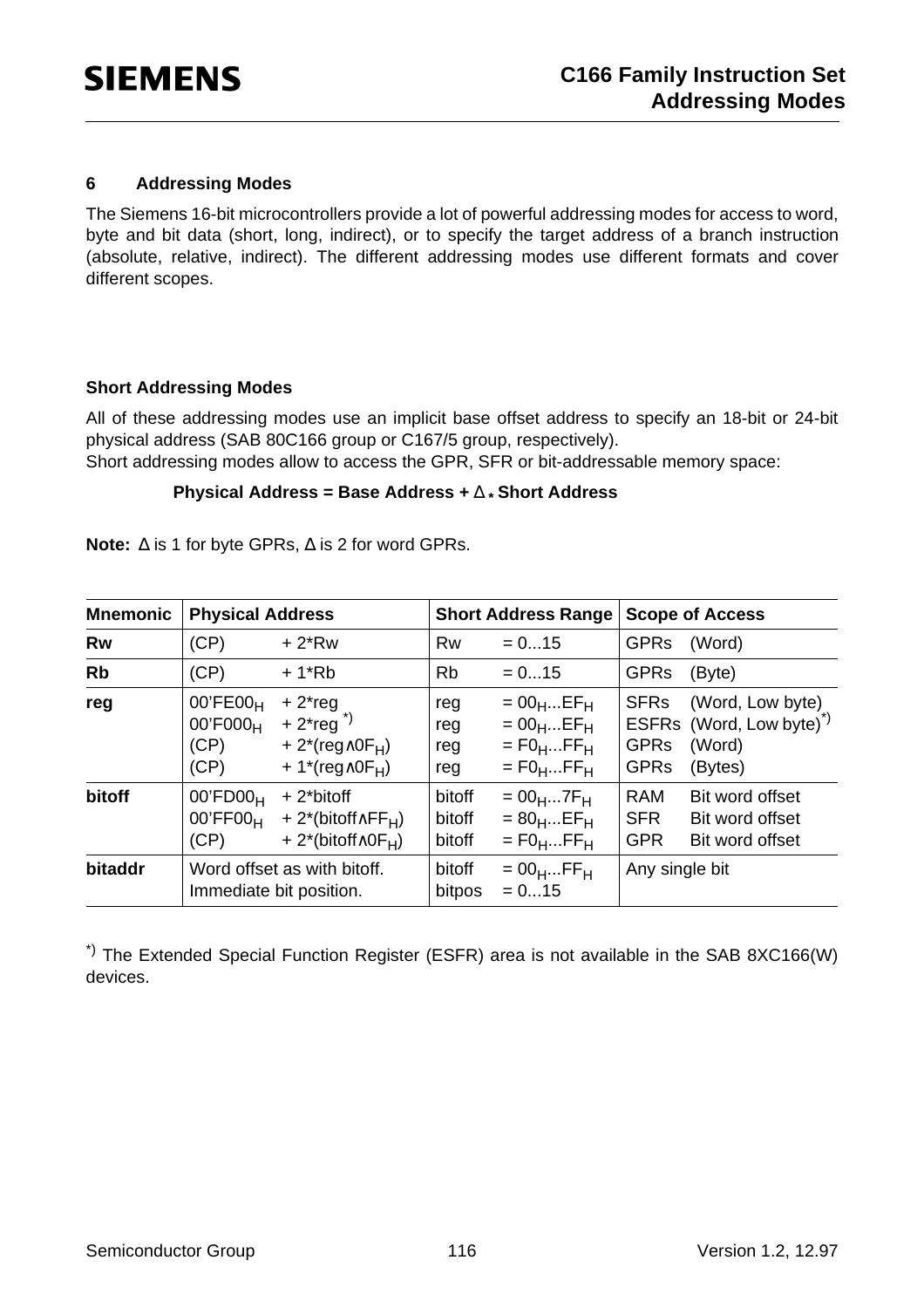- **Rw, Rb:** Specifies direct access to any GPR in the currently active context (register bank). Both 'Rw' and 'Rb' require four bits in the instruction format. The base address of the current register bank is determined by the content of register CP. 'Rw' specifies a 4-bit word GPR address relative to the base address (CP), while 'Rb' specifies a 4 bit byte GPR address relative to the base address (CP).
- **reg:** Specifies direct access to any (E)SFR or GPR in the currently active context (register bank). 'reg' requires eight bits in the instruction format. Short 'reg' addresses from  $00_H$  to  $EF_H$  always specify (E)SFRs. In that case, the factor ' $\Delta$ ' equates 2 and the base address is 00'FE00 $H$  for the standard SFR area or 00'F000 $H$  for the extended ESFR area. 'reg' accesses to the ESFR area require a preceding EXT\*R instruction to switch the base address (not available in the SAB 8XC166(W) devices). Depending on the opcode of an instruction, either the total word (for word operations) or the low byte (for byte operations) of an SFR can be addressed via 'reg'. Note that the high byte of an SFR cannot be accessed via the 'reg' addressing mode. Short 'reg' addresses from  $F0_H$  to  $FF_H$ always specify GPRs. In that case, only the lower four bits of 'reg' are significant for physical address generation, and thus it can be regarded as being identical to the address generation described for the 'Rb' and 'Rw' addressing modes.
- **bitoff:** Specifies direct access to any word in the bit-addressable memory space. 'bitoff' requires eight bits in the instruction format. Depending on the specified 'bitoff' range, different base addresses are used to generate physical addresses: Short 'bitoff' addresses from  $00_H$  to  $7F_H$  use  $00'FD00_H$  as a base address, and thus they specify the 128 highest internal RAM word locations (00'FD00<sub>H</sub>h to 00'FDFE<sub>H</sub>). Short 'bitoff' addresses from  $80_H$  to EF<sub>H</sub> use 00'FF00<sub>H</sub> as a base address to specify the highest internal SFR word locations (00'FF00<sub>H</sub> to 00'FFDE<sub>H</sub>) or use 00'F100<sub>H</sub> as a base address to specify the highest internal ESFR word locations (00'F100 $_H$  to 00'F1DE $_H$ ). 'bitoff' accesses to the ESFR area require a preceding EXT\*R instruction to switch the base address (not available in the SAB 8XC166(W) devices). For short 'bitoff' addresses from  $F0_H$  to  $FF_H$ , only the lowest four bits and the contents of the CP register are used to generate the physical address of the selected word GPR.
- **bitaddr:** Any bit address is specified by a word address within the bit-addressable memory space (see 'bitoff'), and by a bit position ('bitpos') within that word. Thus, 'bitaddr' requires twelve bits in the instruction format.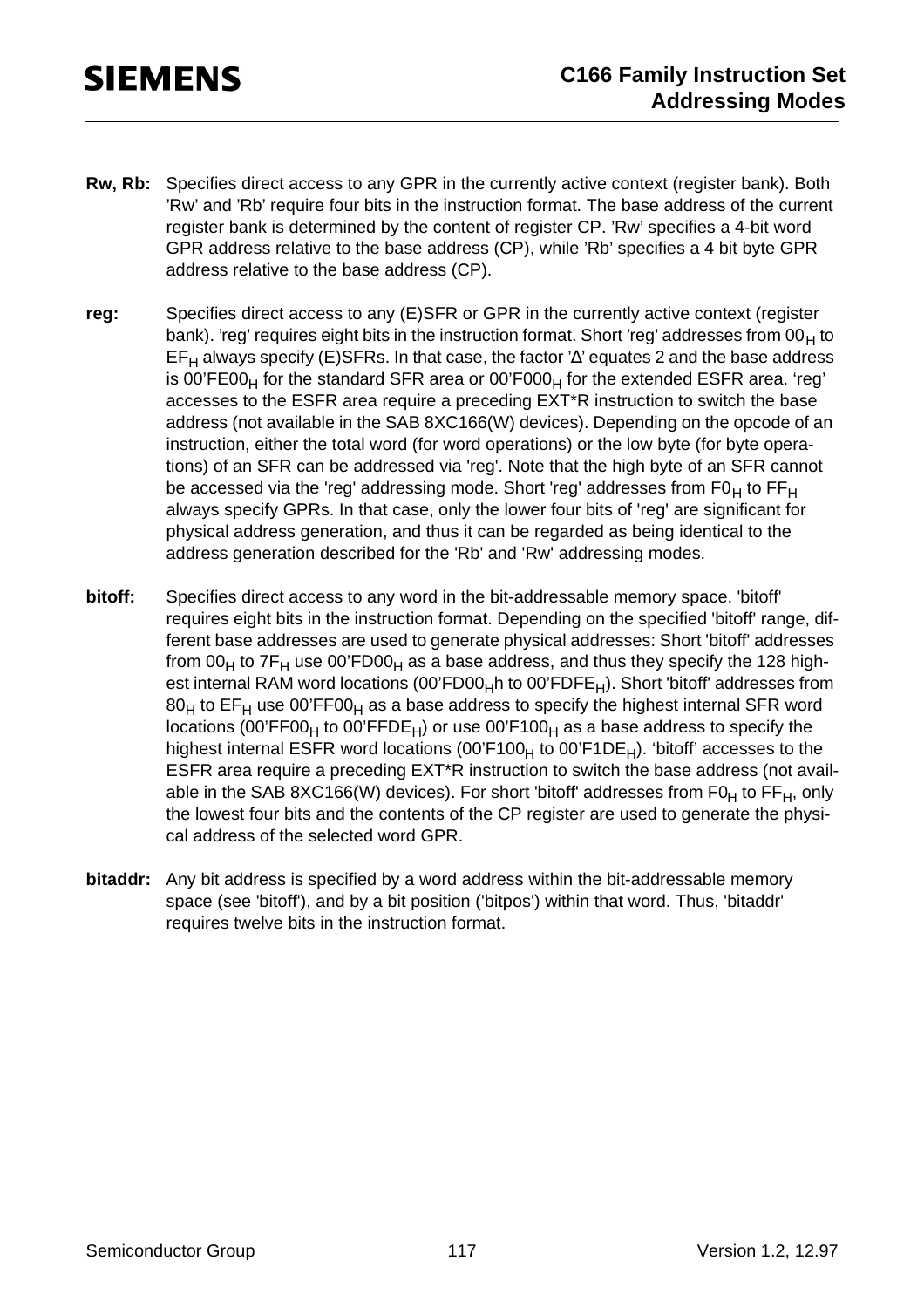#### **Long Addressing Mode**

This addressing mode uses one of the four DPP registers to specify a physical 18-bit or 24-bit address. Any word or byte data within the entire address space can be accessed with this mode. The C167/5 devices also support an override mechanism for the DPP adressing scheme.

**Note:** Word accesses on odd byte addresses are not executed, but rather trigger a hardware trap. After reset, the DPP registers are initialized in a way that all long addresses are directly mapped onto the identical physical addresses.

Any long 16-bit address consists of two portions, which are interpreted in different ways. Bits 13...0 specify a 14-bit data page offset, while bits 15...14 specify the Data Page Pointer (1 of 4), which is to be used to generate the physical 18-bit or 24-bit address (see figure below).



**Figure 6-1:** Interpretation of a 16-bit Long Address

The SAB 8XC166(W) devices support an address space of up to 256 KByte, while the C167/5 devices support an address space of up to 16 MByte, so only the lower two or ten bits (respectively) of the selected DPP register content are concatenated with the 14-bit data page offset to build the physical address.

The long addressing mode is referred to by the mnemonic 'mem'.

| <b>Mnemonic</b> | <b>Physical Address</b>              |                                                                                                                                                                 | <b>Long Address Range</b>                                                              | <b>Scope of Access</b> |
|-----------------|--------------------------------------|-----------------------------------------------------------------------------------------------------------------------------------------------------------------|----------------------------------------------------------------------------------------|------------------------|
| mem             | (DPP0)<br>(DPP1)<br>(DPP2)<br>(DPP3) | mem∧3FFF <sub>H</sub><br>$\parallel$ mem $\wedge$ 3FFF <sub>H</sub><br>$\parallel$ mem $\wedge$ 3FFF <sub>H</sub><br>$\parallel$ mem $\wedge$ 3FFF <sub>H</sub> | $0000_H3$ FFF <sub>H</sub><br>$4000_H7$ FFF $H$<br>$8000_HBFFF_H$<br>$C000_H$ FFFF $H$ | Any Word or Byte       |
| mem             | pag                                  | mem∧3FFF <sub>H</sub>                                                                                                                                           | $0000_{H}$ FFFF <sub>H</sub> (14-bit)                                                  | Any Word or Byte       |
| mem             | seg                                  | mem                                                                                                                                                             | $0000_{H}$ FFFF <sub>H</sub> (16-bit)                                                  | Any Word or Byte       |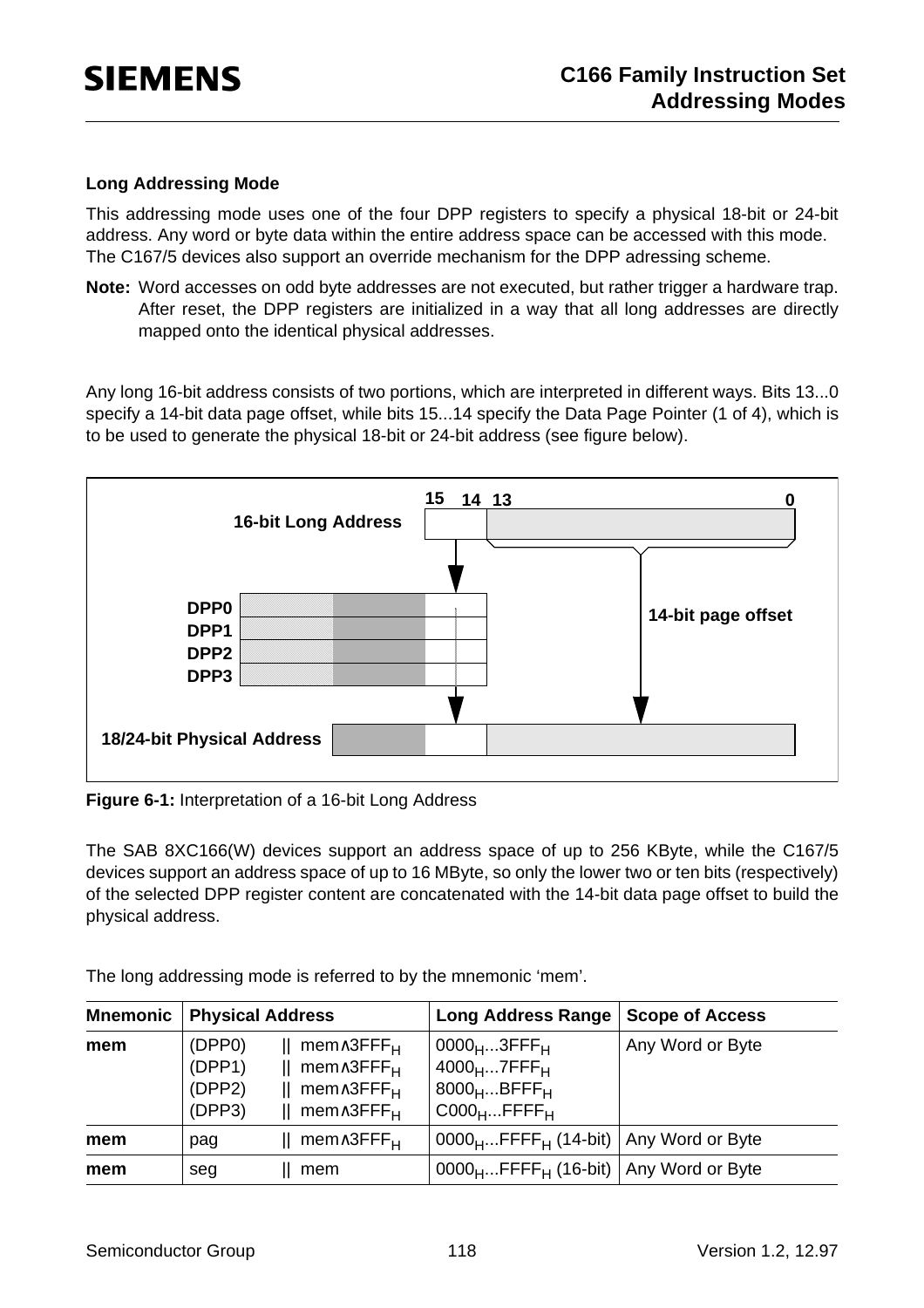#### **DPP Override Mechansim in the C167/5**

Other than the older devices from the SAB 80C166 group the C167 and C165 devices provide an override mechanism that allows to bypass the DPP addressing scheme temporarily.

The  $EXTP(R)$  and  $EXTS(R)$  instructions override this addressing mechanism. Instruction  $EXTP(R)$ replaces the content of the respective DPP register, while instruction EXTS(R) concatenates th complete 16-bit long address with the specified segment base address. The overriding page or segment may be specified directly as a constant (#pag, #seg) or via a word GPR (Rw).



**Figure 6-2:** Overriding the DPP Mechanism

#### **Indirect Addressing Modes**

These addressing modes can be regarded as a combination of short and long addressing modes. This means that long 16-bit addresses are specified indirectly by the contents of a word GPR, which is specified directly by a short 4-bit address ('Rw'=0 to 15). There are indirect addressing modes, which add a constant value to the GPR contents before the long 16-bit address is calculated. Other indirect addressing modes allow decrementing or incrementing the indirect address pointers (GPR content) by 2 or 1 (referring to words or bytes).

In each case, one of the four DPP registers is used to specify physical 18-bit or 24-bit addresses. Any word or byte data within the entire memory space can be addressed indirectly.

**Note:** The exceptions for instructions EXTP(R) and EXTS(R), ie. overriding the DPP mechanism, apply in the same way as described for the long addressing modes.

Some instructions only use the lowest four word GPRs (R3...R0) as indirect address pointers, which are specified via short 2-bit addresses in that case.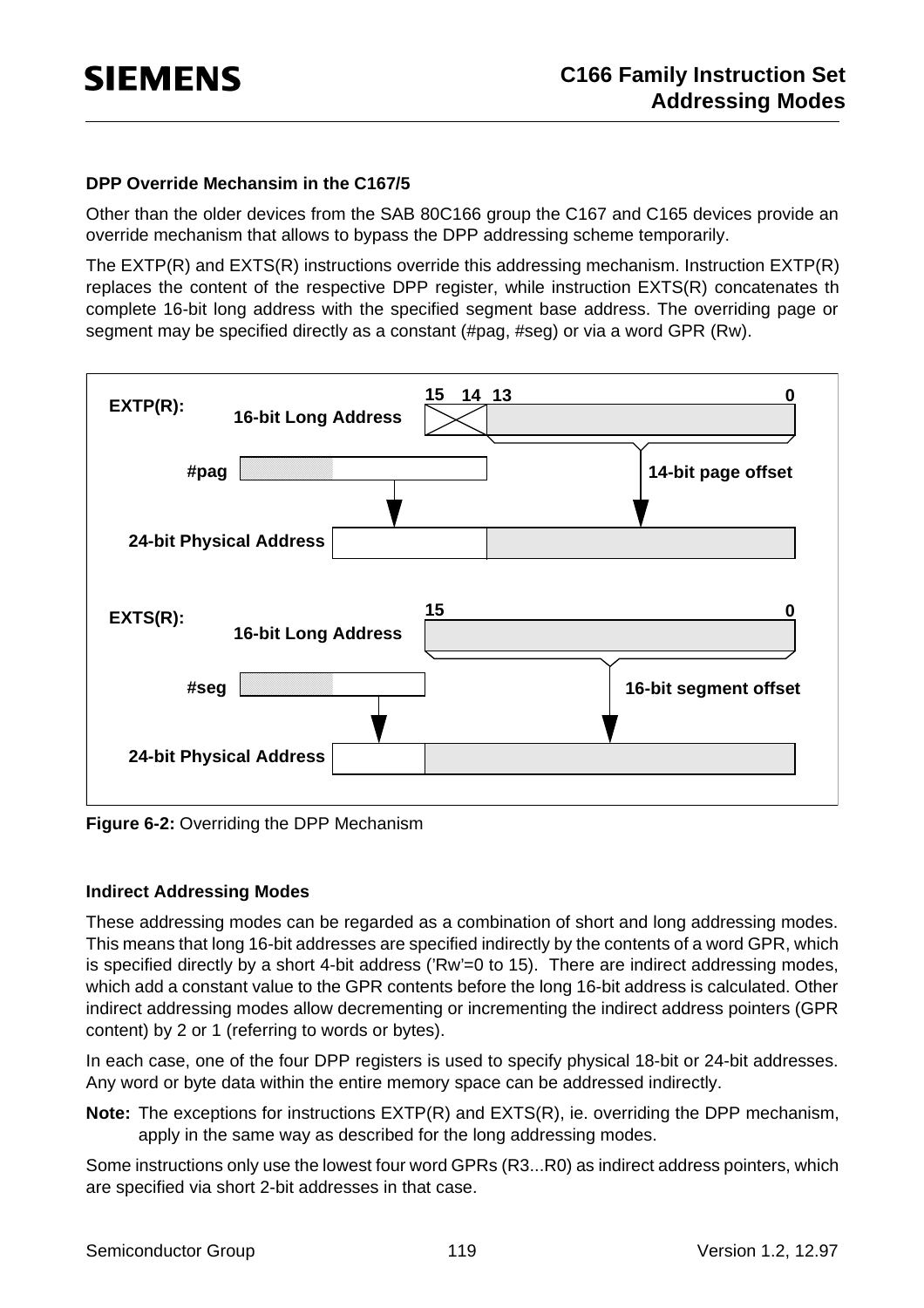**Note:** Word accesses on odd byte addresses are not executed, but rather trigger a hardware trap. After reset, the DPP registers are initialized in a way that all indirect long addresses are directly mapped onto the identical physical addresses.

Physical addresses are generated from indirect address pointers via the following algorithm:

**1)** Calculate the physical address of the word GPR, which is used as indirect address pointer, using the specified short address ('Rw') and the current register bank base address (CP).

#### **GPR Address = (CP) + 2 \* Short Address**

**2)** Pre-decremented indirect address pointers ('-Rw') are decremented by a data-typedependent value (∆=1 for byte operations, ∆=2 for word operations), before the long 16-bit address is generated:

**(GPR Address) = (GPR Address) -** ∆ ; [optional step!]

**3)** Calculate the long 16-bit address by adding a constant value (if selected) to the content of the indirect address pointer:

#### **Long Address = (GPR Pointer) + Constant**

**4)** Calculate the physical 18-bit or 24-bit address using the resulting long address and the corresponding DPP register content (see long 'mem' addressing modes).

#### **Physical Address = (DPPi) + Page offset**

**5)** Post-Incremented indirect address pointers ('Rw+') are incremented by a data-typedependent value (∆=1 for byte operations, ∆=2 for word operations):

#### **(GPR Pointer) = (GPR Pointer) +** ∆ ; [optional step!]

The following indirect addressing modes are provided:

| <b>Mnemonic</b> | <b>Particularities</b>                                                                                                                       |
|-----------------|----------------------------------------------------------------------------------------------------------------------------------------------|
| [Rw]            | Most instructions accept any GPR (R15R0) as indirect address pointer.<br>Some instructions, however, only accept the lower four GPRs (R3R0). |
| $[Rw+]$         | The specified indirect address pointer is automatically post-incremented by 2 or 1<br>(for word or byte data operations) after the access.   |
| $[-Rw]$         | The specified indirect address pointer is automatically pre-decremented by 2 or 1<br>(for word or byte data operations) before the access.   |
| $IRw+#data16]$  | The specified 16-bit constant is added to the indirect address pointer, before the<br>long address is calculated.                            |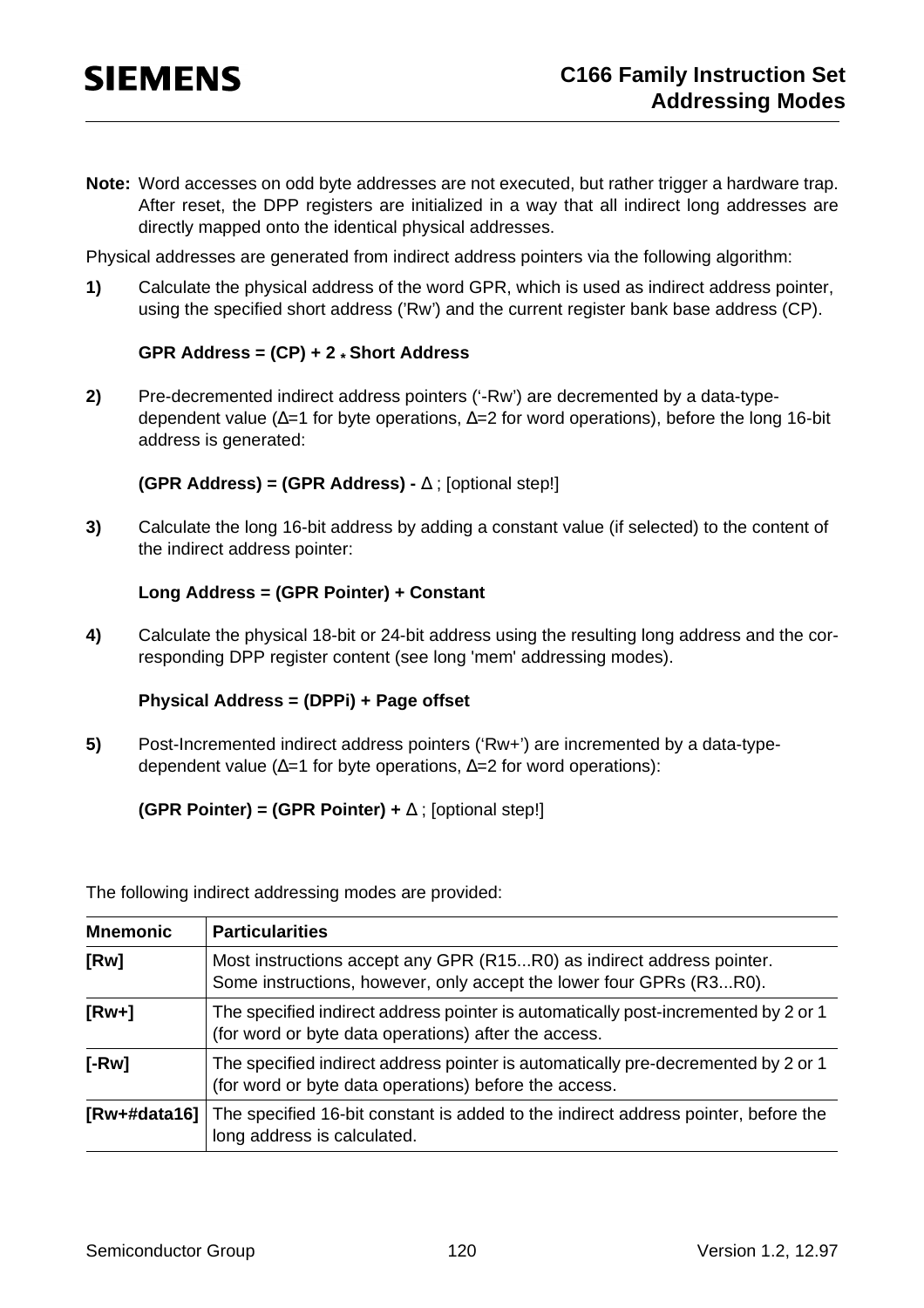#### **Constants**

The C166 Family instruction set also supports the use of wordwide or bytewide immediate constants. For an optimum utilization of the available code storage, these constants are represented in the instruction formats by either 3, 4, 8 or 16 bits. Thus, short constants are always zero-extended while long constants are truncated if necessary to match the data format required for the particular operation (see table below):

| <b>Mnemonic</b> | <b>Word Operation</b>   | <b>Byte Operation</b>          |
|-----------------|-------------------------|--------------------------------|
| #data3          | $0000_H + \text{data3}$ | $00_H + data3$                 |
| #data4          | $0000_H + \text{data4}$ | $00_H + data4$                 |
| #data8          | $0000_H + data8$        | data8                          |
| #data16         | data16                  | data16 $\land$ FF <sub>H</sub> |
| #mask           | $0000_{H}$ + mask       | mask                           |

**Note:** Immediate constants are always signified by a leading number sign '#'.

#### **Instruction Range (#irang2)**

The effect of the ATOMIC and EXTended instructions can be defined for the following 1...4 instructions. This instruction range (1...4) is coded in the 2-bit constant #irang2 and is represented by the values 0...3.

#### **Branch Target Addressing Modes**

Different addressing modes are provided to specify the target address and segment of jump or call instructions. Relative, absolute and indirect modes can be used to update the Instruction Pointer register (IP), while the Code Segment Pointer register (CSP) can only be updated with an absolute value. A special mode is provided to address the interrupt and trap jump vector table, which resides in the lowest portion of code segment 0.

| <b>Mnemonic</b> | <b>Target Address</b>                                          | <b>Target Segment</b> |            | <b>Valid Address Range</b>   |
|-----------------|----------------------------------------------------------------|-----------------------|------------|------------------------------|
| caddr           | $(IP) = caddr$                                                 |                       | caddr      | $= 0000_H$ FFFE <sub>H</sub> |
| rel             | $(IP) = (IP) + 2$ *rel<br>$(IP) = (IP) + 2*(\overline{rel}+1)$ |                       | rel<br>rel | $= 00_H7F_H$<br>$= 80_HFF_H$ |
| [Rw]            | $(IP) = ((CP) + 2*Rw)$                                         |                       | <b>Rw</b>  | $= 015$                      |
| seg             |                                                                | $(CSP) = seg$         | seg        | $= 0255(3)$                  |
| #trap7          | $(IP) = 0000H + 4*trap7$                                       | $(CSP) = 0000H$       | trap7      | $= 00_H7F_H$                 |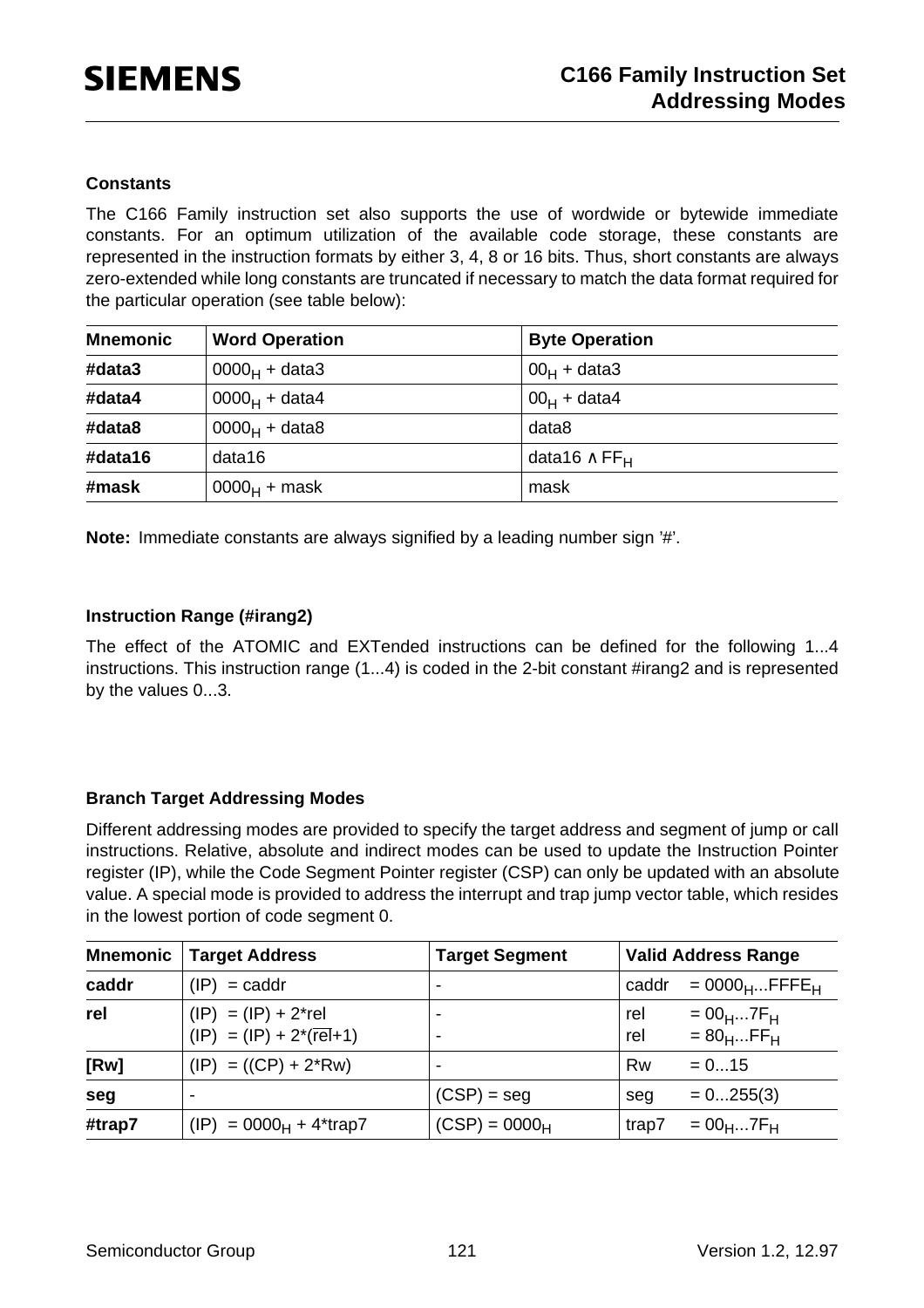- **caddr:** Specifies an absolute 16-bit code address within the current segment. Branches MAY NOT be taken to odd code addresses. Therefore, the least significant bit of 'caddr' must always contain a '0', otherwise a hardware trap would occur.
- **rel:** This mnemonic represents an 8-bit signed word offset address relative to the current Instruction Pointer contents, which points to the instruction after the branch instruction. Depending on the offset address range, either forward ('rel'=  $00_H$  to  $7F_H$ ) or backward ('rel' =  $80_H$  to FF<sub>H</sub>) branches are possible. The branch instruction itself is repeatedly executed, when 'rel' = '-1' (FF<sub>H</sub>) for a word-sized branch instruction, or 'rel' = '-2' (FE<sub>H</sub>) for a double-word-sized branch instruction.
- **[Rw]:** In this case, the 16-bit branch target instruction address is determined indirectly by the content of a word GPR. In contrast to indirect data addresses, indirectly specified code addresses are NOT calculated via additional pointer registers (eg. DPP registers). Branches MAY NOT be taken to odd code addresses. Therefore, the least significant bit of the address pointer GPR must always contain a '0', otherwise a hardware trap would occur.
- **seg:** Specifies an absolute code segment number. The devices of the SAB 80C166 group support 4 different code segments, while the devices of the C167/5 group support 256 different code segments, so only the two or eight lower bits (respectively) of the 'seg' operand value are used for updating the CSP register.
- **#trap7:** Specifies a particular interrupt or trap number for branching to the corresponding interrupt or trap service routine via a jump vector table. Trap numbers from  $00_H$  to  $7F_H$  can be specified, which allow to access any double word code location within the address range  $00'0000<sub>H</sub>...00'01FC<sub>H</sub>$  in code segment 0 (ie. the interrupt jump vector table). For the association of trap numbers with the corresponding interrupt or trap sources please refer to chapter "Interrupt and Trap Functions".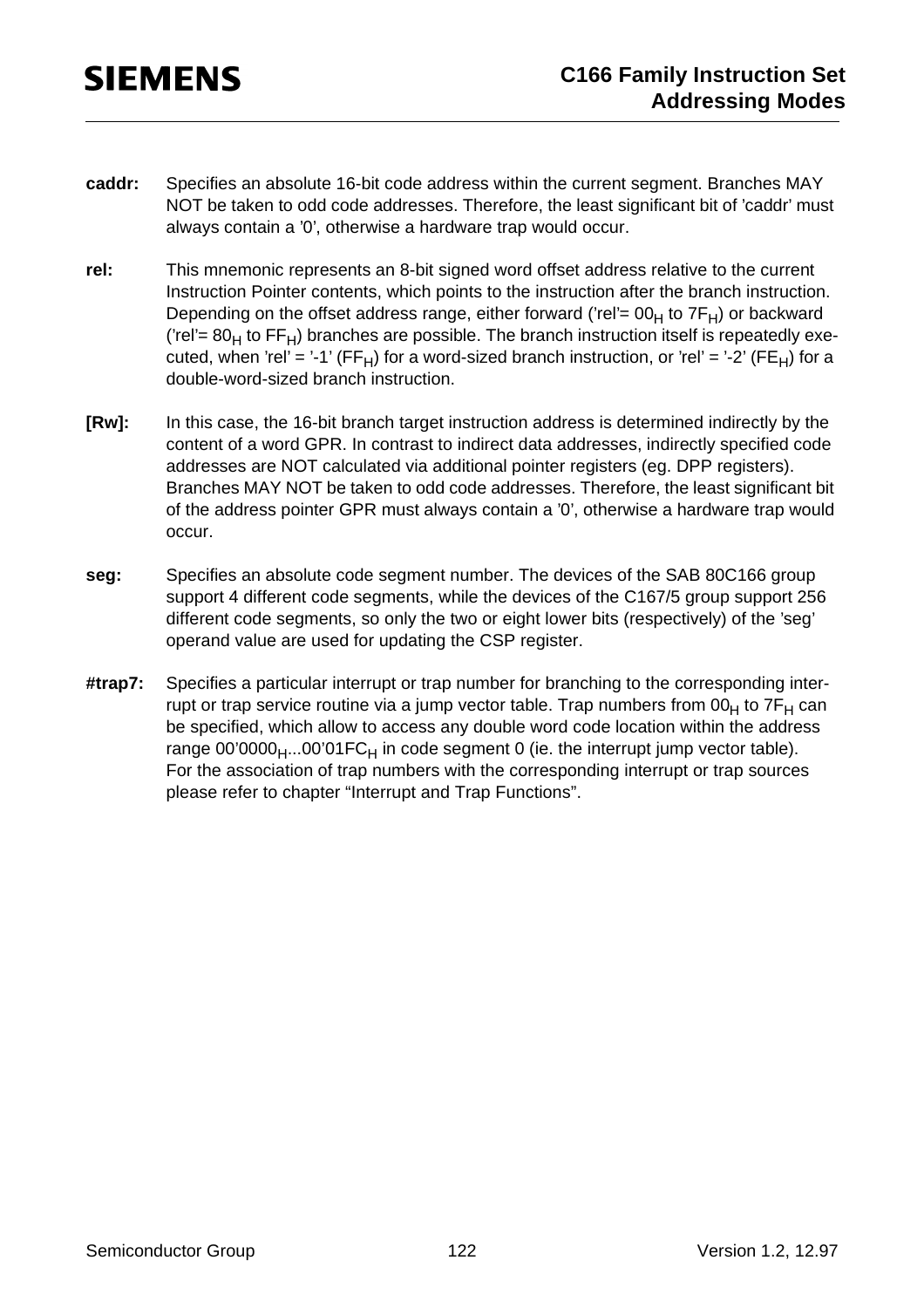#### **7 Instruction State Times**

Basically, the time to execute an instruction depends on where the instruction is fetched from, and where possible operands are read from or written to. The fastest processing mode is to execute a program fetched from the internal ROM. In that case most of the instructions can be processed within just one machine cycle, which is also the general minimum execution time.

All external memory accesses are performed by the on-chip External Bus Controller (EBC), which works in parallel with the CPU. Mostly, instructions from external memory cannot be processed as fast as instructions from the internal ROM, because some data transfers, which internally can be performed in parallel, have to be performed sequentially via the external interface. In contrast to internal ROM program execution, the time required to process an external program additionally depends on the length of the instructions and operands, on the selected bus mode, and on the duration of an external memory cycle, which is partly selectable by the user.

Processing a program from the internal RAM space is not as fast as execution from the internal ROM area, but it offers a lot of flexibility (ie. for loading temporary programs into the internal RAM via the chip's serial interface, or end-of-line programming via the bootstrap loader).

The following description allows evaluating the minimum and maximum program execution times. This will be sufficient for most requirements. For an exact determination of the instructions' state times it is recommended to use the facilities provided by simulators or emulators.

This section defines the subsequently used time units, summarizes the minimum (standard) state times of the 16-bit microcontroller instructions, and describes the exceptions from that standard timing.

#### **Time Unit Definitions**

The following time units are used to describe the instructions' processing times:

 $[f_{\text{CPI}}]$ : CPU operating frequency (may vary from 1 MHz to 20 MHz).

[State]: One state time is specified by one CPU clock period. Henceforth, one State is used as the basic time unit, because it represents the shortest period of time which has to be considered for instruction timing evaluations.

> 1 [State] =  $1/f_{\text{CPU}}$  [s] ; for  $f_{\text{CPU}}$  = variable = 50 [ns] ; for *f*<sub>CPU</sub> = 20 MHz

[ACT]: This ALE (Address Latch Enable) Cycle Time specifies the time required to perform one external memory access. One ALE Cycle Time consists of either two (for demultiplexed external bus modes) or three (for multiplexed external bus modes) state times plus a number of state times, which is determined by the number of waitstates programmed in the MCTC (Memory Cycle Time Control) and MTTC (Memory Tristate Time Control) bit fields of the SYSCON/BUSCONx registers.

> In case of demultiplexed external bus modes:  $1*ACT = (2 + (15 - MCTC) + (1 - MTTC)) * States$ = 100 ns ... 900 ns ; for  $f_{\rm{CPI}}$  = 20 MHz In case of multiplexed external bus modes:  $1*ACT = 3 + (15 - MCTC) + (1 - MTTC) * States$  $= 150$  ns ... 950 ns ; for  $f_{\text{CPI}} = 20$  MHz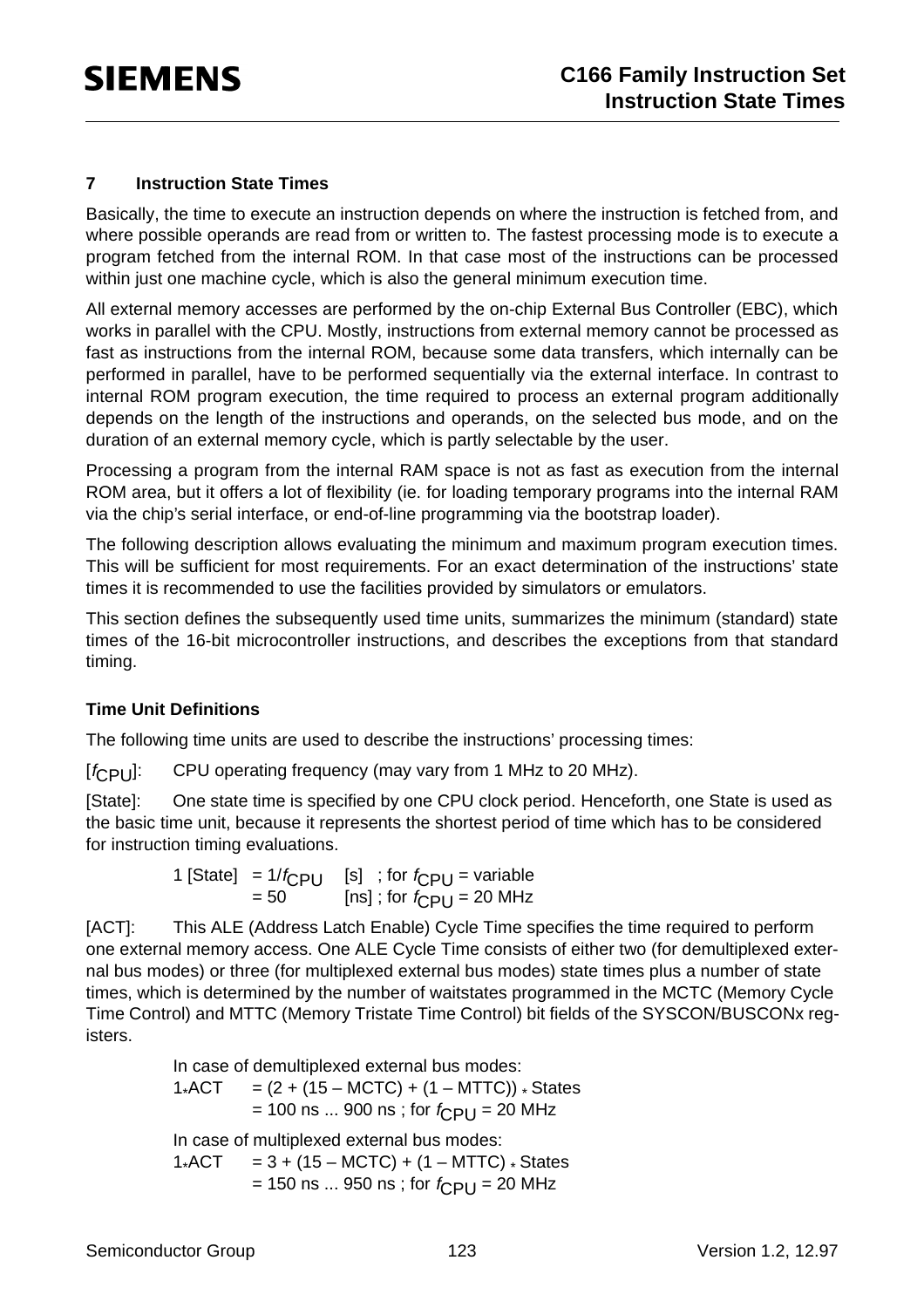The total time  $(T<sub>tot</sub>)$ , which a particular part of a program takes to be processed, can be calculated by the sum of the single instruction processing times  $(T<sub>In</sub>)$  of the considered instructions plus an offset value of 6 state times which considers the solitary filling of the pipeline, as follows:

 $T_{tot}$  =  $T_{11} + T_{12} + ... + T_{1n} + 6$  × States

The time  $T_{\text{In}}$ , which a single instruction takes to be processed, consists of a minimum number  $(T<sub>lmin</sub>)$  plus an additional number ( $T<sub>ladd</sub>$ ) of instruction state times and/or ALE Cycle Times, as follows:

 $T_{In}$  =  $T_{Imin} + T_{Iadd}$ 

#### **Minimum State Times**

The table below shows the minimum number of state times required to process an instruction fetched from the internal ROM ( $T_{\text{Imin}}$  (ROM)). The minimum number of state times for instructions fetched from the internal RAM ( $T_{\text{min}}$  (RAM)), or of ALE Cycle Times for instructions fetched from the external memory ( $T_{\text{Imin}}$  (ext)), can also be easily calculated by means of this table.

Most of the 16-bit microcontroller instructions - except some of the branches, the multiplication, the division and a special move instruction - require a minimum of two state times. In case of internal ROM program execution there is no execution time dependency on the instruction length except for some special branch situations. The injected target instruction of a cache jump instruction can be considered for timing evaluations as if being executed from the internal ROM, regardless of which memory area the rest of the current program is really fetched from.

For some of the branch instructions the table below represents both the standard number of state times (ie. the corresponding branch is taken) and an additional  $T_{\text{Imin}}$  value in parentheses, which refers to the case that either the branch condition is not met or a cache jump is taken.

| <b>Instruction</b>         | $T_{\text{Imin}}$ (ROM)<br>[States] |        | $T_{\text{Imin}}$ (ROM)<br>(@ 20 MHz CPU clock) |          |
|----------------------------|-------------------------------------|--------|-------------------------------------------------|----------|
| CALLI, CALLA               | 4                                   | $(+2)$ | 200                                             | $(+100)$ |
| <b>CALLS, CALLR, PCALL</b> | 4                                   |        | 200                                             |          |
| JB, JBC, JNB, JNBS         | 4                                   | $(+2)$ | 200                                             | $(+100)$ |
| <b>JMPS</b>                | 4                                   |        | 200                                             |          |
| JMPA, JMPI, JMPR           | 4                                   | $(+2)$ | 200                                             | $(+100)$ |
| MUL, MULU                  | 10                                  |        | 500                                             |          |
| DIV, DIVL, DIVU, DIVLU     | 20                                  |        | 1000                                            |          |
| MOV[B] Rn, [Rm+#data16]    | 4                                   |        | 200                                             |          |
| RET, RETI, RETP, RETS      | 4                                   |        | 200                                             |          |
| <b>TRAP</b>                | 4                                   |        | 200                                             |          |
| All other instructions     | $\overline{2}$                      |        | 100                                             |          |

#### **Minimum Instruction State Times** [Unit = ns]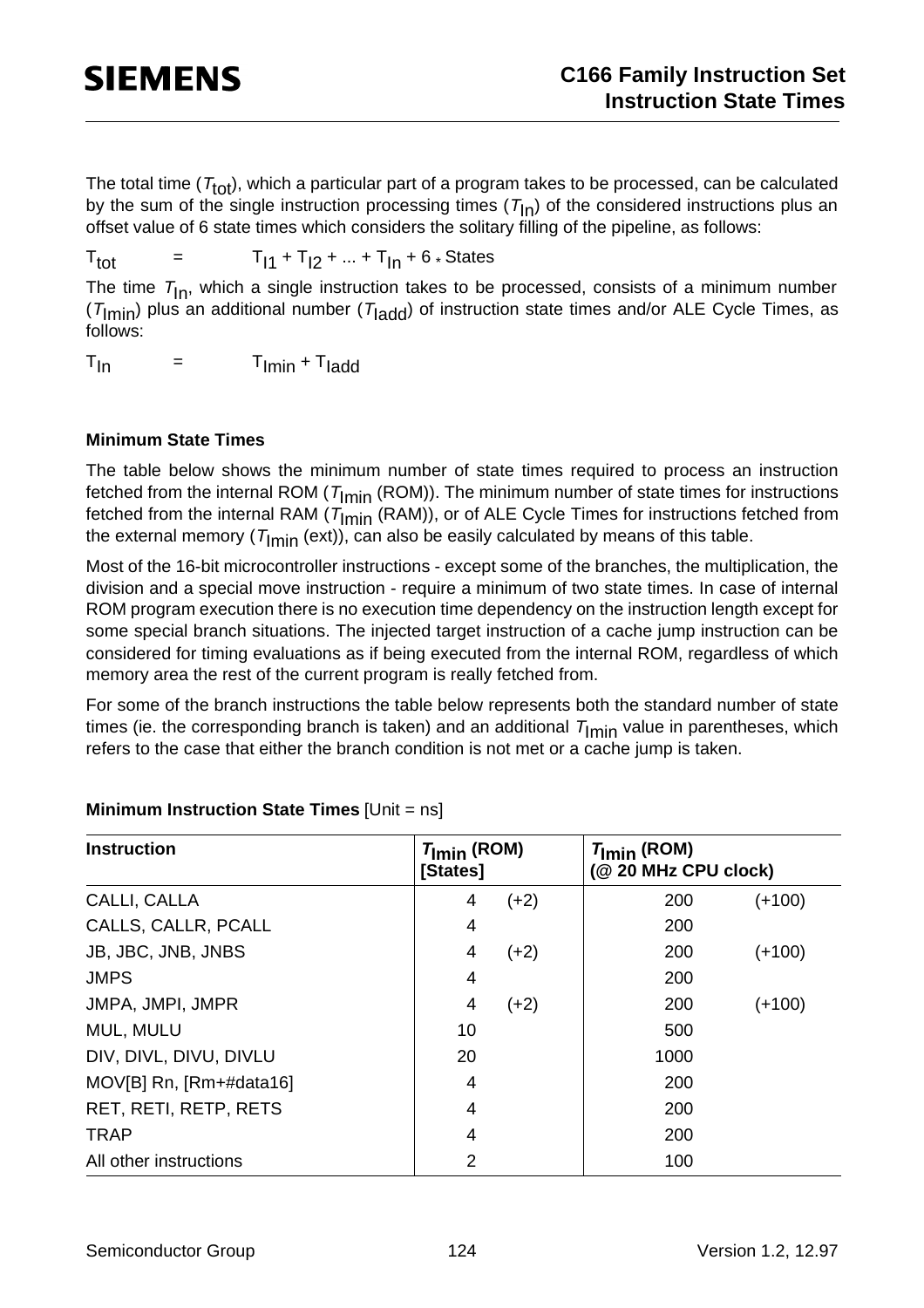Instructions executed from the internal RAM require the same minimum time as if being fetched from the internal ROM plus an instruction-length dependent number of state times, as follows:

| For 2-byte instructions: | $T_{\text{Imin}}(\text{RAM}) = T_{\text{Imin}}(\text{ROM}) + 4$ × States |
|--------------------------|--------------------------------------------------------------------------|
| For 4-byte instructions: | $T_{\text{Imin}}(\text{RAM}) = T_{\text{Imin}}(\text{ROM}) + 6$ × States |

In contrast to the internal ROM program execution, the minimum time  $T_{\text{Imin}}(ext)$  to process an external instruction additionally depends on the instruction length.  $T_{\text{Imin}}(ext)$  is either 1 ALE Cycle Time for most of the 2-byte instructions, or 2 ALE Cycle Times for most of the 4-byte instructions. The following formula represents the minimum execution time of instructions fetched from an external memory via a 16-bit wide data bus:

| For 2-byte instructions: | $T_{\text{Imin}}(\text{ext}) = 1 \cdot \text{ACT} + (T_{\text{Imin}}(\text{ROM}) - 2) \cdot \text{States}$ |
|--------------------------|------------------------------------------------------------------------------------------------------------|
| For 4-byte instructions: | $T_{\text{Imin}}(\text{ext}) = 2*ACTs + (T_{\text{Imin}}(ROM) - 2)*States$                                 |

**Note:** For instructions fetched from an external memory via an 8-bit wide data bus, the minimum number of required ALE Cycle Times is twice the number for a 16-bit wide bus.

#### **Additional State Times**

Some operand accesses can extend the execution time of an instruction  $T_{\text{In}}$ . Since the additional time  $T<sub>ladd</sub>$  is mostly caused by internal instruction pipelining, it often will be possible to evade these timing effects in time-critical program modules by means of a suitable rearrangement of the corresponding instruction sequences. Simulators and emulators offer a lot of facilities, which support the user in optimizing his program whenever required.

#### • Internal ROM operand reads:  $T_{\text{Iadd}} = 2 *$  States

Both byte and word operand reads always require 2 additional state times.

#### • Internal RAM operand reads via indirect addressing modes:  $T_{\text{Iadd}} = 0$  or 1  $*$  State

Reading a GPR or any other directly addressed operand within the internal RAM space does NOT cause additional state times. However, reading an indirectly addressed internal RAM operand will extend the processing time by 1 state time, if the preceding instruction auto-increments or autodecrements a GPR as shown in the following example:

| $I_{n}$   | : MOV R1 , $[RO+]$ | auto-increment R0                           |
|-----------|--------------------|---------------------------------------------|
| $I_{n+1}$ | : MOV [R3], [R2]   | ; if R2 points into the internal RAM space: |
|           |                    | ; T <sub>ladd</sub> = 1 <sub>*</sub> State  |

In this case, the additional time can simply be avoided by putting another suitable instruction before the instruction  $I_{n+1}$  indirectly reading the internal RAM.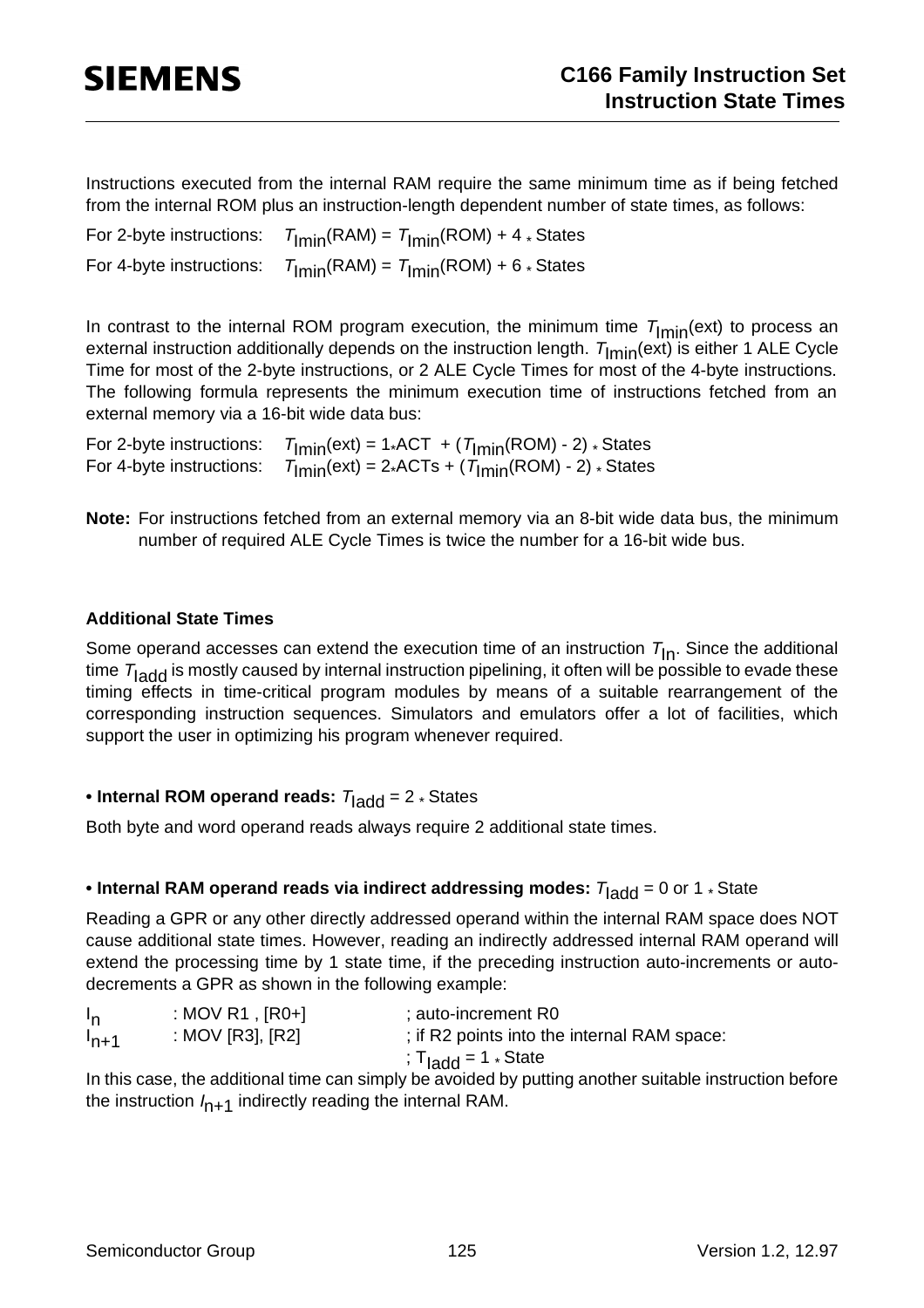### • Internal SFR operand reads:  $T<sub>ladd</sub> = 0, 1$  \* State or 2 \* States

Mostly, SFR read accesses do NOT require additional processing time. In some rare cases, however, either one or two additional state times will be caused by particular SFR operations, as follows:

– Reading an SFR immediately after an instruction, which writes to the internal SFR space, as shown in the following example:

| $I_{n}$   | : MOV T0, #1000h | ; write to Timer 0                                   |
|-----------|------------------|------------------------------------------------------|
| $I_{n+1}$ | : ADD R3, T1     | ; read from Timer 1: $T_{\text{ladd}}$ = 1 $*$ State |

– Reading the PSW register immediately after an instruction, which implicitly updates the condition flags, as shown in the following example:

| $I_{n}$ | : ADD R0, #1000h | ; implicit modification of PSW flags                  |
|---------|------------------|-------------------------------------------------------|
| $n+1$   | : BAND $C, Z$    | ; read from PSW: $T_{\text{ladd}} = 2$ $\star$ States |

– Implicitly incrementing or decrementing the SP register immediately after an instruction, which explicitly writes to the SP register, as shown in the following example:

| $I_{n}$   | : $MOV$ SP, $#0FB00h$ | ; explicit update of the stack pointer      |
|-----------|-----------------------|---------------------------------------------|
| $I_{n+1}$ | : SCXT R1, #1000h     | ; implicit decrement of the stack pointer:  |
|           |                       | ∶ T <sub>ladd</sub> = 2 <sub>*</sub> States |

In these cases, the extra state times can be avoided by putting other suitable instructions before the instruction  $I_{n+1}$  reading the SFR.

#### • External operand reads:  $T_{\text{Iadd}} = 1 \cdot \text{ACT}$

Any external operand reading via a 16-bit wide data bus requires one additional ALE Cycle Time. Reading word operands via an 8-bit wide data bus takes twice as much time (2 ALE Cycle Times) as the reading of byte operands.

#### • External operand writes:  $T_{\text{Iadd}} = 0$  \* State ... 1 \* ACT

Writing an external operand via a 16-bit wide data bus takes one additional ALE Cycle Time. For timing calculations of external program parts, this extra time must always be considered. The value of  $T<sub>ladd</sub>$  which must be considered for timing evaluations of internal program parts, may fluctuate between 0 state times and 1 ALE Cycle Time. This is because external writes are normally performed in parallel to other CPU operations. Thus,  $T_{\text{Iadd}}$  could already have been considered in the standard processing time of another instruction. Writing a word operand via an 8-bit wide data bus requires twice as much time (2 ALE Cycle Times) as the writing of a byte operand.